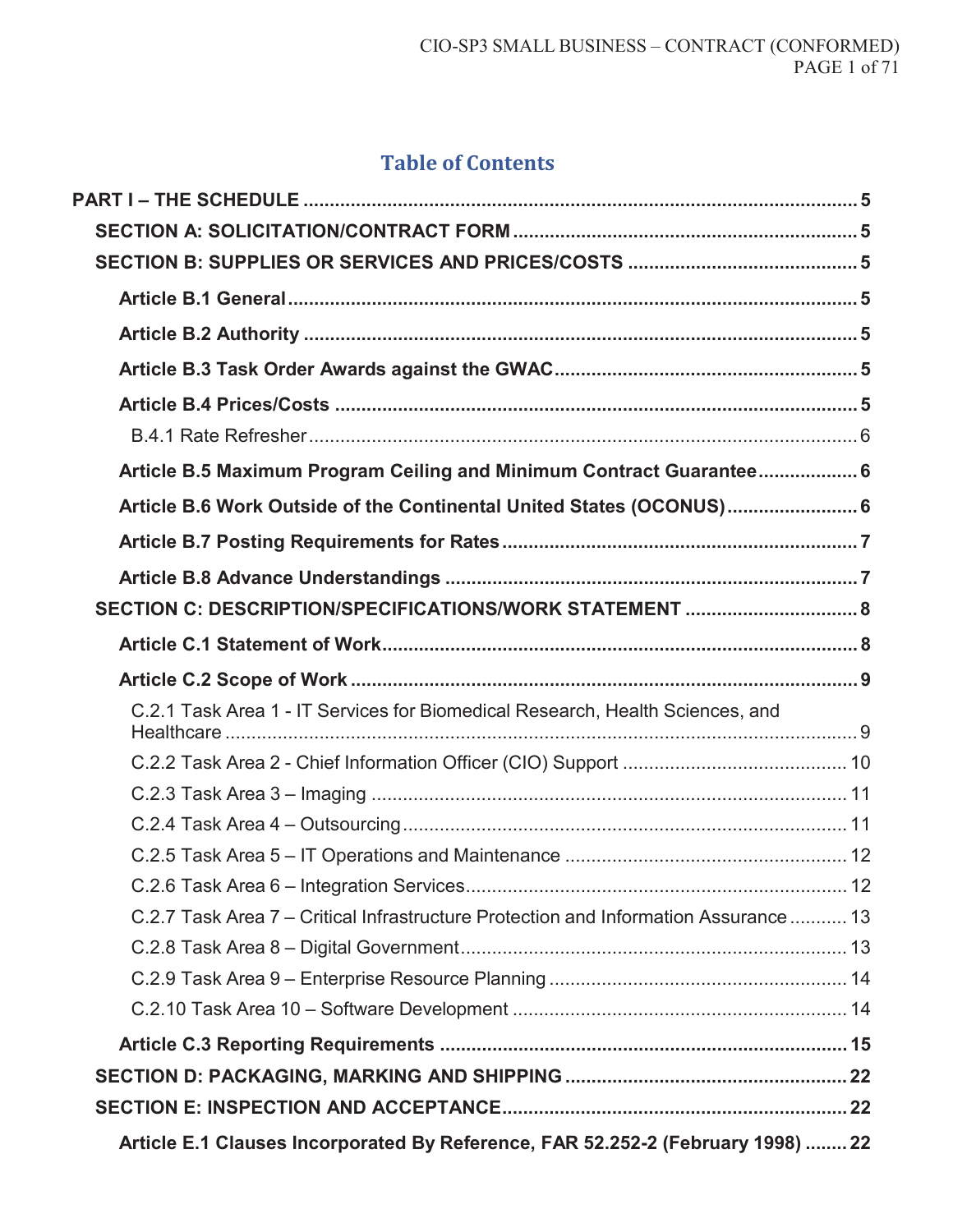| Article F.3 Clauses Incorporated by Reference, FAR 52.252-2 (FEBRUARY 1998) 23  |  |
|---------------------------------------------------------------------------------|--|
|                                                                                 |  |
|                                                                                 |  |
|                                                                                 |  |
|                                                                                 |  |
|                                                                                 |  |
| G.3.2 Contractor Personnel - Key Personnel, HHSAR 352.237-75 (December 2015) 25 |  |
|                                                                                 |  |
|                                                                                 |  |
|                                                                                 |  |
|                                                                                 |  |
|                                                                                 |  |
|                                                                                 |  |
|                                                                                 |  |
|                                                                                 |  |
|                                                                                 |  |
|                                                                                 |  |
|                                                                                 |  |
|                                                                                 |  |
|                                                                                 |  |
|                                                                                 |  |
|                                                                                 |  |
|                                                                                 |  |
|                                                                                 |  |
|                                                                                 |  |
|                                                                                 |  |
| G.13.2 Electronic Access to Contractor Performance Evaluations 34               |  |
|                                                                                 |  |

**Article G.14 Providing Accelerated Payment to Small Business Subcontractors,**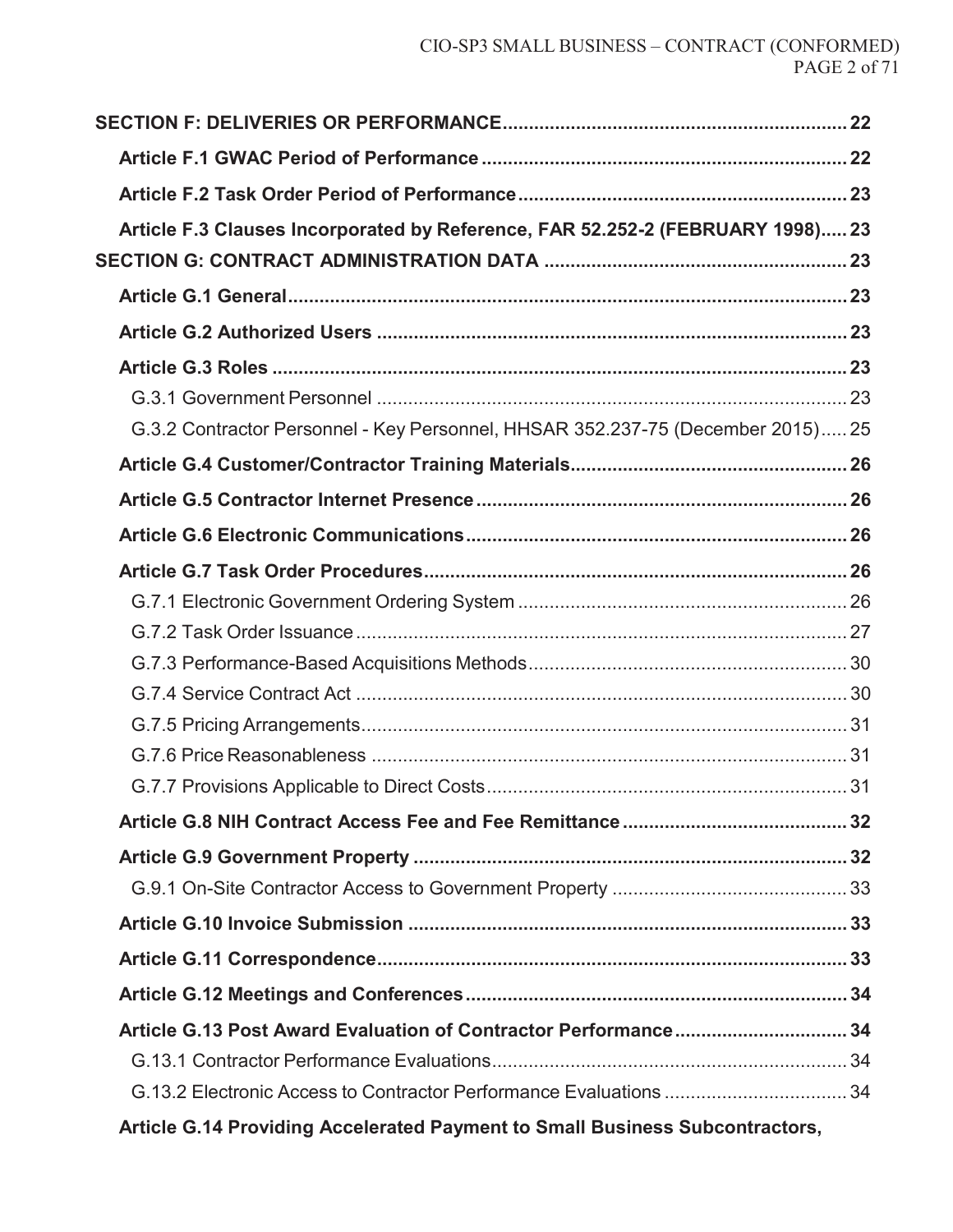| Article H.4 Dissemination of False or Deliberately Misleading Information  36     |
|-----------------------------------------------------------------------------------|
|                                                                                   |
| Article H.6 Information Security and/or Physical Access Security  36              |
| Article H.7 Electronic and Information Technology Accessibility, HHSAR 352.239-74 |
|                                                                                   |
| Article H.9 Reporting Matters Involving Fraud, Waste and Abuse  46                |
|                                                                                   |
|                                                                                   |
|                                                                                   |
|                                                                                   |
|                                                                                   |
|                                                                                   |
| Article H.16 Privacy Act - HHSAR 352.224-70 (December 2015) 48                    |
| Article H.17 Replacement of Team Members under a FAR 9.601(1) Contractor Team     |
|                                                                                   |
| Article H.19 Restriction on Pornography on Computer Networks 49                   |
|                                                                                   |
|                                                                                   |
|                                                                                   |
|                                                                                   |
| Article I.1 General Clauses for a Negotiated Fixed-Price Service Contract 52      |
| Article I.2 General Clauses for a Cost-Reimbursement Service Contract  54         |
| Article I.3 General Clauses for a Time and Material or a Labor Hour Contract 58   |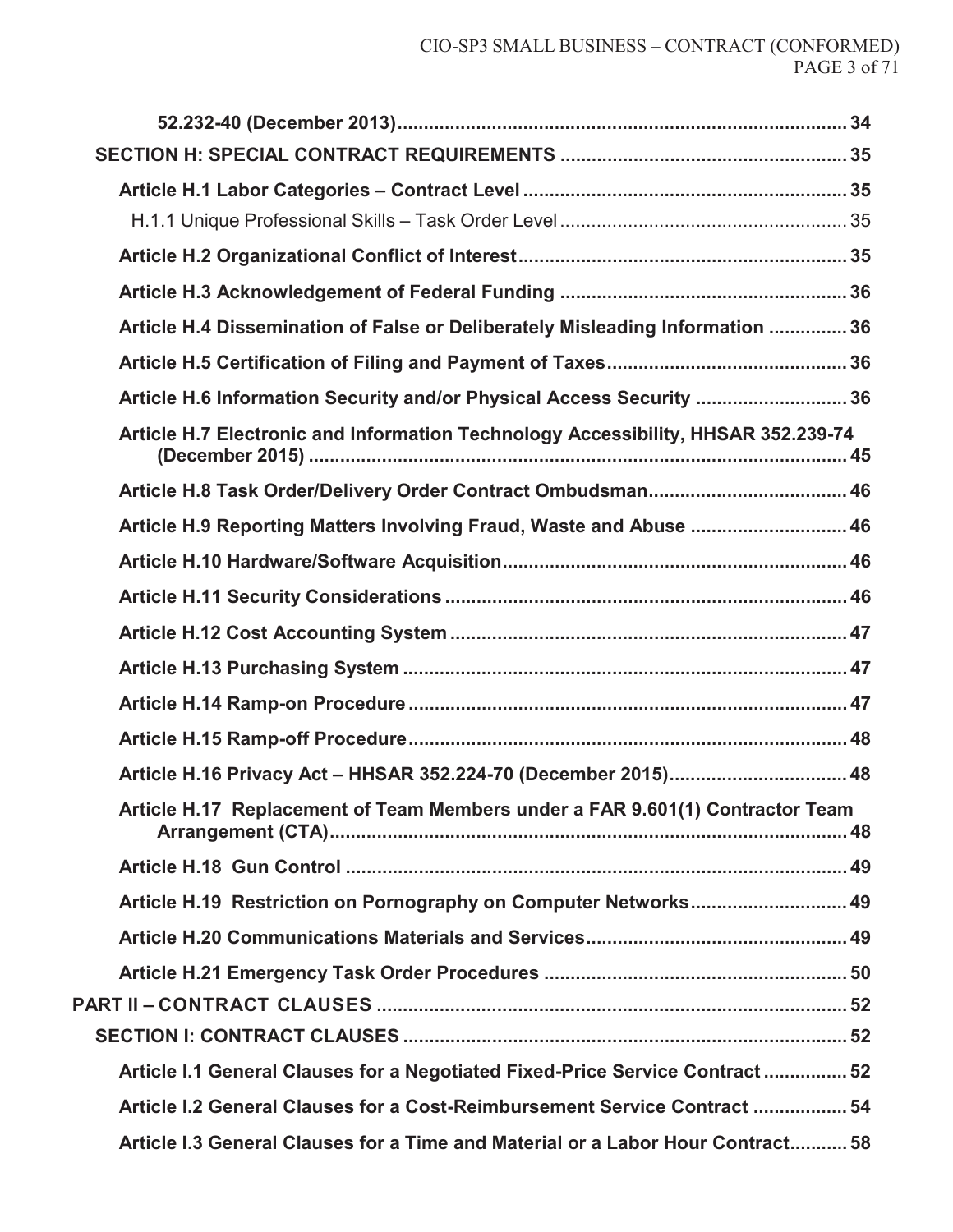| Article I.6 Additional FAR Contract Clauses Included in Full Text  64                                                                                  |  |
|--------------------------------------------------------------------------------------------------------------------------------------------------------|--|
| Article I.7 Additional Contract Clauses Applicable to Task Orders Set-Aside for                                                                        |  |
| Article I.8 Additional Contract Clauses Applicable to Task Orders Set-Aside for<br>Service-Disabled Veteran-Owned Small Business (SDVOSB) Concerns  69 |  |
| Article I.9 Additional Contract Clauses Applicable to Task Orders Set-Aside for                                                                        |  |
| PART III – LIST OF DOCUMENTS, EXHIBITS AND OTHER ATTACHMENTS  70                                                                                       |  |
|                                                                                                                                                        |  |
|                                                                                                                                                        |  |
|                                                                                                                                                        |  |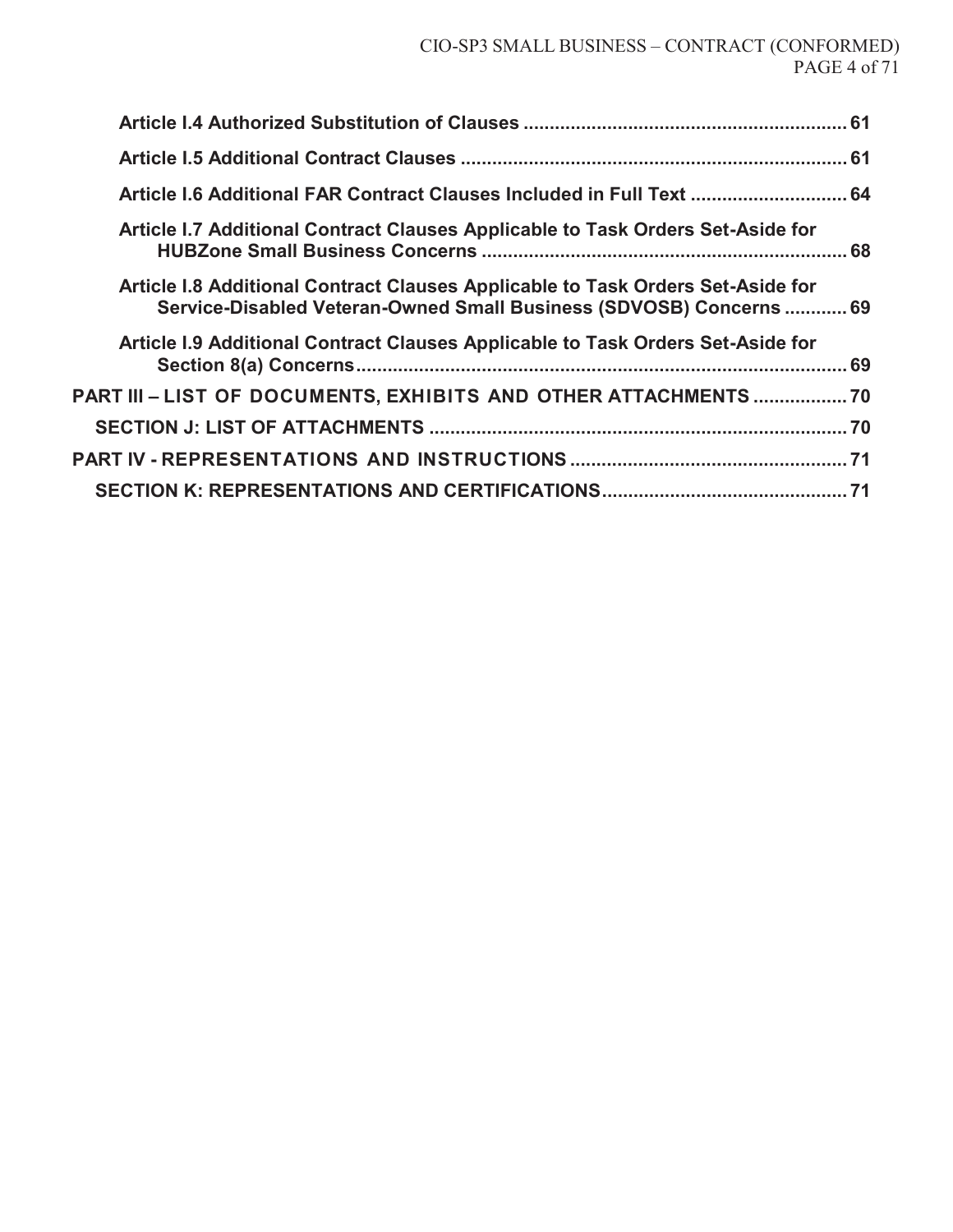# **PART I – THE SCHEDULE**

## **SECTION A: SOLICITATION/CONTRACT FORM**

#### **See Standard Form (SF) 26.**

### **SECTION B: SUPPLIES OR SERVICES AND PRICES/COSTS**

#### **Article B.1 General**

The Chief Information Officer–Solutions and Partners 3 (CIO-SP3) Small Business Government-Wide Acquisition Contract (GWAC) is a ten (10) year Indefinite Delivery/Indefinite Quantity (IDIQ) contract. This contract is intended to provide information technology (IT) solutions and services as defined in FAR 2.101(b) and further clarified in the Clinger-Cohen Act of 1996. These IT solutions and services include, but are not limited to, health and biomedical-related IT services to meet scientific, health, administrative, operational, managerial, and information management requirements. The contract also contains general IT services partly because medical systems are increasingly integrated within a broader IT architecture, requiring a systems approach to their implementation and a sound infrastructure for their operation.

### **Article B.2 Authority**

The Office of Management and Budget (OMB) has designated NIH as an Executive Agent for government-wide IT acquisitions pursuant to Section 5112(e) of the Clinger-Cohen Act, 40 U.S.C. Sec. 11302(e). The scope of this designation includes the award and administration of the GWAC. Through this GWAC, Federal government agencies can award task orders to acquire IT services.

The authority of the National Institutes of Health Information Technology Acquisition and Assessment Center (NITAAC) Procuring Contracting Officer (PCO), and the agency Ordering Contracting Officer (OCO) are defined in Article G.3 Roles.

#### **Article B.3 Task Order Awards against the GWAC**

Pursuant to FAR 16.504(a)(4)(vi), any duly warranted federal government Contracting Officer (as that term is defined in FAR 2.1) in good standing with the appropriate contracting authority is authorized to award task orders under this contract. For purposes of this contract, these individuals are referred to as OCOs. Task orders may be multi-year or include options as defined in FAR Part 17 and agency-specific FAR Part 17 supplements. Refer to Article F.2 Task Order Period of Performance.

### **Article B.4 Prices/Costs**

This is an Indefinite Quantity contract as contemplated by FAR 16.504.

a. The costs and prices set forth in this Article will cover the contract period (see awarded Standard Form 26).

Pricing for task orders issued with period(s) of performance beyond the GWAC period of performance end date will be agreed upon at the task order level. Firm Fixed Price and Time and Material task orders will be based on the rates applicable for the last period of performance of the GWAC, plus escalation.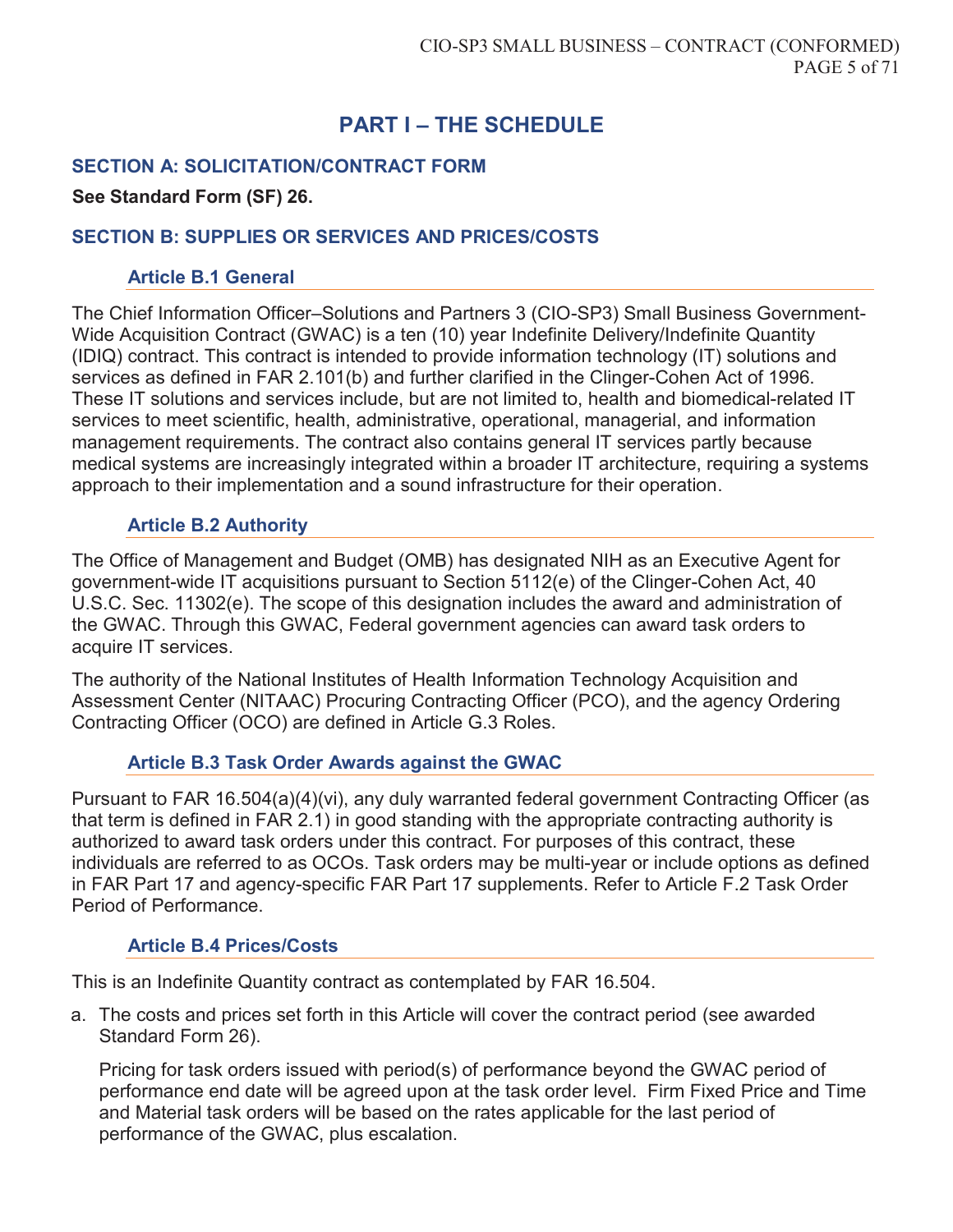- b. The Government will issue Task Orders based on the work described in SECTION C of this contract and the schedules set forth in Section J, Attachment J.1 Labor Rates.
- c. The price schedules set forth in Section J, Attachment J.1 Labor Rates, contain on-site and off-site hourly labor rates for each year of the contract for work to be performed within CONUS. These price schedules can be used on Firm Fixed Price, Time and Materials, and Labor-Hour type task orders (See FAR 52.232-7, Payments under Time-and-Materials and Labor-Hour Contracts for a definition of these rates). The hourly rates are ceiling price rates and contractors may, at their discretion, elect to propose lower hourly rates when responding to a request for a task order.

Factors such as complexity of work, geographic locations and security clearances authorize OCOs to negotiate Loaded Hourly Labor Rates suited to meet their specific task order requirements. Contractors shall explain in their task order proposals any Loaded Hourly Labor Rates that exceed the rates in the GWAC or for new proposed labor categories (see Article H.1.1), and the OCO will determine the reasonableness of the pricing as defined in FAR 15.4, Pricing and FAR 16.601 Time and Materials Contracts. Upon request of the OCO, the contractor will be required to provide supporting documentation for such rates, which may include a cost element breakdown of each Loaded Hourly Labor Rate (including profit) in accordance with the contractor's cost accounting system, as well as any other supporting information the OCO deems necessary (see Article G.7.2.f).

d. For Cost Reimbursement task orders, the contractor will provide to the OCO complete supporting schedules identifying all applicable direct and indirect costs in performance of the task order. Contractors with government-approved rates should submit the most recently approved provisional indirect billing and actual rates for both direct and indirect costs. Contractors without audited rates shall propose indirect rates in accordance with FAR Part 31. The fee will be negotiated for each task order consistent with statutory limitations. If the task order type is to be Cost Plus Award Fee (CPAF) or Cost Plus Incentive Fee (CPIF), the fixed portion of fee and the award or incentive portion will be clearly differentiated. Refer to Article G.7.2.e for further information regarding Cost Reimbursement task orders.

### **B.4.1 Rate Refresher**

Because of the dynamic nature of IT services and potential changes in market conditions, the PCO may determine that there is a need to reassess the rates that have been negotiated and agreed upon in Section J, Attachment J.1 Labor Rates during the contract period of performance. If warranted, rates will be renegotiated with all contractors; however, renegotiation of rates will occur no more frequently than every two years.

### **Article B.5 Maximum Program Ceiling and Minimum Contract Guarantee**

The total contract ceiling that may potentially be awarded under the GWAC is \$20 billion for the ten-year period of performance.

The minimum guarantee will be \$250. During the time period between contract award and September 30, XXXX (see initial contract award), contractors that have not been awarded task orders may invoice the government for the minimum guarantee.

#### **Article B.6 Work Outside of the Continental United States (OCONUS)**

It is anticipated that there may be task orders under this contract for work outside the United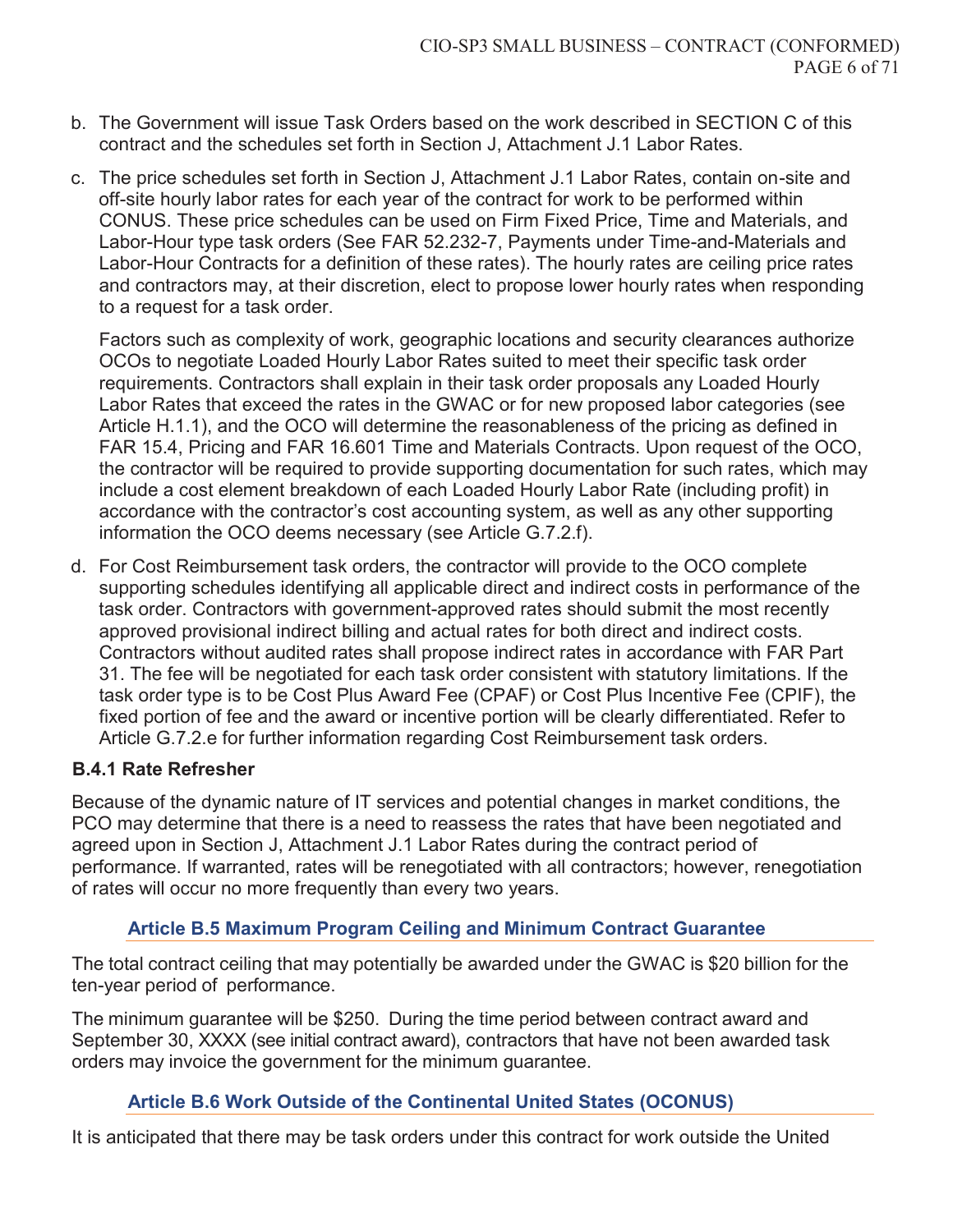States. "OCONUS" is defined as other than the 48 contiguous states plus the District of Columbia. The contractor will be compensated for work performed OCONUS based on the methodology proposed by the contractor and accepted by the OCO for award of an individual task order.

The U.S. Department of State's Bureau of Administration, Office of Allowances, (http://aoprals.state.gov/) publishes quarterly report indexes of living costs abroad, per-diem rate maximums, quarter's allowances, hardship differentials, and danger pay allowances for contractors to follow when proposing on OCONUS efforts. No allowances, other than those listed by the U. S. Department of State, shall be allowed on task orders.

The Department of State Standardized Regulations (DSSR) are the controlling regulations for allowances and benefits available to all U.S. Government civilians assigned to foreign areas. For task orders issued under the GWAC, contractor civilians assigned to foreign areas shall not exceed the allowances and benefits in the DSSR. For OCONUS task orders where costs are not specifically addressed in the DSSR, the government will reimburse the contractor for all reasonable, allowable, and allocable costs in accordance with FAR 31, Contract Cost Principles and Procedures.

### **Article B.7 Posting Requirements for Rates**

The contractor shall post their rates at their individual websites within 30 days after contract award consistent with the format shown in Section J, Attachment J.1 Labor Rates (see also Article G.5 Contractor Internet Presence).

The contractor consents to the government posting the URL for the contractor's site on the NITAAC website.

### **Article B.8 Advance Understandings**

### **a. Non-Personal Services and Inherently Government Functions**

- 1. Pursuant to FAR 37.1, no personal services shall be performed under this contract. All work requirements shall flow only from the Contracting Officer's Representative (COR) to the Contractor's Project Manager. No Contractor employee will be directly supervised by the Government. All individual employee assignments, and daily work direction, shall be given by the applicable employee supervisor. If the Contractor believes any Government action or communication has been given that would create a personal services relationship between the Government and any Contractor employee, the Contractor shall promptly notify the Contracting Officer of this communication or action.
- 2. Pursuant to FAR 7.5, the Contractor shall not perform any inherently Governmental actions under this contract. No Contractor employee shall hold him or herself out to be a Government employee, agent, or representative. No Contractor employee shall state orally or in writing at any time that he or she is acting on behalf of the Government. In all communications with third parties in connection with this contract, Contractor employees shall identify themselves as Contractor employees and specify the name of the company for which they work. In all communications with other Government contractors in connection with this contract, the Contractor employee shall state that they have no authority to in any way change the contract and that if the other contractor believes this communication to be a direction to change their contract, they should notify the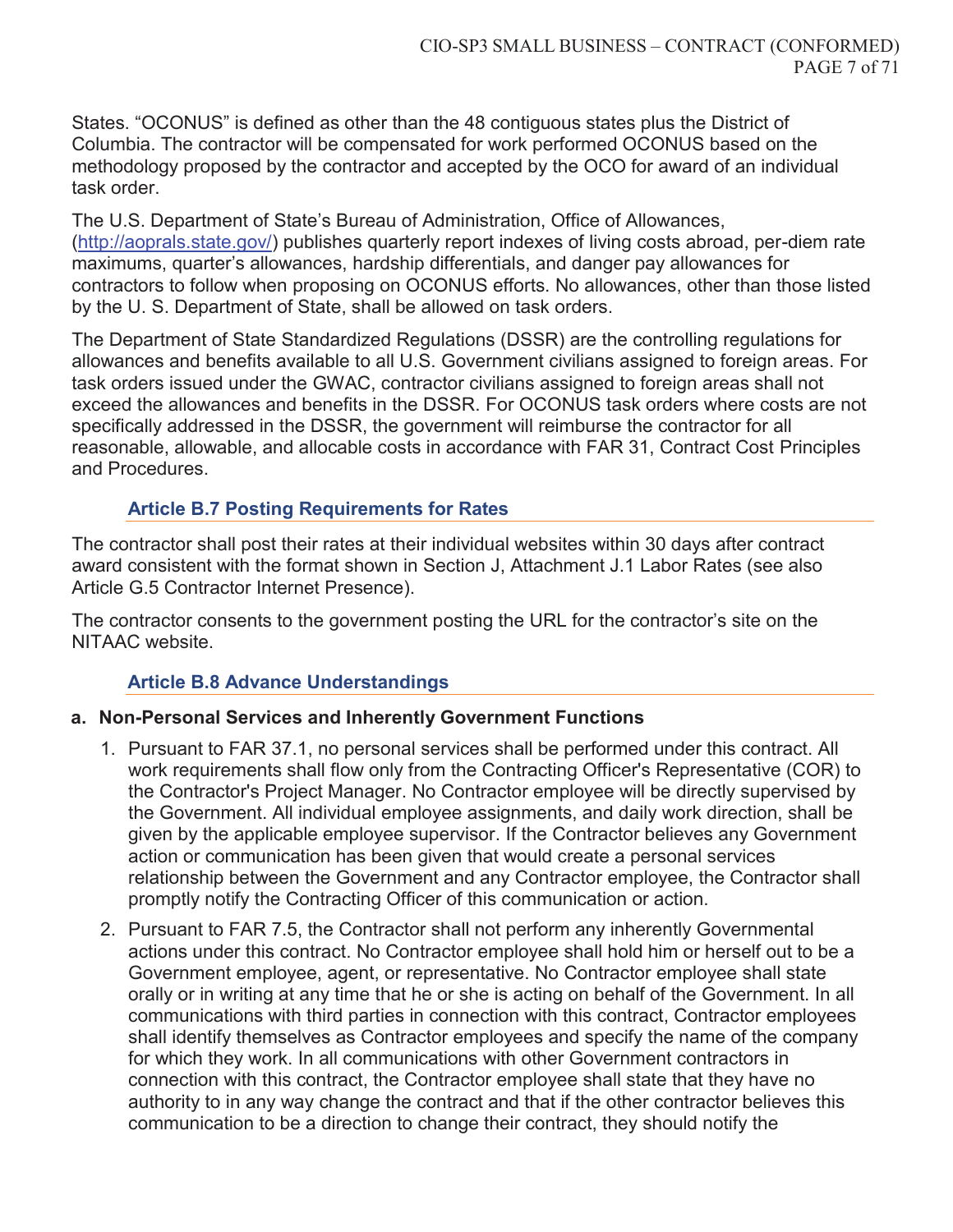Contracting Officer for that contract and not carry out the direction until a clarification has been issued by the Contracting Officer.

3. The Contractor shall insure that all of its employees working on this contract are informed of the substance of this article. Nothing in this article shall limit the Government's rights in any way under the other provisions of the contract, including those related to the Government's right to inspect and accept the services to be performed under this contract. The substance of this article shall be included in all subcontracts at any tier.

### **SECTION C: DESCRIPTION/SPECIFICATIONS/WORK STATEMENT**

### **Article C.1 Statement of Work**

This contract is designed to permit the Institutes and Centers (ICs) of NIH, the Department of Health and Human Services (DHHS), and all other federal agencies to acquire a wide range of IT services and solutions, both commercial and non-commercial (as referenced in FAR 2.101). These IT services include, but are not limited to, health, health science and biomedical-related IT services to meet scientific, health, administrative, operational, managerial, and information management requirements. The contract also contains general IT services partly because healthcare systems are increasingly integrated within a broader IT architecture, requiring a systems approach to their implementation and a sound infrastructure for their operation. The focus of this contract is to provide to government agencies a mechanism for streamlined ordering of required IT solutions and services at equitable and reasonable prices, to give qualified small businesses a greater opportunity to participate in these requirements, and as a result, give government agencies a mechanism to help meet their socio-economic contracting goals.

The task areas included in the contract, in particular the Task Area 1, "IT Services for Biomedical Research, Health Sciences and Healthcare," support and provide consistency with the accountability goals of the Federal Health Architecture (FHA), whereby federal agencies are to coordinate effective capital planning activities and invest in and implement interoperable health IT. The task areas included in the contract are also designed to support the IT services described in the Federal Enterprise Architecture (FEA). Several examples follow:

- a. Task Area 2 (Article C.2.2), Chief Information Officer (CIO) Support can be used to develop and maintain agency enterprise architectures, in support of the FEA.
- b. For inherently IT components of the FEA, CIO-SP3 Small Business includes task areas that directly address those components. For example, the FEA includes document management as a digital asset service in the Service Reference Model (SRM) that can be addressed through Task Area 8 (Article C.2.8), Digital Government.
- c. For non-IT components of the FEA, the contract includes task areas that support the automation of those components. For example, supply chain management is a business management service in the SRM. Task Area 9 (Article C.2.9), Enterprise Resource Planning includes the services needed to automate supply chain management.
- d. Several FEA components provide support for the execution of IT functions, e.g., customer relationship management, a customer service in the SRM. These components can be supported through Task Area 4 (Article C.2.4), Outsourcing and Task Area 5 (Article C.2.5), IT Operations and Maintenance (O&M).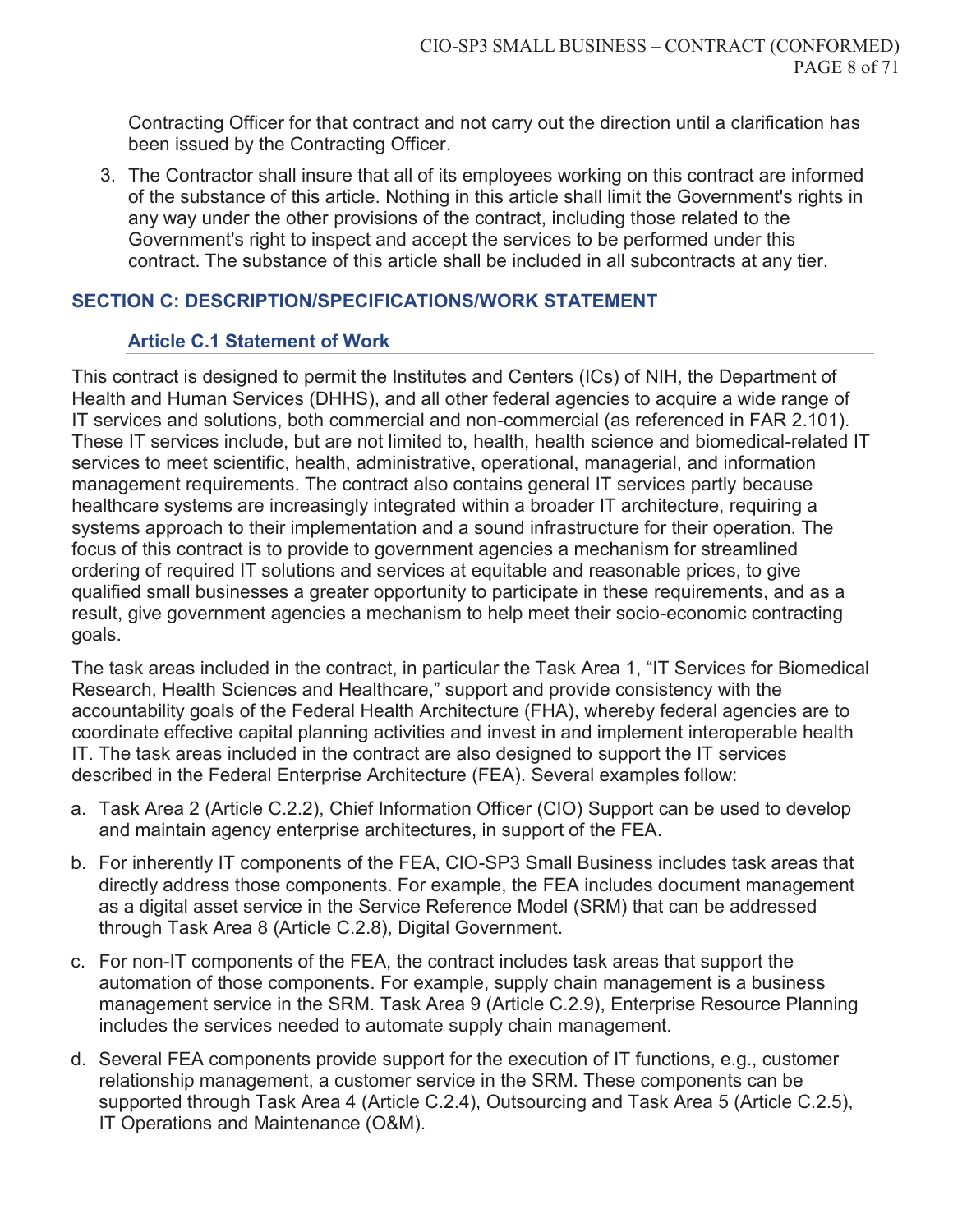- e. The FEA Technical Reference Model (TRM) includes standards and technology that would be selected and integrated into systems under specific task orders. For example, web servers are a delivery server in the TRM that could be selected and installed as part of Digital Government task area. In general, all task areas ultimately to be awarded under the contract must be compatible with the agency architecture defined by the agency's TRM. The standards and technology of the TRM will always be incorporated into the systems that are planned and developed under task orders awarded under the contract.
- f. The contract can be used to award task orders that support the Performance Reference Model (PRM) by collecting agency metrics affected by the task. All task areas involve collecting applicable data for the PRM measurement category of Information and Technology Management. Task orders can also support the automation, collection, and evaluation of non-IT measurement areas.
- g. The contract can be used to award task orders that require contractors to provide services that plan, implement and manage data defined in an agency's Data Reference Model (DRM).

The Scope of Work set forth under Article C.2 below outlines the general requirements of the contractor under this contract. Specific details of task assignments, deliverables, documentation, training, applicable government/department/industry standards, etc., will be provided within individual task orders issued by OCOs.

The contractor, acting as an independent contractor and not as an agent of the government, shall furnish all materials, personnel, facilities, support and management necessary to provide the services and solutions as set forth in the Scope of Work below. The geographic scope of this requirement includes the Continental United States (CONUS) and Outside the Continental United States (OCONUS).

### **Article C.2 Scope of Work**

Ten task areas constitute the technical scope of this contract:

Task Area 1: IT Services for Biomedical Research, Health Sciences, and Healthcare Task Area 2: Chief Information Officer (CIO) Support Task Area 3: Imaging Task Area 4: Outsourcing Task Area 5: IT Operations and Maintenance Task Area 6: Integration Services Task Area 7: Critical Infrastructure Protection and Information Assurance Task Area 8: Digital Government Task Area 9: Enterprise Resource Planning Task Area 10: Software Development

Each of the task areas described below identifies examples of the types of services that may be included under each task area. The examples are not exhaustive, and other IT services, as required, may be associated with the task areas defined in this Statement of Work.

Task Area 1 specifically provides examples of solutions and services pertaining to biomedical research, health sciences, and healthcare. However, all other nine task areas may also be used to support a health-related mission.

### **C.2.1 Task Area 1 - IT Services for Biomedical Research, Health Sciences, and Healthcare**

The objective of this task area is to support Biomedical Research, Health Sciences and Healthcare by performing studies and analyses, and providing operational, technical, and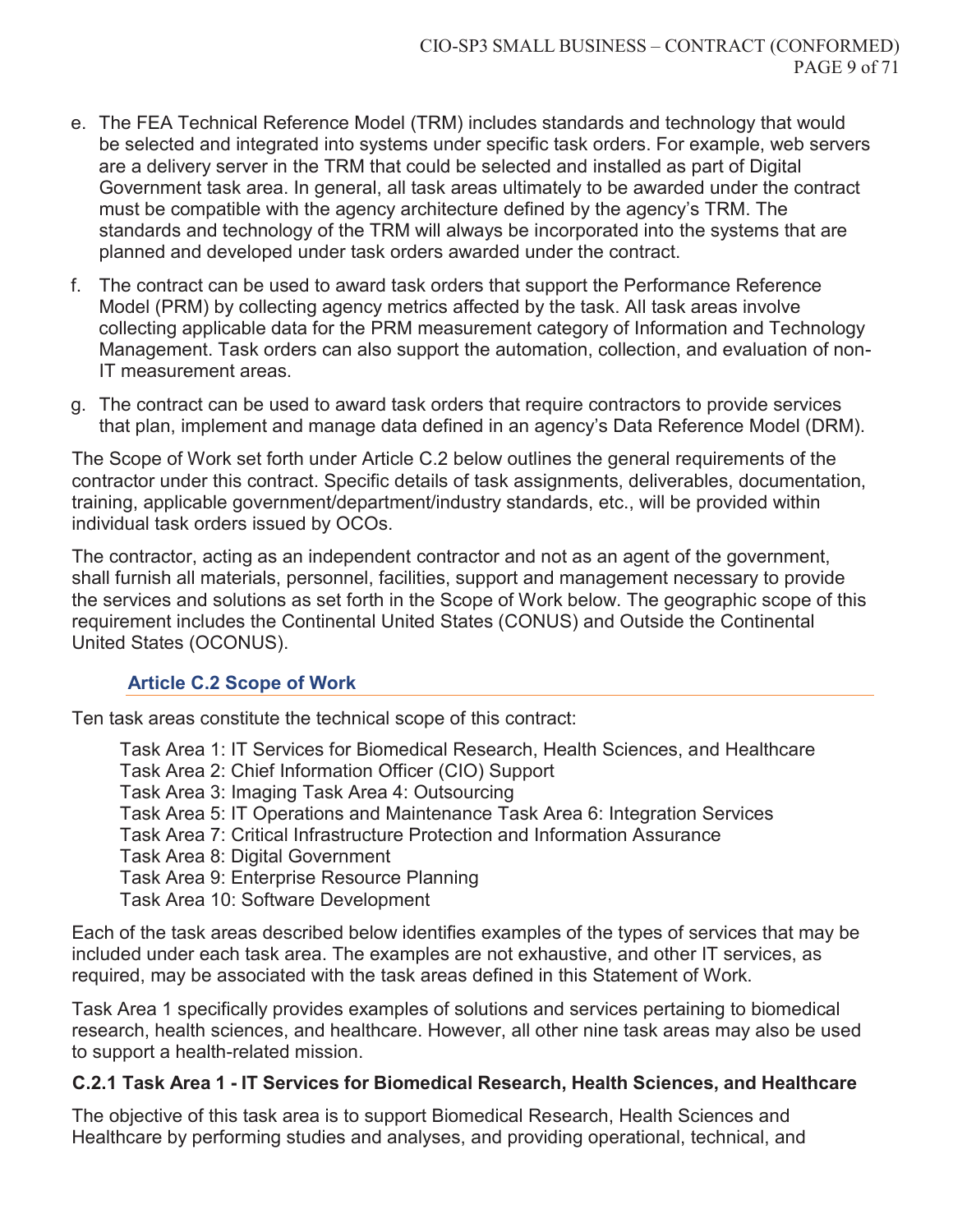maintenance services for the systems, subsystems, and equipment, some of which interface with, and are extensions to, information systems throughout the federal government. A comprehensive, but not limited, sampling of work to be performed under this task area is shown below:

- a. Health Sciences Informatic and Computational Services
- b. Health Communication Support Services and Enhancements to Facilitate Integration and Data Exchange at the Federal, State, and Local Level
- c. Integration of Health Systems Across Federal Agencies and Public and Private Healthcare Systems
- d. Modernization and Enhancement of Existing Health IT Legacy Systems
- e. Automation of Administrative and Clinical Processes
- f. Biomedical Information Services
- g. Biomedical Modeling, Visualization, and Simulation
- h. Biosurveillance and Disease Management Support
- i. Scientific Computing Services
- j. IT Clinical Support Services
- k. Telemedicine (e.g., mobile health/mHealth)
- l. Healthcare Payment Processes and Fraud and Abuse in Medical Claims
- m. Health Emergency Preparedness and Response to Include IT Support for Epidemic and Bio- Terrorism Simulations, Emergency Response Training, Exercise Support, etc.
- n. Security of Healthcare and Biomedical Research Systems
- o. IT Service Management
- p. Healthcare Systems Studies
- q. Natural Language Processing Software and Services (Biology/Medicine Focus)
- r. Medical Computer-based Training
- s. Standards Development for Health IT Services

# **C.2.2 Task Area 2 - Chief Information Officer (CIO) Support**

The objective of this task area is to support Chief Information Officers (CIOs) in implementing laws, regulations, and polices and to facilitate evolving CIO practices. A comprehensive, but not limited, sampling of work to be performed under this task area is shown below:

- a. IT Governance Process Development and Management
- b. Workforce Management
- c. Capital Planning and Investment Control Support
- d. Independent Verification and Validation
- e. Agency Information Technology Architecture Support
- f. IT Portfolio Analysis
- g. Risk Management
- h. Program Analyses and Implementation (including Business Cases Analysis, Cost/Benefit Analysis and Cost Effectiveness Analyses)
- i. IT Organizational Development
- j. Program Management Office Support
- k. Advisory and Assistance Services
- l. FEA Alignment Support Services
- m. Market Research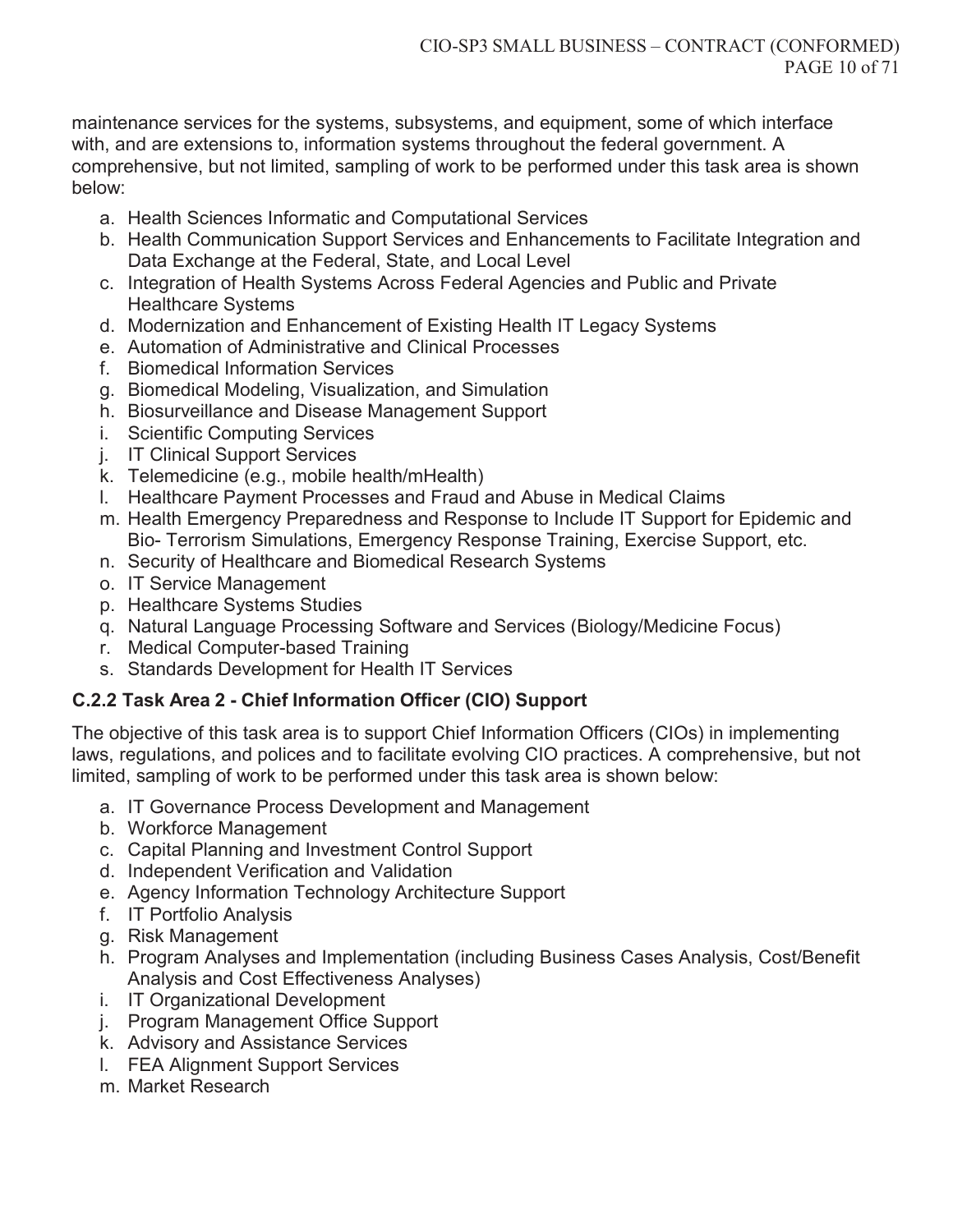## **C.2.3 Task Area 3 – Imaging**

The objective of this task area addresses systems and services that support the collection, storage, and retrieval of digital images. Digital images can include scanned documents, medical images, geographical information systems, video, and photographs. A comprehensive, but not limited, sampling of work to be performed under this task area is shown below:

- a. Document Management Systems
- b. Image Conversion
- c. Image Content Management
- d. Medical Imaging, including Picture Archiving and Communication Systems
- e. Document Imaging
- f. Workflow Management for Digital Imaging Functions
- g. Geospatial and Scientific Imaging
- h. Environmental Imaging
- i. Image Analysis
- j. 3D Immersive Visualization
- k. Imaging Related to Laboratory and Test Equipment
- l. Security Imaging
- m. Identity and Access Management

# **C.2.4 Task Area 4 – Outsourcing**

The objective of this task area is to provide the Information Technology (IT) infrastructure and IT services required to assume management and operations of government IT resources and IT business functions. A comprehensive, but not limited, sampling of work to be performed under this task area is shown below:

- a. Program Management
- b. Management of Call Centers
- c. Network Operations and Web Management Support
- d. Leasing of Hardware and Software
- e. Tools and Applications (including Application Service Provider)
- f. Hardware/Software Maintenance
- g. Transition Planning
- h. A-76 Studies Specific to IT Operations or Support
- i. Data Base Administration and Data Storage Management
- j. Backup and Recovery Services System Console Operations
- k. Production Control and Management
- l. Asset Management (including Radio Frequency Identification [RFID] Tracking)
- m. IT Acquisition Management
- n. Desktop Computing as a Unified Service
- o. Managed IT Services Support
- p. IT Impact Analyses
- q. Workflow Management
- r. Implementation of Standards (e.g., International Organization for Standardization (ISO) 9000, Capability Maturity Model Integration (CMMI), IT Services Management)
- s. Solution Leasing
- t. Software-as-a-service (SaaS)
- u. Cloud Computing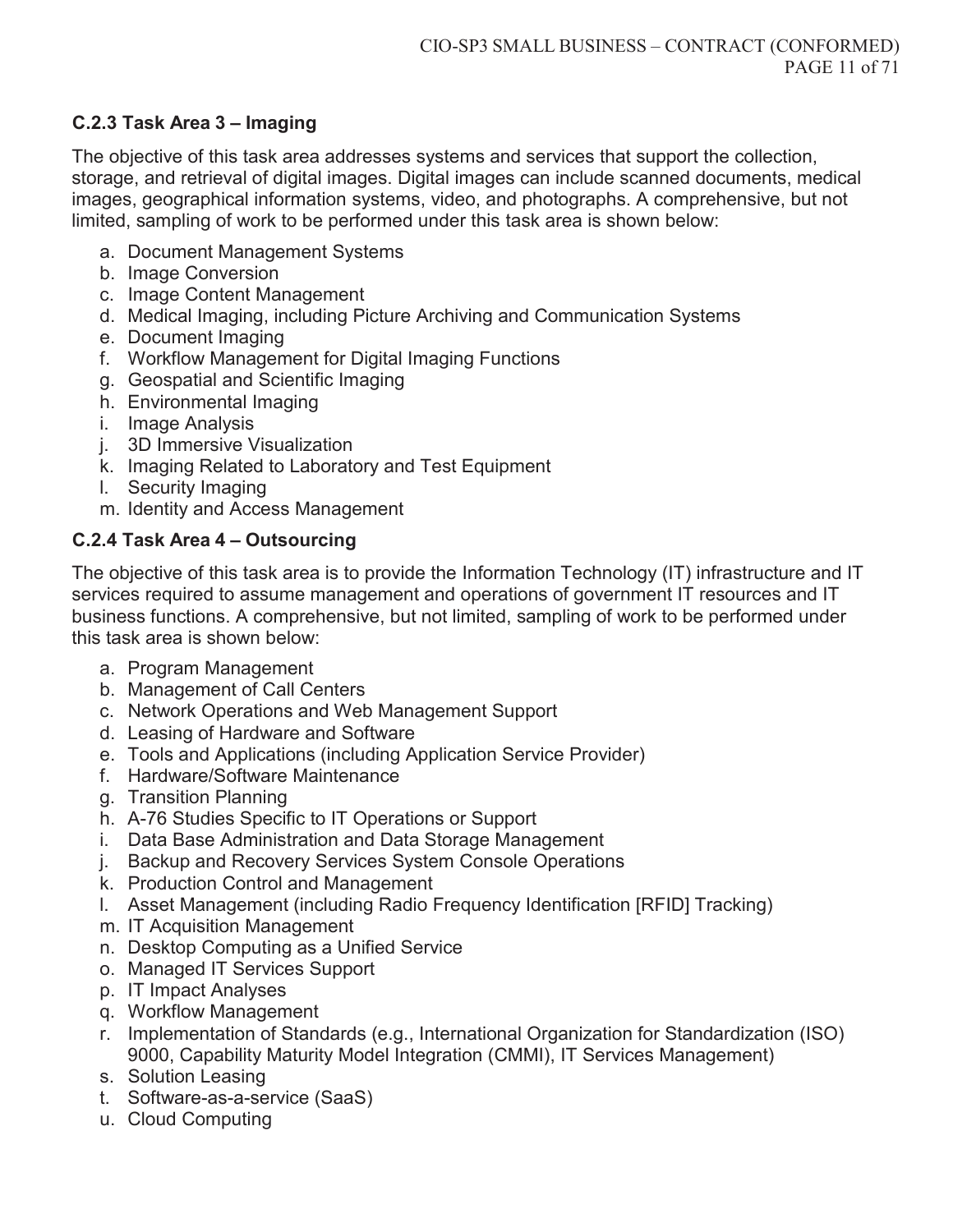## **C.2.5 Task Area 5 – IT Operations and Maintenance**

The objective of this task area is to support the operation and maintenance of IT systems, keeping IT systems viable with supported vendor releases or off-the-shelf applications software upgrades. Operations and maintenance on IT systems shall include all software and hardware associated with mainframes, client/server, web-based applications, and networking. A comprehensive, but not limited, sampling of work to be performed under this task area is shown below:

- a. Operational Support
- b. Software Maintenance and Upgrades
- c. Telecommunications Maintenance (Data, Voice, Images, including Wireless)
- d. Infrastructure Management Services (IMS)
- e. Configuration Management
- f. Network/Hardware Support
- g. Help Desk/IT Support
- h. Resource Management
- i. Backup and Recovery Management
- j. Installation, Configuration, and Tuning
- k. Electronic Software Licensing Services including license: deployment, management, tracking, upgrading, etc.
- l. System Management
- m. IT Training
- n. IT Operation and Maintenance Planning
- o. Data Quality Management
- p. Transformation Services
- q. Continual Service Improvement
- r. Balanced Scorecard for Operations
- s. IT Infrastructure Optimization

## **C.2.6 Task Area 6 – Integration Services**

The objective of this task area is to support the development and deployment of integrated information systems, which includes the integration of technical components, information technology components, organizational components and documentation. Integration projects can support a wide range of agency functions. In the healthcare and research domain, medical imaging systems, patient management systems, clinical management systems, and laboratory management systems are often provided via integration of commercial components with existing infrastructure. A comprehensive, but not limited, sampling of work to be performed under this task area is shown below:

- a. Infrastructure Engineering, Development, Implementation, Integration
- b. Enterprise Application Integration
- c. Gap Analysis and Benchmarking
- d. Data Migration and Integration
- e. Open Source Integration
- f. Enterprise Data Management
- g. Collaboration Tools
- h. Business Process Reengineering
- i. Test and Evaluation Services
- j. Financial Analysis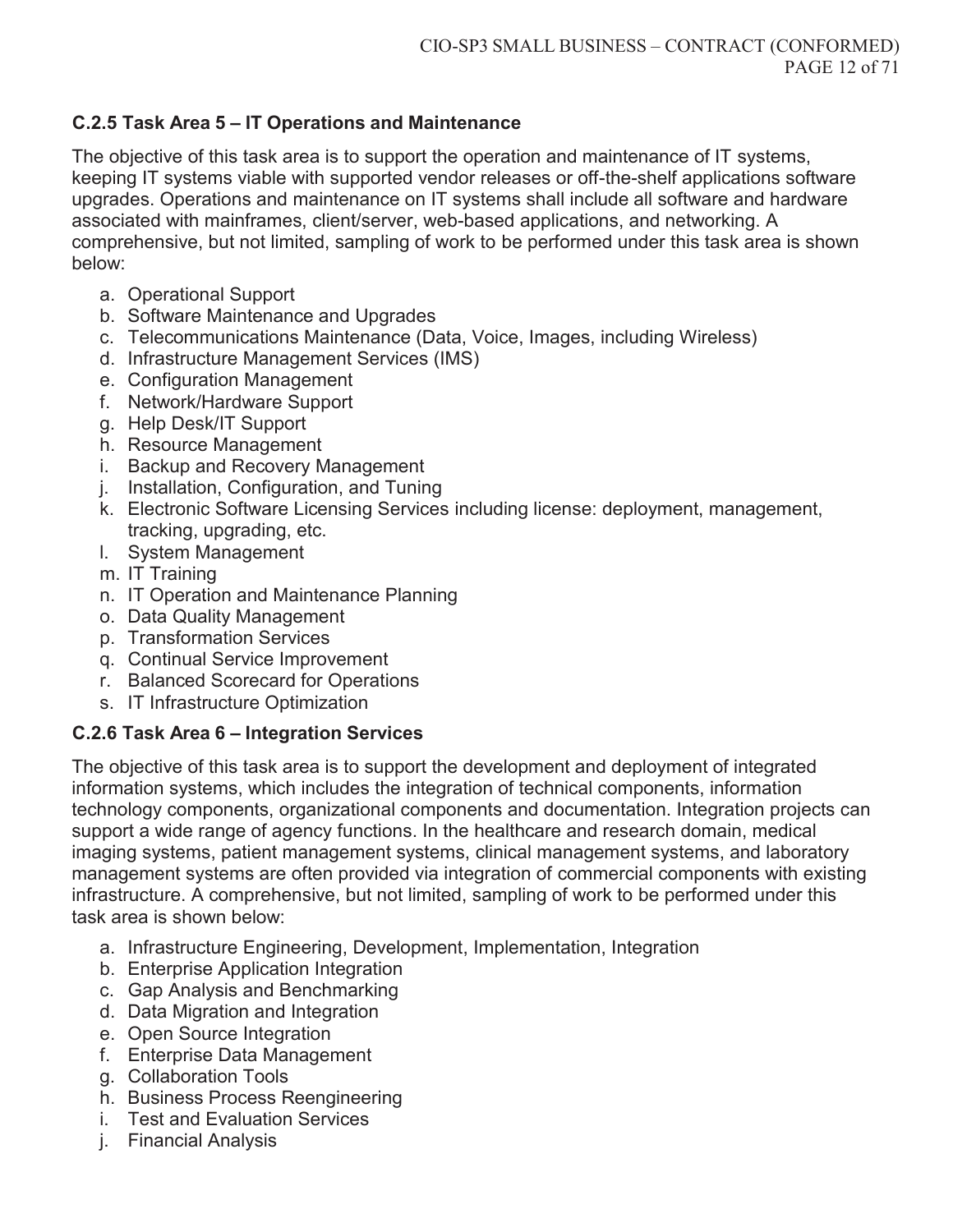- k. Feasibility Studies
- l. Requirements Analysis
- m. System Design Alternative (SDA) Studies
- n. Systems Engineering
- o. Architecture Validation and Verification
- p. Risk Assessment
- q. Acquisition Support

#### **C.2.7 Task Area 7 – Critical Infrastructure Protection and Information Assurance**

The objective of this task area is to support the protection of critical infrastructure, assurance of agency information, and operations that protect and defend information and information systems by ensuring confidentiality, integrity, availability, accountability, restoration, authentication, nonrepudiation, protection, detection, monitoring, and event react capabilities. A comprehensive, but not limited, sampling of work to be performed under this task area is shown below:

- a. Cyber Security
- b. Critical Infrastructure Asset Identification and Configuration Management Databases
- c. Information Assurance of Critical Infrastructure
- d. Risk Management (Vulnerability Assessment and Threat Identification)
- e. Facility Protection Planning
- f. Information Systems Security
- g. Security Operations Center Development and Operations Management
- h. Application Security
- i. Disaster Recovery
- j. Critical Infrastructure Continuity and Contingency Planning
- k. Incident Response Planning and Execution
- l. Security Certification and Accreditation
- m. Training and Awareness Programs
- n. Exercises and Simulation
- o. Federal Information Security Management Act (FISMA) Implementation Support
- p. Health Insurance Portability and Accountability Act Implementation Support
- q. Cryptographic Support and Services
- r. Record Management
- s. Public Key Infrastructure
- t. Trusted Internet Connections implementation
- u. Security Review and Analysis of Automated Information Systems
- v. Identity Management and Assurance
- w. Intelligent, Automated Data Collection and Analysis
- x. IT Forensics and eDiscovery

### **C.2.8 Task Area 8 – Digital Government**

The objective of this task area is to support government services that are provided through digital, electronic means, creating a transparent interaction between government and citizens (G2C – government-to-citizens), government and business enterprises (G2B – government-tobusiness enterprises) and government interagency relationships (G2G - government-togovernment). A comprehensive, but not limited, sampling of work to be performed under this task area is shown below:

a. Data Warehousing and Data Mining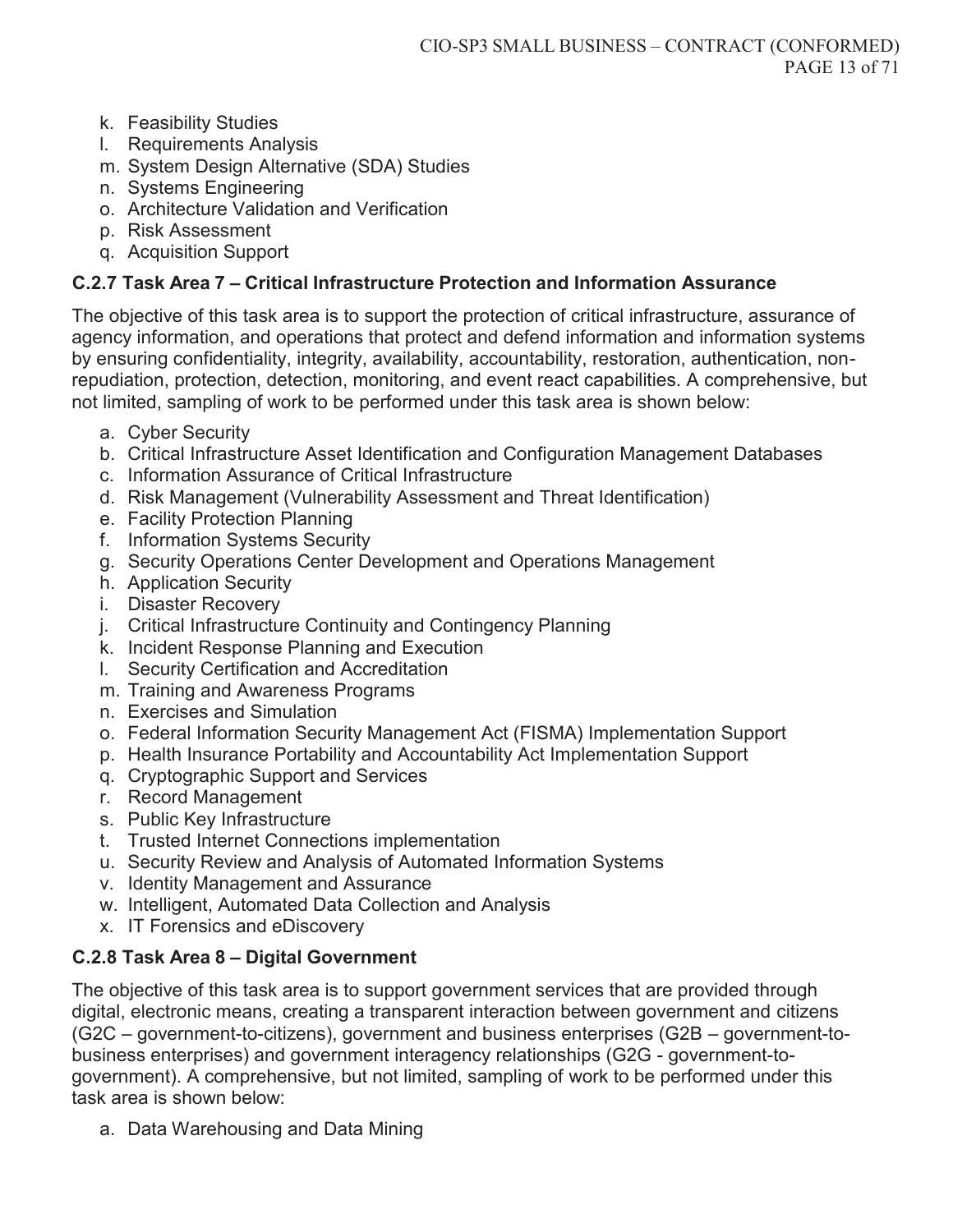- b. Business Intelligence
- c. Web Development and Support
- d. Electronic Commerce and Electronic Data Interchange
- e. Customer Relationship Management
- f. Knowledge Management (IT-based sharing/storing of agency individuals' knowledge)
- g. IT –Enhanced Public Relations
- h. IT Strategic Planning
- i. Records/Document Management
- j. Business-to-Government (B2G) Solutions
- k. Communications Management
- l. Accessibility Services (508 and 504 compliance)
- m. Automated Abstraction, Taxonomies, and Ontologies
- n. Deep web and federated searching
- o. Computational linguistics and machine-based translation
- p. Telecommuting Support Services
- q. Interactive Marketing

### **C.2.9 Task Area 9 – Enterprise Resource Planning**

The objective of this task area is to support the implementation of enterprise management applications and systems in the federal environment, which are integrated software applications used to control, monitor, and coordinate key business activities across an enterprise. These applications generally fall into the following categories: Financials, Human Resources, Logistics, Manufacturing, and Projects. A comprehensive, but not limited, sampling of work to be performed under this task area is shown below:

- a. ERP Package Implementation
- b. Integration of Business Systems
- c. Business Consulting Services
- d. Business Transformation and Business Process Reengineering
- e. Business Systems Modernization
- f. IT Software Package Selection
- g. ERP IT Infrastructure
- h. ERP Infrastructure Planning, Installation, and Tuning
- i. Performance Load Testing
- j. ERP End User Training

### **C.2.10 Task Area 10 – Software Development**

The objective of this task area is to develop customized software applications, database applications, and other solutions not available in off-the-shelf modular software applications. A comprehensive, but not limited, sampling of work to be performed under this task area is shown below:

- a. Requirements Analysis, Design, Coding, and Testing
- b. Production Deployment
- c. Application Prototyping
- d. Multimedia Software for Patient/Staff Education
- e. Program Evaluation Software
- f. Administrative and General Decision Support Software
- g. Business Intelligence and Analytics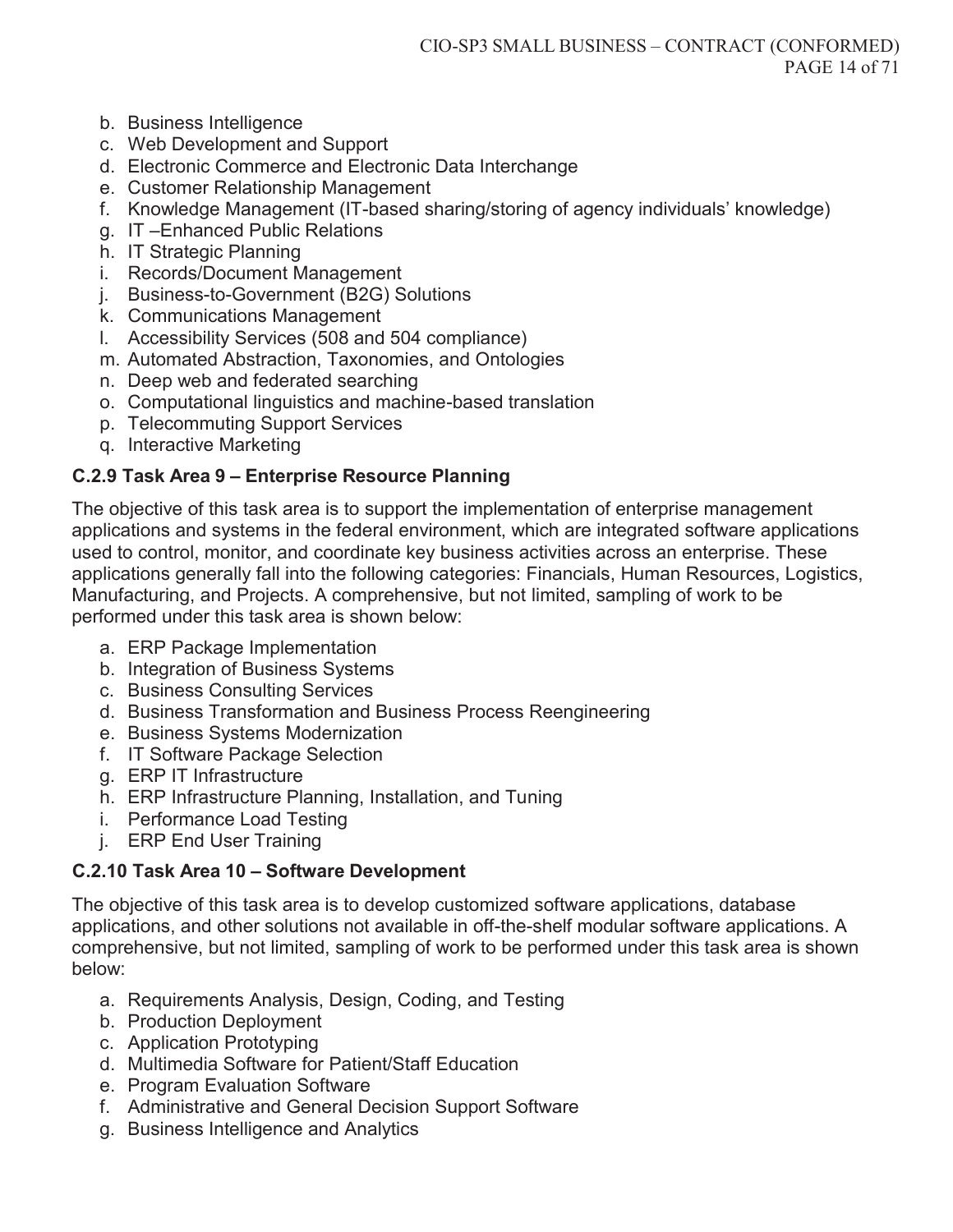- h. GIS-Enhanced Planning and Program Evaluation Software
- i. Web 2.0 Development and Management
- j. Database Development and Management
- k. Clinical Protocol and Quality Assurance Decision Support Software

### **Article C.3 Reporting Requirements**

The contractor is responsible for the following reporting under the GWAC. Reporting required under paragraphs a. through d. below shall be made through the Electronic Government Ordering System (e-GOS). (See G.7.1 Electronic Government Ordering System for further information.)

#### *(The following statement does not apply to subparagraphs a. through e.)*

All electronic reports submitted shall be compliant with Section 508 of the Rehabilitation Act of 1973. Additional information about testing documents for Section 508 compliance, including guidance and specific checklists, by application, can be found at: http://www.hhs.gov/web/508/index.html under "Making Files Accessible.

#### **a. Award and Modification Report**

All task order awards and modifications issued shall be reported in e-GOS within 10 calendar days of receipt by the contractor. The reporting of modifications pertains to both funded modifications and administrative modifications.

#### **b. Quarterly Activity Report**

The Quarterly Activity Report is a summary of the award and modification activity reported by the contractor in the e-GOS during the previous quarter. The contractor is responsible for correcting any errors in the information prior to quarterly certification of the information through e-GOS.

### **c. NIH Contract Access Fee Payment Report**

The NIH Contract Access Fee (NCAF) Payment Report is a summary of payment activity by the contractor. The contractor shall certify NCAF payments through e-GOS on a quarterly basis. During the process of certification, the contractor shall provide the status on any balances that are due and identify and explain any discrepancies found.

#### **d. Contractor Profile Report**

The contractor shall be responsible for maintaining the contractor company profile in e-GOS. On a quarterly basis, the contractor shall certify the accuracy of the information in e-GOS.

#### **e. Internet Presence Report**

The contractor shall submit an Internet Presence Report certifying that the contract holder is in full compliance with Article G.5 Contractor Internet Presence requirements. The report shall be submitted to the NITAAC Customer Support Center at NITAACsupport@nih.gov providing compliance status on all requirements under Article G.5 for the previous quarter.

### **f. Reporting Schedule**

The certifications required by paragraphs b. through e. shall be submitted in accordance with the following schedule: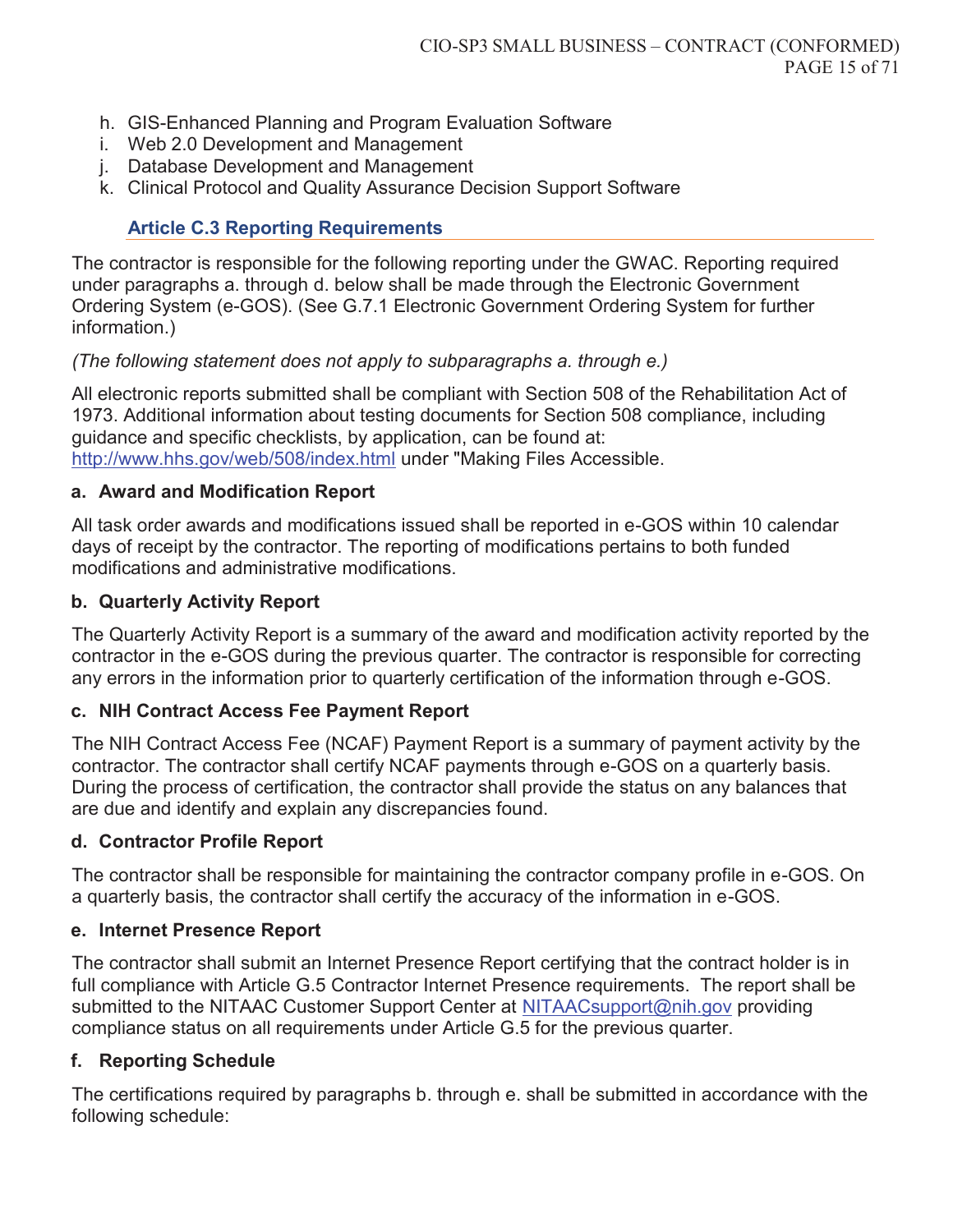| Quarter   | <b>Period</b>           | <b>Due Date</b> |
|-----------|-------------------------|-----------------|
| Quarter 1 | October 1 – December 31 | by January 15   |
| Quarter 2 | January 1 - March 31    | by April 15     |
| Quarter 3 | April $1 -$ June 30     | by July 15      |
| Quarter 4 | July $1 -$ September 30 | by October 15   |

### **g. Limitations on Subcontracting Certification**

The contractor shall submit an annual certification on or before October 15 of each year stating whether or not the contractor complied with FAR 52.219-14(c)(1) Limitations on Subcontracting, for the previous fiscal year. The certification shall be submitted on contractor official company letterhead to the NITAAC Customer Support Center at NITAACsupport@nih.gov.

The certification letter shall be signed and dated, and shall include the CIO-SP3 Small Business Contract Number, the fiscal year certified, and the following statement:

"With this letter, [enter contractor legal name here] certifies that it has complied (or not complied) with FAR 52.219-14(c)(1) Limitations on Subcontracting requirements in the previous fiscal year [list the start and end dates of the previous fiscal year]."

| Title                                 | <b>Actual Annual</b> | <b>Actual Cumulative</b> |
|---------------------------------------|----------------------|--------------------------|
| <b>Total Funded Amount:</b>           | ß.                   |                          |
| <b>Total Cost Incurred:</b>           |                      | \$                       |
| a) Total Subcontracted Amount:        |                      | S                        |
| b) Total Subcontracted<br>percentage: | $\frac{0}{0}$        | $\frac{0}{0}$            |

The letter shall also include actual dollars and percentages in the following format:

\*Note: Actual Annual = Previous Fiscal Year Actual Cumulative = Contract Award to Date

### **h. Contractor Accounting System Certification**

Contractors shall demonstrate their continued ability to maintain an adequate accounting system for Cost Reimbursement task orders under this contract. Accordingly, the contractor shall submit a signed and dated letter on its company letterhead, certifying its compliance with FAR Part 16.301-3(a)(1) for determining costs applicable to task orders under this contract. The contractor letter shall include the following statement, and be submitted annually to the NITAAC Customer Support Center at NITAACsupport@nih.gov on or before October 15 of each year:

"With this letter, [enter contractor legal name here] certifies that its accounting system was audited and continues to be adequate in accordance with FAR Part 16.301-3(a)(1) for determining costs applicable to task orders under this contract."

### **i. Information and/or Physical Security**

*(The following reporting requirements do not apply to this contract; however, these requirements apply to applicable HHS task Orders. For non-HHS task orders, the Information and Physical Access Security clause may be appropriately tailored by the customer agency as*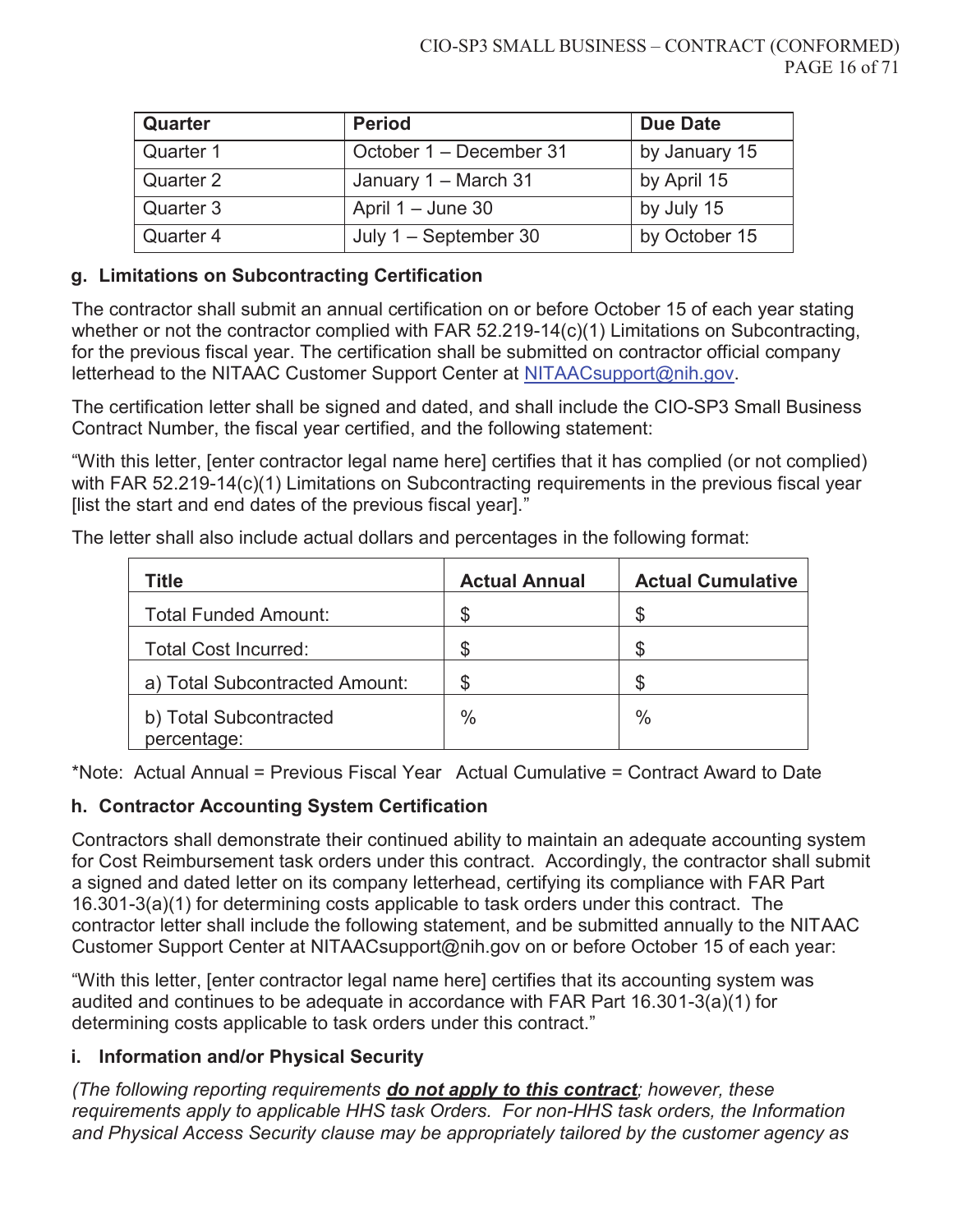#### *applicable.)*

- A. **Security Assessment and Authorization (SA&A)** A valid authority to operate (ATO) certifies that the Contractor's information system meets the contract's requirements to protect the agency data. If the system under this contract does not have a valid ATO, the Contractor (and/or any subcontractor) shall work with the agency and supply the deliverables required to complete the ATO within the specified timeline(s) within three (3) months after contract award. The Contractor shall conduct the SA&A requirements in accordance with HHS IS2P, NIST SP 800-37, Guide for Applying the Risk Management Framework to Federal Information Systems: A Security Life Cycle Approach (latest revision). For an existing ATO, Contracting Officer Representative must make a determination if the existing ATO provides appropriate safeguards or if an additional ATO is required for the performance of the contract and state as such. NIH acceptance of the ATO does not alleviate the Contractor's responsibility to ensure the system security and privacy controls are implemented and operating effectively. The Contractor shall submit the following reports as required by the Information and Physical Access Security clause in Article H.7 of Section H of this contract.
- B. **SA&A Package Deliverables** The Contractor (and/or any subcontractor) shall provide an SA&A package within 30 days of contract award to the CO and/or COR. The following SA&A deliverables are required to complete the SA&A package.
	- **System Security Plan (SSP)** due within 30 days after contract award. The SSP shall comply with the NIST SP 800-18, Guide for Developing Security Plans for Federal Information Systems, the Federal Information Processing Standard (FIPS) 200, Recommended Security Controls for Federal Information Systems, and NIST SP 800-53, Security and Privacy Controls for Federal Information Systems and Organizations applicable baseline requirements, and other applicable NIST guidance as well as HHS and NIH policies and other guidance. The SSP shall be consistent with and detail the approach to IT security contained in the Contractor's bid or proposal that resulted in the award of this contract. The SSP shall provide an overview of the system environment and security requirements to protect the information system as well as describe all applicable security controls in place or planned for meeting those requirements. It should provide a structured process for planning adequate, cost-effective security protection for a system. The Contractor shall update the SSP at least annually thereafter.
	- **Security Assessment Plan/Report (SAP/SAR) due 30 days after the contract award.** The security assessment shall be conducted by the assessor and be consistent with NIST SP 800-53A, NIST SP 800-30, and HHS and NIH policies. The assessor will document the assessment results in the SAR. The NIH should determine which security control baseline applies and then make a determination on the appropriateness/necessity of obtaining an independent assessment. Assessments of controls can be performed by contractor, government, or third parties, with third party verification considered the strongest. If independent assessment is required, include statement below. Thereafter, the Contractor, in coordination with the NIH shall conduct/assist in the assessment of the security controls and update the SAR at least annually.
	- **Independent Assessment** due 90 days after the contract award. The Contractor (and/or subcontractor) shall have an independent third-party validate the security and privacy controls in place for the system(s). The independent third party shall review and analyze the Security Authorization package, and report on technical, operational, and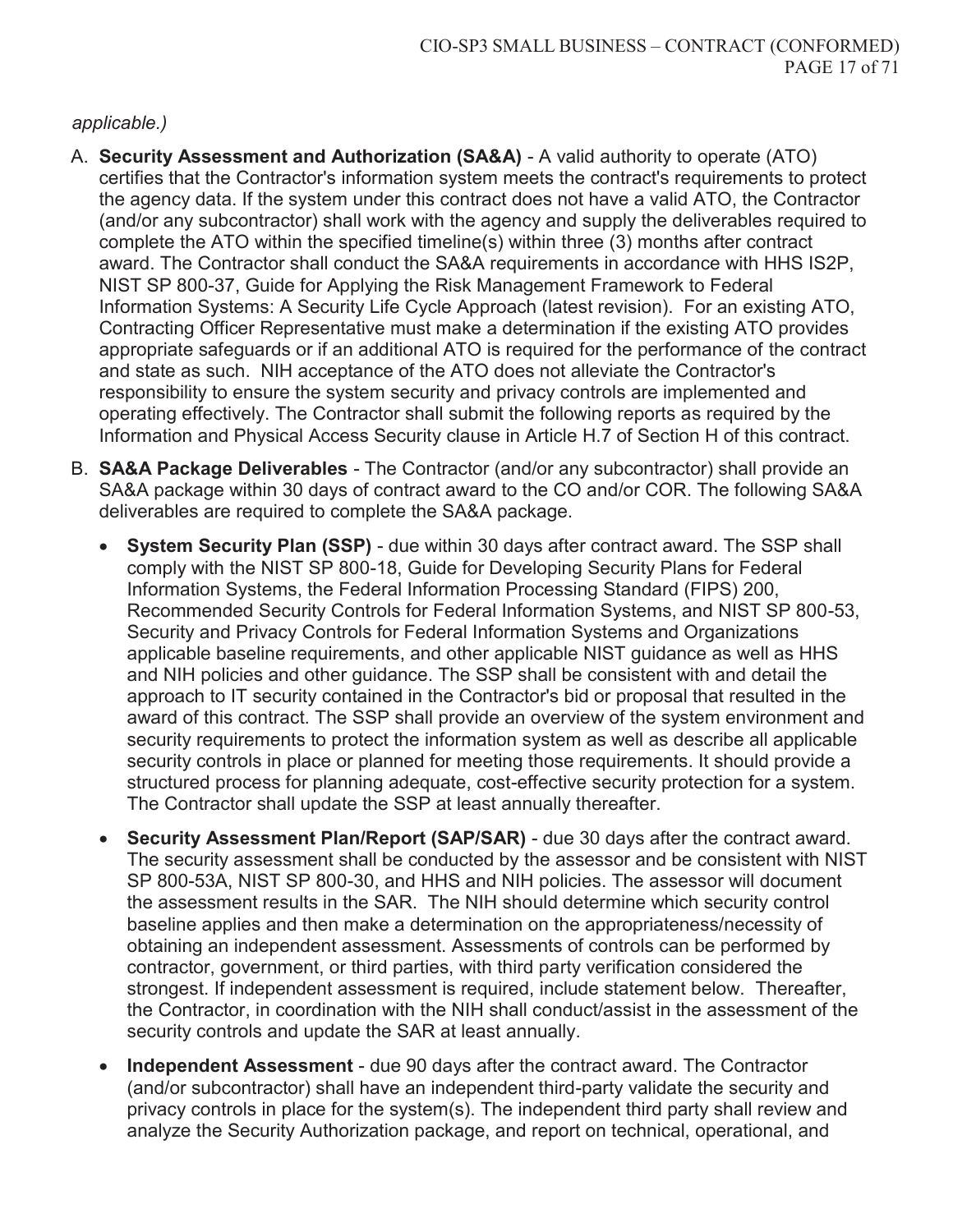management level deficiencies as outlined in NIST SP 800-53. The Contractor shall address all "high" deficiencies before submitting the package to the Government for acceptance. All remaining deficiencies must be documented in a system Plan of Actions and Milestones (POA&M).

- **POA&M** due 30 days after contract award. The POA&M shall be documented consistent with the HHS Standard for Plan of Action and Milestones and NIH policies. All high-risk weaknesses must be mitigated within 30 days and all medium weaknesses must be mitigated within 60 days from the date the weaknesses are formally identified and documented. The NIH will determine the risk rating of vulnerabilities. Identified risks stemming from deficiencies related to the security control baseline implementation, assessment, continuous monitoring, vulnerability scanning, and other security reviews and sources, as documented in the SAR, shall be documented and tracked by the Contractor for mitigation in the POA&M document. Depending on the severity of the risks, NIH may require designated POAM weaknesses to be remediated before an ATO is issued. Thereafter, the POA&M shall be updated at least quarterly.
- C. **Contingency Plan and Contingency Plan Test** due 60 days after contract award. The Contingency Plan must be developed in accordance with NIST SP 800-34, Contingency Planning Guide for Federal Information Systems, and be consistent with HHS and NIH policies. Upon acceptance by the System Owner, the Contractor, in coordination with the System Owner, shall test the Contingency Plan and prepare a Contingency Plan Test Report that includes the test results, lessons learned and any action items that need to be addressed. Thereafter, the Contractor shall update and test the Contingency Plan at least annually.
	- x **E-Authentication Questionnaire** The contractor (and/or any subcontractor) shall collaborate with government personnel to ensure that an E-Authentication Threshold Analysis (E-auth TA) is completed to determine if a full E-Authentication Risk Assessment (E-auth RA) is necessary. System documentation developed for a system using E-auth TA/E-auth RA methods shall follow OMB 04-04 and NIST SP 800-63, Rev. 2, Electronic Authentication Guidelines. Based on the level of assurance determined by the E-Auth, the Contractor (and/or subcontractor) must ensure appropriate authentication to the system, including remote authentication, is in-place in accordance with the assurance level determined by the E-Auth (when required) in accordance with HHS policies.

### D. **Position Sensitivity Designations**

All Contractor (and/or any subcontractor) employees must obtain a background investigation commensurate with their position sensitivity designation that complies with Parts 1400 and 731 of Title 5, Code of Federal Regulations (CFR). The following position sensitivity designation levels apply to this solicitation/contract:

**[ ] Level 6: Public Trust - High Risk.** Contractor/subcontractor employees assigned to Level 6 positions shall undergo a Suitability Determination and Background Investigation (MBI).

**[ ] Level 5: Public Trust - Moderate Risk.** Contractor/subcontractor employees assigned to Level 5 positions with no previous investigation and approval shall undergo a Suitability Determination and a Minimum Background Investigation (MBI), or a Limited Background Investigation (LBI).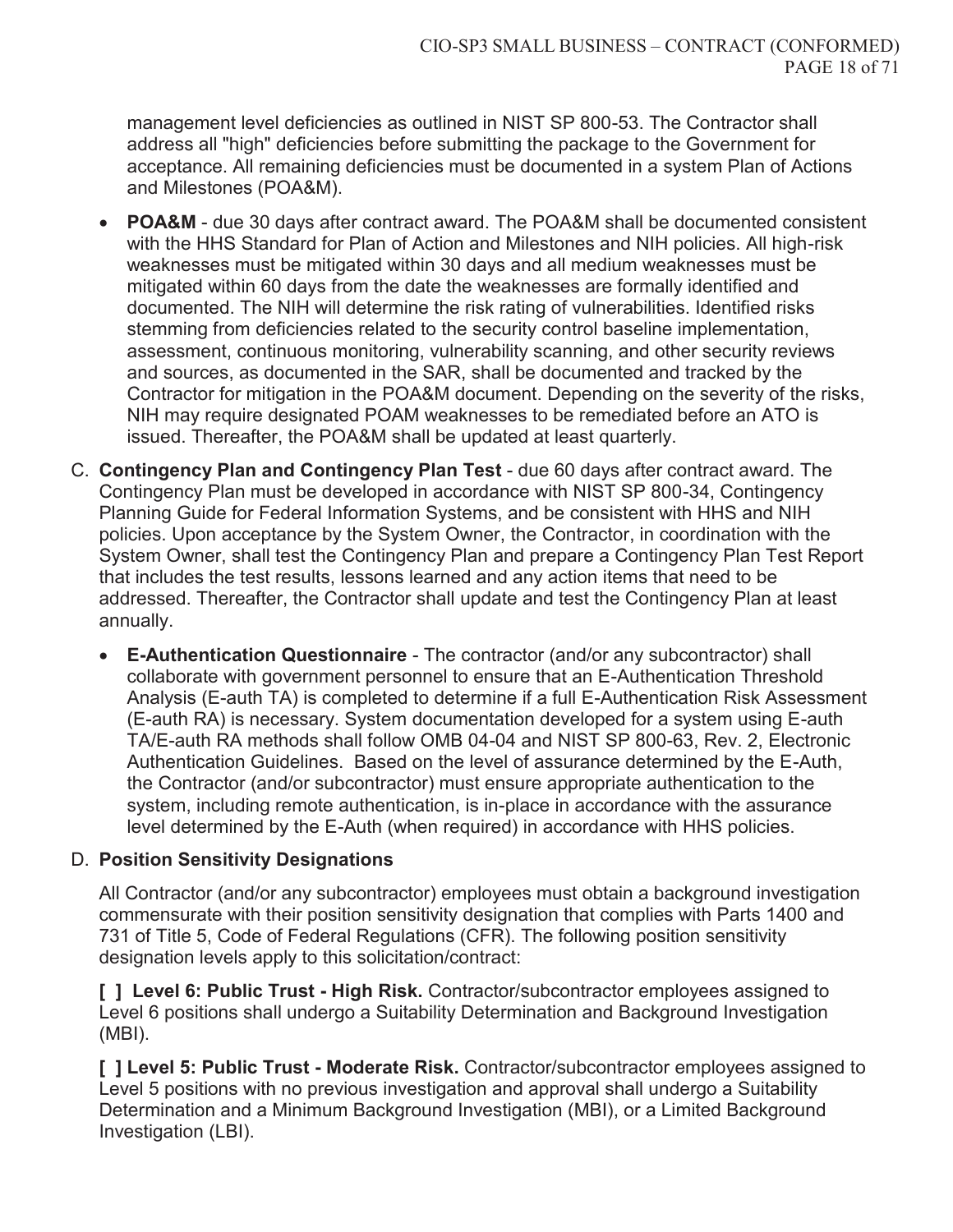**[ ] Level 1: Non-Sensitive.** Contractor/subcontractor employees assigned to Level 1 positions shall undergo a Suitability Determination and National Check and Inquiry Investigation (NACI).

### 1. **Homeland Security Presidential Directive (HSPD)-12 Roster**

a. The Contractor (and/or any subcontractor) shall submit a roster by name, position, email address, phone number and responsibility, of all staff working under this acquisition where the Contractor will develop, have the ability to access, or host and/or maintain a government information system(s). The roster shall be submitted to the COR and/or CO within fourteen (14) calendar days after the effective date of this contract. Any revisions to the roster as a result of staffing changes shall be submitted within seven (7) calendar days of the change. The COR will notify the Contractor of the appropriate level of investigation required for each staff member. An electronic template, "Roster of Employees Requiring Suitability Investigations," is available for contractor use at:

https://ocio.nih.gov/aboutus/publicinfosecurity/acquisition/Documents/SuitabilityRoster \_10-15-12.xlsx.

- b. If the Contractor is filling a new position, the Contractor shall provide a position description and the Government will determine the appropriate suitability level. Upon receipt of the Government's notification of applicable Suitability Investigations required, the Contractor shall complete and submit the required forms within 30 days of the notification.
- c. Upon receipt of the Government's notification of applicable Suitability Investigations required, the Contractor shall complete and submit the required forms within 30 days of the notification.
- d. The Contractor shall notify the Contracting Officer in advance when any new personnel, who are subject to a background check/investigation, will work under the contract and if they have previously been the subject of national agency checks or background investigations.
- e. All contractor and subcontractor employees shall comply with the conditions established for their designated position sensitivity level prior to performing any work under this contract. Contractors may begin work after the fingerprint check has been completed.
- f. Investigations are expensive and may delay performance, regardless of the outcome of the investigation. Delays associated with rejections and consequent reinvestigations may not be excusable in accordance with the FAR clause, Excusable Delays - see FAR 52.249-14. Accordingly, the Contractor shall ensure that any additional employees whose names it submits for work under this contract have a reasonable chance for approval.
- g. Typically, the Government investigates personnel at no cost to the Contractor. However, multiple investigations for the same position may, at the Contracting Officer's discretion, justify reduction(s) in the contract price of no more that the cost of the additional investigation(s).
- h. The Contractor shall include language similar to this "HHS Controlled Facilities and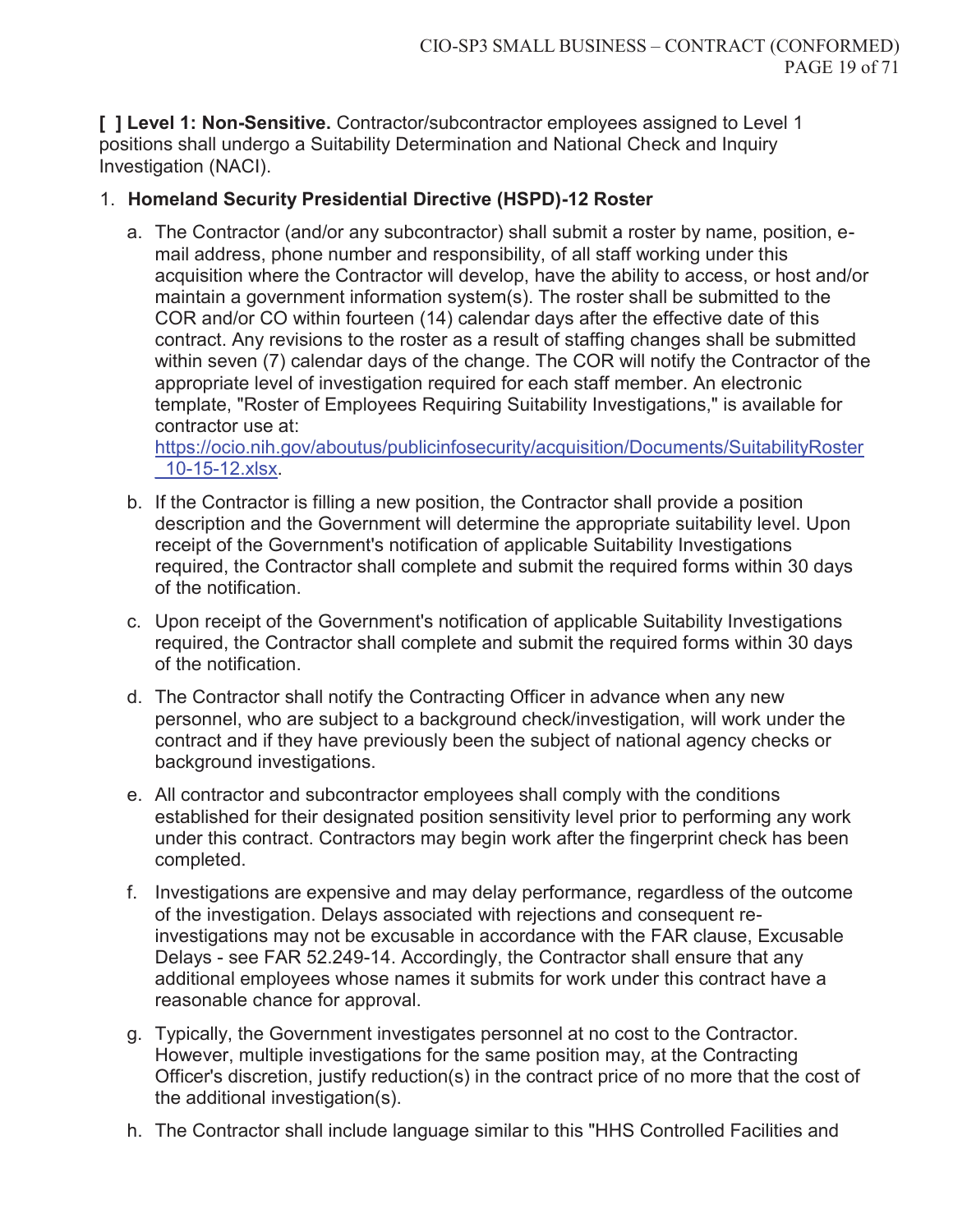Information Systems Security" language in all subcontracts that require subcontractor personnel to have the same frequency and duration of (1) physical access to an HHScontrolled facility; (2) logical access to an HHS-controlled information system; (3) access to sensitive HHS data/information, whether in an HHS-controlled information system or in hard copy; or (4) any combination of circumstances (1) through (3).

- i. The Contractor shall direct inquiries, including requests for forms and assistance, to the Contracting Officer or designee.
- j. Within 7 calendar days after the Government's final acceptance of the work under this contract, or upon termination of the contract, the Contractor shall return all identification badges to the Contracting Officer or designee.

### E. **Contract Initiation and Expiration**

- 1. **General Security Requirements** The Contractor (and/or any subcontractor) shall comply with information security and privacy requirements, Enterprise Performance Life Cycle (EPLC) processes, HHS Enterprise Architecture requirements to ensure information is appropriately protected from initiation to expiration of the contract. All information systems development or enhancement tasks supported by the contractor shall follow the HHS EPLC framework and methodology or and in accordance with the HHS Contract Closeout Guide (2012). HHS EA requirements may be located here: https://www.hhs.gov/ocio/ea/documents/proplans.html.
- 2. **System Documentation** Contractors (and/or any subcontractors) must follow and adhere to NIST SP 800-64, Security Considerations in the System Development Life Cycle, at a minimum, for system development and provide system documentation at designated intervals (specifically, at the expiration of the contract) within the EPLC that require artifact review and approval.
- 3. **Sanitization of Government Files and Information** As part of contract closeout and at expiration of the contract, the Contractor (and/or any subcontractor) shall provide all required documentation in accordance with the NIH Media Sanitization and Disposal Policy to the CO and/or COR to certify that, at the government's direction, all electronic and paper records are appropriately disposed of and all devices and media are sanitized in accordance with NIST SP 800-88, Guidelines for Media Sanitization.
- 4. **Notification** The Contractor (and/or any subcontractor) shall notify the CO and/or COR and system ISSO within fifteen days before an employee stops working under this contract.
- 5. **Contractor Responsibilities Upon Physical Completion of the Contract** The contractor (and/or any subcontractors) shall return all government information and IT resources (i.e., government information in non-government-owned systems, media, and backup systems) acquired during the term of this contract to the CO and/or COR. Additionally, the Contractor shall provide a certification that all government information has been properly sanitized and purged from Contractor-owned systems, including backup systems and media used during contract performance, in accordance with HHS and/or NIH policies.
- 6. The Contractor (and/or any subcontractor) shall perform and document the actions identified in the NIH Contractor Employee Separation Checklist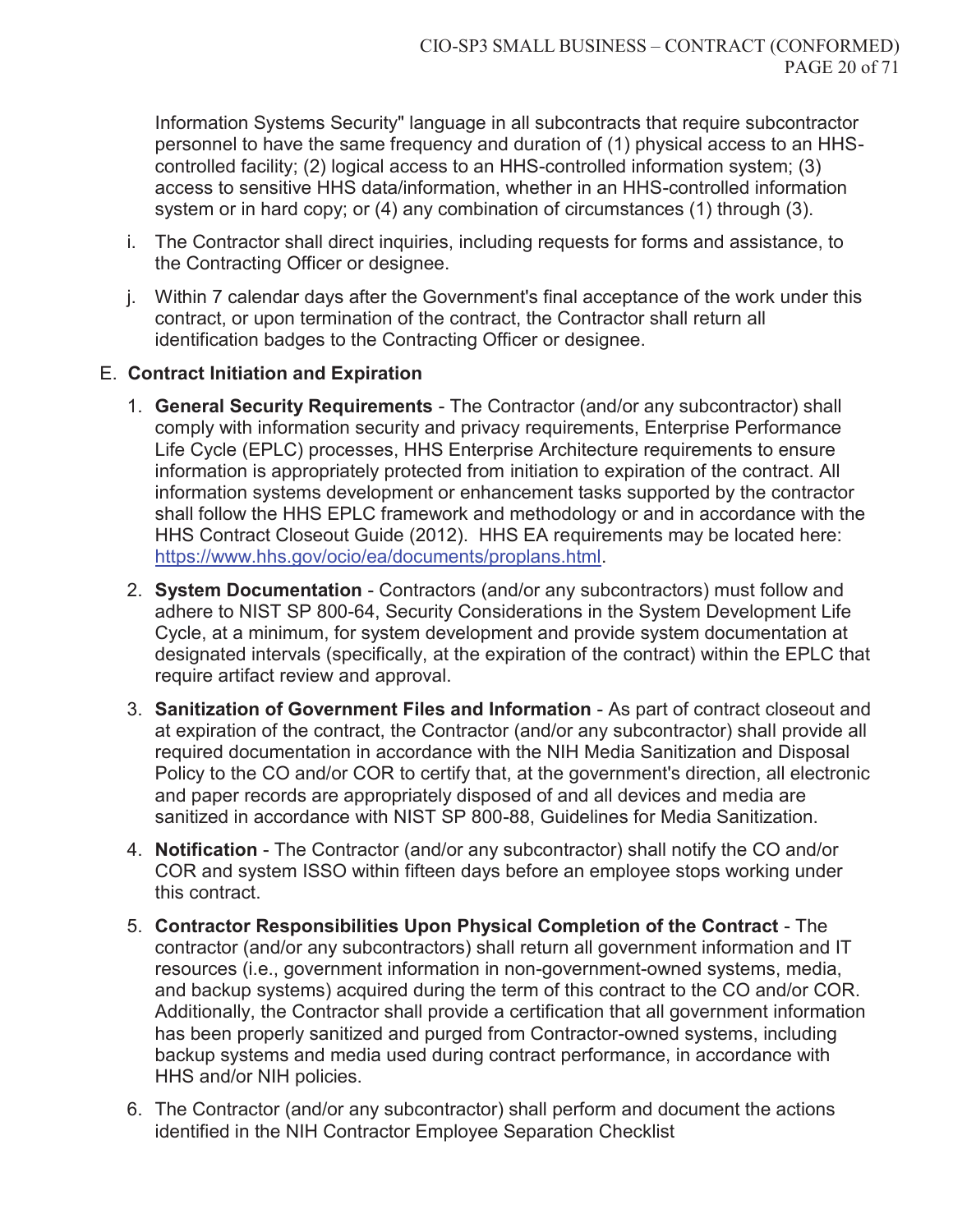https://ocio.nih.gov/aboutus/publicinfosecurity/acquisition/Documents/Emp-sepchecklist.pdf when an employee terminates work under this contract within 2 days of the employee's exit from the contract. All documentation shall be made available to the CO and/or COR upon request.

F. **Contractor Non-Disclosure Agreement (NDA) -** Each Contractor (and/or any subcontractor) employee having access to non-public government information under this contract shall complete the NIH non-disclosure agreement https://ocio.nih.gov/aboutus/publicinfosecurity/acquisition/Documents/Nondisclosure.pdf, as applicable. A copy of each signed and witnessed NDA shall be submitted to the Contracting Officer (CO) and/or CO Representative (COR) prior to performing any work under this acquisition.

### G. **Vulnerability Scanning Reports**

The Contractor shall report the results of the required monthly special vulnerability scans no later than 10 days following the end of each reporting period. If required monthly, this report may be included as part of the Technical Progress Report. Otherwise, this report shall be submitted under a separate cover on monthly basis.

- H. **Government Access for Security Assessment** In addition to the Inspection Clause in the contract, the Contractor (and/or any subcontractor) shall afford the Government access to the Contractor's facilities, installations, operations, documentation, information systems, and personnel used in performance of this contract to the extent required to carry out a program of security assessment (to include vulnerability testing), investigation, and audit to safeguard against threats and hazards to the confidentiality, integrity, and availability of federal data or to the protection of information systems operated on behalf of HHS, including but are not limited to:
	- a. At any tier handling or accessing information, consent to and allow the Government, or an independent third party working at the Government's direction, without notice at any time during a weekday during regular business hours contractor local time, to access contractor and subcontractor installations, facilities, infrastructure, data centers, equipment (including but not limited to all servers, computing devices, and portable media), operations, documentation (whether in electronic, paper, or other forms), databases, and personnel which are used in performance of the contract.

The Government includes but is not limited to the U.S. Department of Justice, U.S. Government Accountability Office, and the HHS Office of the Inspector General (OIG). The purpose of the access is to facilitate performance inspections and reviews, security and compliance audits, and law enforcement investigations. For security audits, the audit may include but not be limited to such items as buffer overflows, open ports, unnecessary services, lack of user input filtering, cross site scripting vulnerabilities, SQL injection vulnerabilities, and any other known vulnerabilities.

b. At any tier handling or accessing protected information, fully cooperate with all audits, inspections, investigations, forensic analysis, or other reviews or requirements needed to carry out requirements presented in applicable law or policy. Beyond providing access, full cooperation also includes, but is not limited to, disclosure to investigators of information sufficient to identify the nature and extent of any criminal or fraudulent activity and the individuals responsible for that activity. It includes timely and complete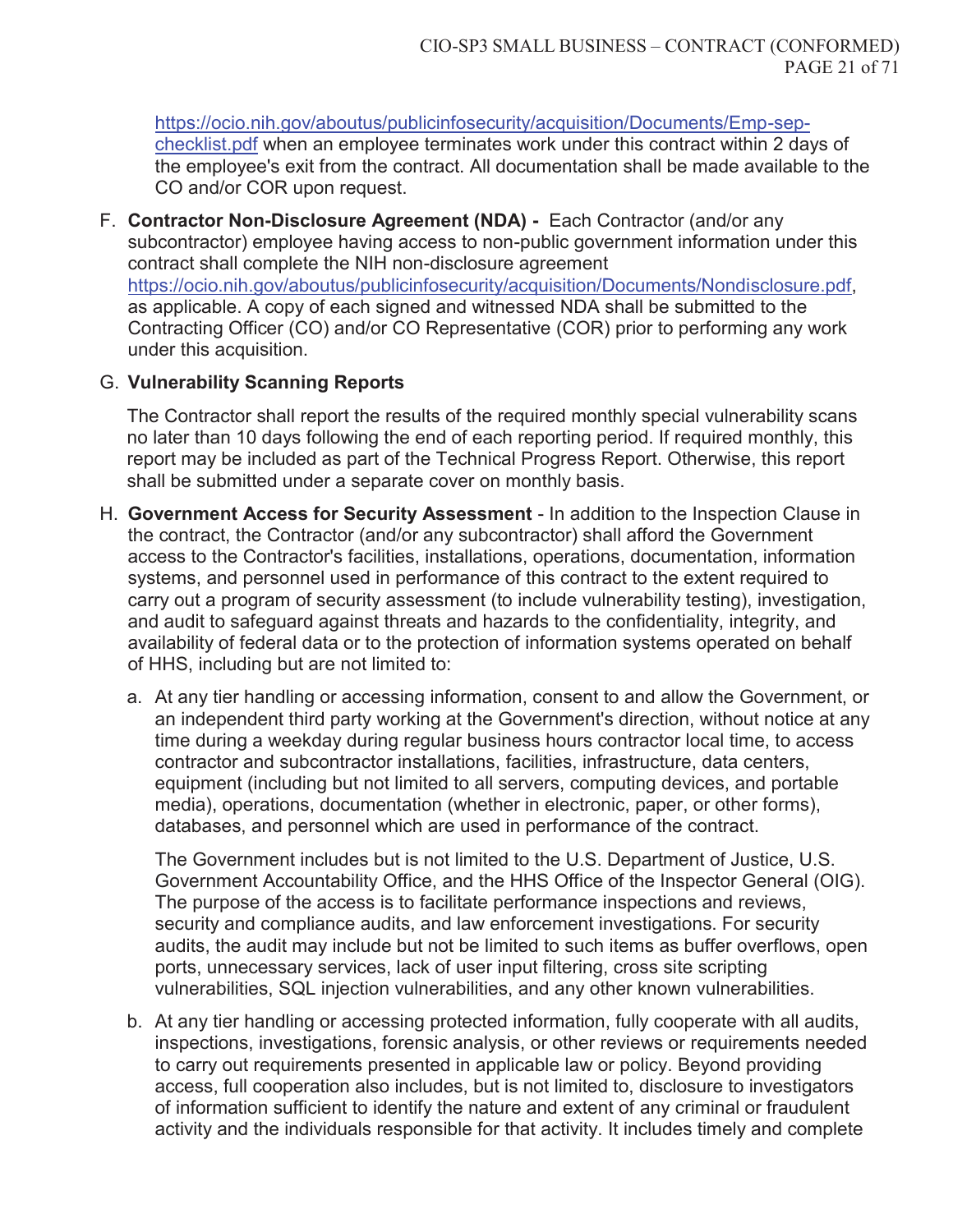production of requested data, metadata, information, and records relevant to any inspection, audit, investigation, or review, and making employees of the contractor available for interview by inspectors, auditors, and investigators upon request. Full cooperation also includes allowing the Government to make reproductions or copies of information and equipment, including, if necessary, collecting a machine or system image capture.

- c. Segregate Government protected information and metadata on the handling of Government protected information from other information. Commingling of information is prohibited. Inspectors, auditors, and investigators will not be precluded from having access to the sought information if sought information is commingled with other information.
- d. Cooperate with inspections, audits, investigations, and reviews.

### **SECTION D: PACKAGING, MARKING AND SHIPPING**

All deliverables required under this contract shall be packaged, marked and shipped in accordance with Government specifications. At a minimum, all deliverables shall be marked with the contract number and Contractor name. The Contractor shall guarantee that all required materials shall be delivered in immediate usable and acceptable condition.

### **SECTION E: INSPECTION AND ACCEPTANCE**

The following paragraph applies to Task Orders issued under this contract. Additional inspection and acceptance requirements may be specified by the OCO in each Task Order.

### **Article E.1 Clauses Incorporated By Reference, FAR 52.252-2 (February 1998)**

This contract incorporates the following clause(s) by reference, with the same force and effect as if it were given in full text. Upon request, the PCO will make their full text available. Also, the full text of the clauses may be accessed electronically at this address: http://www.acquisition.gov/far/index.html.

| <b>NUMBER</b> | <b>CLAUSE TITLE</b>                                | <b>DATE</b>     |
|---------------|----------------------------------------------------|-----------------|
| 52.246-1      | <b>Contractor Inspection Requirements</b>          | <b>APR 1984</b> |
| 52.246-2      | Inspection of Supplies - Fixed Price               | <b>AUG 1996</b> |
| 52.246-3      | Inspection of Supplies - Cost Reimbursement        | <b>MAY 2001</b> |
| 52.246-4      | <b>Inspection of Services - Fixed Price</b>        | <b>AUG 1996</b> |
| 52.246-5      | <b>Inspection of Services - Cost Reimbursement</b> | <b>APR 1984</b> |
| 52.246-6      | Inspection of Time-Material and Labor Hour         | <b>MAY 2001</b> |
| 52.246-16     | Responsibility for Supplies (see note)             | <b>APR 1984</b> |

Note: Applicable to Fixed-Price Task Orders Only

## **SECTION F: DELIVERIES OR PERFORMANCE**

### **Article F.1 GWAC Period of Performance**

The period of performance of this contract shall be (see awarded Standard Form 26).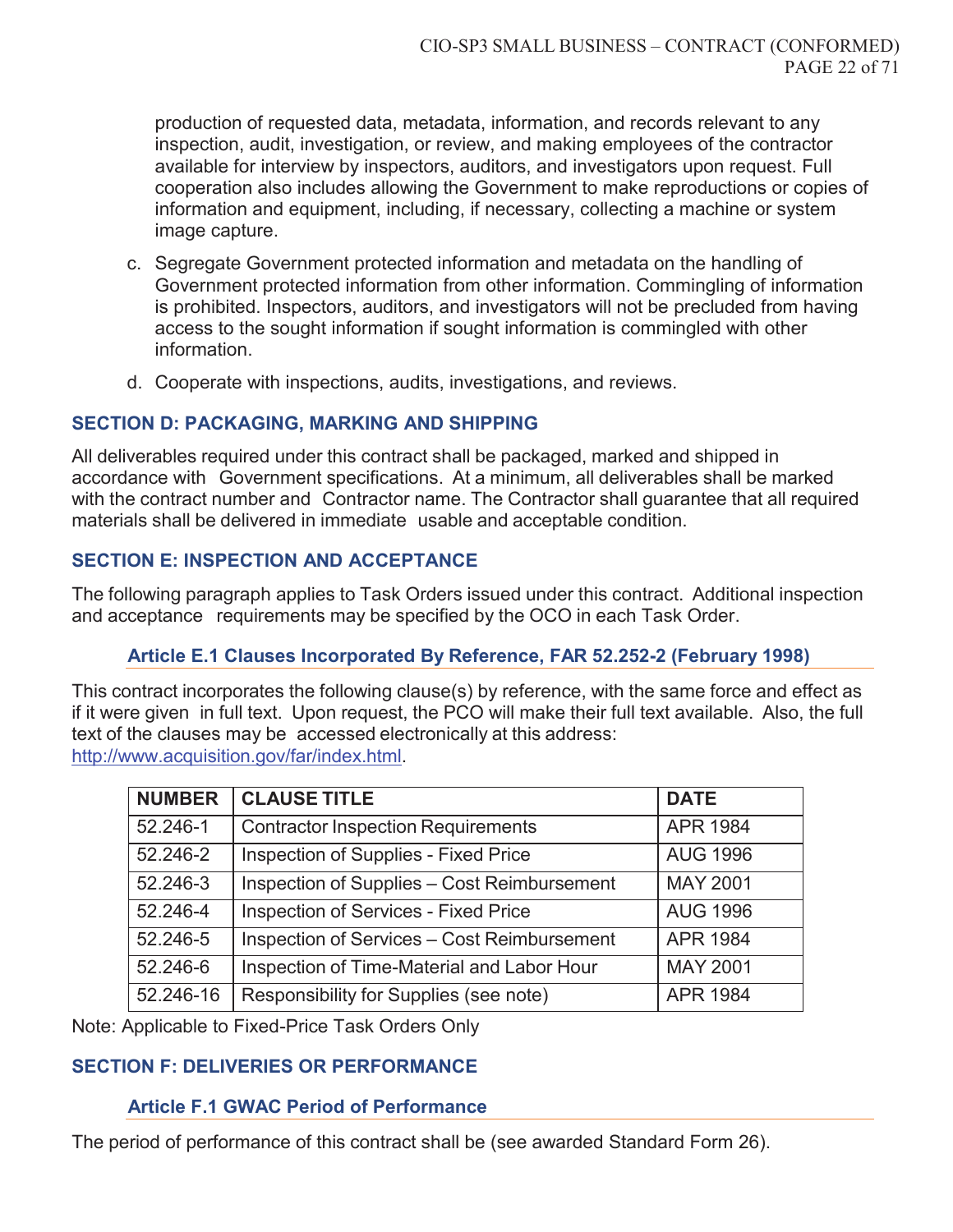### **Article F.2 Task Order Period of Performance**

The period of performance for each task order placed under the contract will be specified in the individual task order. Task order options, if included at initial issuance of the task order, may be exercised after the expiration date of the GWAC; however, no task order (including task order options) may extend more than 60 months beyond the expiration of the GWAC.

Notwithstanding anything to the contrary above, a multi-year task order placed under the GWAC must be consistent with FAR Subpart 17.1 and any applicable funding restrictions.

### **Article F.3 Clauses Incorporated by Reference, FAR 52.252-2 (FEBRUARY 1998)**

This contract incorporates the following clause(s) by reference, with the same force and effect as if it were given in full text. Upon request, the PCO will make its full text available. Also, the full text of a clause may be accessed electronically at this address: https://www.acquisition.gov/browsefar.

| <b>NUMBER</b> | <b>CLAUSE TITLE</b>                           | <b>DATE</b>     |
|---------------|-----------------------------------------------|-----------------|
| 52.242-15     | <b>Stop Work Order</b>                        | <b>AUG 1989</b> |
| 52.242-17     | Government Delay of Work                      | <b>APR 1984</b> |
| 52.247-34     | <b>FOB Destination</b>                        | <b>NOV 1991</b> |
| 52.247-35     | F.o.b. Destination Within Consignees Premises | <b>APR 1984</b> |

(i) FEDERAL ACQUISITION REGULATION (48 CFR CHAPTER 1) CLAUSE:

## **SECTION G: CONTRACT ADMINISTRATION DATA**

#### **Article G.1 General**

This section provides guidance regarding contract administration requirements for this contract, and where applicable, guidance regarding Task Orders placed under the contract.

### **Article G.2 Authorized Users**

This contract is for use by all Federal government agencies. A listing of Federal government agencies can be found at www.usa.gov under http://www.usa.gov/Agencies/federal.shtml.

### **Article G.3 Roles**

Notwithstanding the contractor's responsibility for total management of this contract and Task Orders issued there under, the administration of this contract will require effective coordination between the government and the contractor. This Article describes the roles and responsibilities of individuals and/or authorized users who will be the primary points of contact for the government and contractor on matters regarding contract administration. The government may modify the roles and responsibilities at any time during the period of performance of the contract.

### **G.3.1 Government Personnel**

a. **Procuring Contracting Officer**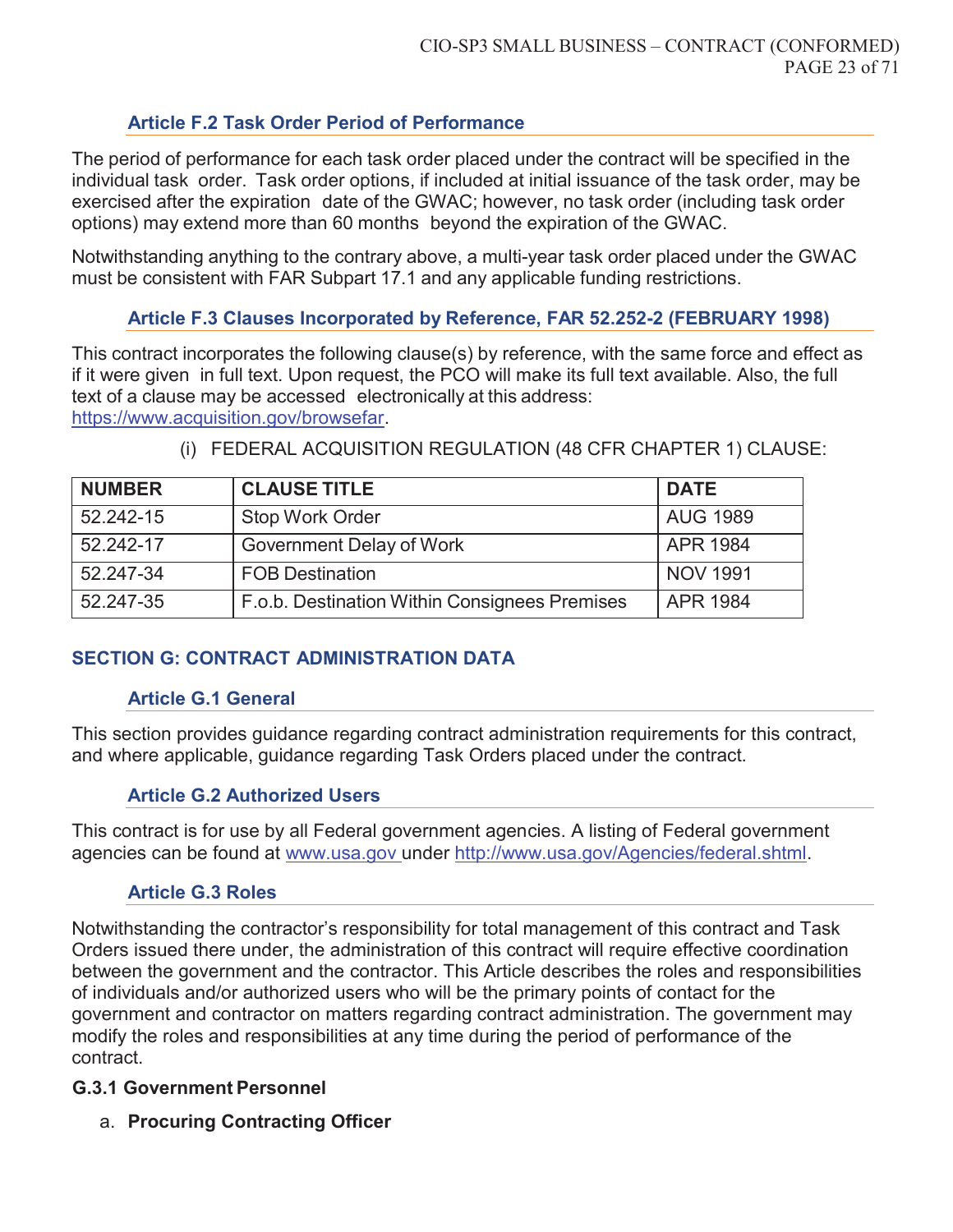The Procuring Contracting Officer (PCO) is the only individual with authority to act as an agent of the government under this contract. Only the PCO has authority to:

- (1) Direct or negotiate any changes in the statement of work;
- (2) Modify or extend the period of performance;
- (3) Change the delivery schedule;
- (4) Authorize reimbursement to the Contractor for any costs incurred during the performance of this contract; and,
- (5) Otherwise change any terms and conditions of this contract.

The PCO for this contract is:

Name: Mr. Keith Johnson, NITAAC Address: 6011 Executive Boulevard, Suite 503, Rockville, Maryland 20892 Email: NITAACsupport@nih.gov Phone: (888) 773-6542

### b. **NITAAC Contracting Officer's Representative (COR)**

The following Contracting Officer's Representative (COR) will represent the government for the purpose of this contract:

| Name:    | Ms. Bettie Hartley, NITAAC                                     |
|----------|----------------------------------------------------------------|
| Address: | 6011 Executive Boulevard, Suite 503, Rockville, Maryland 20892 |
| Email:   | NITAACsupport@nih.gov                                          |
| Phone:   | (888) 773-6542                                                 |

The COR is responsible for: monitoring the Contractor's technical progress, including the surveillance and assessment of performance and recommending to the PCO changes in requirements; interpreting the statement of work and any other technical performance requirements; performing technical evaluation as required; performing technical inspections and acceptances required by this contract; and, assisting in the resolution of technical problems encountered during performance.

The Government may unilaterally change its COR designation.

### c. **Agency Ordering Contracting Officer (OCO)**

The agency OCO for each task order is the sole and exclusive government official with authority to take actions which may bind the government under task orders under the contract.

### d. **Information Systems Security Officer (ISSO)**

The Information Systems Security officer (ISSO) is responsible for the confidentiality, availability, and integrity of electronic information resources. The ISSO serves as the principal contact for coordination, implementation, and enforcement of Information Security (InfoSec) policies, and for implementing and maintaining federal InfoSec directives and policies. HHS Information Security Program Policy can be found at http://ocio.nih.gov/security/sec\_policy.html.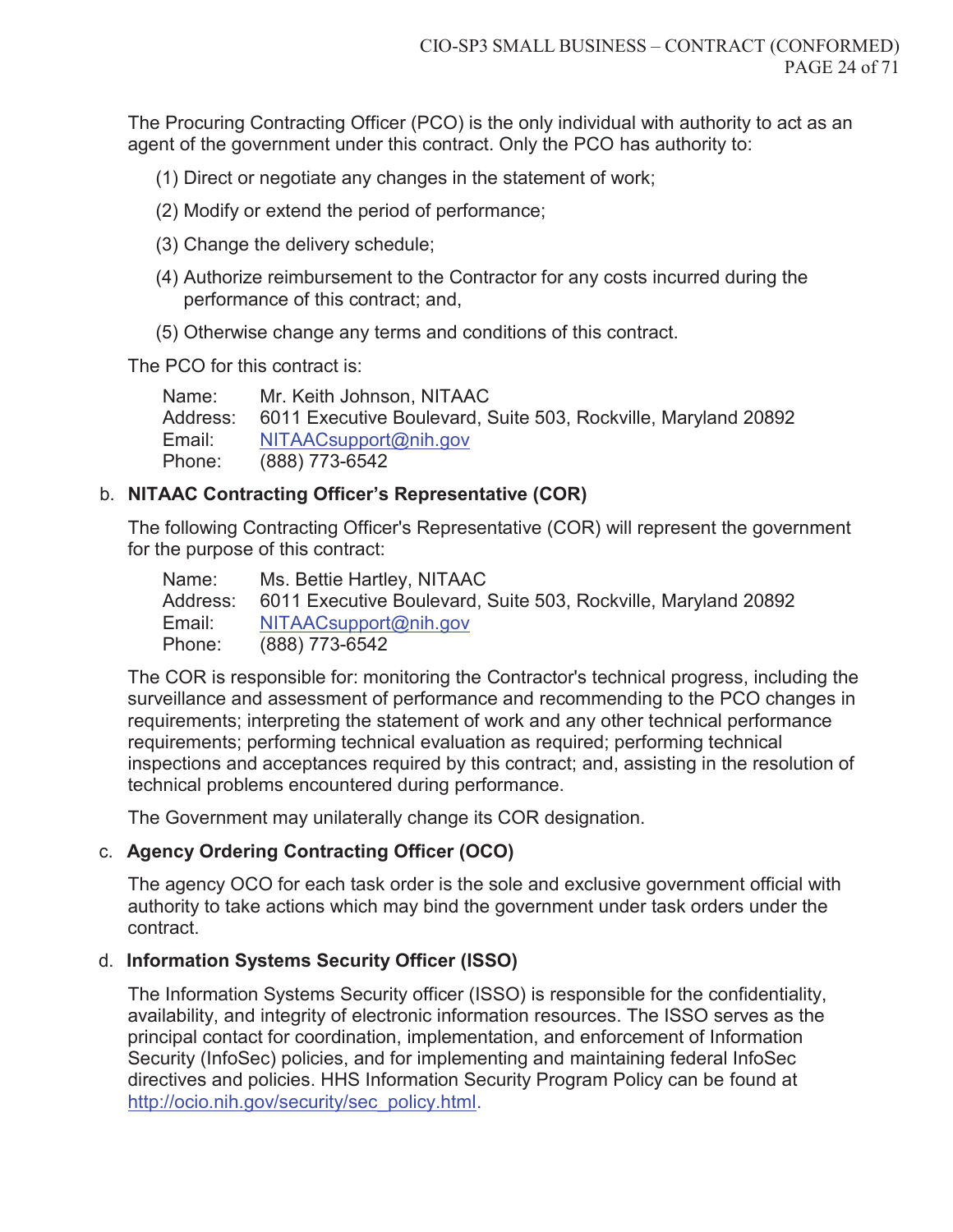## **G.3.2 Contractor Personnel - Key Personnel, HHSAR 352.237-75 (December 2015)**

The key personnel specified in this contract are considered to be essential to work performance. At least 30 days prior to the contractor voluntarily diverting any of the specified individuals to other programs or contracts the Contractor shall notify the PCO and shall submit a justification for the diversion or replacement and a request to replace the individual. The request must identify the proposed replacement and provide an explanation of how the replacement's skills, experience, and credentials meet or exceed the requirements of the contract (including, when applicable, Human Subjects Testing requirements). If the employee of the contractor is terminated for cause or separates from the contractor voluntarily with less than thirty days notice, the Contractor shall provide the maximum notice practicable under the circumstances. The Contractor shall not divert, replace, or announce any such change to key personnel without the written consent of the Contracting Officer. The contract will be modified to add or delete key personnel as necessary to reflect the agreement of the parties.

(End of clause)

The key personnel shall be an employee of the contractor. The Contractor Program Manager (PM) is considered key personnel and essential to the work being performed hereunder. Any request for a change in key personnel shall be submitted on official company letterhead, along with the resume inclusive of the full name, office phone number, and individually assigned company email address, and employment history for the new individual proposed and directed to the NITAAC Customer Support Center: NITAACsupport@mail.nih.gov. Key personnel email address domain name shall align with the contractor legal business name.

The contractor's corporate management structure shall guarantee senior, high-level, program management of the CIO-SP3 Small Business GWAC Program. The contractor shall identify the individual selected to fill the role of contractor's PM for the GWAC. The Contractor PM duties include, but are not limited to:

- a. Representing the contractor as point-of-contact for the PCO to help resolve issues and perform other functions that may arise relating to the contract and task orders under the contract;
- b. Promoting the CIO-SP3 Small Business contract to the Federal government through participation in trade shows, conferences, and other meetings where federal government has a significant presence;
- c. Promoting contractor identity as NITAAC CIO-SP3 Small Business contract holder by using the NITAAC CIO- SP3 Small Business logo in advertising, placing these identifiers in printed and in on-line communications; displaying CIO-SP3 Small Business promotional placards; and, disseminating NITAAC CIO-SP3 Small Business marketing materials.

(Appropriate use of the NITAAC CIO-SP3 Small Business logo in advertisements directed to Federal Government contract use is acceptable, provided that the advertisement does not state or imply that the product or service is endorsed or preferred by the government);

- d. Educating and training contractor staff to ensure that they are able to effectively communicate with existing and potential customers regarding the technical scope, the value, and the benefits of the CIO-SP3 Small Business GWAC;
- e. Providing all reporting information required under the contract accurately and in a timely manner;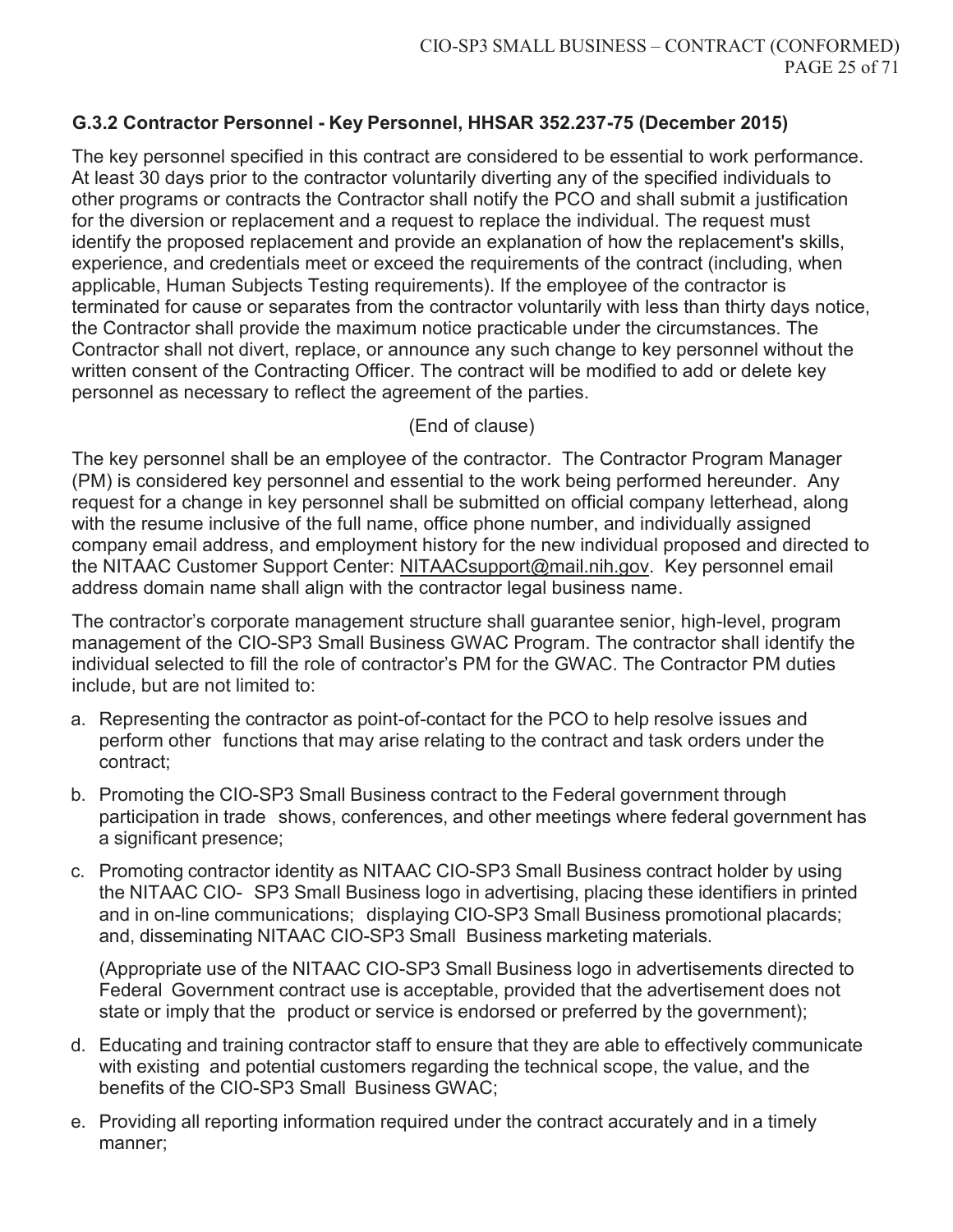- f. Attending meetings and conferences, as required; and,
- g. Serving as the primary focal point within the contractor's organization on all matters pertaining to this contract.

The Contractor PM on this contract is listed on the NITAAC website.

#### **Article G.4 Customer/Contractor Training Materials**

NIH will make available, via the NITAAC website, training materials that will assist customers and contractors in using the contract. NITAAC personnel will also be available to provide specific training to customers and contractors on the use of the CIO-SP3 Small Business contract vehicle either at the customer's or contractor's facility, or at a mutually agreeable site.

#### **Article G.5 Contractor Internet Presence**

Within 30 days after contract award, the contractor shall have developed a publicly available webpage, accessible via the Internet. The contractor shall provide the direct Uniform Resource Locator (URL) for the webpage to be displayed on the NITAAC website and shall maintain this webpage until administrative close-out of the contract and any task orders issued under the contract, ensuring that the information displayed remains current. The contract holder shall ensure the accuracy of its information as displayed on the NITAAC website Contract Holder page, and promptly notify NITAAC Customer Support of any changes. The webpage URL domain name shall align with the contractor legal business name.

The purpose of the webpage is for the contractor to communicate with potential customers regarding the contractor's ability to provide world-class professional support services under the contract. At a minimum, this webpage must include the following items: the awarded Standard Form 26, latest contract (conformed), the loaded labor rates for each contract year of both Government and Contractor site, prompt payment terms, contact information for the contractor's PM (as listed on the NITAAC website), a hyperlink to the NITAAC CIO-SP3 Small Business website, and the latest NITAAC and NITAAC CIO-SP3 Small Business logos. This webpage must conform to the relevant accessibility standards referenced in Section 508 of the Rehabilitation Act (29 U.S.C. 794d), as amended by the Workforce Investment Act of 1998 (P.L. 105-220), August 7, 1998, Section 1194.22, Web-based Intranet and Internet Information and Applications. The contractor's website shall be available for use 24 hours per day, 7 days per week. The contractor is responsible for promptly notifying NITAAC Customer Support of any changes to the URL.

#### **Article G.6 Electronic Communications**

The contractor shall establish a CIO-SP3 electronic mailbox for receipt of communications from NITAAC. The electronic mailbox name must include "CIO-SP3". The domain name of the electronic mailbox shall align with the contractor legal business name.

### **Article G.7 Task Order Procedures**

#### **G.7.1 Electronic Government Ordering System**

a. NITAAC has developed the secure Electronic Government Ordering System (e-GOS), a webbased task order processing system, to allow customers to perform fair opportunity in accordance with FAR 16.5 and to integrate workflow management, electronic document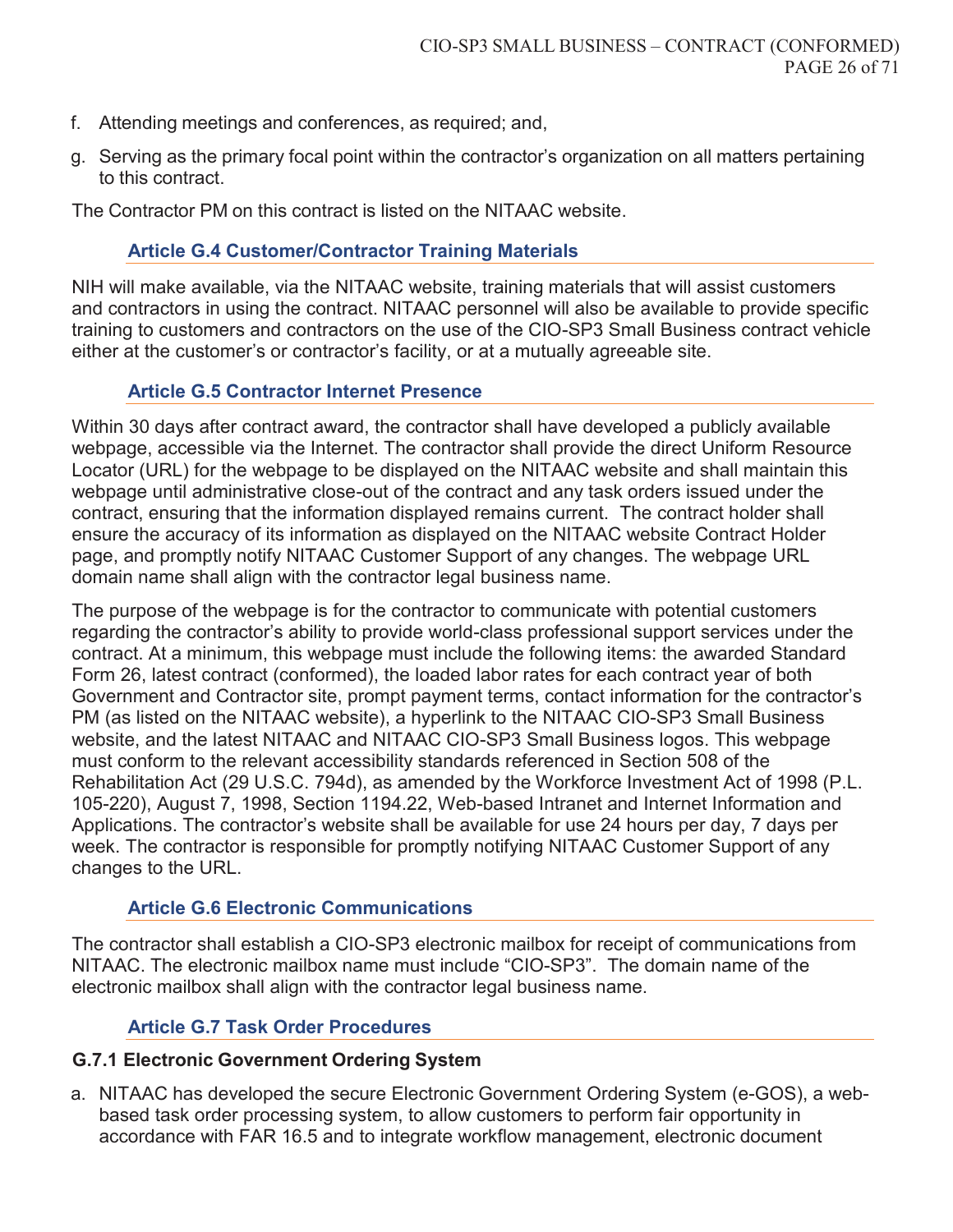management, and aspects of customer relationship management to enhance process efficiency and improve data/information integrity. The contractor and customers will be required to use the e-GOS in order to participate in the task order process by registering as an e-GOS user and agreeing to system usage rules of behavior. In the event that a solicitation under the GWAC is released outside of e-GOS by the government/ordering agency, the contractor shall immediately (upon receipt of the solicitation) notify NITAAC by forwarding the solicitation to the NITAAC Customer Support Center at: NITAACsupport@nih.gov.

- b. The contractor CIO-SP3 electronic mailbox address, a personal email address, or a general email address may not be used to register for an account in e-GOS. Individuals within the contractor's organization shall register individually in e-GOS using their individually assigned company email address for an e-GOS user account.
- c. The contractor shall identify an e-GOS representative as the contractor primary point of contact for providing training on e-GOS and resolution of related issues. This individual shall also be the primary interface point to NITAAC on e-GOS and shall attend mandatory e-GOS training as deemed necessary by the NITAAC.
- d. Responses to solicitations issued under the contract shall be submitted in e-GOS. In the event a Government customer requests that the contractor submit their response through email or in hardcopy format, the contractor may do so, however the contractor shall also submit their response through e-GOS prior to the response deadline. If the contractor decides not to submit a Task Order proposal in response to a solicitation, a "No Bid" response shall be submitted through e-GOS on or before the closing date and time established in the solicitation.
- e. The contractor is authorized to initiate work only after receipt of an award document through e-GOS.
- f. Future e-GOS enhancements may include the implementation of digital signatures, and once implemented, may entail a nominal cost to the contractor to purchase and maintain appropriate security certificates.

### **G.7.2 Task Order Issuance**

#### **a. General**

Only the OCO may issue Task Orders to the Contractor, providing specific authorization or direction to perform work within the scope of the contract as specified Article C.1., Statement of Work. Unless specifically authorized by the OCO, the Contractor shall not commence work until a fully executed Task Order has been awarded and submitted through e-GOS. The Contractor may incur costs under this contract in performance of task orders and task order modifications issued in accordance with this Article.

No other costs are authorized unless otherwise specified in the contract or expressly authorized by the OCO.

### **b. Requesting Task Order Proposals**

Utilizing the e-GOS, the OCO or a designated individual may solicit responses to requirements from Contractors within a technical area covered by the Scope of Work. Generally, the Task Order solicitation will include, but is not limited to the following: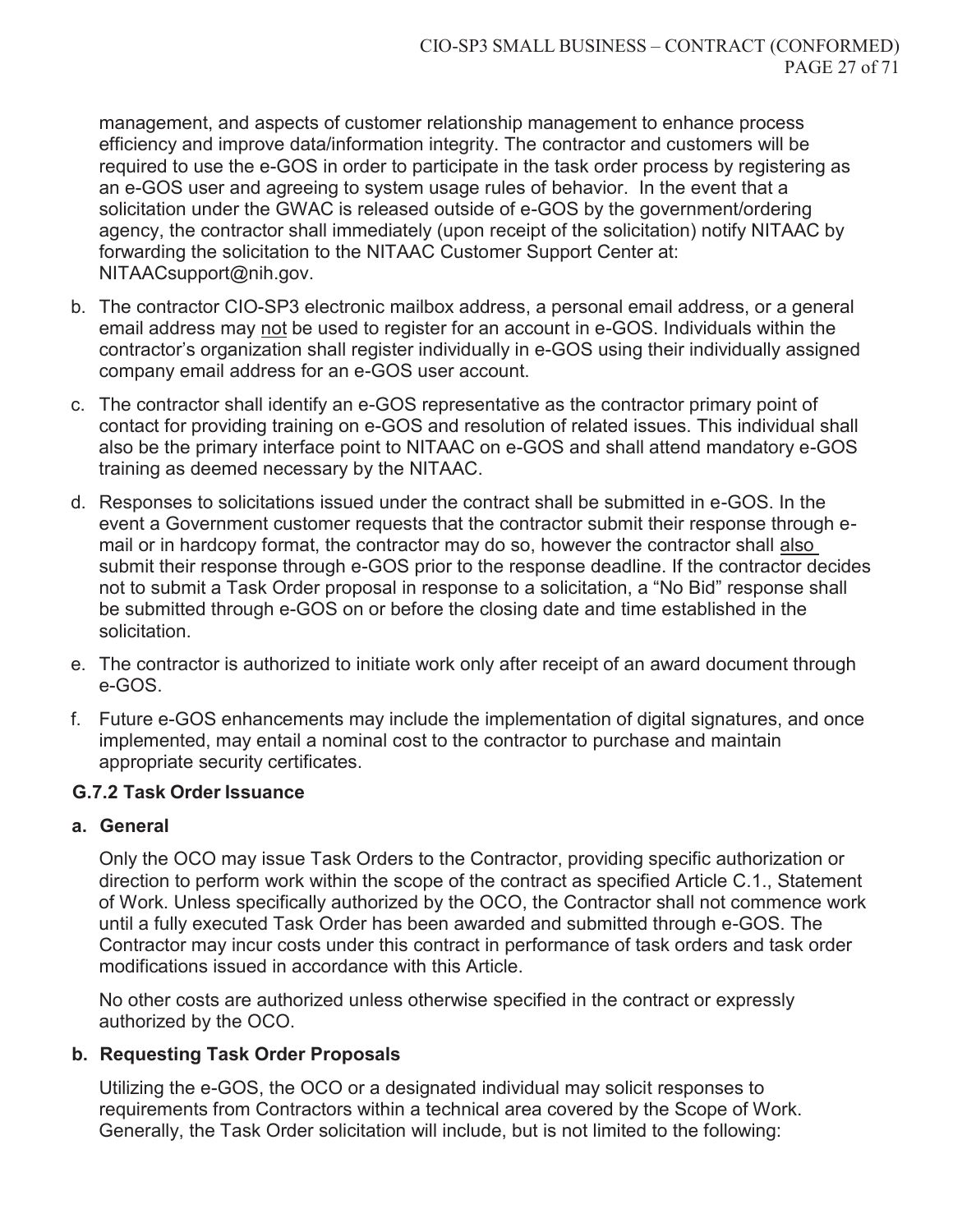- 1. Statement of Work
- 2. Reporting Requirements and Deliverables
- 3. Proposal Due Date and Location to Deliver Proposals
- 4. Period of Performance of Task Order
- 5. Anticipated type of Task Order
- 6. Technical Proposal Instructions
- 7. Business proposal Instructions
- 8. Evaluation Factors for Award

### **c. Fair Opportunity**

- 1. In accordance with FAR 16.505(b)(1)(i), each awardee will be given a fair opportunity to be considered for each order issued over \$3,500 unless the following exception(s) apply:
	- a. The agency need for the supplies or services is so urgent that providing a fair opportunity would result in unacceptable delays.
	- b. Only one awardee is capable of providing the supplies or services required at the level of quality required because the supplies or services ordered are unique or highly specialized.
	- c. The order must be issued on a sole-source basis in the interest of economy and efficiency because it is a logical follow-on to an order already issued under the contract, provided that all awardees were given a fair opportunity to be considered for the original order.
	- d. It is necessary to place an order to satisfy a minimum guarantee.
	- e. For orders exceeding the simplified acquisition threshold, a statute expressly authorizes or requires that the purchase be made from a specified source.
	- f. In accordance with section 1331 of Public Law 111-240 (15 U.S.C. 644(r)), contracting officers may, at their discretion, set aside orders for any of the small business concerns identified in 19.000(a)(3). When setting aside orders for small business concerns, the specific small business program eligibility requirements identified in part 19 apply.
- 2. All awardees will be given a fair opportunity to be considered in accordance with the FAR as follows:
	- a. For orders exceeding \$3,500 up to the simplified acquisition threshold, in accordance with FAR 16.505(b)(1)(ii);
	- b. For orders exceeding the simplified acquisition threshold up to \$5.5 Million, in accordance with 16.505(b)(1)(iii); and,
	- c. For orders exceeding \$5.5 Million, in accordance with FAR 16.505(b)(1)(iv).
- 3. The NITAAC ordering system, e-GOS, will automatically provide to the OCO sufficient information about qualifying contractors in each grouping to assist the OCO in determining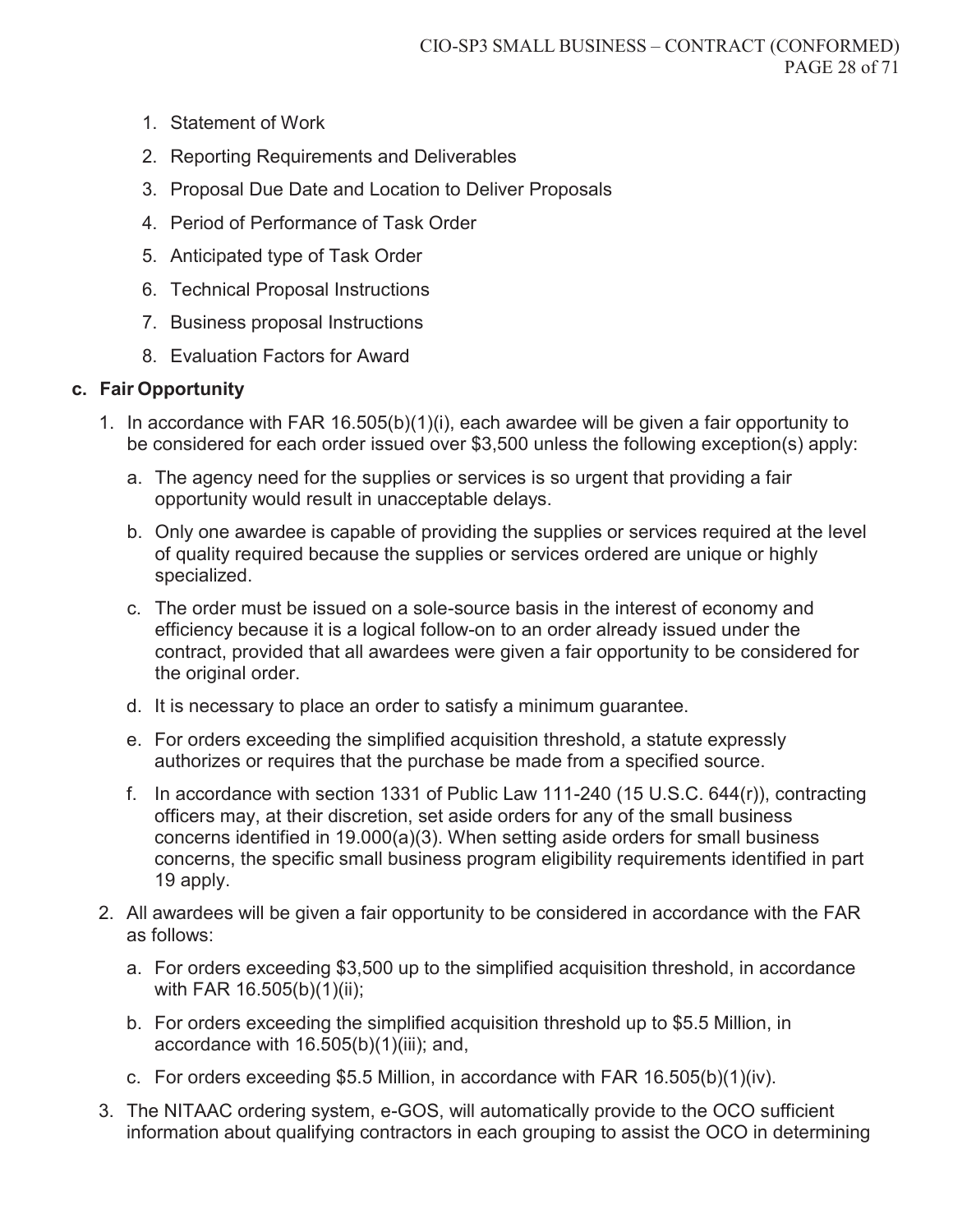whether to solicit the requirement under the Small Business Group, within the Historically Underutilized Business Zone (HUBZone) Group, the Service-Disabled Veteran-Owned Small Business (SDVOSB) Group, or within the Section 8(a) Group. Please note that although all contractors within a particular Group must be offered an opportunity to participate under a particular task order, there is no requirement to obtain 3 quotes as long as all contract holders within a Grouping were provided an opportunity to provide a quote. The OCO will insert the applicable clauses found in Sections I.7, I.8, and I.9 when setting aside a task order for the HUBZone, SDVOSB, or Section 8(a) Groups.

### **d. Firm-Fixed Price Task Orders**

For Firm-Fixed Price (FFP) task order Request for Proposals (RFPs), the contractor will multiply the quantity of each item or labor category required against the rate listed in the pricing schedule (Tables 1 and 2 under Article B.7) or as negotiated for the task, and the cumulative extended total of all items ordered will define the FFP for the task. Travel and other-direct-cost (ODC), if applicable, may be estimated for each task order. Any amount negotiated for travel and ODCs, will be added to the extended price of all ordered items to arrive at the total FFP for the task order. The OCO must determine fair and reasonable pricing for all fixed-price task orders following FAR 15.4, Pricing.

#### **e. Cost-Reimbursement Task Orders**

A contractor interested in participating in Cost-Reimbursement (CR) type task orders as defined in FAR 16.301-1 will be required to demonstrate that they have an accounting system that is adequate for determining costs applicable to the contract by the time the task order is awarded. This is an accounting system that the Defense Contract Audit Agency (DCAA), the Defense Contract Management Agency (DCMA), or any federal civilian audit agency, or a third-part accounting firm has audited and determined adequate for determining costs applicable to this contract in accordance with FAR 16.301-3(a)(1).

The applicable task order can include use of the contractor's most recent Defense Contract Audit Agency (DCAA)-approved provisional indirect billing and actual rates for both direct and indirect costs, or if a contractor does not have DCAA-approved rates, their indirect rates in accordance with FAR Part 31. The fee will be negotiated for each task order consistent with statutory limitations. If the task order type is to be CPAF or CPIF, the fixed portion of fee and the award portion will be clearly differentiated. Such task orders will be subject to the additional clauses under FAR 16.307. The OCO must determine fair and reasonable pricing, analyze and negotiate fee for all cost-reimbursement task orders as required under FAR 15.4, Pricing, and FAR 16.3, Cost- Reimbursement Contracts. The government will reimburse the contractor for all reasonable, allowable, and allocable costs detailed in FAR 31, Contract Cost Principles and Procedures.

### **f. Time-and-Materials Task Orders**

For Time-and-Materials (T&M) task order solicitations (including Labor Hour orders as defined by FAR 16.602), the contractor will multiply the quantity of hours required under each labor category against the rate listed in their price schedule (Attachment J.1) or as negotiated, such as when the contractor elects to propose lower rates for the task order or different rates to reflect specialized labor categories/labor categories with special clearances, etc. The cumulative extended total of all labor categories ordered plus travel and ODCs will define the task orderceiling price. The government will reimburse the contractor as provided under FAR 52.232-7,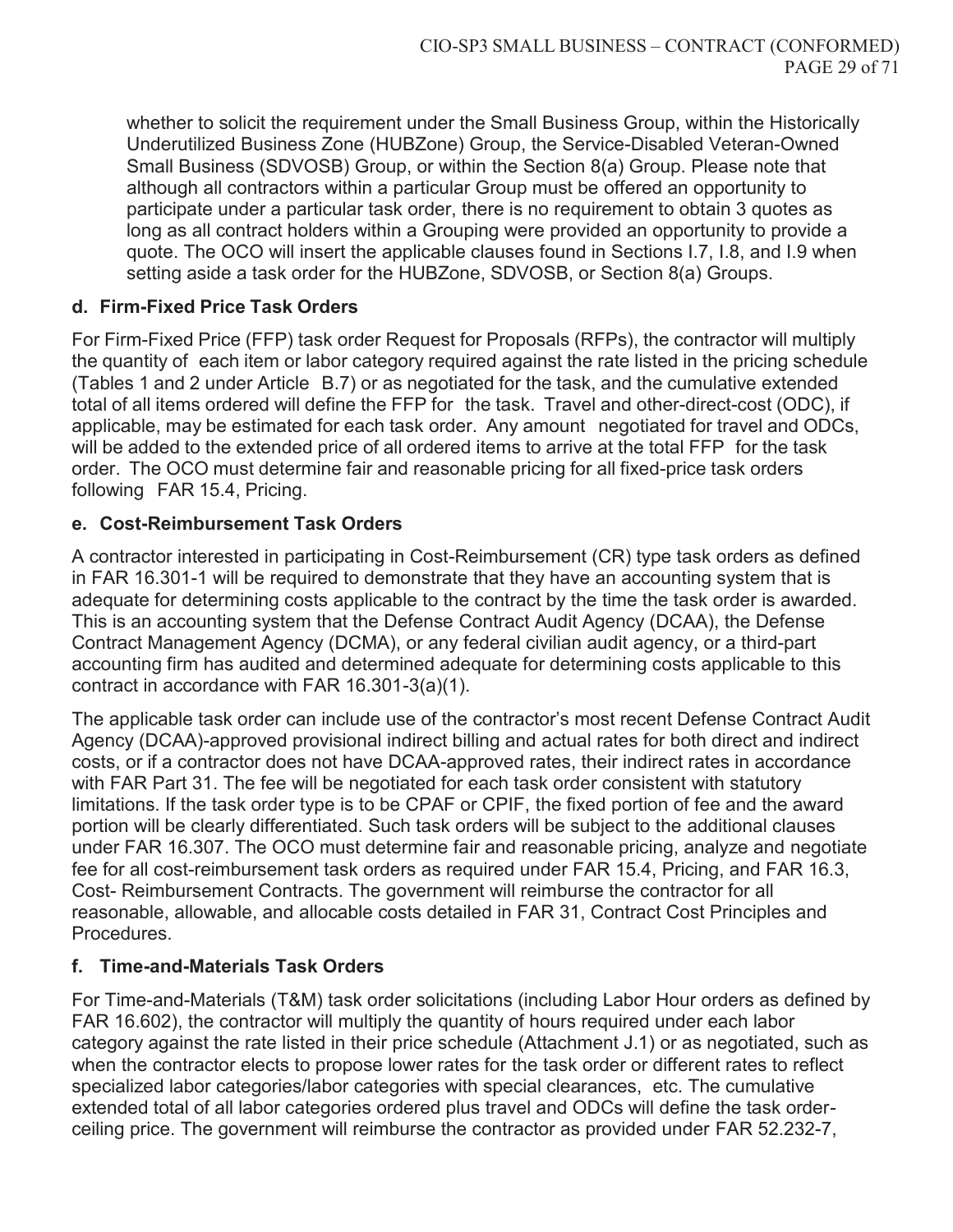Payments under T&M and Labor-Hour Contracts (Aug 2012).

- (1) "Loaded Hourly Labor Rate" equates to "hourly rates" as defined in FAR 52.232-7, Payments under Time- and-Materials and Labor-Hour Contracts (Aug 2012). The ceiling rates listed and any lower subsequent rates proposed in response to task order requests must be fully burdened labor rates inclusive of profit, fringe benefits, salary, and indirect costs. These hourly rates are considered fair and reasonable for most work requirements anticipated for T&M task orders issued under the GWAC for Continental United States (CONUS) locations (Note: CONUS is defined as the 48 contiguous states plus the District of Columbia).
- (2) Factors such as complexity of work, geographic locations and security clearances authorize OCOs to negotiate Loaded Hourly Labor Rates suited to meet their specific task order requirements. Contractors shall explain in their task order proposals any Loaded Hourly Labor Rates that exceed the rates in the GWAC or for new proposed labor categories (see Article H.1.1 Unique Professional Skills – Task Order Level), and the OCO will determine the reasonableness of the pricing as defined in FAR 15.4, Pricing and FAR 16.601 Time and Materials Contracts. Upon request of the OCO, the contractor will be required to provide supporting documentation for such rates, which may include a cost element breakdown of each Loaded Hourly Labor Rate (including profit) in accordance with the contractor's cost accounting system, as well as any other supporting information the OCO deems necessary.
- (3) The government will reimburse costs in connection with subcontracts in accordance with FAR 52.232-7, Payments under Time-and-Materials and Labor-Hour Contracts (Aug 2012) in accordance with the terms and conditions of a subcontract or invoice, and ordinarily within 30 days of the submission of the contractor's payment request to the government.
- (4) "Materials" on T&M task orders are defined under FAR 16.601, Time and Materials Contracts. For direct materials, the OCO will determine allowable costs in accordance with FAR 31.2. Materials will be reimbursed as provided under FAR 52.232-7, Payments under Time-and-Materials and Labor-Hour Contracts (Aug 2012). The OCO must identify a not-to-exceed materials ceiling under a separate Contract Line Item Number (CLIN) on the task order.

## **g. Incentives**

The OCO must determine fair and reasonable pricing for all Incentive task orders and develop a plan to implement and monitor an Award-Fee result detailed in FAR Part 16.4, Incentive Contracts.

## **G.7.3 Performance-Based Acquisitions Methods**

Pursuant to FAR 37.102(a)(2), the OCO must use performance-based acquisition methods to the maximum extent practicable using the following order of precedence:

- a. Firm-Fixed-Price Performance-Based Task Order
- b. Performance-Based Task Order that is not Firm-Fixed-Price

# **G.7.4 Service Contract Act**

The preponderance of the GWAC's labor categories are considered bona fide executive,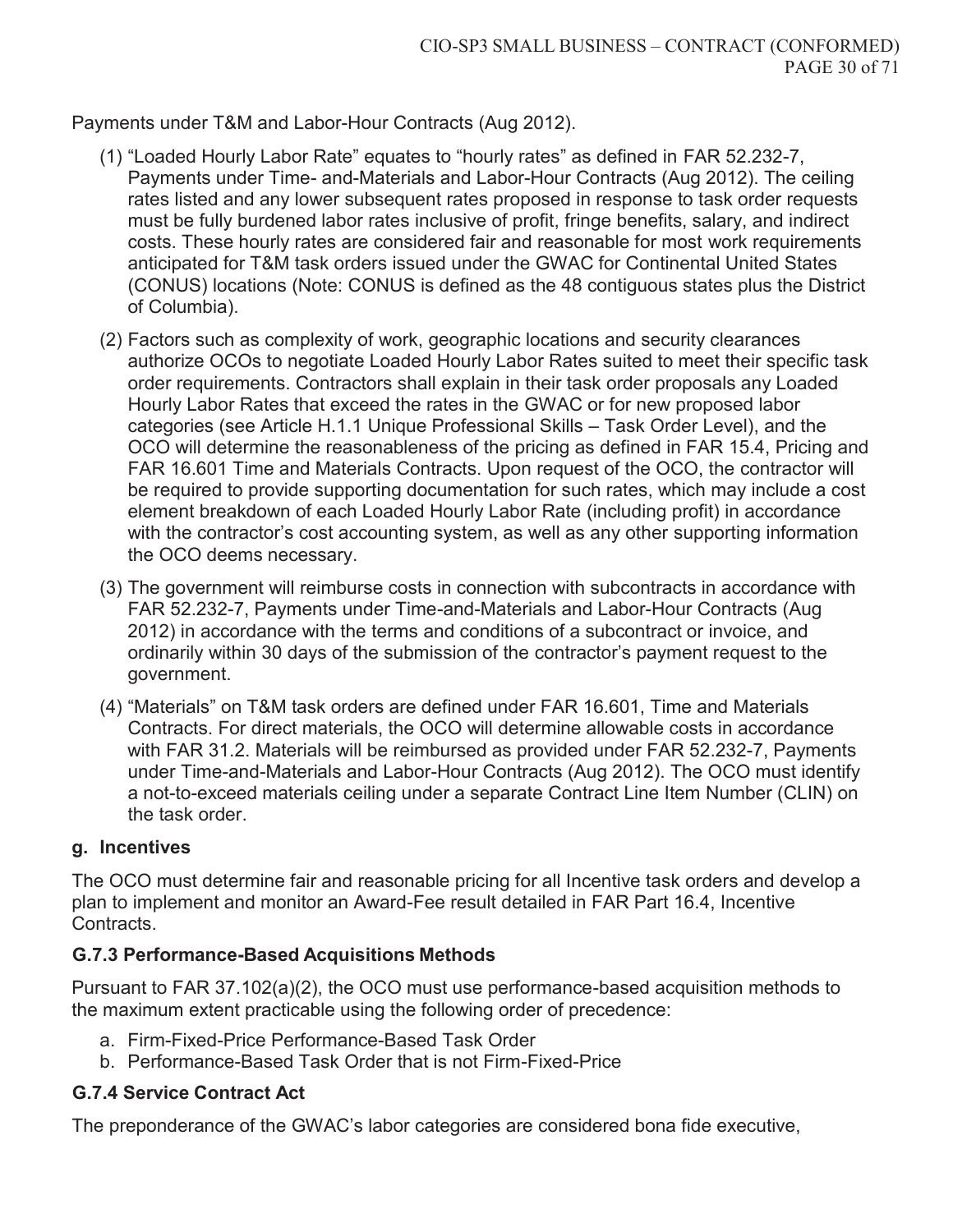administrative, professional labor and are generally exempt from the Service Contract Act (SCA). To the extent that any labor is subject to the SCA and is within scope of a Task Order and the GWAC, the OCO must identify such work under a separate CLIN on the task order and apply wages as required under FAR 22.10, Service Contract Act Wage Determinations.

## **G.7.5 Pricing Arrangements**

The OCO may use all types of Fixed-Price, Cost Reimbursement, Incentive, and Time-and-Materials (T&M) pricing arrangements, as provided in FAR Part 16.

## **G.7.6 Price Reasonableness**

The OCO is responsible for the determination of cost or price reasonableness for each task order. When adequate price competition exists (see FAR 15.403-1(c)(1)), generally, no additional information is necessary to determine the reasonableness of cost or price. If adequate price competition does not exist and none of the exceptions under FAR 15.403-1(b) apply, the OCO must request a Certificate of Current Cost and Pricing Data in accordance with FAR 15.403-4.

## **G.7.7 Provisions Applicable to Direct Costs**

a. Travel will be reimbursed at actual cost and as limited in FAR 31.205.46. Contractors may apply indirect costs to travel if a part of the contractor's usual accounting practices and consistent with FAR 31.2. The OCO must identify a not-to-exceed travel ceiling under a separate contract line item number (CLIN) on the Task Order. Travel and Other Direct Costs (ODCs) will be estimated for each task order. Labor dollars will not be used to pay for ODCs nor ODC dollars used to pay for labor without a contract modification. Profit on travel and ODCs is not allowable under Time and Material task orders.

(The following two paragraphs are applicable to cost-reimbursement task orders):

- b. This article will prohibit or restrict the use of contract funds, unless otherwise approved by the OCO. The following is a list of items that may be included in the resultant contract as applicable:
	- 1) Conferences & Meetings
	- 2) Food for Meals, Light Refreshments & Beverages
	- 3) Promotional Items
	- 4) Acquisition, by purchase or lease, of any interest in real property
	- 5) Special rearrangement or alteration of facilities
	- 6) Purchase or lease of any item of general purpose office furniture or office equipment regardless of dollar value
	- 7) Travel Costs including Foreign Travel
	- 8) Consultant Costs
	- 9) Subcontract Costs
	- 10) Patient Care Costs
	- 11) Accountable Government Property
	- 12) Printing costs
	- 13) Research Funding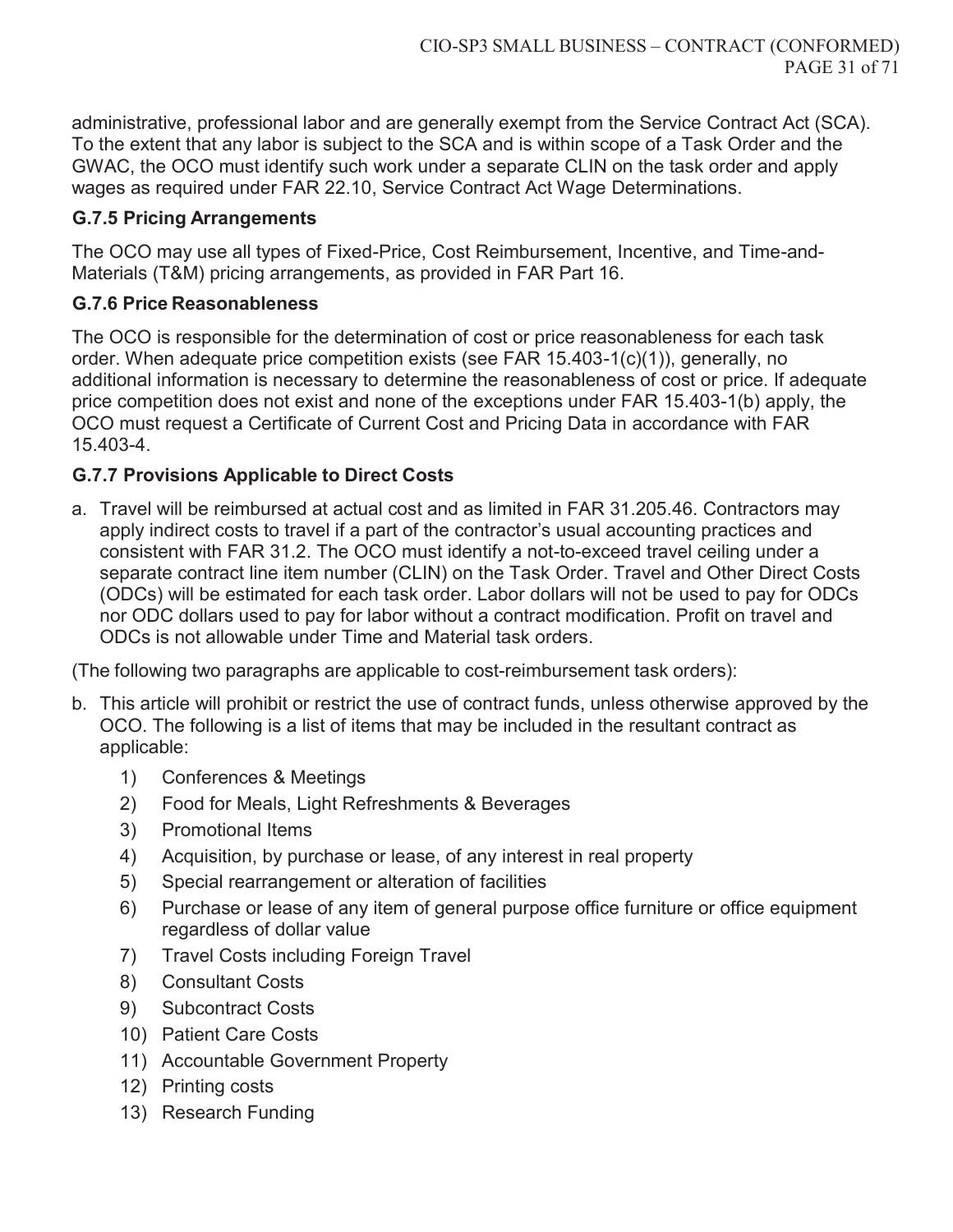c. Specific elements of cost, which normally require prior written approval of the Contracting Officer before incurrence of the cost (e.g., foreign travel, consultant fees, subcontracts) will be included in this the Task Order if the OCO has granted his/her approval prior to contract award.

#### **Article G.8 NIH Contract Access Fee and Fee Remittance**

a. The NIH Contract Access Fee (NCAF) is a required NIH fee to reimburse the cost of operating and administering the CIO-SP3 Small Business contract. Effective January 5, 2016 the fee is fixed at .55% (i.e., 0.0055) for any new task orders released under the contract. This fee shall never to be treated as a negotiable element between the contractor and ordering agency. The NCAF is charged against all task orders and applied to the total award value for contractor performance. Total award value is all inclusive of labor, fees (including award fees and incentive pools), and ODCs (including travel).

The formula is: Total NCAF = Total Award Value \* NCAF Percentage.

The total NCAF collected per task order may be capped at a set amount to be determined by the NITAAC Program Office. For more information on this cap, please see the NITAAC website (https://nitaac.nih.gov/nitaac/).

- b. The contractor shall include the NCAF as a separate Contract Line Item Number (CLIN) in all contractor proposals to the government, regardless of pricing arrangements used.
- c. The contractor shall be responsible for reimbursing NCAF to NIH. It is ultimately the contractor responsibility to ensure that any task order award or modification issued contains the necessary NCAF, that the NCAF is properly calculated, and that NCAF is paid in full by the NCAF payment due date.
- d. Contractors shall invoice the government for full NCAF amount based on obligated amounts, either by funded award or funded modification, on the first invoice after receipt of the funded award or modification document. NCAF is not subject to downward adjustment.
- e. NCAF payments will be due to NIH/NITAAC on or before the 10th calendar day of each month for all payments received from the government in the previous month.
- f. The contractor shall utilize the Department of Treasury's secure government-wide collection portal Pay.gov at https://www.pay.gov/paygov/, for payment of the NCAF to NIH/NITAAC. Contractors shall contact their financial institution/bank to establish an account authorizing Automated Clearing House (ACH) Direct Debit payments to Pay.gov.
- g. Failure to remit the NCAF in a timely manner will constitute a Basic Contract debt to the United States Government under FAR 32.6.
- h. NIH reserves the unilateral right to adjust the NCAF should it experience a major change in the cost of operating its GWAC Program.

### **Article G.9 Government Property**

Any equipment, property, or facilities furnished by the government or any contractor-acquired property must be specified in the applicable Task Order. Agency OCOs are responsible for ensuring that the applicable Task Orders are consistent with the policies and procedures of FAR Part 45 for providing government property to contractors, contractors' use and management of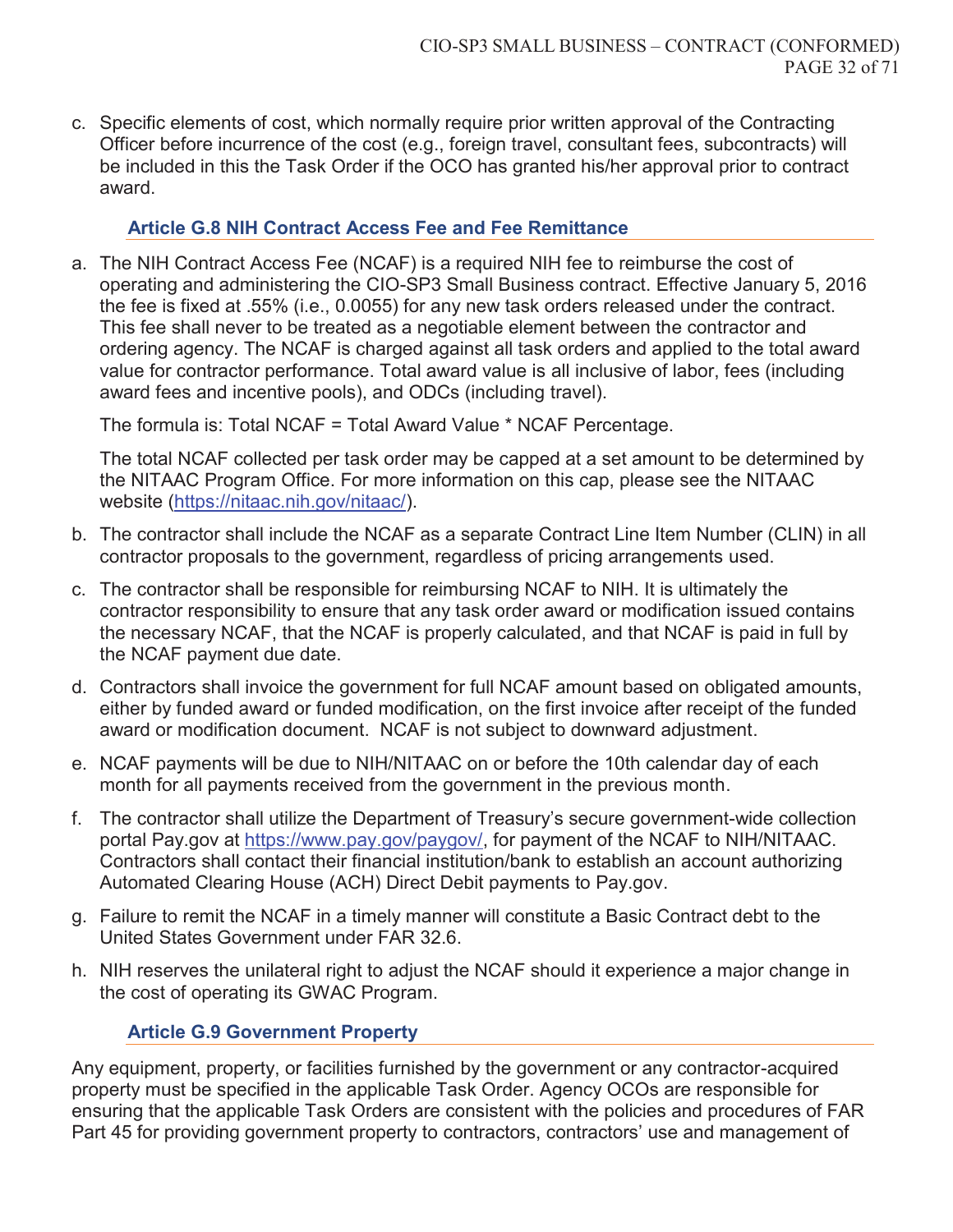government property, and reporting, redistributing, and disposing of contractor inventory. Contractors are responsible and liable for government property in their possession pursuant to FAR 52.245-1 and 52.245-2, as applicable. In the event that the Government-Furnished Equipment (GFE) or Government-Furnished Information (GFI) are not provided to the contractor by the specified date, the contractor will immediately notify the OCO. Upon conclusion of the applicable Task Order, the contractor shall return the GFE or GFI to the government as specified in the task order or as directed in writing by the OCO.

If a task order RFP will result in the acquisition or use of Government Property provided by an HHS OCO or if the OCO authorizes in the preaward negotiation process, the acquisition of property (other than real property) for HHS customers, this ARTICLE will include applicable provisions and incorporate the HHS Publication, entitled, "HHS Contracting Guide for Contract of Government Property," which can be found at:

http://oamp.od.nih.gov/sites/default/files/appendix\_q\_hhs\_contracting\_guide.pdf .

### **G.9.1 On-Site Contractor Access to Government Property**

(Applicable to task orders that involve contractor staff working at a government site or installation and using government property)

The Contractor shall be held responsible for Government Property, regardless of dollar value, when:

- a. The contract requires contractor personnel to be located on a Government site or installation;
- b. The property utilized by contractor personnel is incidental to the place of performance; and,
- c. The property used by the contractor remains accountable to the Government.

Responsibility includes physical presence, proper use and handling, normal maintenance, and reporting loss, damage or destruction.

Responsibility for government property shared by two or more contractors or located in space shared by two or more contractors, shall be determined and documented by the contractors involved. In cases where the parties cannot reach agreement on shared responsibility, the matter will be referred to the appropriate Property Officer for resolution.

### **Article G.10 Invoice Submission**

Individual task orders will specify requirements for the preparation of vouchers and invoices.

### **Article G.11 Correspondence**

All data and correspondence submitted to the CIO-SP3 PCO/NITAAC or the Customer's OCO shall reference:

- a. CIO-SP3 PCO/NITAAC:
	- 1. CIO-SP3 Small Business Contract Number
	- 2. Contractor Legal Business Name (also listed on the NITAAC website)
	- 3. NITAAC Order ID Number (e.g. C-55555-SB)
	- 4. Order Title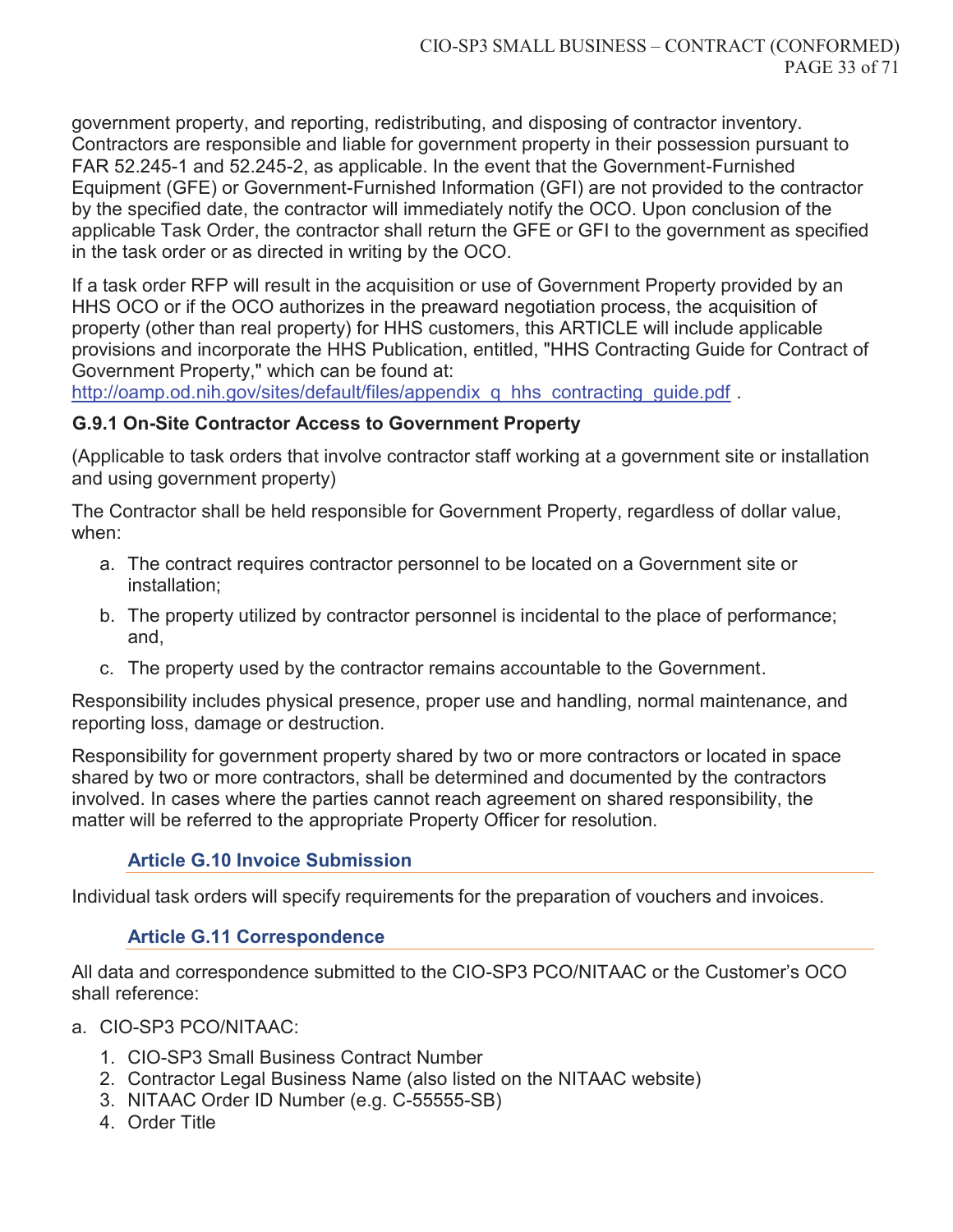#### b. Customer's OCO:

- 1. CIO-SP3 Small Business Contract Number
- 2. Contract Legal Business Name (also listed on the NITAAC website)
- 3. NITAAC Order ID Number (e.g. C-55555-SB)
- 4. Order Number (as listed on the order standard form)
- 5. Order Title
- 6. Point of Contact at the Government End User Agency

## **Article G.12 Meetings and Conferences**

Contractors are required to participate in monthly Contract Holder Conference Calls designed for the exchange of information among contract holders and the NITAAC program. Participation in these conference calls will ensure that contractors are kept abreast of ongoing NITAAC Program and contractor community activities.

Contractors are encouraged to participate in community action groups to assist in the development of strategies around market outreach, communication, and other topics relevant to the CIO-SP3 Small Business GWAC Program.

NITAAC may conduct up to four Program Office meetings per year including an annual conference at a location to be determined by NITAAC. These meetings are intended to provide a platform for contractors, NITAAC staff and agency representatives to communicate current issues, resolve potential problems, discuss business and marketing opportunities, review future and ongoing NIH and government-wide initiatives, and address contract fundamentals. At a minimum, Contractor PM is required to attend these meetings.

## **Article G.13 Post Award Evaluation of Contractor Performance**

### **G.13.1 Contractor Performance Evaluations**

As detailed in FAR 42.15, the Government will conduct past performance assessments on contractor performance. The PCO will conduct past performance assessments for this contract. The agency OCO is responsible for conducting past performance assessments at the task order level.

## **G.13.2 Electronic Access to Contractor Performance Evaluations**

Contractors may access evaluations through a secure Web site for review and comment at the following address: http://www.cpars.gov. The PM (only) will be assigned as the contractor representative for this contract in the Contractor Performance Assessment Reporting System (CPARS).

### **Article G.14 Providing Accelerated Payment to Small Business Subcontractors, 52.232-40 (December 2013)**

- a. Upon receipt of accelerated payments from the Government, the Contractor shall make accelerated payments to its small business subcontractors under this contract, to the maximum extent practicable and prior to when such payment is otherwise required under the applicable contract or subcontract, after receipt of a proper invoice and all other required documentation from the small business subcontractor.
- b. The acceleration of payments under this clause does not provide any new rights under the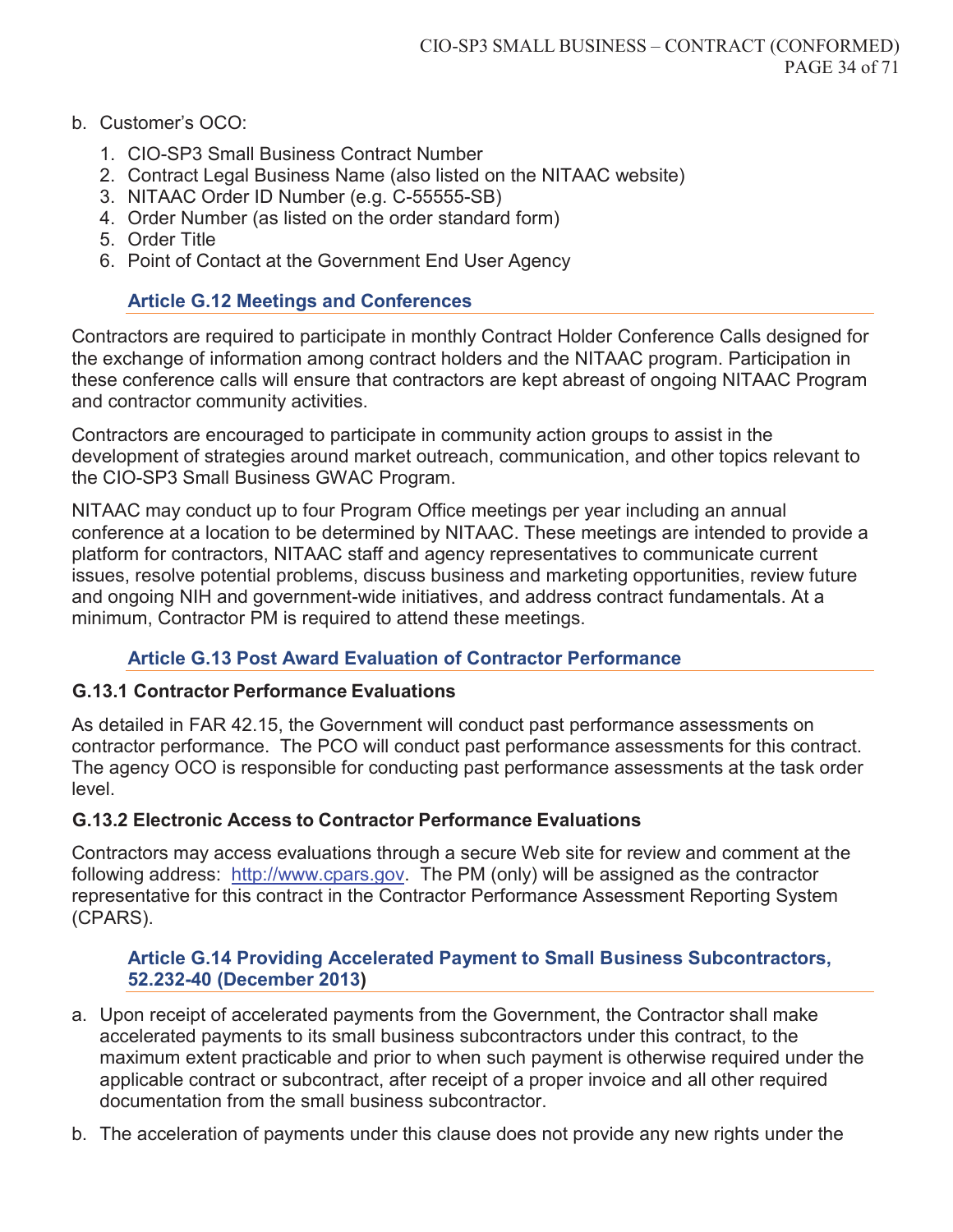prompt Payment Act.

c. Include the substance of this clause, include this paragraph c, in all subcontracts with small business concerns, including subcontracts with small business concerns for the acquisition of commercial items.

(End of Clause)

#### **SECTION H: SPECIAL CONTRACT REQUIREMENTS**

#### **Article H.1 Labor Categories – Contract Level**

The labor categories referenced in Article B.4, Prices/Costs and included as Attachment J.1, represent the Government's best estimate of the kinds of personnel required for successful performance of Task Orders that may be awarded under this contract. The Government recognizes that the inventory of data processing and/or information systems, technologies, methodologies and processes ranges from obsolescent to near state-of-the- art, and that the technology presently being introduced into the information technology marketplace is revolutionary rather than evolutionary. The ability of the contractor to respond to new technologies, methodologies, and processes is both necessary and appropriate.

#### **H.1.1 Unique Professional Skills – Task Order Level**

Certain unique labor categories, as well as consultants, that are not defined in the labor categories referenced in Article B.4, Prices/Costs and included in Attachment J.1, may be required under specific task orders. Unique professional skills are defined as those bona fide executive, professional, or administrative skills for which the expertise required or duties performed are within the contract's scope, but are so specialized or rare that they are not explicitly defined in any of the labor categories set forth in Attachment J.1. A contractor may propose a new or different skill level category at the task order level providing detailed justification for the new/different skill level category. The agency OCO will determine whether circumstances warrant the use of unique professional skills.

### **Article H.2 Organizational Conflict of Interest**

The guidelines and procedures of FAR 9.5 will be used in identifying and resolving any issues of organizational conflicts of interest at either the GWAC level or the task order level.

In the event that a task order requires activity that would create an actual or potential conflict of interest, the contractor shall:

- a. Immediately notify the OCO of the actual or potential conflict, submit a plan for mitigation and not commence work on any Task Order that involves a potential or actual conflict of interest until specifically notified by the OCO to proceed; or
- b. Identify the conflict and recommend to the OCO an alternate tasking approach which would avoid the conflict;

The OCO (or PCO as applicable at the GWAC level) will review the information provided by the contractor and make a determination whether to proceed with the Task Order, notwithstanding a conflict of interest, and as applicable, process a request for waiver pursuant to FAR 9.503.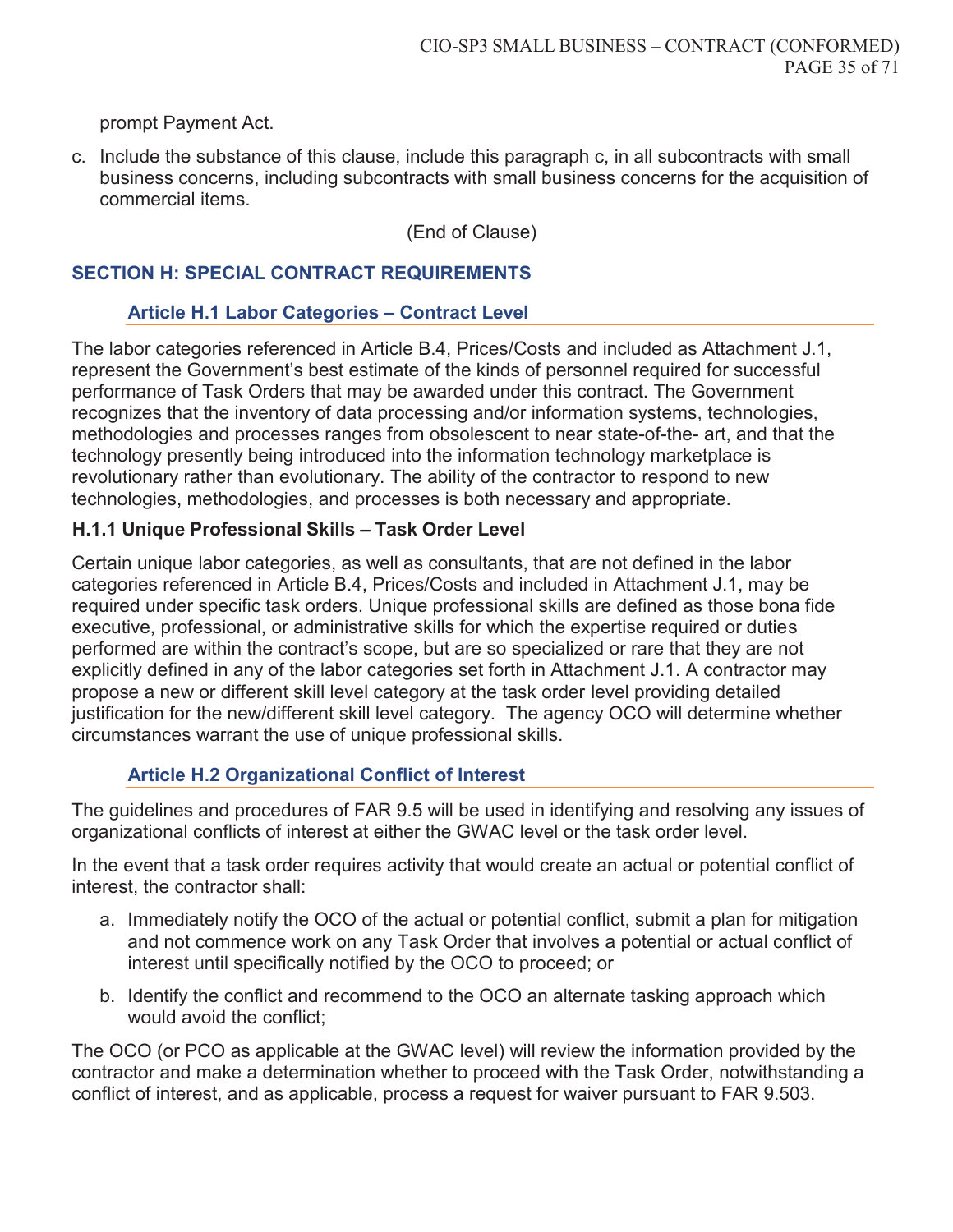### **Article H.3 Acknowledgement of Federal Funding**

### *(This article is applicable to task orders funded with NIH appropriations.)*

The Contractor shall clearly state, when issuing statements, press releases, requests for proposals, bid solicitations and other documents describing projects or programs funded in whole or in part with Federal money: (1) the percentage of the total costs of the program or project which will be financed with Federal money; (2) the dollar amount of Federal funds for the project or program; and (3) the percentage and dollar amount of the total costs of the project or program that will be financed by nongovernmental sources.

### **Article H.4 Dissemination of False or Deliberately Misleading Information**

*(This article is not applicable to this contract; however, it is applicable to any Task Order issued under the contract that require the dissemination of information.)* 

The Contractor shall not use contract funds to disseminate information that is deliberately false or misleading.

### **Article H.5 Certification of Filing and Payment of Taxes**

*(This article is applicable to task orders over \$5,000,000 funded with NIH appropriations.)* 

The contractor must be in compliance with Section 518 of the Consolidated Appropriations Act of FY 2014.

## **Article H.6 Information Security and/or Physical Access Security**

*(This article is not applicable to this contract but is applicable to any HHS task order issued under this contract requiring information security and/or physical access security. Note:* 

*A task order requires security, if any contractor (and/or any subcontractor) employee:* 

- x *will develop, have the ability to access, use, or host and/or maintain government information and/or government information system(s), including instances of remote access to a or physical removal of such information beyond agency premises or control; or*
- will have regular or prolonged physical access to a "federally-controlled facility", as defined in *FAR Subpart 2.1.*

*Physical and Logical Access refers to when contractor personnel (and/or any subcontractor) are expected to have (1) routine physical access to an HHS-controlled facility; (2) logical access to an HHS-controlled information system; (3) access to government information, whether in an HHS-controlled information system or in hard copy; or (4) any combination of circumstances (1) through (3) as per the HHSAR Subpart 304.13 - Personal Identity Verification and OMB M-05- 24, Implementation of Homeland Security Presidential Directive (HSPD) 12 - Policy for a Common Identification Standard for Federal Employees and Contractors.)*

### A. **Baseline Security Requirements**

- 1. **Applicability** The requirements herein apply whether the entire contract or order (hereafter "contract"), or portion thereof, includes either or both of the following:
	- a. Access (Physical or Logical) to Government Information: A Contractor (and/or any subcontractor) employee will have or will be given the ability to have, routine physical (entry) or logical (electronic) access to government information.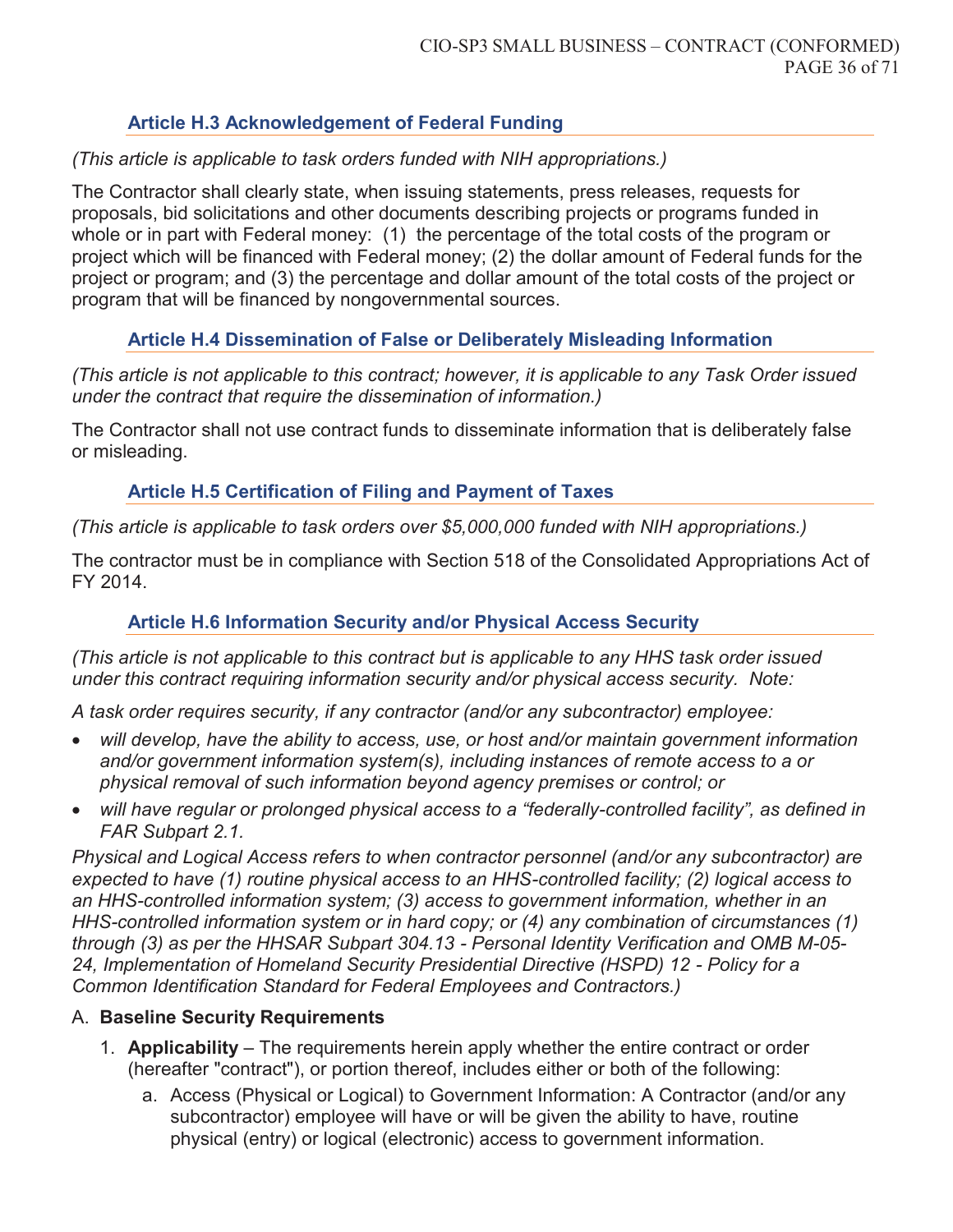- b. Operate a Federal System Containing Information: A Contractor (and/or any subcontractor) will operate a federal system and information technology containing data that supports the HHS mission. In addition to the Federal Acquisition Regulation (FAR) Subpart 2.1 definition of "information technology" (IT), the term as used in this section includes computers, ancillary equipment (including imaging peripherals, input, output, and storage devices necessary for security and surveillance), peripheral equipment designed to be controlled by the central processing unit of a computer, software, firmware and similar procedures, services (including support services), and related resources.
- 2. **Safeguarding Information and Information Systems**  In accordance with the Federal Information Processing Standards Publication (FIPS)199, Standards for Security Categorization of Federal Information and Information Systems, the Contractor (and/or any subcontractor) shall:
	- a. Protect government information and information systems in order to ensure:
		- **Confidentiality**, which means preserving authorized restrictions on access and disclosure, based on the security terms found in this contract, including means for protecting personal privacy and proprietary information;
		- **Integrity**, which means guarding against improper information modification or destruction, and ensuring information non-repudiation and authenticity; and
		- **Availability**, which means ensuring timely and reliable access to and use of information.
	- b. Provide security for any Contractor systems, and information contained therein, connected to an HHS network or operated by the Contractor on behalf of HHS regardless of location. In addition, if new or unanticipated threats or hazards are discovered by either the agency or contractor, or if existing safeguards have ceased to function, the discoverer shall immediately, **within one (1) hour or less**, bring the situation to the attention of the other party.
	- c. Adopt and implement the policies, procedures, controls, and standards required by the HHS Information Security Program to ensure the confidentiality, integrity, and availability of government information and government information systems for which the Contractor is responsible under this contract or to which the Contractor may otherwise have access under this contract. Obtain the HHS Information Security Program security requirements, outlined in the HHS Information Security and Privacy Policy (IS2P), by contacting the CO/COR or emailing fisma@hhs.gov.
	- d. Comply with the Privacy Act requirements.
- 3. **Information Security Categorization**  In accordance with FIPS 199 and National Institute of Standards and Technology (NIST) Special Publication (SP) 800-60, Volume II: Appendices to Guide for Mapping Types of Information and Information Systems to Security Categories, Contractor Non-Disclosure Agreement and based on information provided by the ISSO, CISO, or other security representative, the risk level for each Security Objective and the Overall Risk Level, which is the highest watermark of the three factors (Confidentiality, Integrity, and Availability) of the information or information system are the following:

| Confidentiality: | [ ] Low [ ] Moderate [ ] High |
|------------------|-------------------------------|
| Integrity:       | [ ] Low [ ] Moderate [ ] High |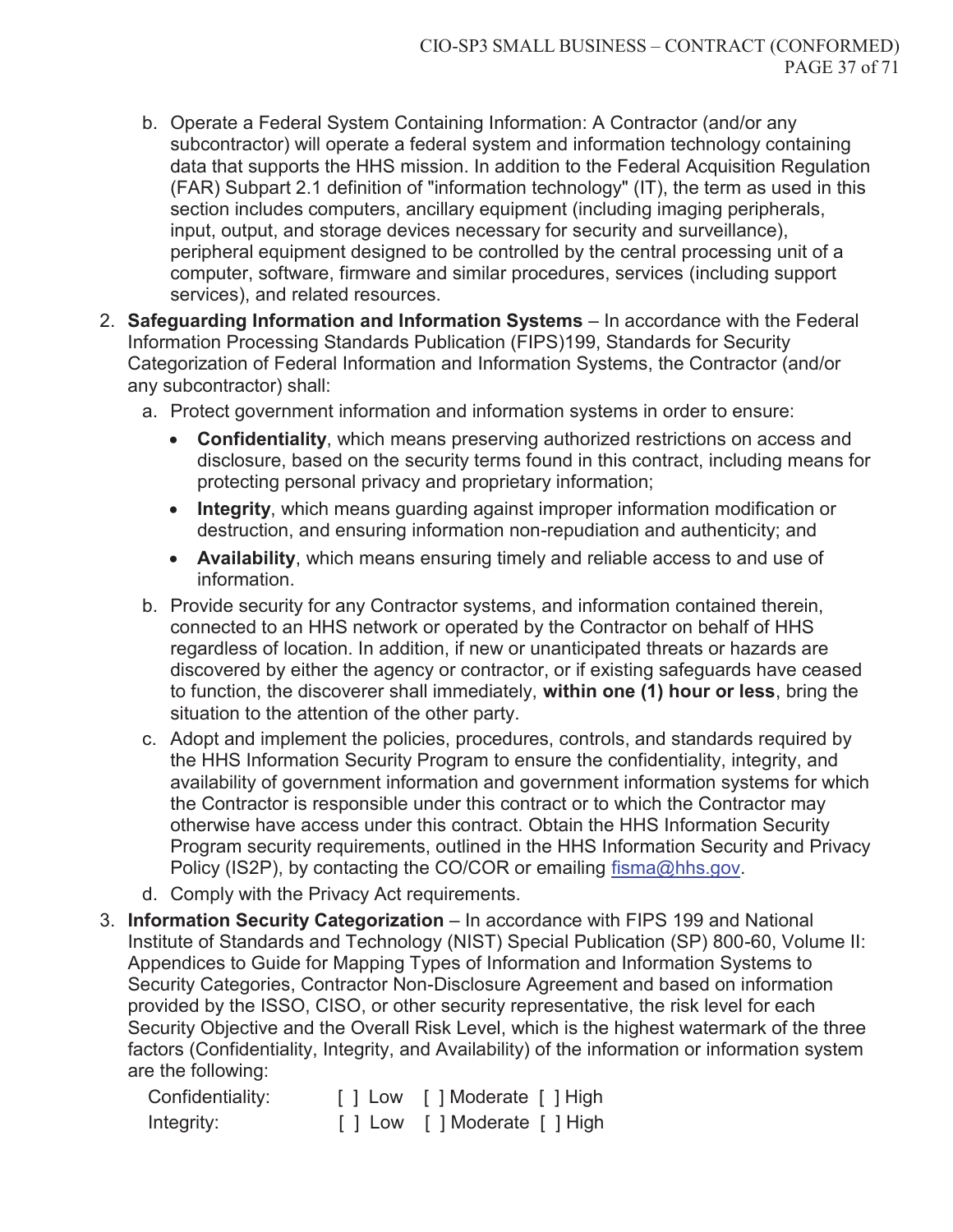| Availability:              | [ ] Low [ ] Moderate [ ] High |  |
|----------------------------|-------------------------------|--|
| <b>Overall Risk Level:</b> | [ ] Low [ ] Moderate [ ] High |  |

Based on information provided by the ISSO, Privacy Office, system/data owner, or other security or privacy representative, it has been determined that this solicitation/contract involves:

[ ] No PII [ ] Yes PII

**Personally Identifiable Information (PII)** – Per the Office of Management and Budget (OMB) Circular A-130, "PII is information that can be used to distinguish or trace an individual's identity, either alone or when combined with other information that is linked or linkable to a specific individual." Examples of PII include, but are not limited to the following: social security number, date and place of birth, mother's maiden name, biometric records, etc.

PII Confidentiality Impact Level has been determined to be:

[ ] Low [ ] Moderate [ ] High

- 4. **Controlled Unclassified Information (CUI)**  CUI is defined as "information that laws, regulations, or Government-wide policies require to have safeguarding or dissemination controls, excluding classified information." The Contractor (and/or any subcontractor) must comply with Executive Order 13556, Controlled Unclassified Information, (implemented at 3 CFR, part 2002) when handling CUI. 32 C.F.R. 2002.4(aa) As implemented the term "handling" refers to "…any use of CUI, including but not limited to marking, safeguarding, transporting, disseminating, re-using, and disposing of the information." 81 Fed. Reg. 63323. All sensitive information that has been identified as CUI by a regulation or statute, handled by this solicitation/contract, shall be:
	- a. Marked appropriately;
	- b. Disclosed to authorized personnel on a Need-To-Know basis;
	- c. Protected in accordance with NIST SP 800-53, Security and Privacy Controls for Federal Information Systems and Organizations applicable baseline if handled by a Contractor system operated on behalf of the agency, or NIST SP 800-171, Protecting Controlled Unclassified Information in Nonfederal Information Systems and Organizations if handled by internal Contractor system; and
	- d. Returned to HHS control, destroyed when no longer needed, or held until otherwise directed. Destruction of information and/or data shall be accomplished in accordance with NIST SP 800-88, Guidelines for Media Sanitization.
- 5. **Protection of Sensitive Information**  For security purposes, information is or may be sensitive because it requires security to protect its confidentiality, integrity, and/or availability. The Contractor (and/or any subcontractor) shall protect all government information that is or may be sensitive in accordance with OMB Memorandum M-06-16, Protection of Sensitive Agency Information by securing it with a FIPS 140-2 validated solution.
- 6. **Confidentiality and Nondisclosure of Information**  Any information provided to the contractor (and/or any subcontractor) by HHS or collected by the contractor on behalf of HHS shall be used only for the purpose of carrying out the provisions of this contract and shall not be disclosed or made known in any manner to any persons except as may be necessary in the performance of the contract. The Contractor assumes responsibility for protection of the confidentiality of Government records and shall ensure that all work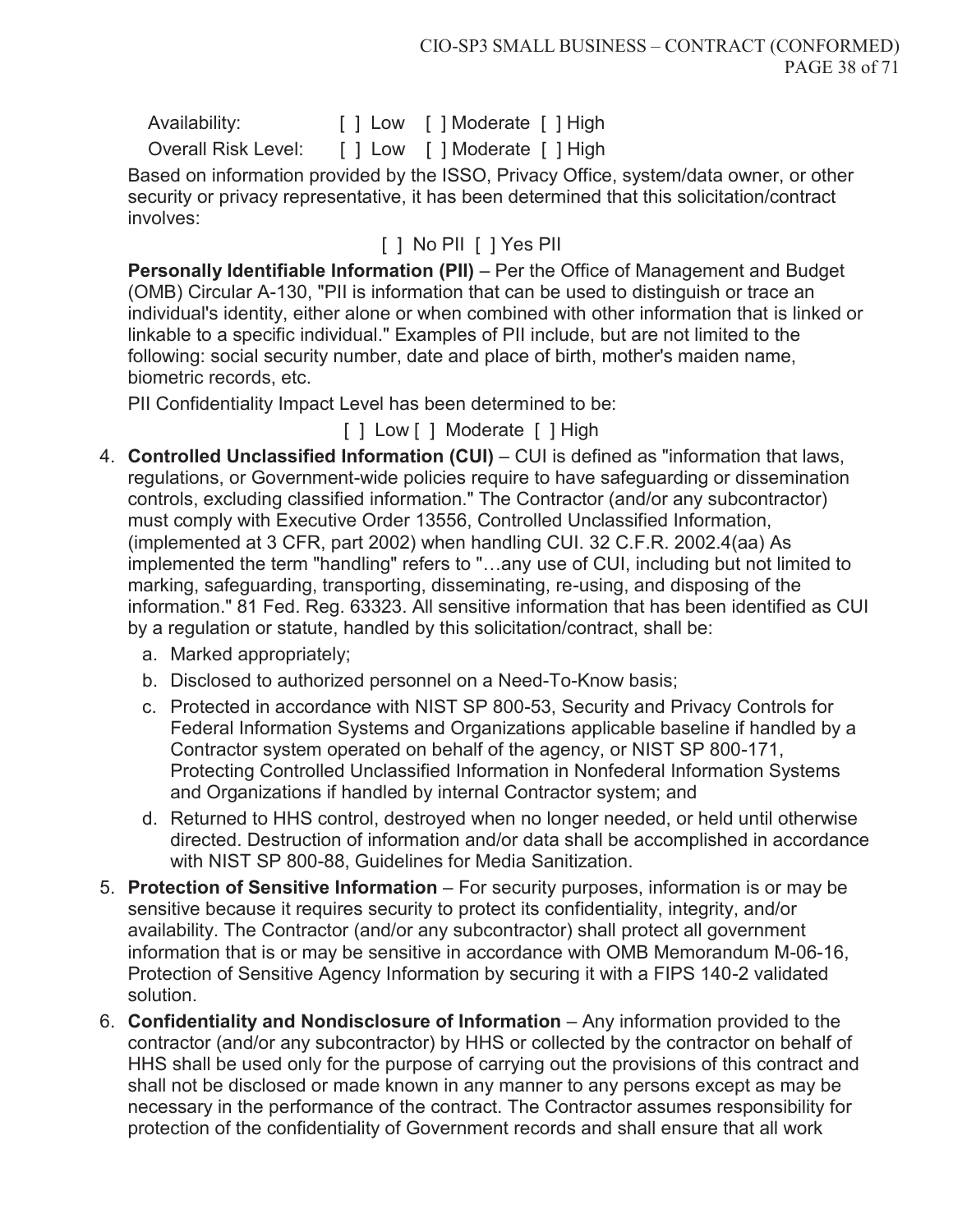performed by its employees and subcontractors shall be under the supervision of the Contractor. Each Contractor employee or any of its subcontractors to whom any HHS records may be made available or disclosed shall be notified in writing by the Contractor that information disclosed to such employee or subcontractor can be used only for that purpose and to the extent authorized herein.

The confidentiality, integrity, and availability of such information shall be protected in accordance with HHS and NIH policies. Unauthorized disclosure of information will be subject to the HHS/NIH sanction policies and/or governed by the following laws and regulations:

- a. 18 U.S.C. 641 (Criminal Code: Public Money, Property or Records);
- b. 18 U.S.C. 1905 (Criminal Code: Disclosure of Confidential Information); and
- c. 44 U.S.C. Chapter 35, Subchapter I (Paperwork Reduction Act).

Each employee, including subcontractors, having access to non-public Department information under this acquisition shall complete the "Commitment to Protect Non-Public Information - Contractor Employee Agreement" located at:

https://ocio.nih.gov/aboutus/publicinfosecurity/acquisition/Documents/Nondisclosure.pdf. A copy of each signed and witnessed Non-Disclosure agreement shall be submitted to the Project Officer/COR prior to performing any work under this acquisition.

- 7. **Internet Protocol Version 6 (IPv6)** All procurements using Internet Protocol shall comply with OMB Memorandum M-05-22, Transition Planning for Internet Protocol Version 6 (IPv6).
- 8. **Government Websites**  All new and existing public-facing government websites must be securely configured with Hypertext Transfer Protocol Secure (HTTPS) using the most recent version of Transport Layer Security (TLS). In addition, HTTPS shall enable HTTP Strict Transport Security (HSTS) to instruct compliant browsers to assume HTTPS at all times to reduce the number of insecure redirects and protect against attacks that attempt to downgrade connections to plain HTTP. For internal-facing websites, the HTTPS is not required, but it is highly recommended.
- 9. **Contract Documentation**  The Contractor shall use provided templates, policies, forms and other agency documents provided by the Contracting Officer and the Contracting Officer's Representative to comply with contract deliverables as appropriate.

10. **Standard for Encryption** – The Contractor (and/or any subcontractor) shall:

- a. Comply with the HHS Standard for Encryption of Computing Devices and Information to prevent unauthorized access to government information.
- b. Encrypt all sensitive federal data and information (i.e., PII, protected health information [PHI], proprietary information, etc.) in transit (i.e., email, network connections, etc.) and at rest (i.e., servers, storage devices, mobile devices, backup media, etc.) with FIPS 140-2 validated encryption solution.
- c. Secure all devices (i.e.: desktops, laptops, mobile devices, etc.) that store and process government information and ensure devices meet HHS and NIH-specific encryption standard requirements. Maintain a complete and current inventory of all laptop computers, desktop computers, and other mobile devices and portable media that store or process sensitive government information (including PII).
- d. Verify that the encryption solutions in use have been validated under the Cryptographic Module Validation Program to confirm compliance with FIPS 140-2.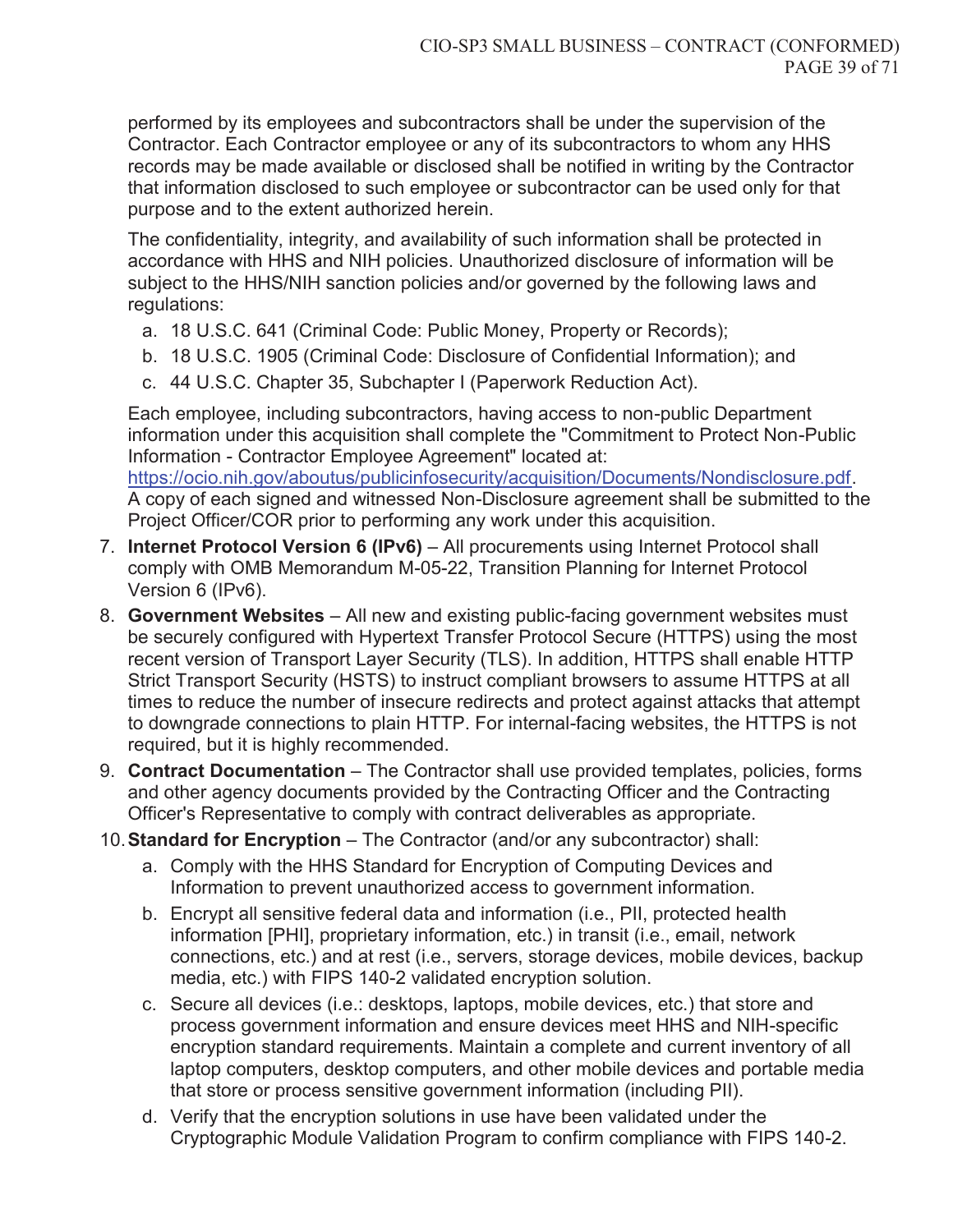The Contractor shall provide a written copy of the validation documentation to the Contracting Officer and the Contracting Officer's Technical Representative within *15 days* of the validation.

- e. Use the Key Management system on the HHS personal identification verification (PIV) card or establish and use a key recovery mechanism to ensure the ability for authorized personnel to encrypt/decrypt information and recover encryption keys. Encryption keys shall be provided to the COR upon request and at the conclusion of the contract.
- 11. **Contractor Non-Disclosure Agreement (NDA)**  Each Contractor (and/or any subcontractor) employee having access to non-public government information under this contract shall complete the NIH non-disclosure agreement https://ocio.nih.gov/aboutus/publicinfosecurity/acquisition/Documents/Nondisclosure.pdf, as applicable. A copy of each signed and witnessed NDA shall be submitted to the Contracting Officer (CO) and/or CO Representative (COR) prior to performing any work under this acquisition.
- 12. **Privacy Threshold Analysis (PTA)/Privacy Impact Assessment (PIA)**  The Contractor shall assist the NIH Office of the Senior Official for Privacy (SOP) or designee with conducting a PTA for the information system and/or information handled under this contract to determine whether or not a full PIA needs to be completed. The NIH PIA guide is located at

https://oma.od.nih.gov/forms/Privacy%20Documents/Documents/NIH%20PIA%20Guide.p df.

- a. If the results of the PTA show that a full PIA is needed, the Contractor shall assist the OpDiv SOP or designee with completing a PIA for the system or information within 60 days after completion of the PTA and in accordance with HHS policy and OMB M-03-22, Guidance for Implementing the Privacy Provisions of the E-Government Act of 2002.
- b. The Contractor shall assist the NIH Office of the SOP or designee in reviewing the PIA at least every three years throughout the system development lifecycle (SDLC)/information lifecycle, or when determined by the agency that a review is required based on a major change to the system, or when new types of PII are collected that introduces new or increased privacy risks, whichever comes first.

## B. **Training**

- 1. **Mandatory Training for All Contractor Staff** All Contractor (and/or any subcontractor) employees assigned to work on this contract shall complete the applicable HHS/NIH Contractor Information Security Awareness, Privacy, and Records Management training course at http://irtsectraining.nih.gov/ before performing any work under this contract. Thereafter, the employees shall complete NIH Information Security Awareness, Privacy, and Records Management training at least annually, during the life of this contract. All provided training shall be compliant with HHS training policies.
- 2. **Role-based Training**  All Contractor (and/or any subcontractor) employees with significant security responsibilities (as determined by the program manager) must complete role-based training annually commensurate with their role and responsibilities in accordance with HHS policy and the HHS Role-Based Training (RBT) of Personnel with Significant Security Responsibilities Memorandum. Read further guidance about the NIH Role-based Training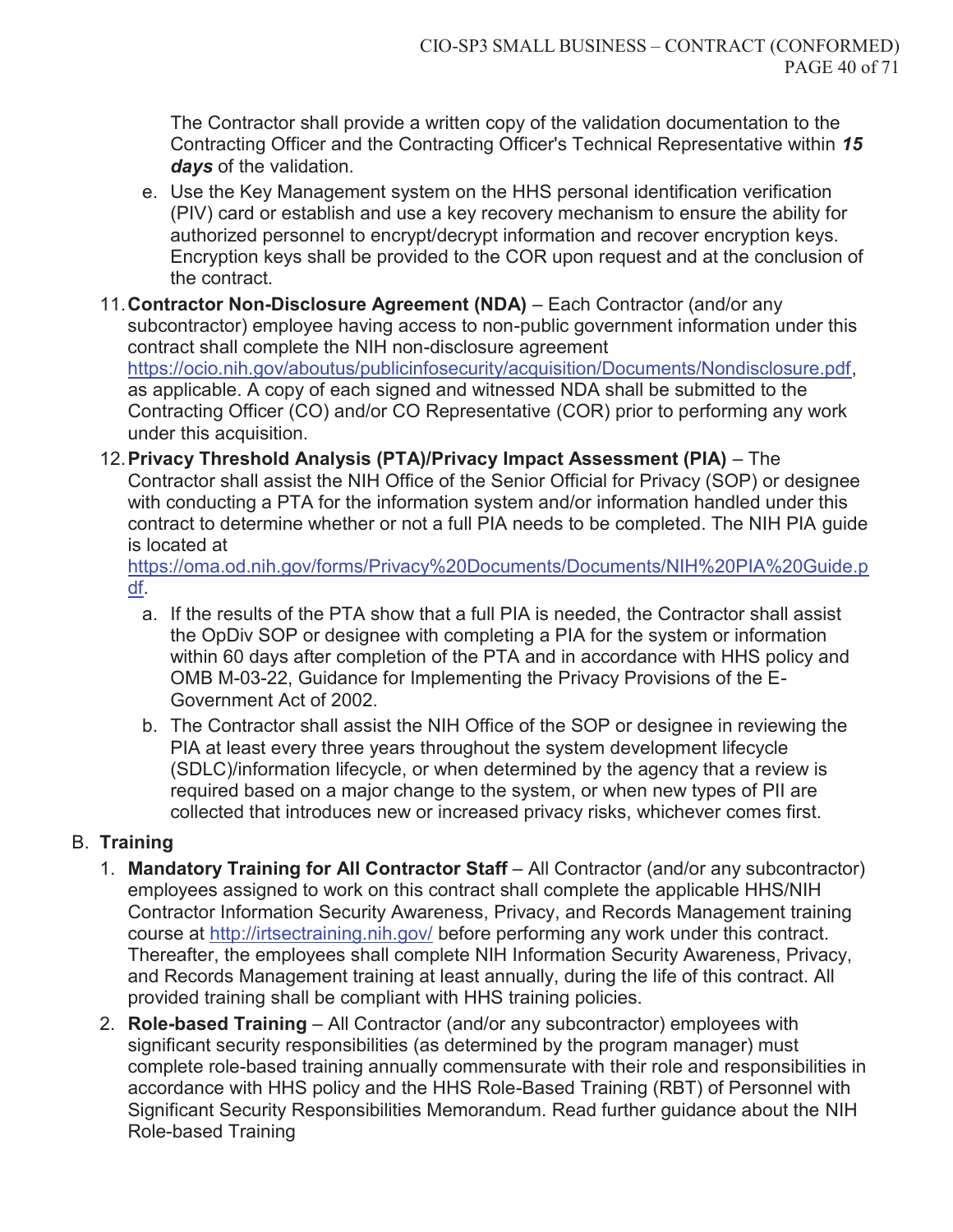https://ocio.nih.gov/aboutus/publicinfosecurity/securitytraining/Pages/rolebasedtraining.as px.

3. **Training Records** – The Contractor (and/or any subcontractor) shall maintain training records for all its employees working under this contract in accordance with HHS policy. A copy of the training records shall be provided to the CO and/or COR within 30 days after contract award and *annually* thereafter or upon request.

## C. **Rules of Behavior**

- 1. The Contractor (and/or any subcontractor) shall ensure that all employees performing on the contract comply with the HHS Information Technology General Rules of Behavior, and comply with the NIH Information Technology General Rules of Behavior https://ocio.nih.gov/InfoSecurity/training/Pages/nihitrob.aspx, which are contained in the NIH Information Security Awareness Training Course http://irtsectraining.nih.gov.
- 2. All Contractor employees performing on the contract must read and adhere to the Rules of Behavior before accessing Department data or other information, systems, and/or networks that store/process government information, initially at the beginning of the contract and at least annually thereafter, which may be done as part of annual NIH Information Security Awareness Training. If the training is provided by the contractor, the signed Rules of Behavior must be provided as a separate deliverable to the CO and/or COR per defined timelines above.

## D. **Incident Response**

The Contractor (and/or any subcontractor) shall respond to all alerts/Indicators of Compromise (IOCs) provided by HHS Computer Security Incident Response Center (CSIRC)/NIH IRT teams within 24 hours, whether the response is positive or negative.

FISMA defines an incident as "an occurrence that (1) actually or imminently jeopardizes, without lawful authority, the integrity, confidentiality, or availability of information or an information system; or (2) constitutes a violation or imminent threat of violation of law, security policies, security procedures, or acceptable use policies. The HHS Policy for IT Security and Privacy Incident Reporting and Response further defines incidents as events involving cyber security and privacy threats, such as viruses, malicious user activity, loss of, unauthorized disclosure or destruction of data, and so on.

A privacy breach is a type of incident and is defined by Federal Information Security Modernization Act (FISMA) as the loss of control, compromise, unauthorized disclosure, unauthorized acquisition, or any similar occurrence where (1) a person other than an authorized user accesses or potentially accesses personally identifiable information or (2) an authorized user accesses or potentially accesses personally identifiable information for an other than authorized purpose. The HHS Policy for IT Security and Privacy Incident Reporting and Response further defines a breach as "a suspected or confirmed incident involving PII".

In the event of a suspected or confirmed incident or breach, the Contractor (and/or any subcontractor) shall:

- 1. Protect all sensitive information, including any PII created, stored, or transmitted in the performance of this contract so as to avoid a secondary sensitive information incident with FIPS 140-2 validated encryption.
- 2. NOT notify affected individuals unless so instructed by the Contracting Officer or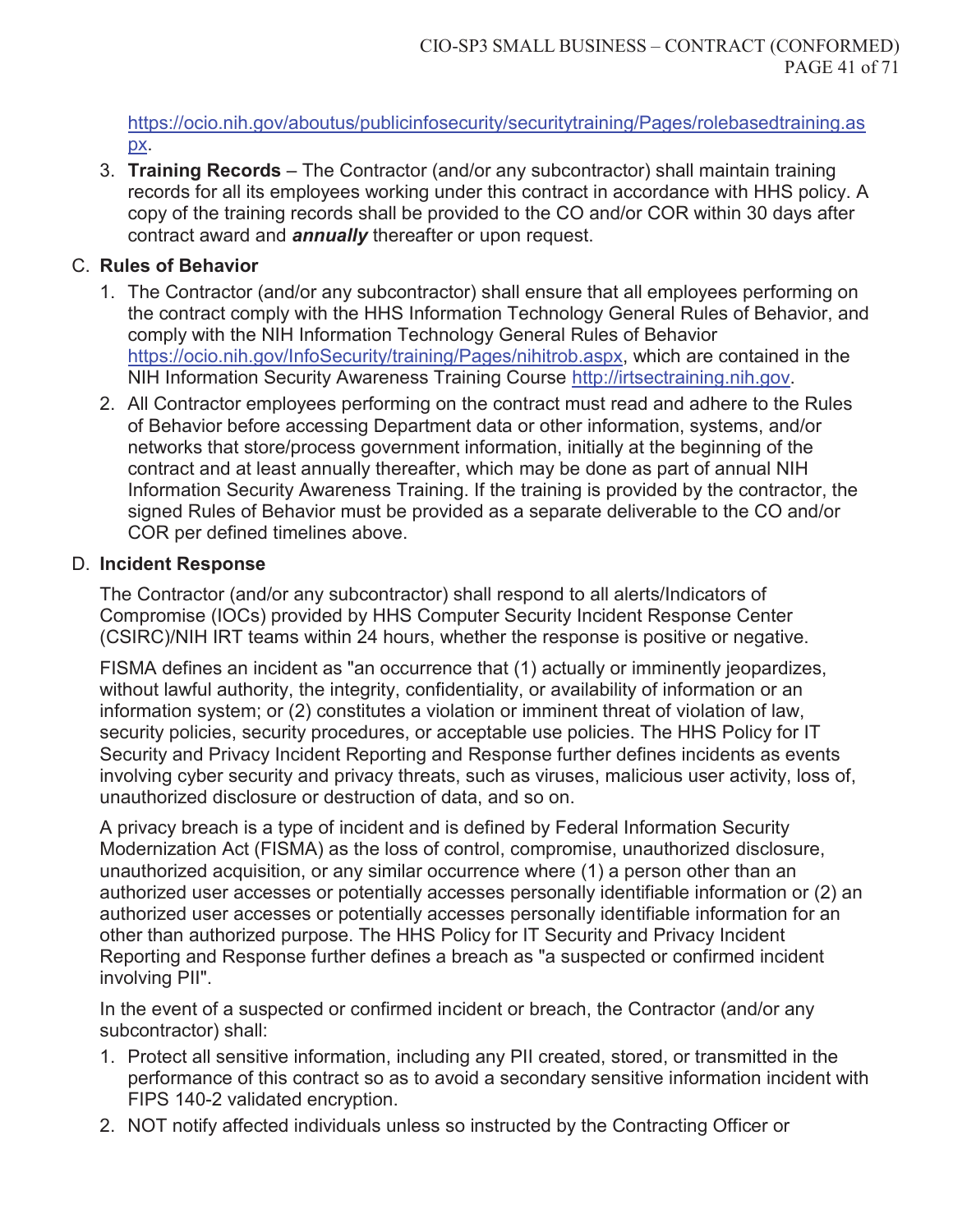designated representative. If so instructed by the Contracting Officer or representative, the Contractor shall send NIH approved notifications to affected individuals in accordance with https://ocio.nih.gov/InfoSecurity/IncidentResponse/Pages/ir\_guidelines.aspx.

- 3. Report all suspected and confirmed information security and privacy incidents and breaches to the NIH Incident Response Team (IRT) via email at IRT@mail.nih.gov , COR, CO, the NIH Office of the SOP (or his or her designee), and other stakeholders, including incidents involving PII, in any medium or form, including paper, oral, or electronic, as soon as possible and without unreasonable delay, no later than one (1) hour, and consistent with the applicable NIH and HHS policy and procedures, NIST standards and guidelines, as well as US-CERT notification guidelines. The types of information required in an incident report must include at a minimum: company and point of contact information, contract information, impact classifications/threat vector, and the type of information compromised. In addition, the Contractor shall:
	- a. cooperate and exchange any information, as determined by the Agency, necessary to effectively manage or mitigate a suspected or confirmed breach;
	- b. not include any sensitive information in the subject or body of any reporting e-mail; and
	- c. encrypt sensitive information in attachments to email, media, etc.
- 4. Comply with OMB M-17-12, Preparing for and Responding to a Breach of Personally Identifiable Information HHS and NIH incident response policies when handling PII breaches.
- 5. Provide full access and cooperate on all activities as determined by the Government to ensure an effective incident response, including providing all requested images, log files, and event information to facilitate rapid resolution of sensitive information incidents. This may involve disconnecting the system processing, storing, or transmitting the sensitive information from the Internet or other networks or applying additional security controls. This may also involve physical access to contractor facilities during a breach/incident investigation within an hour of discovery.

### E. **Position Sensitivity Designations**

All Contractor (and/or any subcontractor) employees must obtain a background investigation commensurate with their position sensitivity designation that complies with Parts 1400 and 731 of Title 5, Code of Federal Regulations (CFR). The following position sensitivity designation levels apply to this solicitation/contract:

[ ] Level 6: Public Trust - High Risk. Contractor/subcontractor employees assigned to Level 6 positions shall undergo a Suitability Determination and Background Investigation (MBI).

 [ ] **Level 5: Public Trust** - Moderate Risk. Contractor/subcontractor employees assigned to Level 5 positions with no previous investigation and approval shall undergo a Suitability Determination and a Minimum Background Investigation (MBI), or a Limited Background Investigation (LBI).

 [ ] **Level 1: Non-Sensitive** - Contractor/subcontractor employees assigned to Level 1 positions shall undergo a Suitability Determination and National Check and Inquiry Investigation (NACI).

## F. **Homeland Security Presidential Directive (HSPD)-12**

The Contractor (and/or any subcontractor) and its employees shall comply with Homeland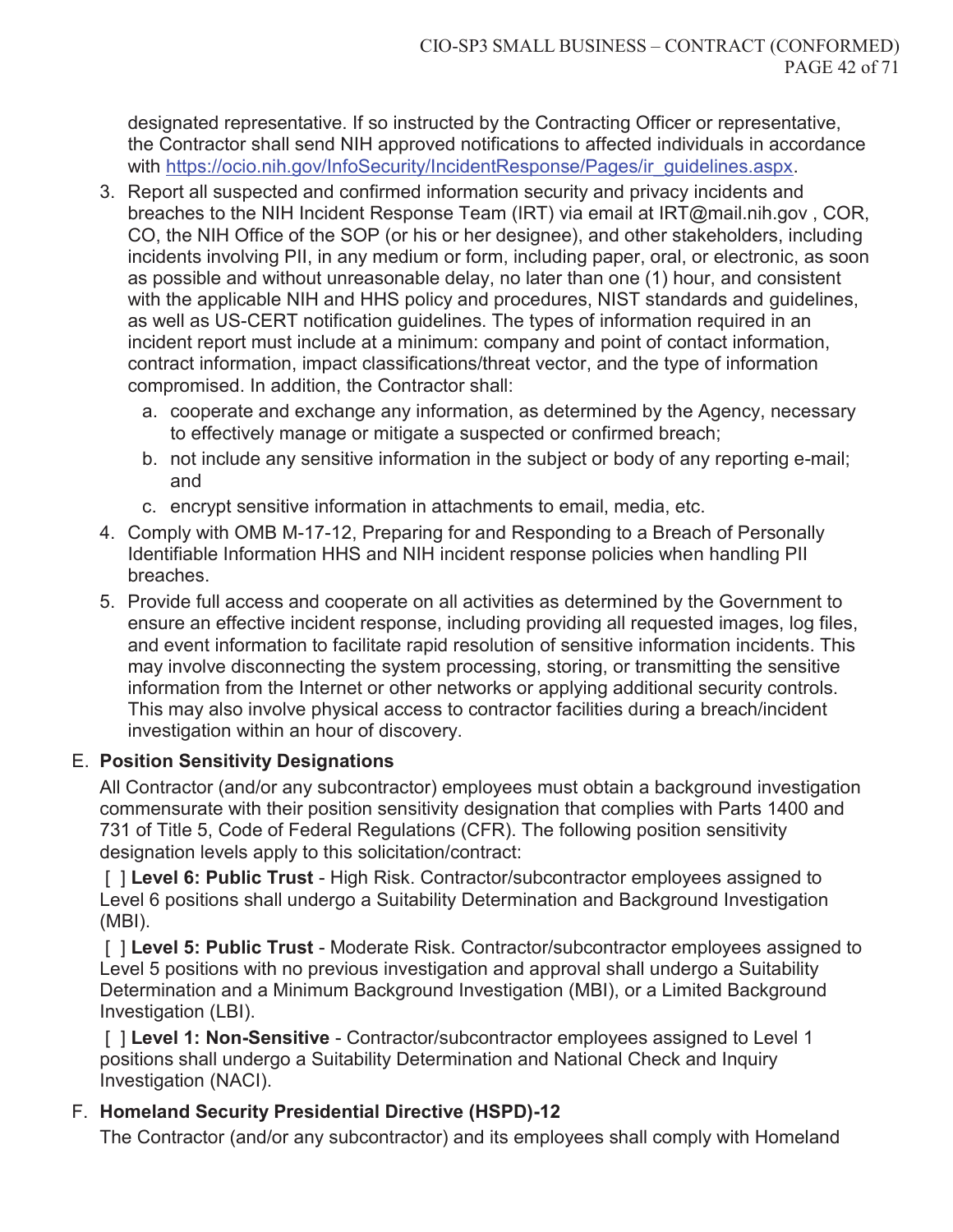Security Presidential Directive (HSPD)-12, Policy for a Common Identification Standard for Federal Employees and Contractors; OMB M-05-24; FIPS 201, Personal Identity Verification (PIV) of Federal Employees and Contractors; HHS HSPD-12 policy; and Executive Order 13467, Part 1 §1.2.

*For additional information, see HSPD-12 policy at: https://www.dhs.gov/homeland-securitypresidential-directive-12).* **Roster –**

- a. The Contractor (and/or any subcontractor) shall submit a roster by name, position, e-mail address, phone number and responsibility, of all staff working under this acquisition where the Contractor will develop, have the ability to access, or host and/or maintain a government information system(s). The roster shall be submitted to the COR and/or CO within fourteen (14) calendar days after the effective date of this contract. Any revisions to the roster as a result of staffing changes shall be submitted within seven (7) calendar days of the change. The COR will notify the Contractor of the appropriate level of investigation required for each staff member. An electronic template, "Roster of Employees Requiring Suitability Investigations," is available for contractor use at: https://ocio.nih.gov/aboutus/publicinfosecurity/acquisition/Documents/SuitabilityRoster\_10 -15-12.xlsx.
- b. If the Contractor is filling a new position, the Contractor shall provide a position description and the Government will determine the appropriate suitability level. Upon receipt of the Government's notification of applicable Suitability Investigations required, the Contractor shall complete and submit the required forms within 30 days of the notification.
- c. Upon receipt of the Government's notification of applicable Suitability Investigations required, the Contractor shall complete and submit the required forms within 30 days of the notification.
- d. The Contractor shall notify the Contracting Officer in advance when any new personnel, who are subject to a background check/investigation, will work under the contract and if they have previously been the subject of national agency checks or background investigations.
- e. All contractor and subcontractor employees shall comply with the conditions established for their designated position sensitivity level prior to performing any work under this contract. Contractors may begin work after the fingerprint check has been completed.
- f. Investigations are expensive and may delay performance, regardless of the outcome of the investigation. Delays associated with rejections and consequent re-investigations may not be excusable in accordance with the FAR clause, Excusable Delays - see FAR 52.249-14. Accordingly, the Contractor shall ensure that any additional employees whose names it submits for work under this contract have a reasonable chance for approval.
- g. Typically, the Government investigates personnel at no cost to the Contractor. However, multiple investigations for the same position may, at the Contracting Officer's discretion, justify reduction(s) in the contract price of no more that the cost of the additional investigation(s).
- h. The Contractor shall include language similar to this "HHS Controlled Facilities and Information Systems Security" language in all subcontracts that require subcontractor personnel to have the same frequency and duration of (1) physical access to an HHScontrolled facility; (2) logical access to an HHS-controlled information system; (3) access to sensitive HHS data/information, whether in an HHS-controlled information system or in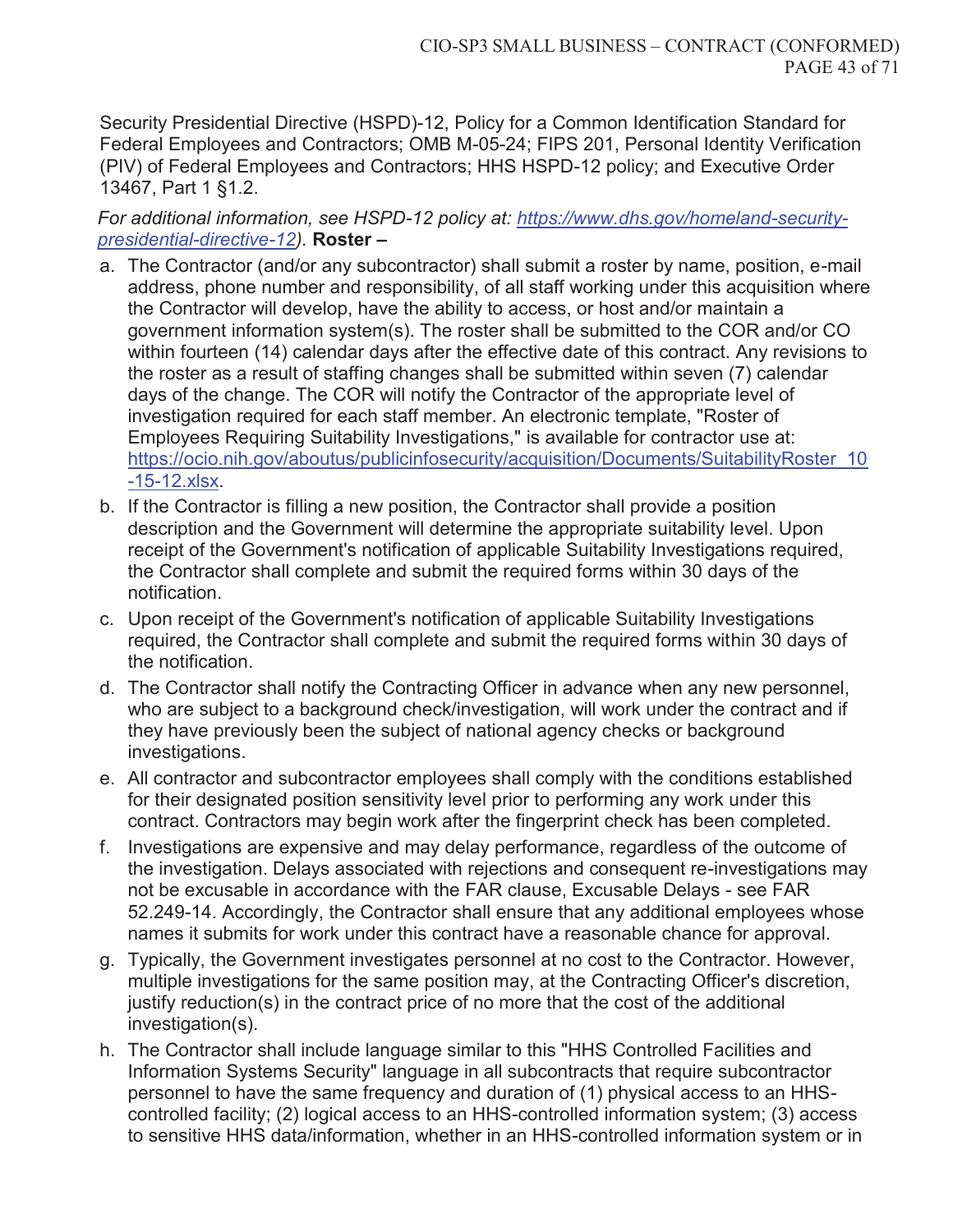hard copy; or (4) any combination of circumstances (1) through (3).

- i. The Contractor shall direct inquiries, including requests for forms and assistance, to the Contracting Officer or designee.
- j. Within 7 calendar days after the Government's final acceptance of the work under this contract, or upon termination of the contract, the Contractor shall return all identification badges to the Contracting Officer or designee.

## G. **Contract Initiation and Expiration**

- 1. **General Security Requirements** The Contractor (and/or any subcontractor) shall comply with information security and privacy requirements, Enterprise Performance Life Cycle (EPLC) processes, HHS Enterprise Architecture requirements to ensure information is appropriately protected from initiation to expiration of the contract. All information systems development or enhancement tasks supported by the contractor shall follow the HHS EPLC framework and methodology or and in accordance with the HHS Contract Closeout Guide (2012). HHS EA requirements may be located here: https://www.hhs.gov/ocio/ea/documents/proplans.html.
- 2. **System Documentation** Contractors (and/or any subcontractors) must follow and adhere to NIST SP 800-64, Security Considerations in the System Development Life Cycle, at a minimum, for system development and provide system documentation at designated intervals (specifically, at the expiration of the contract) within the EPLC that require artifact review and approval.
- 3. **Sanitization of Government Files and Information** As part of contract closeout and at expiration of the contract, the Contractor (and/or any subcontractor) shall provide all required documentation in accordance with the NIH Media Sanitization and Disposal Policy to the CO and/or COR to certify that, at the government's direction, all electronic and paper records are appropriately disposed of and all devices and media are sanitized in accordance with NIST SP 800-88, Guidelines for Media Sanitization.
- 4. **Notification** The Contractor (and/or any subcontractor) shall notify the CO and/or COR and system ISSO within *fifteen days* before an employee stops working under this contract.
- 5. **Contractor Responsibilities Upon Physical Completion of the Contract** The contractor (and/or any subcontractors) shall return all government information and IT resources (i.e., government information in non-government-owned systems, media, and backup systems) acquired during the term of this contract to the CO and/or COR. Additionally, the Contractor shall provide a certification that all government information has been properly sanitized and purged from Contractor-owned systems, including backup systems and media used during contract performance, in accordance with HHS and/or NIH policies.
- 6. The Contractor (and/or any subcontractor) shall perform and document the actions identified in the NIH Contractor Employee Separation Checklist https://ocio.nih.gov/aboutus/publicinfosecurity/acquisition/Documents/Emp-sepchecklist.pdf when an employee terminates work under this contract within 2 days of the employee's exit from the contract. All documentation shall be made available to the CO and/or COR upon request.

## H. **Records Management and Retention**

The Contractor (and/or any subcontractor) shall maintain all information in accordance with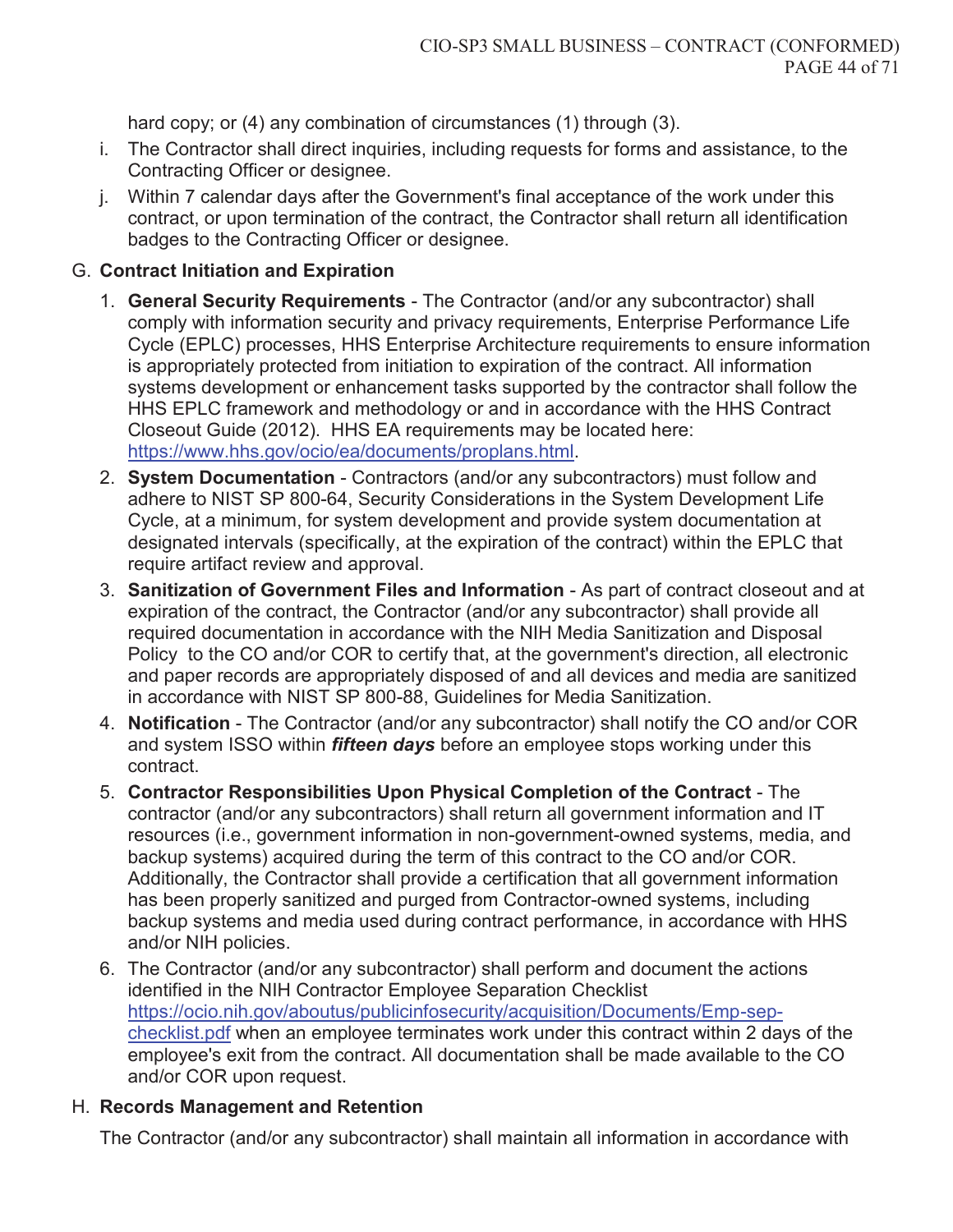Executive Order 13556 -- Controlled Unclassified Information, National Archives and Records Administration (NARA) records retention policies and schedules and HHS/NIH policies and shall not dispose of any records unless authorized by HHS/NIH.

In the event that a contractor (and/or any subcontractor) accidentally disposes of or destroys a record without proper authorization, it shall be documented and reported as an incident in accordance with HHS/NIH policies.

### **Article H.7 Electronic and Information Technology Accessibility, HHSAR 352.239-74 (December 2015)**

- a. Pursuant to Section 508 of the Rehabilitation Act of 1973(29 U.S.C. 794d), as amended by the Workforce Investment Act of 1998, all electronic and information technology (EIT) supplies and services developed, acquired, or maintained under this contract or order must comply with the "Architectural and Transportation Barriers Compliance Board Electronic and Information Technology (EIT) Accessibility Standards'' set forth by the Architectural and Transportation Barriers Compliance Board (also referred to as the "Access Board'') in 36 CFR part 1194. Information about Section 508 is available at http://www.hhs.gov/web/508. The complete text of Section 508 Final Provisions can be accessed at http://www.accessboard.gov/guidelines-and-standards/communications-and-it/about-the-section-508-standards.
- b. The Section 508 accessibility standards applicable to this contract or order will be identified in the applicable task order Statement of Work or Specification or Performance Work Statement. Under such task orders, the contractor must provide any necessary updates to the submitted HHS Product Assessment Template(s) at the end of each contract or order exceeding the simplified acquisition threshold (see FAR 2.101) when the contract or order duration is one year or less. If it is determined by the Government that EIT supplies and services provided by the Contractor do not conform to the described accessibility standards in the contract, remediation of the supplies or services to the level of conformance specified in the contract will be the responsibility of the Contractor at its own expense.
- c. The Section 508 accessibility standards applicable to this contract are: (Contract Staff must list applicable standards.
- d. In the event of a modification(s) to this contract or order, which adds new EIT supplies or services or revises the type of, or specifications for, supplies or services, the Contracting Officer may require that the contractor submit a completed HHS Section 508 Product Assessment Template and any other additional information necessary to assist the Government in determining that the EIT supplies or services conform to Section 508 accessibility standards. Instructions for documenting accessibility via the HHS Section 508 Product Assessment Template may be found under Section 508 policy on the HHS Web site: (http://www.hhs.gov/web/508). If it is determined by the Government that EIT supplies and services provided by the Contractor do not conform to the described accessibility standards in the contract, remediation of the supplies or services to the level of conformance specified in the contract will be the responsibility of the Contractor at its own expense.
- e. If this is an Indefinite Delivery contract, a Blanket Purchase Agreement or a Basic Ordering Agreement, the task/delivery order requests that include EIT supplies or services will define the specifications and accessibility standards for the order. In those cases, the Contractor may be required to provide a completed HHS Section 508 Product Assessment Template and any other additional information necessary to assist the Government in determining that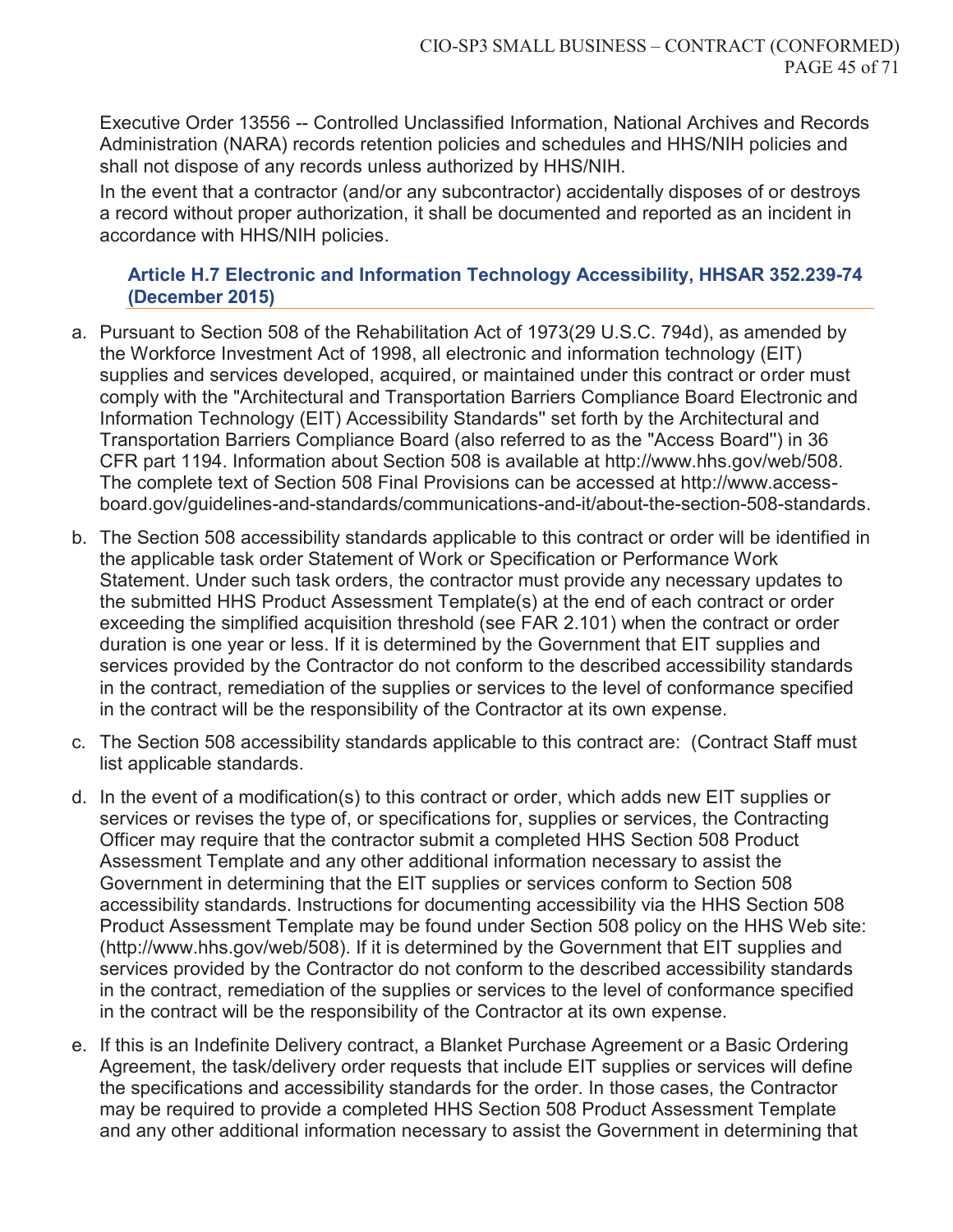the EIT supplies or services conform to Section 508 accessibility standards. Instructions for documenting accessibility via the HHS Section 508 Product Assessment Template may be found at http://www.hhs.gov/web/508. If it is determined by the Government that EIT supplies and services provided by the Contractor do not conform to the described accessibility standards in the provided documentation, remediation of the supplies or services to the level of conformance specified in the contract will be the responsibility of the Contractor at its own expense.

(End of clause)

### **Article H.8 Task Order/Delivery Order Contract Ombudsman**

In accordance with FAR 16.505(b)(5), the following individual has been designated as the NIH Ombudsman for task order and delivery order contracts.

> Dr. Richard G. Wyatt NIH Competition Advocate for Non R&D Contracts 1 Center Drive, 160, MSC 0151 Bethesda, MD 20892-0151 Phone: (301) 496-4920 Email: WyattRG@mail.nih.gov

### **Article H.9 Reporting Matters Involving Fraud, Waste and Abuse**

Anyone who becomes aware of the existence or apparent existence of fraud, waste and abuse in NIH funded programs is encouraged to report such matters to the HHS Inspector General's Office in writing or on the Inspector General's Hotline. The toll free number is **1-800-HHS-TIPS (1-800-447-8477)**. All telephone calls will be handled confidentially. The website to file a complaint on-line is: http://oig.hhs.gov/fraud/hotline/ and the mailing address is:

> US Department of Health and Human Services Office of Inspector General ATTN: OIG HOTLINE OPERATIONS P.O. Box 23489 Washington, D.C. 20026

### **Article H.10 Hardware/Software Acquisition**

To help ensure the ability to provide hardware/software without limitation, but not become a shopping center, CIO-SP3 Small Business is considered to be a "solutions based contract". This term refers to contracts that encompass everything from the analysis of hardware/software implementation to ongoing operational support of an IT solution.

Inclusion of hardware/software acquisition on a task order is within the purview of the cognizant OCO. Any hardware/software included must be considered to be critical and related to the services being acquired under the task order.

The PCO reserves the right to review individual task orders to determine if the provisions of this clause are being applied appropriately.

### **Article H.11 Security Considerations**

The work to be performed under specific task orders may require security clearances. In that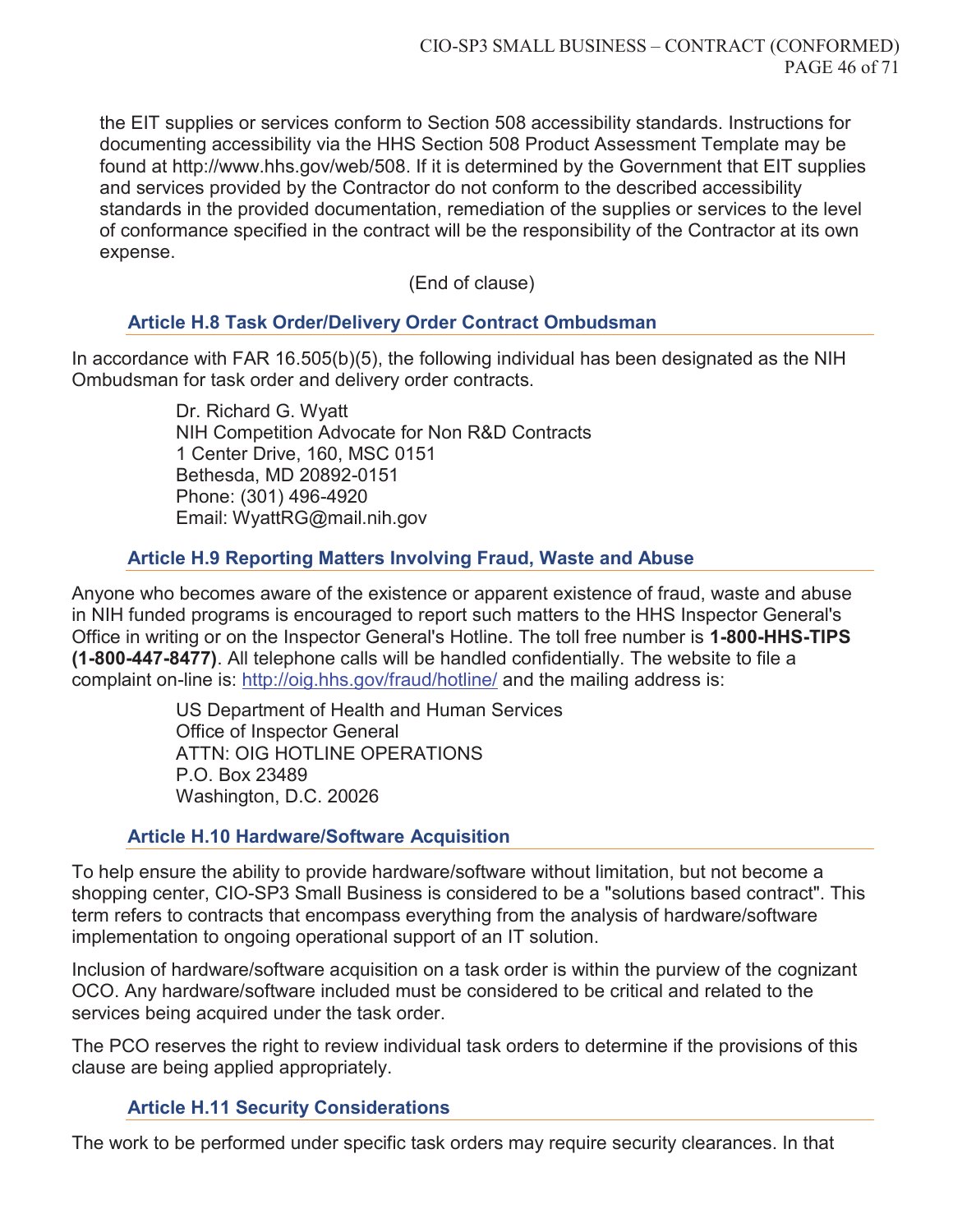event, the contractor will be advised of the requirements in the task order statement of work. The contractor shall follow the security requirements identified in the task order statement of work and other guidance that may be established by the OCO. Only those contractors that meet the required security clearance levels on individual task orders are eligible to compete for such task orders.

Clearances may require Special Background Investigations, Sensitive Compartmented Information access or Special Access Programs, or agency-specific access. In such cases, the contractor is responsible for providing personnel with appropriate security clearances to ensure compliance with government security regulations, as specified on the individual task order. The contractor shall fully cooperate on all security checks and investigations by furnishing requested information to verify the contractor employee's trustworthiness and suitability for the position. Task orders containing classified work will include a Contract Security Classification Specification, (DD Form 254 or agency equivalent). The DD Form 254 is available at the following site: **DD Form 254**

### **Article H.12 Cost Accounting System**

In accordance with FAR 16.301-3(a)(1), contractors awarded cost-reimbursement task orders will be required to have and maintain an adequate cost accounting system determined adequate by their cognizant auditing agency. The contractor shall notify the appropriate OCO for ongoing task orders, in writing, if there are any changes in the status of their cost accounting system and provide the reason(s) for the change.

#### **Article H.13 Purchasing System**

In accordance with FAR 44.201-2, Advance Notification Requirements, contractors with approved purchasing systems shall notify the appropriate OCO on individual task orders, in writing, if there are any changes in the status of their approved purchasing systems and provide the reason(s) for the change.

#### **Article H.14 Ramp-on Procedure**

The PCO will periodically review the total number of contractors to ensure adequate competition for task orders throughout the period of performance. Over time, the total number of contractors may fluctuate due to various reasons including industry consolidation, significant changes in the marketplace or advances in technology, general economic conditions, or other reasons.

If the PCO determines that it is in the best interest of the government to open the GWAC to new contractors, the PCO has the discretion to announce an open season at any time during the effective period of the GWAC but no earlier than three years from date of award.

The PCO will announce this open season by publishing a notice in Federal Business Opportunities. The open season will be subject to applicable federal procurement laws and guidance at the time the open season is announced. The Open Season announcement will provide an estimate of the number of new awards that the PCO intends to make. Under the Open Season, the PCO will issue a solicitation. Any offeror meeting the eligibility requirements identified in the new "ramp on" solicitation may submit a proposal in response to the solicitation. However, the PCO has the discretion to award more or fewer contracts than the number anticipated in the solicitation depending upon the quality of the offers received.

Any resulting contracts awarded under this provision will not exceed the remaining period of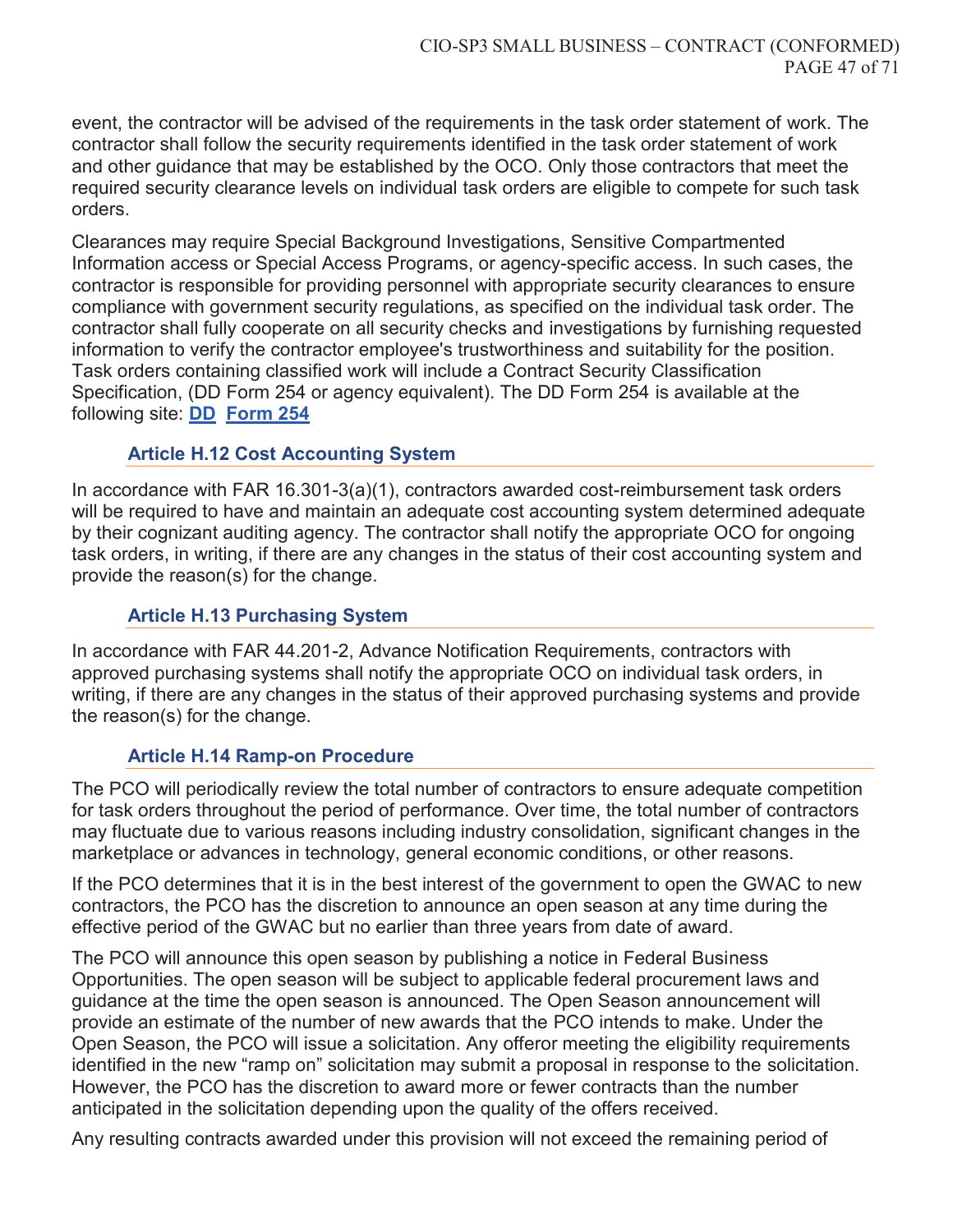performance of the existing CIO-SP3 GWACs. Any contractor receiving a contract under this open season will be eligible to compete on future task orders with the same rights and obligations of any other CIO-SP3 Small Business contractor. Contracts awarded under this open season provision will share in the ceiling of the CIO-SP3 Small Business program and the overall ceiling of the basic contract will not be increased.

This provision will apply to the HUBZone Group, the SDVOSB Group, and to the Section 8(a) Group in the same manner as to the Small Business Grouping, e.g., if during a "Ramp on" period HUBZone, SDVOSBs, and Section 8(a) contractors can qualify for task areas not currently covered within their respective Group, the government reserves the right to add those task areas to the HUBZone Group, the SDVOSB Group, or the Section 8(a) Group as applicable at that time.

## **Article H.15 Ramp-off Procedure**

If at any point during the 10-year period of performance the contractor decides that it no longer wishes to participate in the contract, then the contractor may submit the request to the PCO requesting termination of their contract. If the PCO accepts the contractor's request, the PCO will "ramp off' the contractor using the provision under FAR 52.249-2, Termination for the Convenience of the Government. This provision is independent of any other action permitted under the contract terms and conditions. If a "ramped off" contractor is currently under contract to perform under any task order, the contractor will be required to continue to perform under the terms of the specific task order.

## **Article H.16 Privacy Act – HHSAR 352.224-70 (December 2015)**

*(This article is applicable to HHS Task Orders that require the design, development, or operation of a system of records to notify the Contractor that it and its employees are subject to criminal penalties for violations of the Privacy Act (5 U.S.C. 552A(i) to the same extent as HHS employees See HHSAR 324.105(a) for more information).*

This contract requires the Contractor to perform one or more of the following: (a) Design; (b) develop; or (c) operate a Federal agency system of records to accomplish an agency function in accordance with the Privacy Act of 1974 (Act) (5 U.S.C. 552a(m)(1)) and applicable agency regulations. The term "system of records" means a group of any records under the control of any agency from which information is retrieved by the name of the individual or by some identifying number, symbol, or other identifying particular assigned to the individual. Violations of the Act by the Contractor and/or its employees may result in the imposition of criminal penalties (5 U.S.C. 552a(i)). The Contractor shall ensure that each of its employees knows the prescribed rules of conduct and that each employee is aware that he/she is subject to criminal penalties for violation of the Act to the same extent as Department of Health and Human Services employees. These provisions also apply to all subcontracts the Contractor awards under this contract which require the design, development or operation of the designated system(s) of records [5 U.S.C. 552a(m)(1)]. The contract work statement: (a) identifies the system(s) of records and the design, development, or operation work the Contractor is to perform; and (b) specifies the disposition to be made of such records upon completion of contract performance.

### **Article H.17 Replacement of Team Members under a FAR 9.601(1) Contractor Team Arrangement (CTA)**

Contractors that are awarded a contract based on a FAR 9.601(1) Contractor Team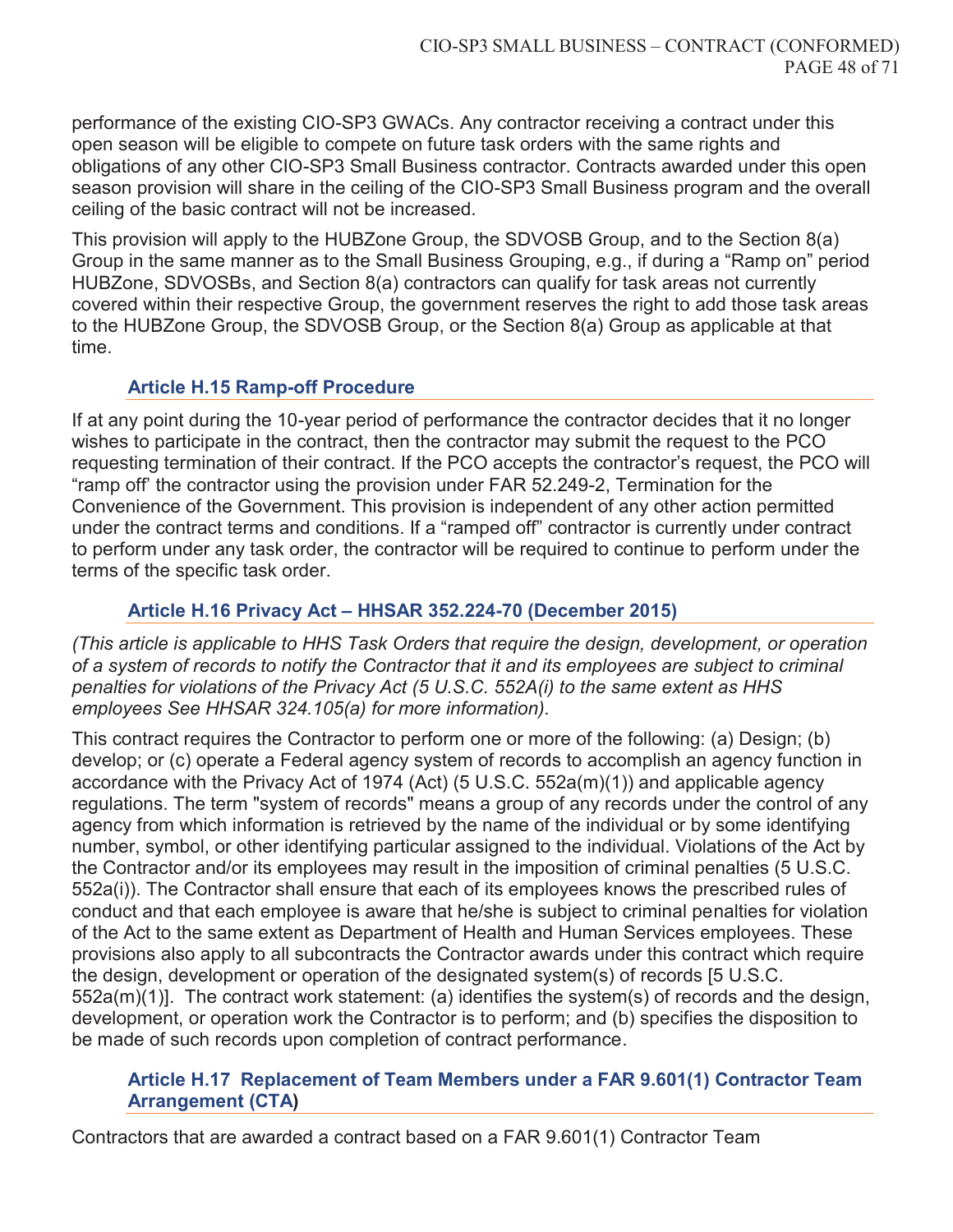Arrangement (CTA) are required to obtain PCO approval prior to replacing or deleting team members.

The contractor request for replacement of team members shall be submitted on official company letterhead to the NITAAC Customer Support Center at NITAACsupport@nih.gov. The request shall include:

- 1. The contractor CIO-SP3 Small Business contract number.
- 2. The existing team member name, DUNS, and its qualified Task Areas under the GWAC.
- 3. The proposing replacement team member including name and DUNS.
- 4. A copy of the new CTA agreement.
- 5. A capability statement for the proposing member demonstrating qualifications that meet or exceed the existing member qualifications under the GWAC.
- 6. The NIH Representations, Certifications, and Other Statements of Offers for the proposed new CTA member
- 7. The FAR 52.219-1 Small Business Program Representations certification for each proposed new CTA member.
- 8. А copy of the proposed new СТА member's most recent annual report, or if organized as а nonpublic corporation, the organization's most recent asset and liability report.
- 9. А copy of the proposed new СТА member's written travel policy that will govern any potential contract. If a proposed СТА member does not have а written travel policy, the offeror shall so state.

All proposed new СТА members are subject to а responsibility evaluation in accordance with FAR Subpart 9.1. The contract holder shall indicate if its proposed new СТА member has the necessary financial capacity, working capital, and other resources to perform the contract without assistance from any outside source. If not, indicate the amount required and the anticipated source.

If the PCO determines that a FAR 9.601(1) CTA is proposing unacceptable replacements of existing team members that could adversely affect the ability of the CTA to continue to perform under the contract, the CTA may be subject to termination under the provisions of FAR 52.249-6 or FAR 52.249-8, as applicable.

## **Article H.18 Gun Control**

## *(Applicable to task orders funded by the NIH appropriated funds.)*

The Contractor shall not use contract funds in whole or in part, to advocate or promote gun control.

## **Article H.19 Restriction on Pornography on Computer Networks**

The Contractor shall not use contract funds to maintain or establish a computer network unless such network blocks the viewing, downloading, and exchanging of pornography.

## **Article H.20 Communications Materials and Services**

*(This article is not applicable to this contract; however, it is applicable to any NIH task order issued under this contract that involves the development, maintenance, and/or distribution of NIH*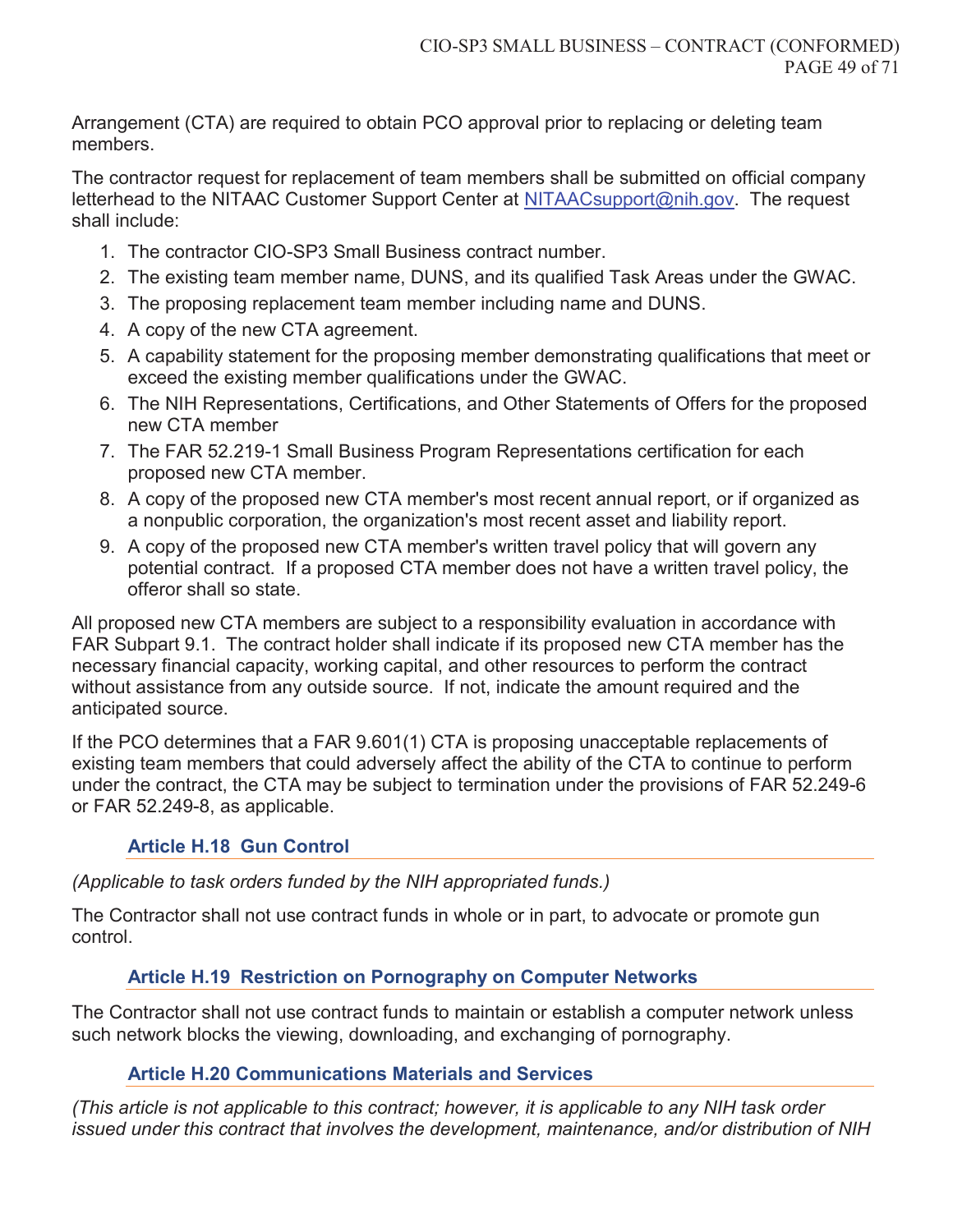*sponsored communication materials and/or services. These include websites, printed products, campaign materials, and products bearing federal marks, trademarks, and logos.)*

To build and maintain public trust; promote credibility and consistency; minimize consistency and frustration; and contribute to efforts aimed at leveraging reduced resources and eliminating waste in Government, the Contractor shall ensure that all materials generated and/or services provided under this contract, comply with all applicable NIH policy and procedures published by the NIH Office of Management Assessment in conjunction with the NIH Office of Communications and Public Liaison as set forth below.

This acquisition requires the contractor to:

## **[ ] Prepare, review, and/or distribute NIH Publications and Audiovisuals.**

NIH Policy Manual Chapter 1183, "NIH Publications & Audiovisuals: Preparation, Review, Approval & Distribution," is applicable to this contract. http://oma1.od.nih.gov/manualchapters/management/1183/.

## **[ ] Use the NIH name and logo.**

NIH Policy Manual Chapter 1186, "Use of NIH Names and Logos," is applicable to this contract. http://oma1.od.nih.gov/manualchapters/management/1186/.

### **[ ] Create and/or Manage a Public Website which includes NIH hosted social media site(s), Web application(s) and mobile Web Site(s).**

NIH Policy Manual Chapter 2804, "Public-Facing Web Management," is applicable to this contract. http://oma1.od.nih.gov/manualchapters/management/2804/.

### **[ ] Create and/or Manage an NIH Website that maintains and disseminates personal information.**

NIH Policy Manual Chapter 2805, "NIH Web Privacy Policy," is applicable to this contract. http://oma1.od.nih.gov/manualchapters/management/2805/.

### **[ ] Create and/or Manage an NIH hosted and/or funded social media site(s), Web application(s) and mobile Web site(s).**

NIH Policy Manual Chapter 2809, "NIH Social and New Media Policy," is applicable to this contract. http://oma1.od.nih.gov/manualchapters/management/2809/.

Additional Standards applicable to the task order under this contract will be identified in the Statement of Work. If it is determined by the Government that products, services, and deliverables provided by the Contractor do not conform to standards described in these directives, remediation to an acceptable level of conformance shall be the responsibility of the Contractor at its own expense.

## **Article H.21 Emergency Task Order Procedures**

Emergency work is defined as work of such an unusual or compelling nature that the NIH would suffer serious or irreparable damage if the work is not completed immediately. The Government reserves the right to award an emergency Task Order to any IDIQ contract holder related to this IDIQ.

Emergency work is received by the Government Call Center through the MS2000 system. The Contracting Officer Representative (COR) notifies the Contractor telephonically of the nature and the location of the emergency; and, the Contractor, upon receipt of a Contracting Officer's verbal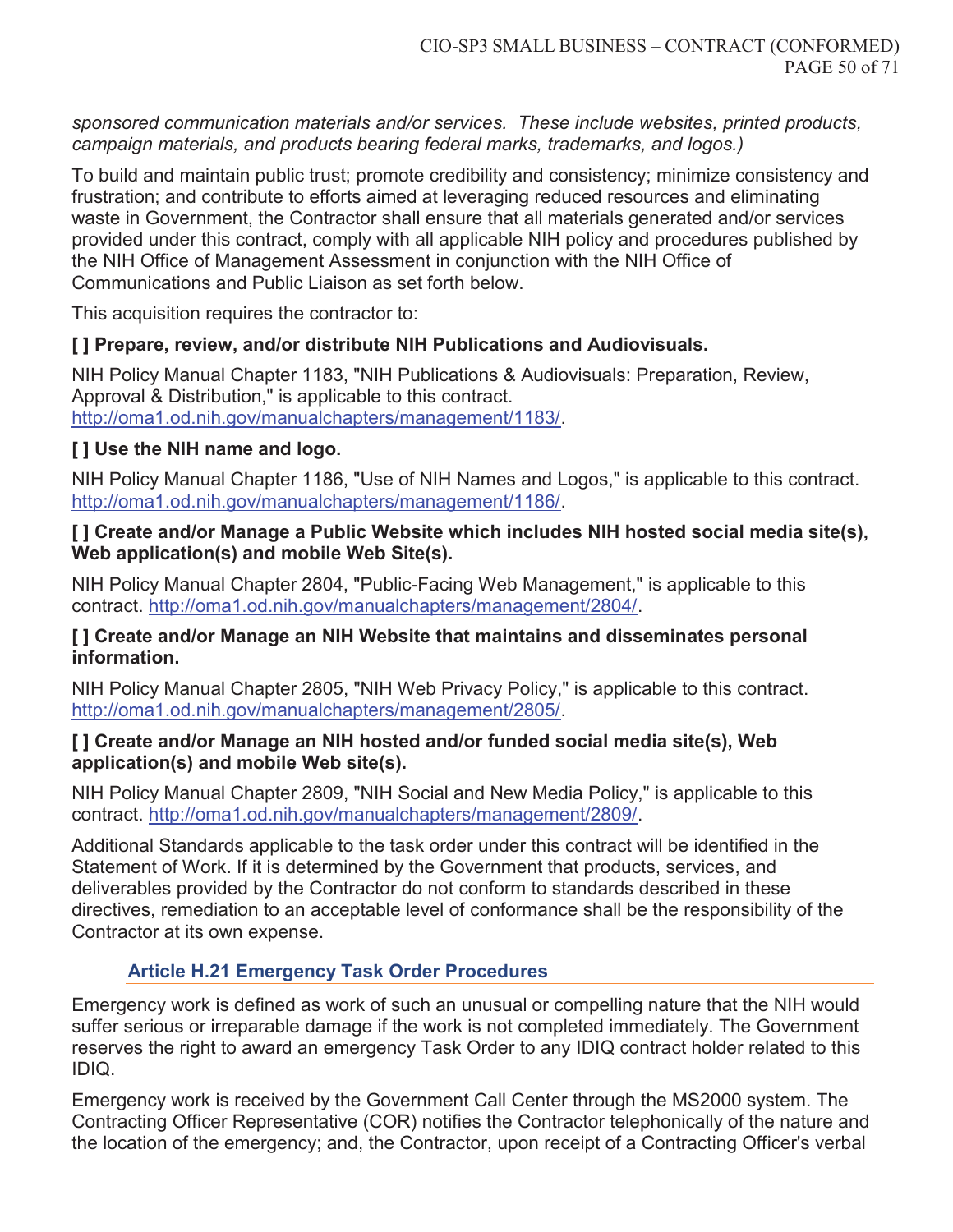or written Notice to Proceed (NTP) shall mobilize without delay in response to such calls be onsite and ready to commence work at the designated time arranged by the COR.

Where the Contract is specifically directed to perform designated emergency work, the Contractor shall be entitled to add a surcharge to his standard (non-premium time) labor rates when work is performed outside of regular work hours. For emergency work outside normal work hours, the Contractor shall use the fixed labor rates for Evening/Weekend work as identified in the Fixed Labor Rate tables in Section B of the contract.

The COR will accompany the Contractor to inspect finished emergency Task Order work upon notification by the Contractor that work is complete before the Contractor is released.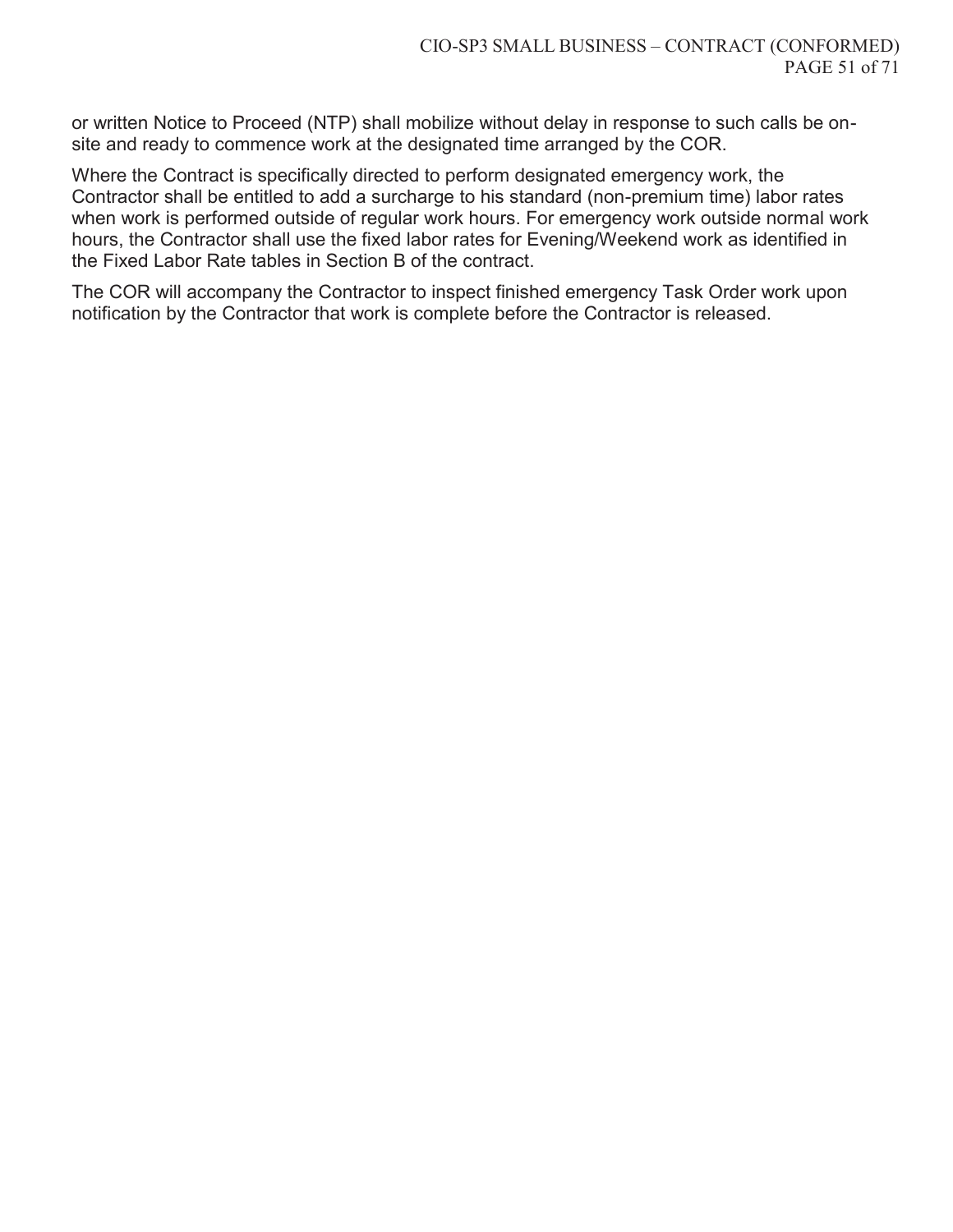# **PART II – CONTRACT CLAUSES**

## **SECTION I: CONTRACT CLAUSES**

#### **Article I.1 General Clauses for a Negotiated Fixed-Price Service Contract**

*This contract incorporates the following clauses by reference, with the same force and effect as if they were given in full text. Upon request, the PCO will make their full text available. Also, the full text of a clause may be accessed electronically as follows: FAR Clauses at: https://www.acquisition.gov/far/. HHSAR Clauses at: http://www.hhs.gov/policies/hhsar/subpart352.html.* 

### **a. FEDERAL ACQUISITION REGULATION (FAR) (48 CFR CHAPTER 1) CLAUSES:**

| <b>FAR</b><br><b>CLAUSE</b> | <b>DATE</b> | <b>TITLE</b>                                                                                                                                                                                                                                                      |
|-----------------------------|-------------|-------------------------------------------------------------------------------------------------------------------------------------------------------------------------------------------------------------------------------------------------------------------|
| 52.202-1                    | Nov 2013    | Definitions (Over the Simplified Acquisition Threshold)                                                                                                                                                                                                           |
| 52.203-3                    | Apr 1984    | Gratuities (Over the Simplified Acquisition Threshold)                                                                                                                                                                                                            |
| 52.203-5                    | May 2014    | Covenant Against Contingent Fees (Over the Simplified Acquisition<br>Threshold)                                                                                                                                                                                   |
| 52.203-6                    | Sep 2006    | Restrictions on Subcontractor Sales to the Government (Over the<br><b>Simplified Acquisition Threshold)</b>                                                                                                                                                       |
| 52.203-7                    | May 2014    | Anti-Kickback Procedures (Over the Simplified Acquisition Threshold)                                                                                                                                                                                              |
| 52.203-8                    | May 2014    | Cancellation, Rescission, and Recovery of Funds for Illegal or<br>Improper Activity (Over the Simplified Acquisition Threshold)                                                                                                                                   |
| 52.203-10                   | May 2014    | Price or Fee Adjustment for Illegal or Improper Activity (Over the<br><b>Simplified Acquisition Threshold)</b>                                                                                                                                                    |
| 52.203-12                   | Oct 2010    | Limitation on Payments to Influence Certain Federal Transactions<br>(Over \$150,000)                                                                                                                                                                              |
| 52.203-17                   | Apr 2014    | Contractor Employee Whistleblower Rights and Requirements to<br>Inform Employees of Whistleblower Rights (Over the Simplified<br><b>Acquisition Threshold)</b>                                                                                                    |
| 52.203-99                   | Feb 2015    | Prohibition on Contracting with Entities That Require Certain Internal<br><b>Confidentiality Agreements (DEVIATION)</b>                                                                                                                                           |
| 52.204-4                    | May 2011    | Printed or Copied Double-Sided on Postconsumer Fiber Content<br>Paper (Over the Simplified Acquisition Threshold)                                                                                                                                                 |
| 52.204-10                   | Oct 2016    | Reporting Executive Compensation and First-Tier Subcontract Awards<br>(\$30,000 or more)                                                                                                                                                                          |
| 52.204-13                   | Oct 2016    | System for Award Management Maintenance                                                                                                                                                                                                                           |
| 52.209-6                    | Oct 2015    | Protecting the Government's Interests When Subcontracting With<br>Contractors Debarred, Suspended, or Proposed for Debarment (Over<br>$$35,000$ )                                                                                                                 |
| 52.215-2                    | Oct 2010    | Audit and Records - Negotiation [Note: Applies to ALL contracts<br>funded in whole or in part with Recovery Act funds, regardless of<br>dollar value, AND contracts over the Simplified Acquisition Threshold<br>funded exclusively with non-Recovery Act funds.] |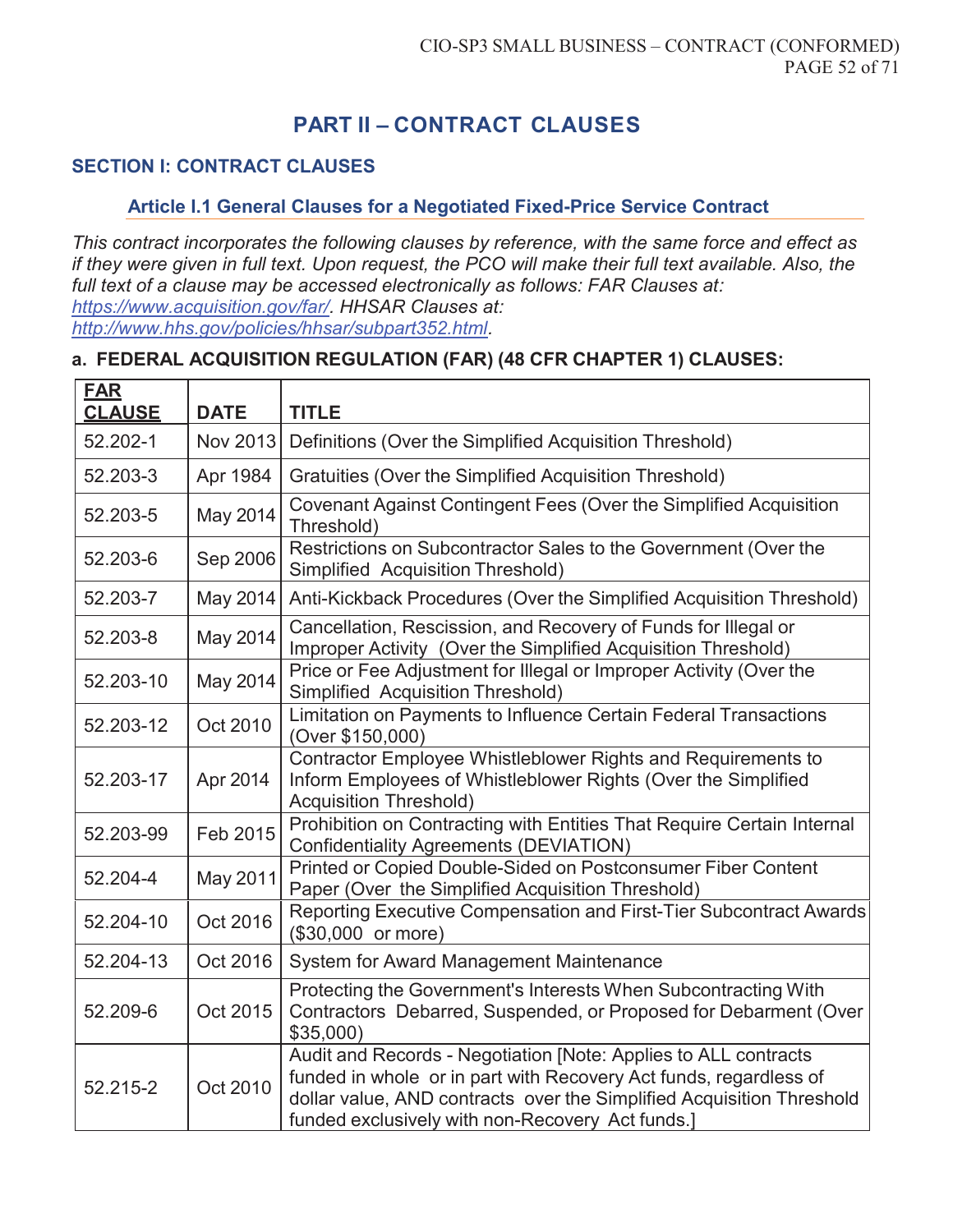#### CIO-SP3 SMALL BUSINESS – CONTRACT (CONFORMED) PAGE 53 of 71

| <b>FAR</b><br><b>CLAUSE</b> | <b>DATE</b>     | <b>TITLE</b>                                                                                                          |
|-----------------------------|-----------------|-----------------------------------------------------------------------------------------------------------------------|
| 52.215-8                    | Oct 1997        | Order of Precedence - Uniform Contract Format                                                                         |
| 52.215-10                   | Aug 2011        | Price Reduction for Defective Certified Cost or Pricing Data (Over<br>\$750,000                                       |
| 52.215-12                   | Oct 2010        | Subcontractor Cost or Pricing Data (Over \$750,000)                                                                   |
| 52.215-15                   | Oct 2010        | Pension Adjustments and Asset Reversions (Over \$750,000)                                                             |
| 52.215-18                   | <b>Jul 2005</b> | Reversion or Adjustment of Plans for Post-Retirement Benefits (PRB)<br>other than Pensions                            |
| 52.215-19                   | Oct 1997        | Notification of Ownership Changes                                                                                     |
| 52.215-21                   | Oct 2010        | Requirements for Certified Cost or Pricing Data and Data Other Than<br>Certified Cost or Pricing Data - Modifications |
| 52.219-8                    | <b>Nov 2016</b> | Utilization of Small Business Concerns (Over the Simplified<br><b>Acquisition Threshold)</b>                          |
| 52.222-3                    | Jun 2003        | <b>Convict Labor</b>                                                                                                  |
| 52.222-21                   | Apr 2015        | <b>Prohibition of Segregated Facilities</b>                                                                           |
| 52.222-26                   | Sep 2016        | <b>Equal Opportunity</b>                                                                                              |
| 52.222-35                   | Oct 2015        | Equal Opportunity for Veterans (\$150,000 or more)                                                                    |
| 52.222-36                   | <b>Jul 2014</b> | Equal Opportunity for Workers with Disabilities                                                                       |
| 52.222-37                   | Feb 2016        | Employment Reports on Veterans (\$150,000 or more)                                                                    |
| 52.222-40                   | Dec 2010        | Notification of Employee Rights Under the National Labor Relations<br>Act (Over the Simplified Acquisition Threshold) |
| 52.222-50                   | Mar 2015        | <b>Combating Trafficking in Persons</b>                                                                               |
| 52.222-54                   | Oct 2015        | <b>Employment Eligibility Verification (Over the Simplified Acquisition</b><br>Threshold)                             |
| 52.223-6                    | May 2001        | Drug-Free Workplace                                                                                                   |
| 52.223-18                   | Aug 2011        | Encouraging Contractor Policies to Ban Text Messaging While Driving                                                   |
| 52.225-1                    | May 2014        | <b>Buy American - Supplies</b>                                                                                        |
| 52.225-13                   | <b>Jun 2008</b> | <b>Restrictions on Certain Foreign Purchases</b>                                                                      |
| 52.227-1                    | Dec 2007        | <b>Authorization and Consent</b>                                                                                      |
| 52.227-2                    | Dec 2007        | Notice and Assistance Regarding Patent and Copyright Infringement                                                     |
| 52.229-3                    | Feb 2013        | Federal, State and Local Taxes (Over the Simplified Acquisition<br>Threshold)                                         |
| 52.232-1                    | Apr 1984        | Payments                                                                                                              |
| 52.232-8                    | Feb 2002        | <b>Discounts for Prompt Payment</b>                                                                                   |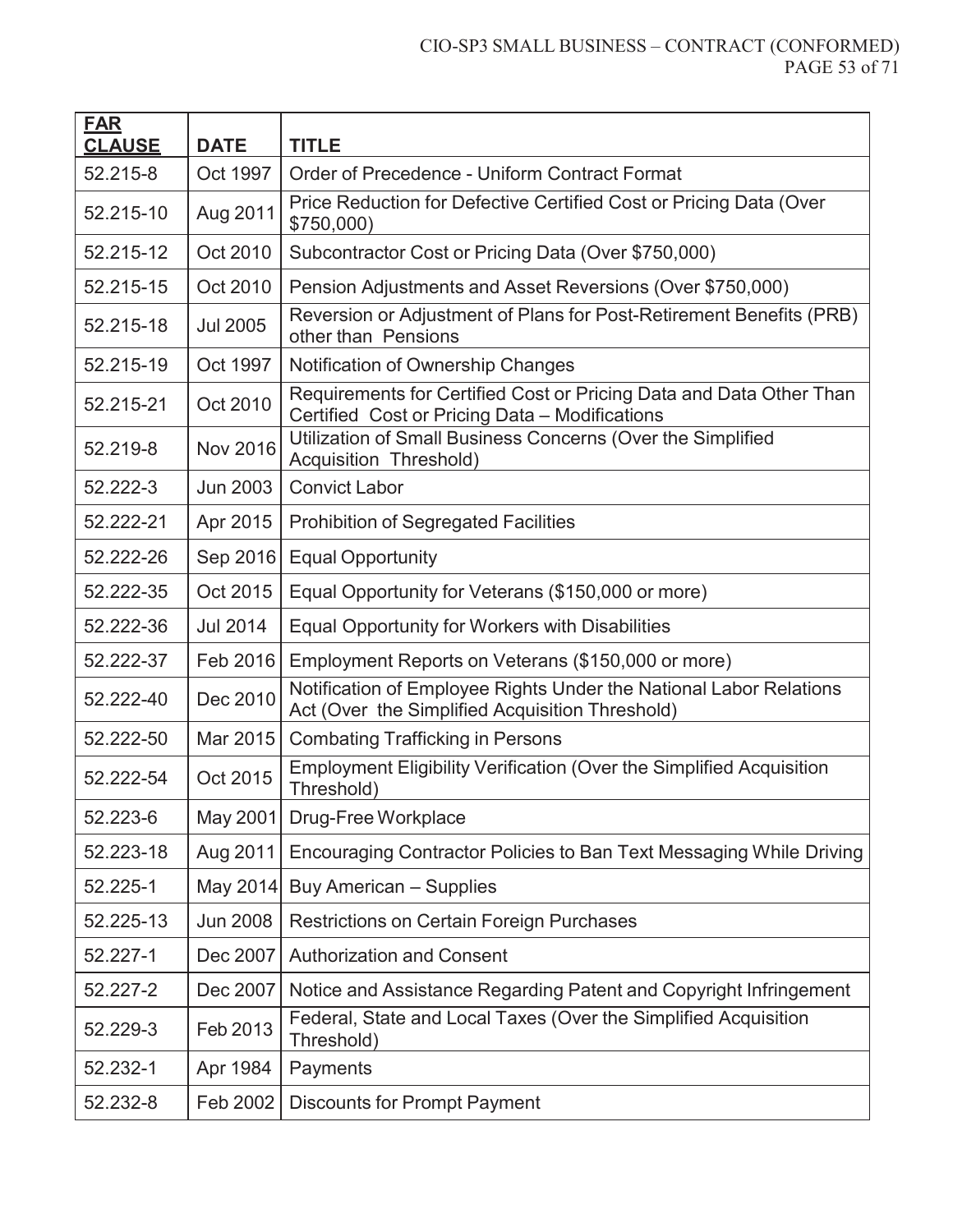#### CIO-SP3 SMALL BUSINESS – CONTRACT (CONFORMED) PAGE 54 of 71

| <b>FAR</b><br><b>CLAUSE</b> | <b>DATE</b>     | <b>TITLE</b>                                                                                   |
|-----------------------------|-----------------|------------------------------------------------------------------------------------------------|
| 52.232-9                    | Apr 1984        | Limitation on Withholding of Payments                                                          |
| 52.232-11                   | Apr 1984        | <b>Extras</b>                                                                                  |
| 52.232-17                   | May 2014        | Interest (Over the Simplified Acquisition Threshold)                                           |
| 52.232-23                   | May 2014        | <b>Assignment of Claims</b>                                                                    |
| 52.232-25                   | Jan 2017        | <b>Prompt Payment</b>                                                                          |
| 52.232-33                   | <b>Jul 2013</b> | Payment by Electronic Funds Transfer--System for Award<br>Management                           |
| 52.232-39                   | Jun 2013        | Unenforceability of Unauthorized Obligations                                                   |
| 52.233-1                    | May 2014        | <b>Disputes</b>                                                                                |
| 52.233-3                    | Aug 1996        | <b>Protest After Award</b>                                                                     |
| 52.233-4                    | Oct 2004        | Applicable Law for Breach of Contract Claim                                                    |
| 52.242-13                   | <b>Jul 1995</b> | Bankruptcy (Over the Simplified Acquisition Threshold)                                         |
| 52.243-1                    | Aug 1987        | Changes - Fixed-Price, Alternate I (Apr 1984)                                                  |
| 52.244-6                    | Jun 2017        | <b>Subcontracts for Commercial Items</b>                                                       |
| 52.246-25                   | Feb 1997        | Limitation of Liability - Services (Over the Simplified Acquisition<br>Threshold)              |
| 52.249-4                    | Apr 1984        | Termination for Convenience of the Government (Services) (Short<br>Form)                       |
| 52.249-8                    | Apr 1984        | Default (Fixed-Price Supply and Service) (Over the Simplified<br><b>Acquisition Threshold)</b> |
| 52.253-1                    | <b>Jan 1991</b> | <b>Computer Generated Forms</b>                                                                |

#### **b. DEPARTMENT OF HEALTH AND HUMAN SERVICES ACQUISITION REGULATION (HHSAR) (48 CFR CHAPTER 3) CLAUSES:**

| <b>HHSAR</b><br><b>CLAUSE</b> | <b>DATE</b> | <b>TITLE</b>                                                                      |
|-------------------------------|-------------|-----------------------------------------------------------------------------------|
| 352.203-70                    |             | Dec 2015 Anti-Lobbying                                                            |
| 352.222-70                    |             | Dec 2015 Contractor Cooperation in Equal Employment Opportunity<br>Investigations |
| 352.227-70                    |             | Dec 2015 Publications and Publicity                                               |
| 352.237-75                    |             | Dec 2015 Key Personnel                                                            |

### **Article I.2 General Clauses for a Cost-Reimbursement Service Contract**

*This contract incorporates the following clauses by reference, with the same force and effect as if they were given in full text. Upon request, the PCO will make their full text available. Also, the full text of a clause may be accessed electronically as follows: FAR Clauses at: https://www.acquisition.gov/far/ . HHSAR Clauses at:*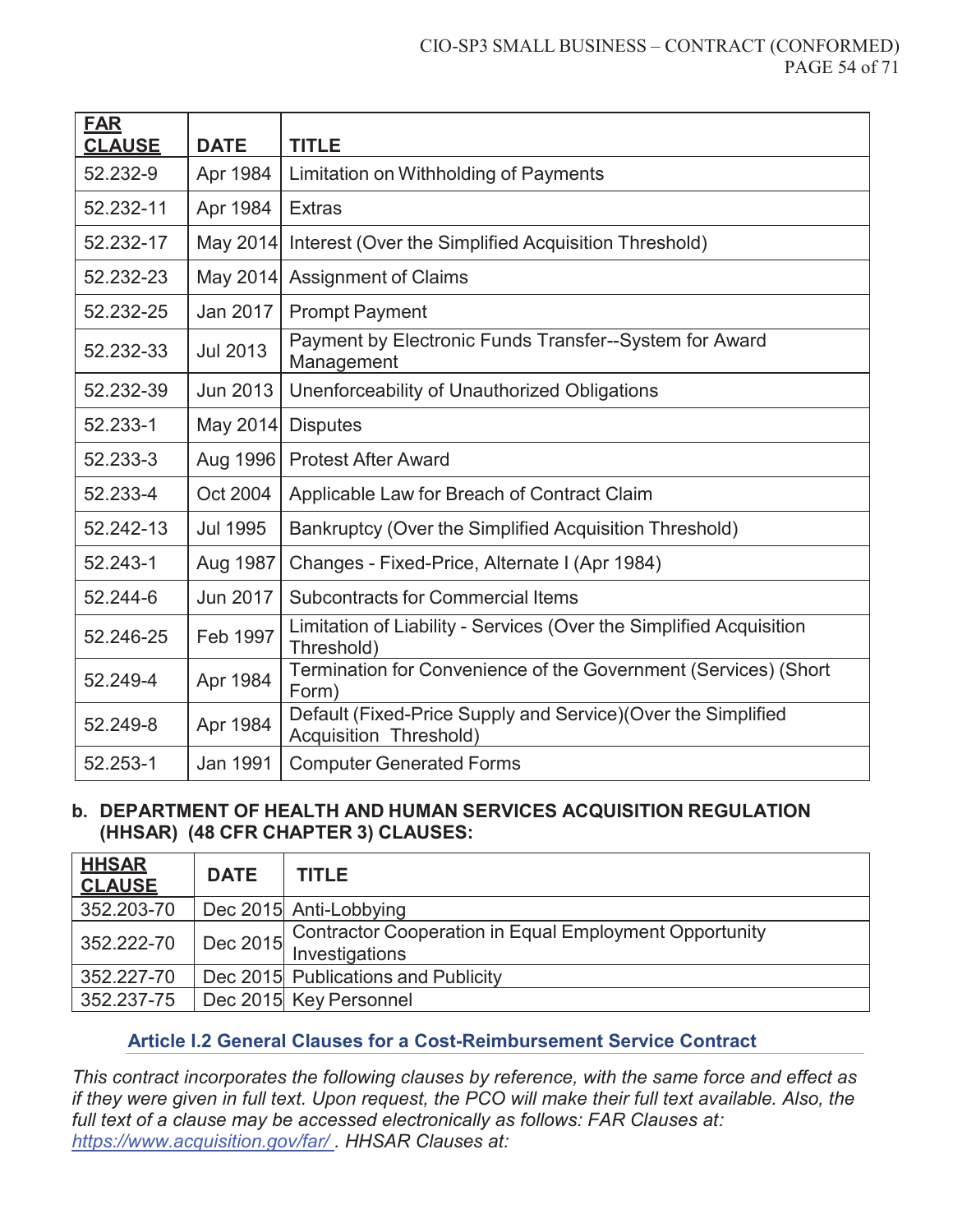### *http://www.hhs.gov/policies/hhsar/subpart352.html.*

## **a. FEDERAL ACQUISITION REGULATION (FAR) (48 CFR CHAPTER 1) CLAUSES:**

| <b>FAR</b><br><b>CLAUSE</b> | <b>DATE</b>     | <b>TITLE</b>                                                                                                                                                                                                                                                      |
|-----------------------------|-----------------|-------------------------------------------------------------------------------------------------------------------------------------------------------------------------------------------------------------------------------------------------------------------|
| 52.202-1                    | Nov 2013        | Definitions (Over the Simplified Acquisition Threshold)                                                                                                                                                                                                           |
| 52.203-3                    | Apr 1984        | Gratuities (Over the Simplified Acquisition Threshold)                                                                                                                                                                                                            |
| 52.203-5                    | May 2014        | Covenant Against Contingent Fees (Over the Simplified Acquisition<br>Threshold)                                                                                                                                                                                   |
| 52.203-6                    | Sep 2006        | Restrictions on Subcontractor Sales to the Government (Over the<br><b>Simplified Acquisition Threshold)</b>                                                                                                                                                       |
| 52.203-7                    | May 2014        | Anti-Kickback Procedures (Over the Simplified Acquisition<br>Threshold)                                                                                                                                                                                           |
| 52.203-8                    | May 2014        | Cancellation, Rescission, and Recovery of Funds for Illegal or<br>Improper Activity (Over the Simplified Acquisition Threshold)                                                                                                                                   |
| 52.203-10                   | May 2014        | Price or Fee Adjustment for Illegal or Improper Activity (Over the<br><b>Simplified Acquisition Threshold)</b>                                                                                                                                                    |
| 52.203-12                   | Oct 2010        | Limitation on Payments to Influence Certain Federal Transactions<br>(Over \$150,000)                                                                                                                                                                              |
| 52.203-17                   | Apr 2014        | Contractor Employee Whistleblower Rights and Requirements to<br>Inform Employees of Whistleblower Rights (Over the Simplified<br><b>Acquisition Threshold)</b>                                                                                                    |
| 52.203-99                   | Feb 2015        | Prohibition on Contracting with Entities That Require Certain<br>Internal Confidentiality Agreements (DEVIATION)                                                                                                                                                  |
| 52.204-4                    | May 2011        | Printed or Copied Double-Sided on Postconsumer Fiber Content<br>Paper (Over the Simplified Acquisition Threshold)                                                                                                                                                 |
| 52.204-10                   | Oct 2016        | Reporting Executive Compensation and First-Tier Subcontract<br>Awards (\$30,000 or more)                                                                                                                                                                          |
| 52.204-13                   | Oct 2016        | System for Award Management Maintenance                                                                                                                                                                                                                           |
| 52.209-6                    | Oct 2015        | Protecting the Government's Interests When Subcontracting With<br>Contractors Debarred, Suspended, or Proposed for Debarment<br>(Over \$35,000)                                                                                                                   |
| 52.215-2                    | Oct 2010        | Audit and Records - Negotiation [Note: Applies to ALL contracts<br>funded in whole or in part with Recovery Act funds, regardless of<br>dollar value, AND contracts over the Simplified Acquisition<br>Threshold funded exclusively with non-Recovery Act funds.] |
| 52.215-8                    | Oct 1997        | Order of Precedence - Uniform Contract Format                                                                                                                                                                                                                     |
| 52.215-10                   | Aug 2011        | Price Reduction for Defective Certified Cost or Pricing Data (Over<br>\$750,000)                                                                                                                                                                                  |
| 52.215-12                   | Oct 2010        | Subcontractor Cost or Pricing Data (Over \$750,000)                                                                                                                                                                                                               |
| 52.215-15                   | Oct 2010        | Pension Adjustments and Asset Reversions (Over \$750,000)                                                                                                                                                                                                         |
| 52.215-18                   | <b>Jul 2005</b> | Reversion or Adjustment of Plans for Post-Retirement Benefits<br>(PRB) other than Pensions                                                                                                                                                                        |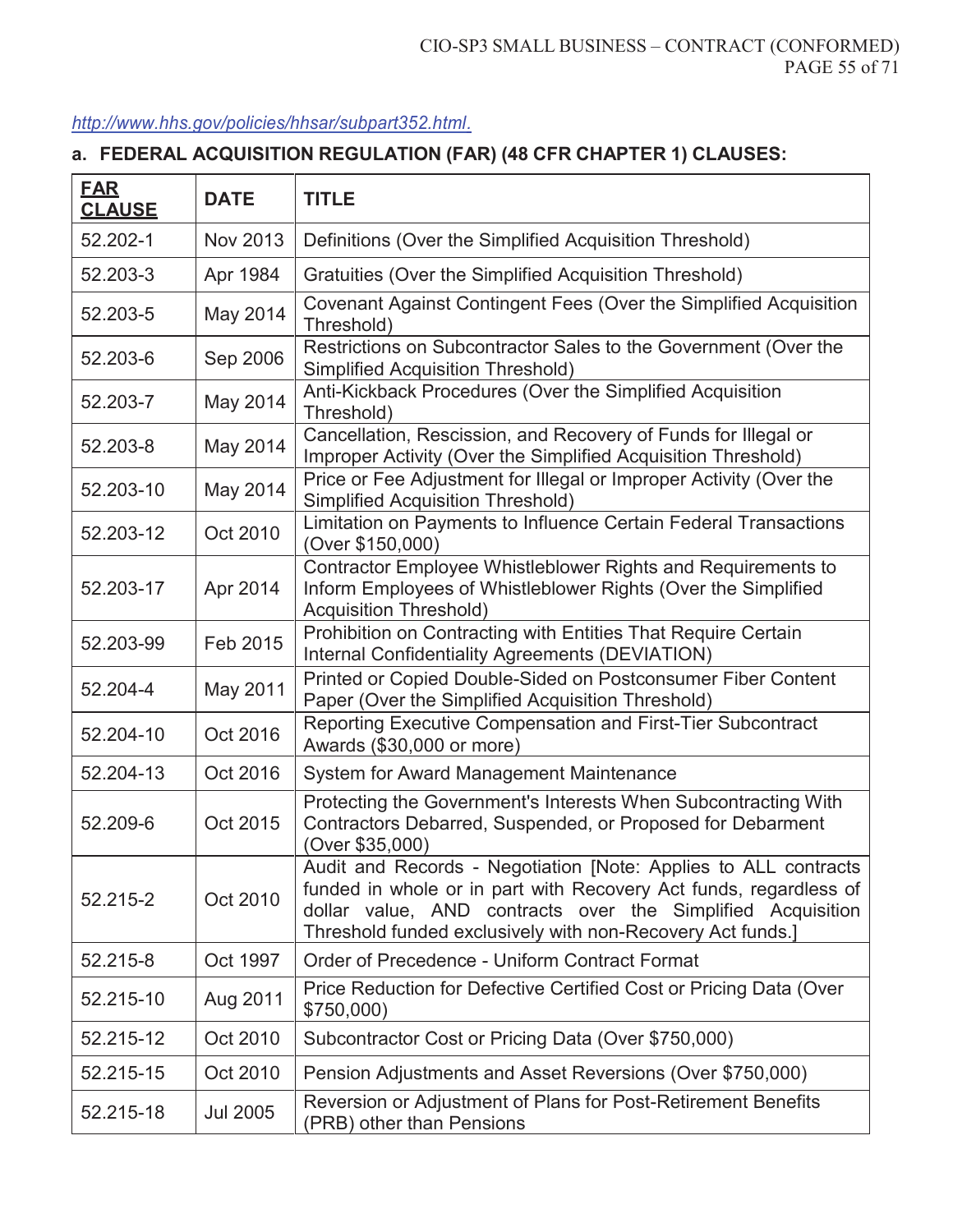#### CIO-SP3 SMALL BUSINESS – CONTRACT (CONFORMED) PAGE 56 of 71

| <b>FAR</b><br><b>CLAUSE</b> | <b>DATE</b>     | <b>TITLE</b>                                                                                                                                                                                |
|-----------------------------|-----------------|---------------------------------------------------------------------------------------------------------------------------------------------------------------------------------------------|
| 52.215-19                   | Oct 1997        | Notification of Ownership Changes                                                                                                                                                           |
| 52.215-21                   | Oct 2010        | Requirements for Certified Cost or Pricing Data and Data Other<br>Than Certified Cost or Pricing Data - Modifications                                                                       |
| 52.215-23                   | Oct 2009        | Limitations on Pass-Through Charges (Over the Simplified<br><b>Acquisition Threshold)</b>                                                                                                   |
| 52.216-7                    | <b>Jun 2013</b> | <b>Allowable Cost and Payment</b>                                                                                                                                                           |
| 52.216-8                    | <b>Jun 2011</b> | <b>Fixed Fee</b>                                                                                                                                                                            |
| 52.219-8                    | <b>Nov 2016</b> | Utilization of Small Business Concerns (Over the Simplified<br><b>Acquisition Threshold)</b>                                                                                                |
| 52.222-2                    | <b>Jul 1990</b> | Payment for Overtime Premium (Over the Simplified Acquisition<br>Threshold) (Note: The dollar amount in paragraph (a) of this clause<br>is \$0 unless otherwise specified in the contract.) |
| 52.222-3                    | <b>Jun 2003</b> | <b>Convict Labor</b>                                                                                                                                                                        |
| 52.222-21                   | Apr 2015        | <b>Prohibition of Segregated Facilities</b>                                                                                                                                                 |
| 52.222-26                   | Sep 2016        | <b>Equal Opportunity</b>                                                                                                                                                                    |
| 52.222-35                   | Oct 2015        | Equal Opportunity for Veterans (\$150,000 or more)                                                                                                                                          |
| 52.222-36                   | <b>Jul 2014</b> | Equal Opportunity for Workers with Disabilities                                                                                                                                             |
| 52.222-37                   | Feb 2016        | Employment Reports on Veterans (\$150,000 or more)                                                                                                                                          |
| 52.222-40                   | Dec 2010        | Notification of Employee Rights Under the National Labor Relations<br>Act (Over the Simplified Acquisition Threshold)                                                                       |
| 52.222-50                   | Mar 2015        | <b>Combating Trafficking in Persons</b>                                                                                                                                                     |
| 52.222-54                   | Oct 2015        | Employment Eligibility Verification (Over the Simplified Acquisition<br>Threshold)                                                                                                          |
| 52.223-6                    | May 2001        | Drug-Free Workplace                                                                                                                                                                         |
| 52.223-18                   | Aug 2011        | Encouraging Contractor Policies to Ban Text Messaging While<br><b>Driving</b>                                                                                                               |
| 52.225-1                    | May 2014        | <b>Buy American - Supplies</b>                                                                                                                                                              |
| 52.225-13                   | <b>Jun 2008</b> | <b>Restrictions on Certain Foreign Purchases</b>                                                                                                                                            |
| 52.227-1                    | Dec 2007        | <b>Authorization and Consent</b>                                                                                                                                                            |
| 52.227-2                    | Dec 2007        | Notice and Assistance Regarding Patent and Copyright<br>Infringement                                                                                                                        |
| 52.227-14                   | May 2014        | Rights in Data - General                                                                                                                                                                    |
| 52.232-9                    | Apr 1984        | Limitation on Withholding of Payments                                                                                                                                                       |
| 52.232-17                   | May 2014        | Interest (Over the Simplified Acquisition Threshold)                                                                                                                                        |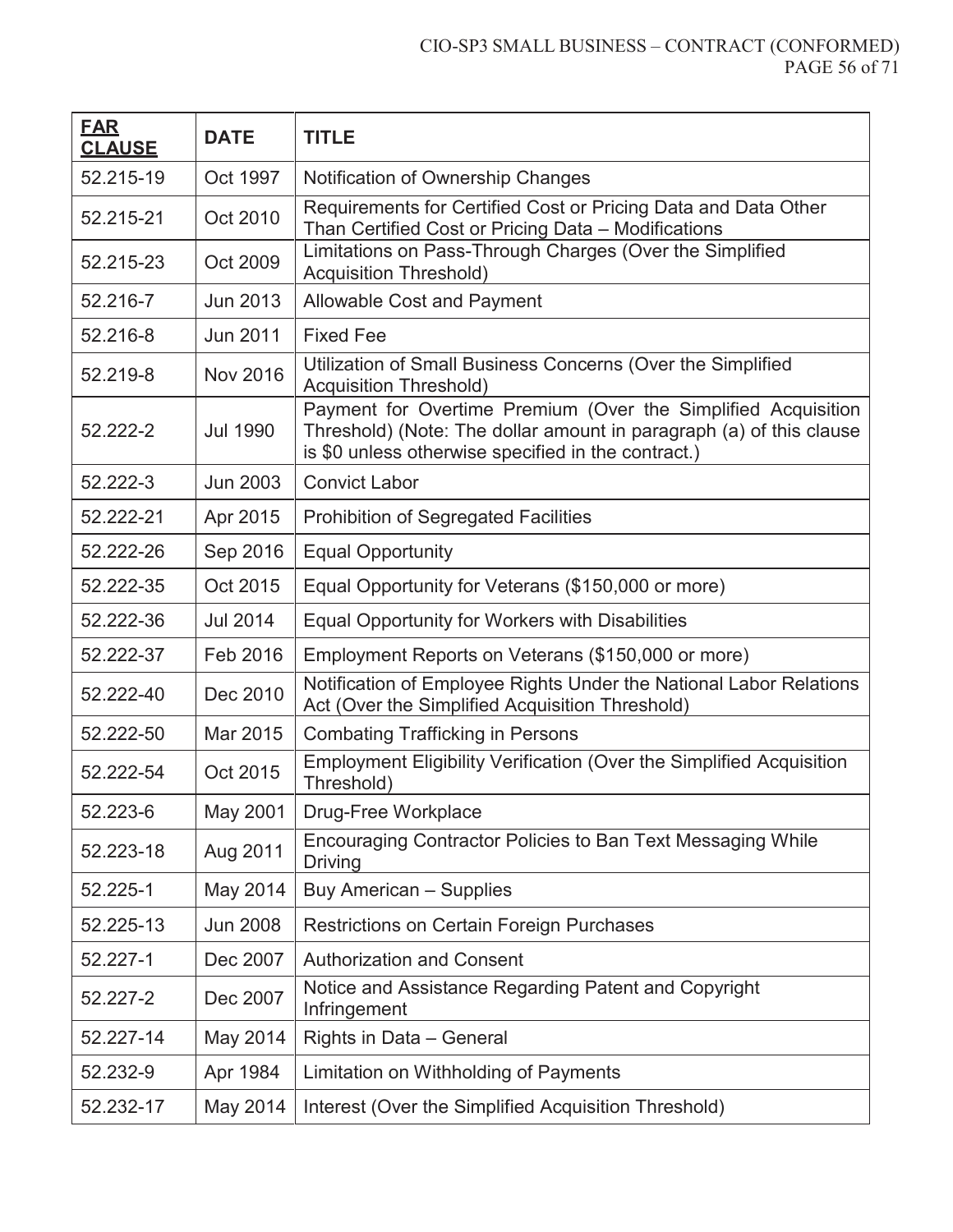#### CIO-SP3 SMALL BUSINESS – CONTRACT (CONFORMED) PAGE 57 of 71

| <b>FAR</b><br><b>CLAUSE</b> | <b>DATE</b>     | <b>TITLE</b>                                                                         |
|-----------------------------|-----------------|--------------------------------------------------------------------------------------|
| 52.232-20                   | Apr 1984        | <b>Limitation of Cost</b>                                                            |
| 52.232-23                   | May 2014        | <b>Assignment of Claims</b>                                                          |
| 52.232-25                   | <b>Jul 2013</b> | Prompt Payment, Alternate I (Feb 2002)                                               |
| 52.232-33                   | <b>Jul 2013</b> | Payment by Electronic Funds Transfer--System for Award<br>Management                 |
| 52.232-39                   | <b>Jun 2013</b> | Unenforceability of Unauthorized Obligations                                         |
| 52.233-1                    | May 2014        | <b>Disputes</b>                                                                      |
| 52.233-3                    | Aug 1996        | Protest After Award, Alternate I (Jun 1985)                                          |
| 52.233-4                    | Oct 2004        | Applicable Law for Breach of Contract Claim                                          |
| 52.242-1                    | Apr 1984        | Notice of Intent to Disallow Costs                                                   |
| 52.242-3                    | May 2014        | Penalties for Unallowable Costs (Over \$700,000)                                     |
| 52.242-4                    | Jan 1997        | <b>Certification of Final Indirect Costs</b>                                         |
| 52.242-13                   | <b>Jul 1995</b> | Bankruptcy (Over the Simplified Acquisition Threshold)                               |
| 52.243-2                    | Aug 1987        | Changes - Cost Reimbursement, Alternate I (Apr 1984)                                 |
| 52.244-2                    | Oct 2010        | Subcontracts (Over the Simplified Acquisition Threshold), Alternate I<br>(June 2007) |
| 52.244-5                    | Dec 1996        | Competition in Subcontracting (Over the Simplified Acquisition<br>Threshold)         |
| 52.244-6                    | <b>Jun 2017</b> | <b>Subcontracts for Commercial Items</b>                                             |
| 52.245-1                    | Jan 2017        | <b>Government Property</b>                                                           |
| 52.245-9                    | Apr 2012        | Use and Charges                                                                      |
| 52.246-25                   | Feb 1997        | Limitation of Liability - Services (Over the Simplified Acquisition<br>Threshold)    |
| 52.249-6                    | May 2004        | Termination (Cost-Reimbursement)                                                     |
| 52.249-14                   | Apr 1984        | <b>Excusable Delays</b>                                                              |
| 52.253-1                    | Jan 1991        | <b>Computer Generated Forms</b>                                                      |

#### **b. DEPARTMENT OF HEALTH AND HUMAN SERVICES ACQUISITION REGULATION (HHSAR) (48 CFR CHAPTER 3) CLAUSES:**

| <u>HHSAR</u><br><b>CLAUSE</b> | <b>DATE</b> | <b>TITLE</b>                                                             |
|-------------------------------|-------------|--------------------------------------------------------------------------|
| 352.203-70                    |             | Dec 2015   Anti-Lobbying                                                 |
| $352.222 - 70$                | Dec 2015    | Contractor Cooperation in Equal Employment Opportunity<br>Investigations |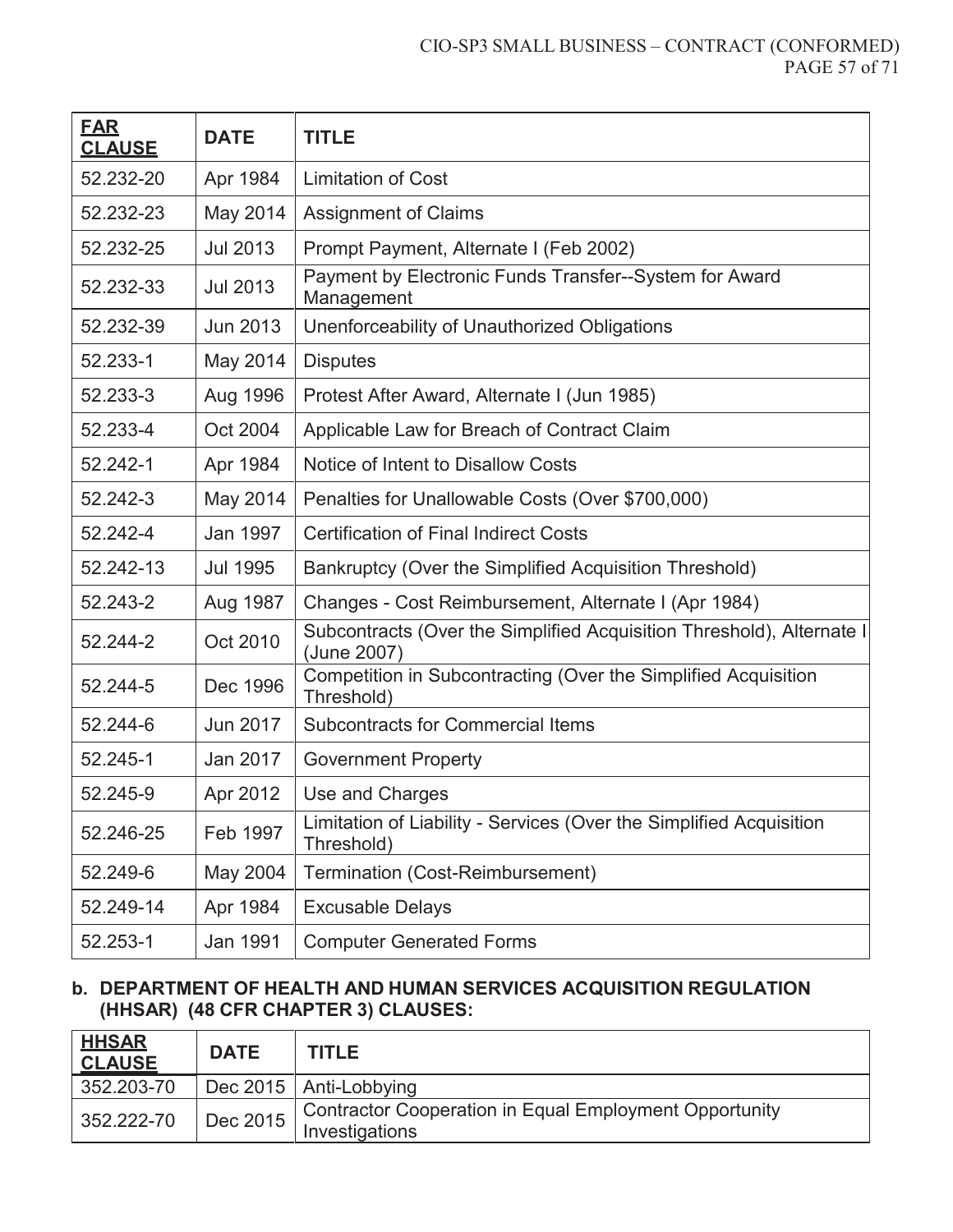| <b>HHSAR</b><br><b>CLAUSE</b> | <b>DATE</b> | <b>TITLE</b>                          |
|-------------------------------|-------------|---------------------------------------|
| $352.227 - 70$                |             | Dec 2015   Publications and Publicity |
| 352.233-71                    |             | Dec 2015   Litigation and Claims      |
| $352.237 - 75$                |             | Dec 2015   Key Personnel              |

#### **Article I.3 General Clauses for a Time and Material or a Labor Hour Contract**

*This contract incorporates the following clauses by reference, with the same force and effect as if they were given in full text. Upon request, the PCO will make their full text available. Also, the full text of a clause may be accessed electronically as follows: FAR Clauses at: https://www.acquisition.gov/far/ . HHSAR Clauses at:* 

*http://www.hhs.gov/policies/hhsar/subpart352.html.*

#### **a. FEDERAL ACQUISITION REGULATION (FAR) (48 CFR CHAPTER 1) CLAUSES:**

| <b>FAR</b><br><b>CLAUSE</b> | <b>DATE</b> | <b>TITLE</b>                                                                                                                                                   |
|-----------------------------|-------------|----------------------------------------------------------------------------------------------------------------------------------------------------------------|
| 52.202-1                    | Nov 2013    | Definitions (Over the Simplified Acquisition Threshold)                                                                                                        |
| 52.203-3                    | Apr 1984    | Gratuities (Over the Simplified Acquisition Threshold)                                                                                                         |
| 52.203-5                    | May 2014    | Covenant Against Contingent Fees (Over the Simplified Acquisition<br>Threshold)                                                                                |
| 52.203-6                    | Sep 2006    | Restrictions on Subcontractor Sales to the Government (Over the<br><b>Simplified Acquisition Threshold)</b>                                                    |
| 52.203-7                    | May 2014    | Anti-Kickback Procedures (Over the Simplified Acquisition<br>Threshold)                                                                                        |
| 52.203-8                    | May 2014    | Cancellation, Rescission, and Recovery of Funds for Illegal or<br>Improper Activity (Over the Simplified Acquisition Threshold)                                |
| 52.203-10                   | May 2014    | Price or Fee Adjustment for Illegal or Improper Activity (Over the<br><b>Simplified Acquisition Threshold)</b>                                                 |
| 52.203-12                   | Oct 2010    | Limitation on Payments to Influence Certain Federal Transactions<br>(Over \$150,000)                                                                           |
| 52.203-17                   | Apr 2014    | Contractor Employee Whistleblower Rights and Requirements to<br>Inform Employees of Whistleblower Rights (Over the Simplified<br><b>Acquisition Threshold)</b> |
| 52.203-99                   | Feb 2015    | Prohibition on Contracting with Entities That Require Certain<br>Internal Confidentiality Agreements (DEVIATION)                                               |
| 52.204-4                    | May 2011    | Printed or Copied Double-Sided on Postconsumer Fiber Content<br>Paper (Over the Simplified Acquisition Threshold)                                              |
| 52.204-10                   | Oct 2016    | Reporting Executive Compensation and First-Tier Subcontract<br>Awards (\$30,000 or more)                                                                       |
| 52.204-13                   | Oct 2016    | System for Award Management Maintenance                                                                                                                        |
| 52.209-6                    | Oct 2015    | Protecting the Government's Interests When Subcontracting With<br>Contractors Debarred, Suspended, or Proposed for Debarment<br>(Over \$35,000)                |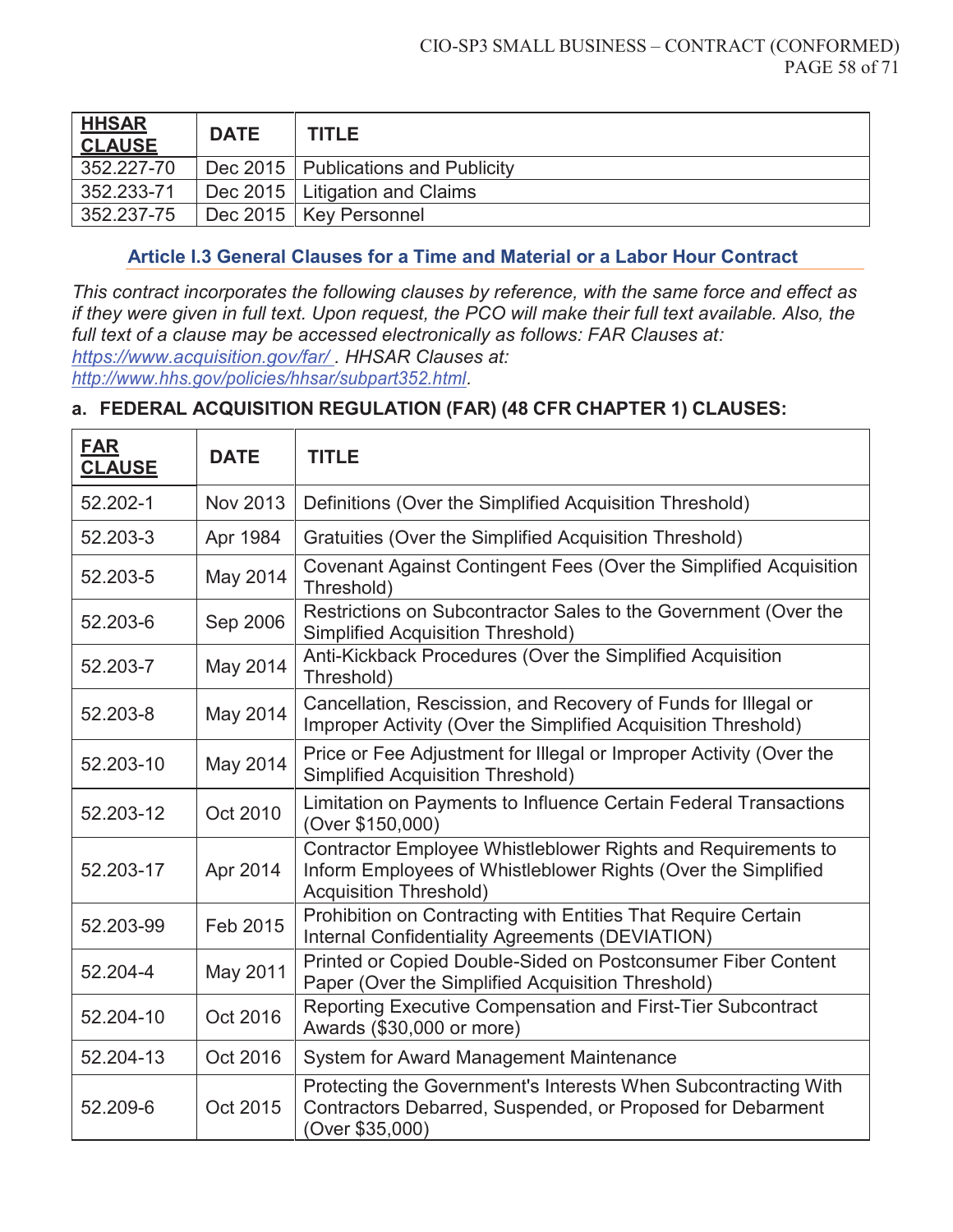| <b>FAR</b><br><b>CLAUSE</b> | <b>DATE</b>     | <b>TITLE</b>                                                                                                                                                                                                                                                      |
|-----------------------------|-----------------|-------------------------------------------------------------------------------------------------------------------------------------------------------------------------------------------------------------------------------------------------------------------|
| 52.215-2                    | Oct 2010        | Audit and Records - Negotiation [Note: Applies to ALL contracts<br>funded in whole or in part with Recovery Act funds, regardless of<br>dollar value, AND contracts over the Simplified Acquisition<br>Threshold funded exclusively with non-Recovery Act funds.] |
| 52.215-8                    | Oct 1997        | Order of Precedence - Uniform Contract Format                                                                                                                                                                                                                     |
| 52.215-10                   | Aug 2011        | Price Reduction for Defective Certified Cost or Pricing Data (Over<br>\$750,000                                                                                                                                                                                   |
| 52.215-12                   | Oct 2010        | Subcontractor Cost or Pricing Data (Over \$750,000)                                                                                                                                                                                                               |
| 52.215-14                   | Oct 2010        | Integrity of Unit Prices (Over the Simplified Acquisition Threshold)                                                                                                                                                                                              |
| 52.215-15                   | Oct 2010        | Pension Adjustments and Asset Reversions (Over \$750,000)                                                                                                                                                                                                         |
| 52.215-18                   | <b>Jul 2005</b> | Reversion or Adjustment of Plans for Post-Retirement Benefits<br>(PRB) other than Pensions                                                                                                                                                                        |
| 52.215-19                   | Oct 1997        | Notification of Ownership Changes                                                                                                                                                                                                                                 |
| 52.215-21                   | Oct 2010        | Requirements for Certified Cost or Pricing Data and Data Other<br>Than Certified Cost or Pricing Data - Modifications                                                                                                                                             |
| 52.219-8                    | <b>Nov 2016</b> | Utilization of Small Business Concerns (Over the Simplified<br><b>Acquisition Threshold)</b>                                                                                                                                                                      |
| 52.222-20                   | May 2014        | Contracts For Materials, Supplies, Articles, and Equipment<br>Exceeding \$15,000                                                                                                                                                                                  |
| 52.222-21                   | Apr 2015        | <b>Prohibition of Segregated Facilities</b>                                                                                                                                                                                                                       |
| 52.222-26                   | Sep 2016        | <b>Equal Opportunity</b>                                                                                                                                                                                                                                          |
| 52.222-35                   | Oct 2015        | Equal Opportunity for Veterans (\$150,000 or more)                                                                                                                                                                                                                |
| 52.222-36                   | <b>Jul 2014</b> | Equal Opportunity for Workers with Disabilities                                                                                                                                                                                                                   |
| 52.222-37                   | Feb 2016        | Employment Reports on Veterans (\$150,000 or more)                                                                                                                                                                                                                |
| 52.222-40                   | Dec 2010        | Notification of Employee Rights Under the National Labor Relations<br>Act (Over the Simplified Acquisition Threshold)                                                                                                                                             |
| 52.222-50                   | Mar 2015        | <b>Combating Trafficking in Persons</b>                                                                                                                                                                                                                           |
| 52.222-54                   | Oct 2015        | <b>Employment Eligibility Verification (Over the Simplified Acquisition</b><br>Threshold)                                                                                                                                                                         |
| 52.223-6                    | May 2001        | Drug-Free Workplace                                                                                                                                                                                                                                               |
| 52.223-18                   | Aug 2011        | Encouraging Contractor Policies to Ban Text Messaging While<br>Driving                                                                                                                                                                                            |
| 52.225-1                    | May 2014        | <b>Buy American - Supplies</b>                                                                                                                                                                                                                                    |
| 52.225-13                   | <b>Jun 2008</b> | Restrictions on Certain Foreign Purchases                                                                                                                                                                                                                         |
| 52.227-1                    | Dec 2007        | <b>Authorization and Consent</b>                                                                                                                                                                                                                                  |
| 52.227-2                    | Dec 2007        | Notice and Assistance Regarding Patent and Copyright                                                                                                                                                                                                              |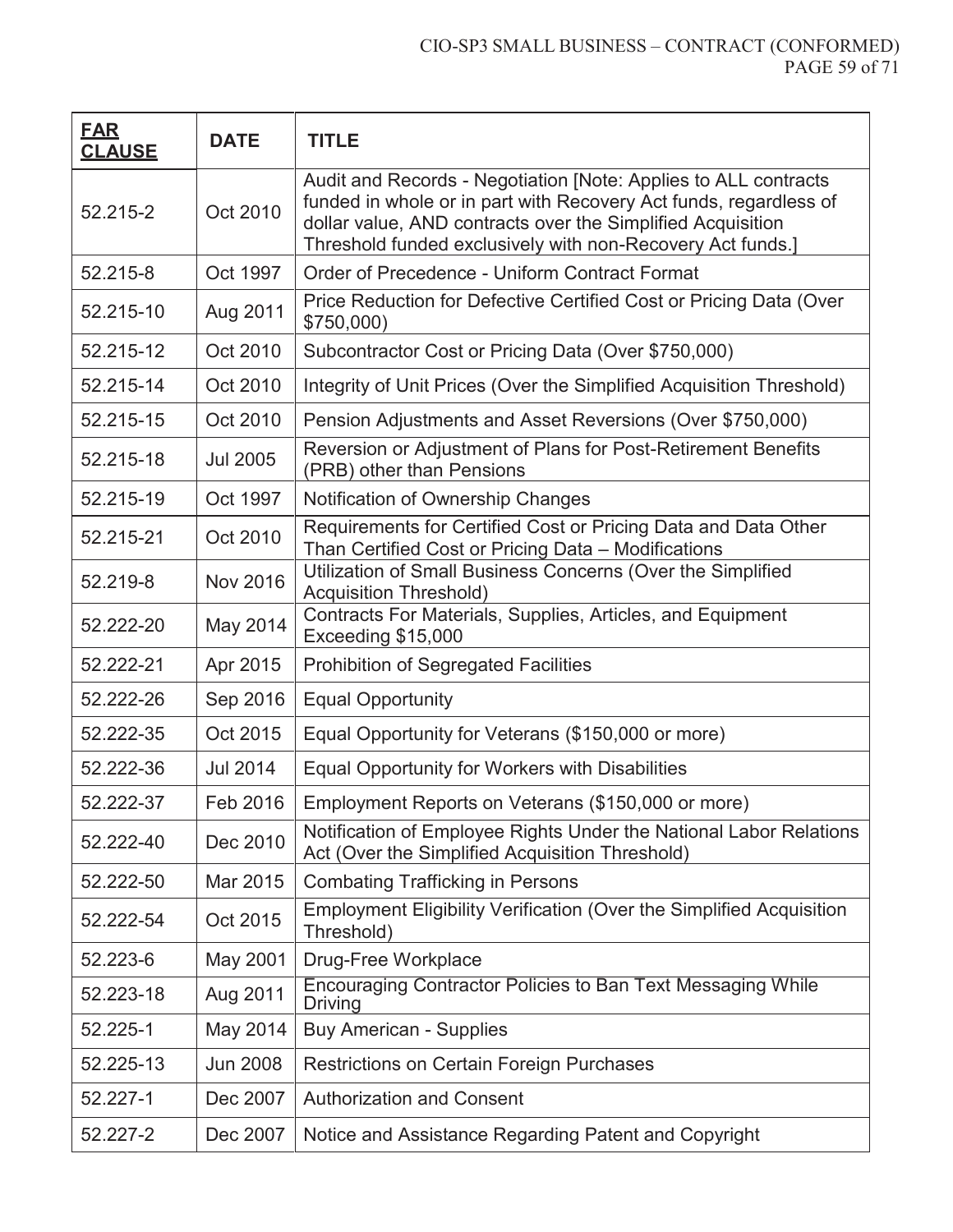#### CIO-SP3 SMALL BUSINESS – CONTRACT (CONFORMED) PAGE 60 of 71

| <b>FAR</b><br><b>CLAUSE</b> | <b>DATE</b>     | <b>TITLE</b>                                                                  |
|-----------------------------|-----------------|-------------------------------------------------------------------------------|
|                             |                 | Infringement                                                                  |
| 52.229-3                    | Feb 2013        | Federal, State and Local Taxes (Over the Simplified Acquisition<br>Threshold) |
| 52.232-7                    | Aug 2012        | Payments under Time-and-Materials and Labor-Hour Contracts                    |
| 52.232-8                    | Feb 2002        | <b>Discounts for Prompt Payment</b>                                           |
| 52.232-9                    | Apr 1984        | Limitation on Withholding of Payments                                         |
| 52.232-17                   | May 2014        | Interest (Over the Simplified Acquisition Threshold)                          |
| 52.232-23                   | May 2014        | <b>Assignment of Claims</b>                                                   |
| 52.232-25                   | Jan 2017        | <b>Prompt Payment</b>                                                         |
| 52.232-33                   | Jul 2013        | Payment by Electronic Funds Transfer--System for Award<br>Management          |
| 52.232-39                   | <b>Jun 2013</b> | Unenforceability of Unauthorized Obligations                                  |
| 52.233-1                    | May 2014        | <b>Disputes</b>                                                               |
| 52.233-3                    | Aug 1996        | <b>Protest After Award</b>                                                    |
| 52.233-4                    | Oct 2004        | Applicable Law for Breach of Contract Claim                                   |
| 52.242-1                    | Apr 1984        | Notice of Intent to Disallow Costs                                            |
| 52.242-13                   | <b>Jul 1995</b> | Bankruptcy (Over the Simplified Acquisition Threshold)                        |
| 52.243-3                    | Sep 2000        | <b>Changes - Time-and-Materials and Labor-Hours</b>                           |
| 52.244-2                    | Oct 2010        | Subcontracts (Over the Simplified Acquisition Threshold)                      |
| 52.244-6                    | <b>Jun 2017</b> | <b>Subcontracts for Commercial Items</b>                                      |
| 52.245-1                    | Jan 2017        | <b>Government Property</b>                                                    |
| 52.245-9                    | Apr 2012        | Use and Charges                                                               |
| 52.249-6                    | May 2004        | Termination (Cost-Reimbursement), Alternate IV (Sep 1996)                     |
| 52.249-14                   | Apr 1984        | <b>Excusable Delays</b>                                                       |
| 52.253-1                    | Jan 1991        | <b>Computer Generated Forms</b>                                               |

#### **b. DEPARTMENT OF HEALTH AND HUMAN SERVICES ACQUISITION REGULATION (HHSAR) (48 CFR CHAPTER 3) CLAUSES:**

| <u>  HHSAR</u><br><b>CLAUSE</b> | <b>DATE</b> | <b>TITLE</b>             |
|---------------------------------|-------------|--------------------------|
| 352.203-70                      |             | Dec 2015   Anti-Lobbying |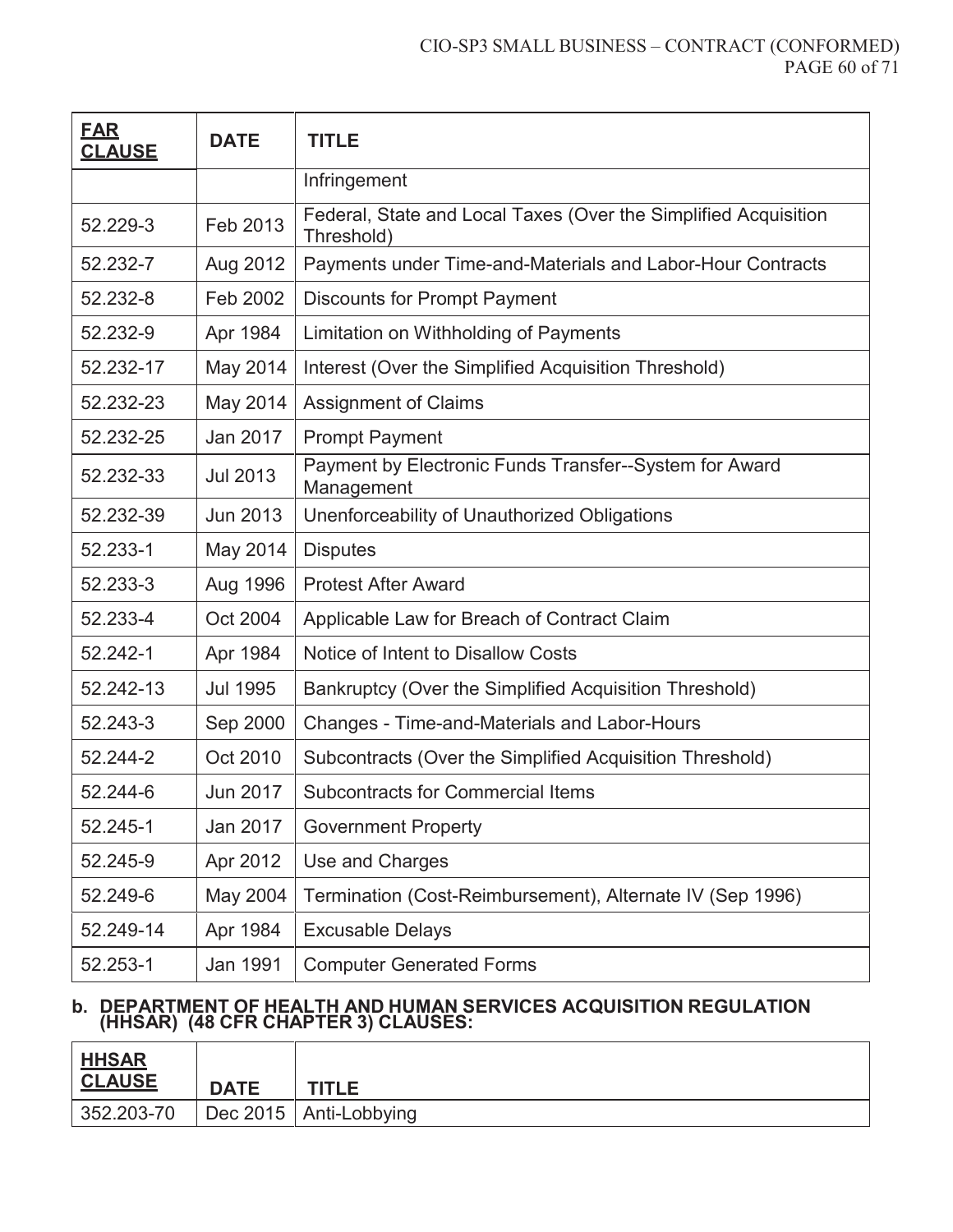| <b>HHSAR</b><br><b>CLAUSE</b> | <b>DATE</b> | <b>TITLE</b>                                                                    |
|-------------------------------|-------------|---------------------------------------------------------------------------------|
| 352.222-70                    | Dec 2015    | <b>Contractor Cooperation in Equal Employment Opportunity</b><br>Investigations |
| 352.227-70                    |             | Dec 2015   Publications and Publicity                                           |
| 352.233-71                    | Dec 2015    | <b>Litigation and Claims</b>                                                    |
| 352.237-75                    |             | Dec 2015   Key Personnel                                                        |

### **Article I.4 Authorized Substitution of Clauses**

ARTICLES I.1., I.2., or I.3 of this SECTION are hereby modified as follows, as appropriate:

*(The following is for use in task orders for services involving the furnishing of supplies with a cost exceeding \$25,000 but less than \$202,000, except, for Small Businesses (See FAR 25.401 for a complete list of exemptions). Additional information: 1) If the contract value is \$25,000 or more but less than \$50,000, this clause must be included with its Alternate I (May 2014). 2) If the contract is \$50,000 or more but less than \$77,494, this clause must be included with its Alternate II (May 2014). 3) If the contract value is \$77,494 or more but is less than \$100,000, this clause must be included with its Alternate III (May 2014).*

a. FAR Clause 52.225-1, Buy American Act--Supplies (May 2014) is deleted in its entirety and FAR Clause 52.225-3, Buy American Act--Free Trade Agreements--Israeli Trade Act (May 2014) is substituted therefore.

*(The following is for use in task orders for supplies or services involving the furnishing of supplies with a cost valued at \$202,000 or more,* **if**, *the Trade Agreements Act applies. See FAR 25.401 and 25.403 for exceptions and applicability criteria.)*

b. FAR Clause 52.225-1, Buy American Act--Supplies (May 2014) is deleted in its entirety and FAR Clause 52.225-5, Trade Agreements (October 2016) is substituted therefore.

*(The following is for use in task orders for fixed-price requirements when services and supplies are to be furnished.)*

c. Alternate I (April 1984) of FAR Clause 52.243-1, Changes, Fixed Price (August 1987), is hereby deleted in its entirety and Alternate II (April 1984) of FAR Clause 52.243-1, Changes, Fixed Price (August 1987), is substituted therefore.

### **Article I.5 Additional Contract Clauses**

This contract incorporates the following clauses by reference, with the same force and effect, as if they were given in full text. Upon request, the Contracting Officer will make their full text available.

### **a. FEDERAL ACQUISITION REGULATION (FAR) (48 CFR CHAPTER 1) CLAUSES:**

- 1. FAR Clause 52.203-13, Contractor Code of Business Ethics and Conduct (Oct 2015).
- 2. FAR Clause 52.203-14, Display of Hotline Poster(s) (Oct 2015).
	- ".....(3) Any required posters may be obtained as follows: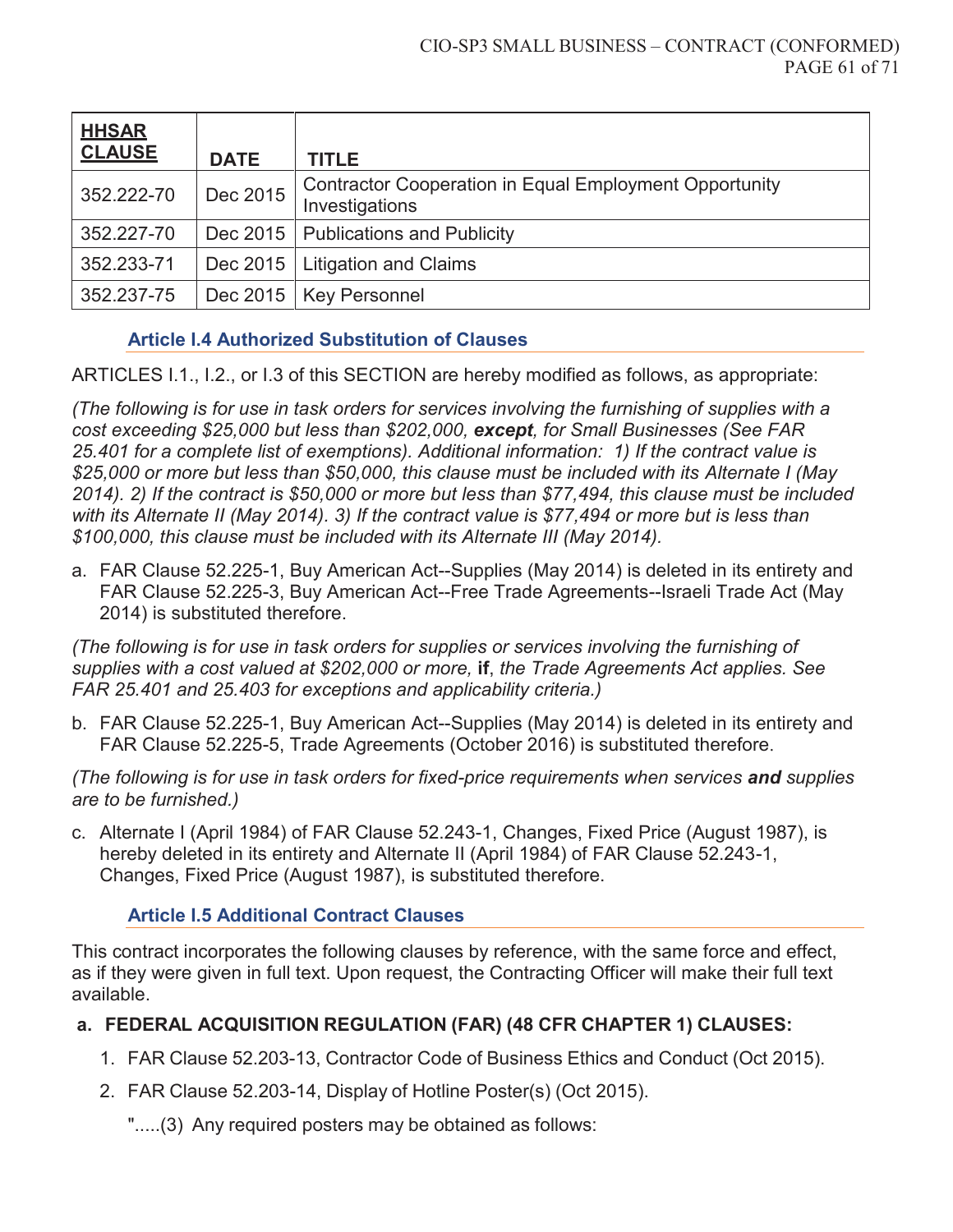| Poster(s)                     | Obtain From"                     |
|-------------------------------|----------------------------------|
| HHS Contractor Code of Ethics | http://oig.hhs.gov/fraud/report- |
| and Business Conduct Poster   | fraud/OIG Hotline Poster.pdf     |

*(The following clause is for use in task orders that require access to classified information under National Security Designations Level 2 (Confidential Or Secret), Level 3 (Top Secret), Or Level 4 (Special Access)).* 

3. FAR Clause 52.204-2, Security Requirements (August 1996).

*(The following clause is for use in task orders when contract performance will require the Contractor to have routine physical access to a Federally controlled facility and/or routine access to a Federally controlled information system. Note: This clause should not be used when contractors require only intermittent access to Federally controlled facilities.)* 

4. FAR Clause 52.204-9, Personal Identity Verification of Contractor Personnel (January 2011).

*(The following clause is for use in task orders, but it is not applicable to task orders entirely funded by DoD or classified task orders.)* 

- 5. FAR Clause 52.204-15 Service Contract Reporting Requirements for Indefinite-Delivery Contracts (October 2016).
- 6. FAR Clause 52.209-10, Prohibition on Contracting With Inverted Domestic Corporations (November 2015).

*(The following clause only applies to task orders that are for the acquisition of supplies or services that meet the definition of commercial items at FAR 2.101. They will be incorporated in full text into individual orders, as applicable.)*

- 7. FAR Clause 52.212-4, Contract Terms and Conditions Commercial Items (Jan 2017), and Alternative I (Jan 2017), if applicable.
- 8. FAR Clause 52.216-18, Ordering (October 1995).

"(a) ....Such orders may be issued from the date of award through 120 months thereafter."

9. FAR Clause 52.216-22, Indefinite Quantity (October 1995).

"(d) ...the Contractor shall not be required to make any deliveries under this contract 60 months following expiration of the GWAC ordering period."

 *(The following clause is for use in task orders when the inclusion of an option is appropriate.)* 

10. FAR Clause 52.217-8, Option to Extend Services (November 1999).

"..The Contracting Officer may exercise the option by written notice to the Contractor within **EXECUTE:** [INSERT THE PERIOD OF TIME WITHIN WHICH THE CONTRACTING OFFICER MAY EXERCISE THE OPTION]."

*(The following clause is for use in task orders that include an option and it is necessary to include: 1) requirement that the government shall give the Contractor a preliminary written*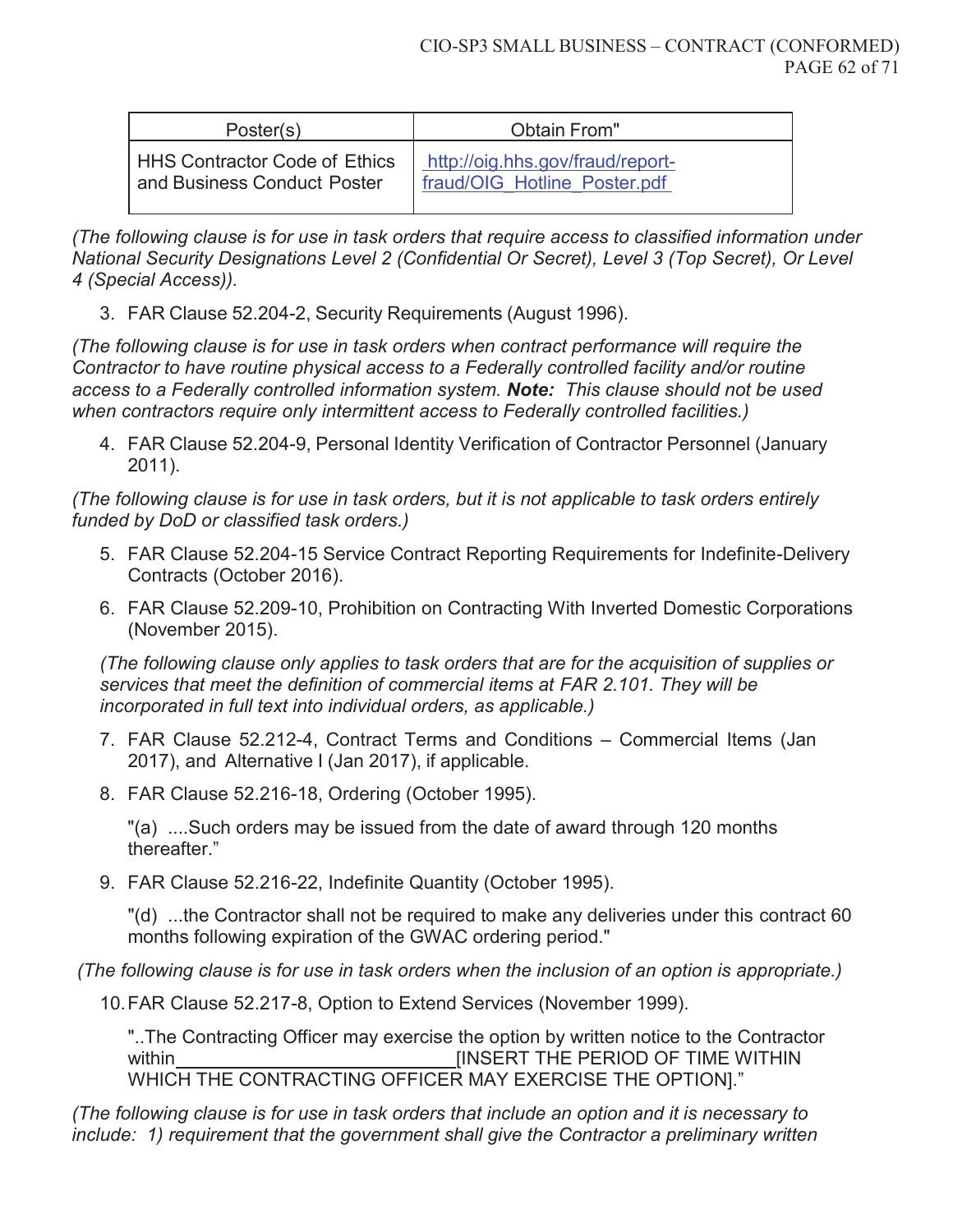*notice of its intent to extend the contract; 2) a stipulation that an extension of the option; and/or, 3) a specified limitation on the total duration of the task order.)*

11. FAR Clause 52.217-9, Option to Extend the Term of the Contract (March 2000).

"(a) The Government may extend the term of this contract by written notice to the Contractor within [INSERT THE PERIOD OF TIME WITHIN WHICH THE CONTRACTING OFFICER MAY EXERCISE THE OPTION]; provided that the Government gives the Contractor a preliminary written notice of its intent to extend at least days [60 days unless a different number of days is inserted] before the contract expires. The preliminary notice does not commit the Government to an extension."

"c) The total duration of this contract, including the exercise of any options under this clause, shall not exceed [MONTHS/YEARS]."

*(The following clause is for use in task order that are set aside, or reserved for, or awarded on a sole source basis to HUBZone Small Business Concerns under FAR 19.1305 or 19.1306.)* 

12. FAR Clause 52.219-3, Notice of HUBZone Set-Aside or Sole Source Award (November 2011).

*(The following clause is for use in task orders involving total small business set- asides or reserves.)* 

13. FAR Clause 52.219-6, Notice of Total Small Business Set-Aside (November 2011).

*(The following clause is for use in task orders involving partial small business set- asides.)*

14. FAR Clause 52.219-7, Notice of Partial Small Business Set-Aside (June 2003).

*(The following clause is for use in task orders to notify offerors if a task order(s) is to be set aside for any of the Small Business concerns identified in FAR 19.000(a)(3).)*

15. FAR Clause 52.219-13, Notice of Set-Aside of Orders (November 2011).

*(The following clause is for use in task orders for, if any portion of the requirement is to be set aside or reserved for Small Business and the task order amount is expected to exceed \$150,000.)*

16. FAR Clause 52.219-14, Limitations on Subcontracting (November 2011).

*(The following clause is for use in task orders set-aside or reserved for, or awarded on a sole source basis to, service-disabled veteran-owned small business concerns under FAR 19.1405 and 19.1406.)*

- 17. FAR Clause 52.219-27, Notice of Service-Disabled Veteran-Owned Small Business Set-Aside (November 2011).
- 18. FAR Clause 52.219-28, Post-Award Small Business Program Rerepresentation (July 2013).

*(The following clause is for use in task orders that are set-aside or reserved for economically disadvantaged women-owned small business concerns under FAR 19.1505(b)).*

19. FAR Clause 52.219-29, Notice of Set-Aside for, or Sole Source Award to, Economically Disadvantaged Women-Owned Small Business Concerns (December 2015).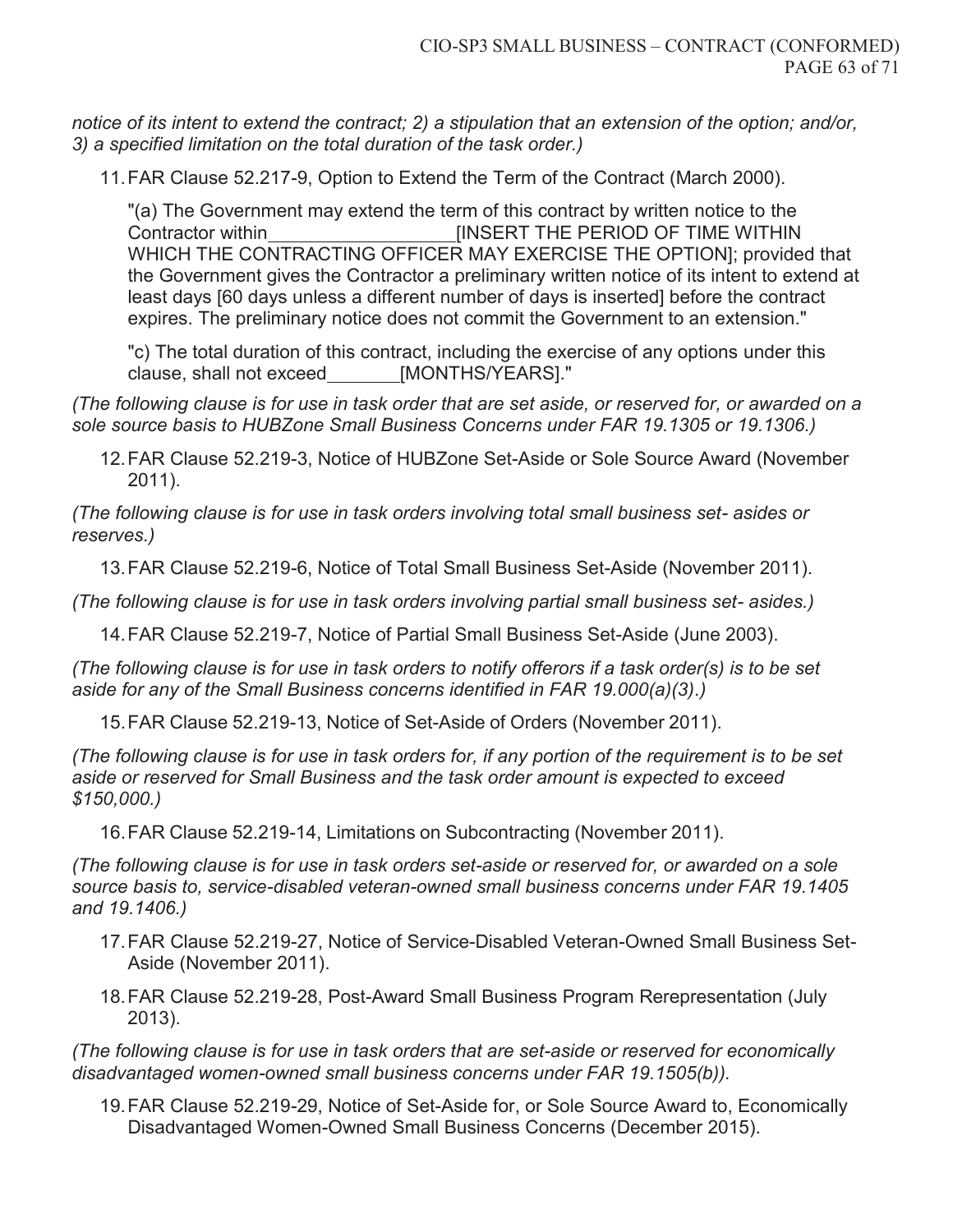*(The following clause is for use in task orders that are set-aside or reserved for women-owned small business concerns under FAR 19.1505(c).)*

20. FAR Clause 52.219-30, Notice of Set-Aside for, or Sole Source Award to, Women-Owned Small Business Concerns Eligible Under the Women-Owned Small Business Program (December 2015).

 *(The following clause is for use in task orders when the OCO may authorize the Contractor to acquire supplies and services from a government supply source).*

21. FAR Clause 52.251-1, Government Supply Sources (April 2012).

*(The following clause is for use in HHS task orders when a Cost-Reimbursement, Fixed-Price Level-of-Effort, Time-and-Material, or Labor-Hour contract is contemplated.)* 

22. HHSAR Clause 352.231-70, Salary Rate Limitation (December 2015)

Note: The Salary Rate Limitations is at the Executive Level II Rate.

See the following website for Executive Schedule rates of pay:

https://www.opm.gov/policy-data-oversight/pay-leave/salaries-wages/.

*(For current year rates, click on Salaries and Wages/Executive Schedule/Rates of Pay for the Executive Schedule. For prior year rates, click on Salaries and Wages/select Another Year at the top of the page/Executive Schedule/Rates of Pay for the Executive Schedule. Rates are effective January 1 of each calendar year unless otherwise noted.)*

## **b. ADDITIONAL TASK ORDER CLAUSES:**

1. OCOs may include additional agency or FAR clauses to task orders as applicable to the specific requirements.

## **Article I.6 Additional FAR Contract Clauses Included in Full Text**

This contract incorporates the following clauses in full text.

# **a. FEDERAL ACQUISITION REGULATION (FAR) (48 CFR CHAPTER 1) CLAUSES**

*(The following clause applies to this contract and task orders issued under the contract when the contractor or a subcontractor at any tier may have federal contract information residing in or transiting through its information system.)* 

- 1. FAR Clause 52.204-21, Basic Safeguarding of Covered Contractor Information Systems (June 2016)
	- a. *Definitions*. As used in this clause--

"Covered contractor information system" means an information system that is owned or operated by a contractor that processes, stores, or transmits Federal contract information.

"Federal contract information" means information, not intended for public release, that is provided by or generated for the Government under a contract to develop or deliver a product or service to the Government, but not including information provided by the Government to the public (such as on public Web sites) or simple transactional information, such as necessary to process payments.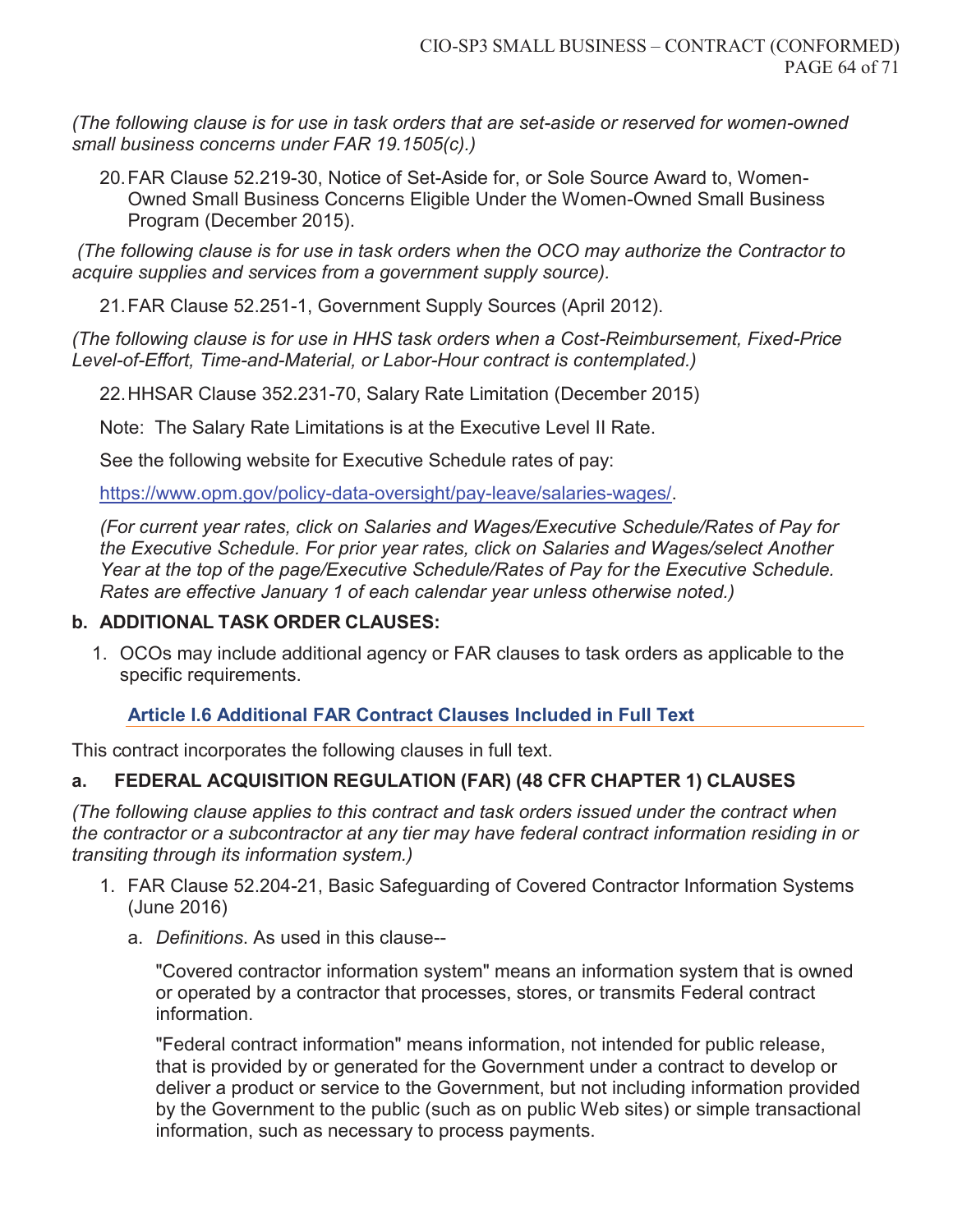"Information" means any communication or representation of knowledge such as facts, data, or opinions, in any medium or form, including textual, numerical, graphic, cartographic, narrative, or audiovisual (Committee on National Security Systems Instruction (CNSSI) 4009).

"Information system" means a discrete set of information resources organized for the collection, processing, maintenance, use, sharing, dissemination, or disposition of information (44 U.S.C. 3502).

"Safeguarding" means measures or controls that are prescribed to protect information systems.

- b. Safeguarding requirements and procedures.
	- 1. The Contractor shall apply the following basic safeguarding requirements and procedures to protect covered contractor information systems. Requirements and procedures for basic safeguarding of covered contractor information systems shall include, at a minimum, the following security controls:
		- i. Limit information system access to authorized users, processes acting on behalf of authorized users, or devices (including other information systems).
		- ii. Limit information system access to the types of transactions and functions that authorized users are permitted to execute.
	- iii. Verify and control/limit connections to and use of external information systems.
	- iv. Control information posted or processed on publicly accessible information systems.
	- v. Identify information system users, processes acting on behalf of users, or devices.
	- vi. Authenticate (or verify) the identities of those users, processes, or devices, as a prerequisite to allowing access to organizational information systems.
	- vii. Sanitize or destroy information system media containing Federal Contract Information before disposal or release for reuse.
	- viii. Limit physical access to organizational information systems, equipment, and the respective operating environments to authorized individuals.
	- ix. Escort visitors and monitor visitor activity; maintain audit logs of physical access; and control and manage physical access devices.
	- x. Monitor, control, and protect organizational communications (i.e., information transmitted or received by organizational information systems) at the external boundaries and key internal boundaries of the information systems.
	- xi. Implement subnetworks for publicly accessible system components that are physically or logically separated from internal networks.
	- xii. Identify, report, and correct information and information system flaws in a timely manner.
	- xiii. Provide protection from malicious code at appropriate locations within organizational information systems.
	- xiv. Update malicious code protection mechanisms when new releases are available.
	- xv. Perform periodic scans of the information system and real-time scans of files from external sources as files are downloaded, opened, or executed.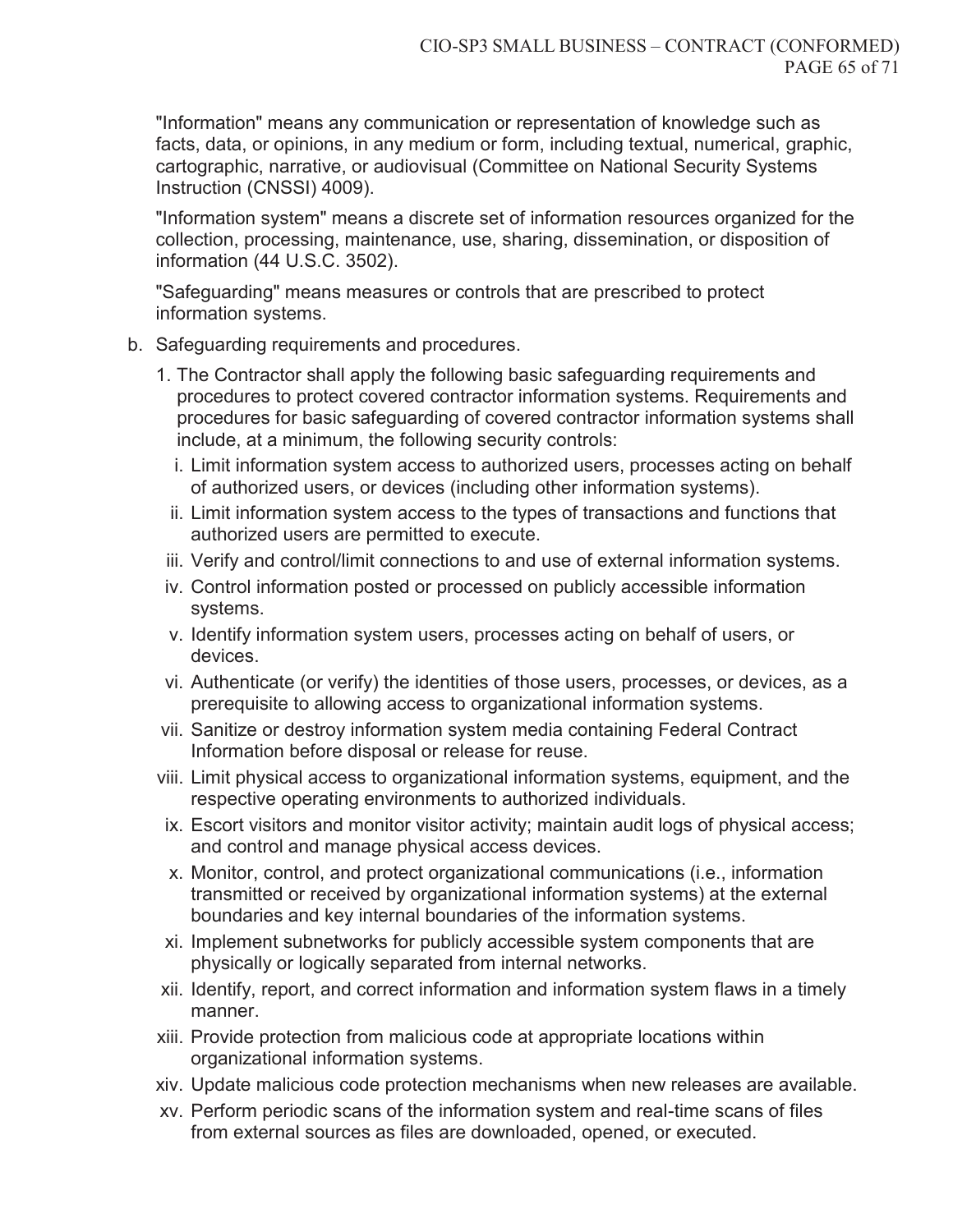- 2. *Other requirements*. This clause does not relieve the Contractor of any other specific safeguarding requirements specified by Federal agencies and departments relating to covered contractor information systems generally or other Federal safeguarding requirements for controlled unclassified information (CUI) as established by Executive Order 13556.
- c. *Subcontracts*. The Contractor shall include the substance of this clause, including this paragraph (c), in subcontracts under this contract (including subcontracts for the acquisition of commercial items, other than commercially available off-the-shelf items), in which the subcontractor may have Federal contract information residing in or transiting through its information system.

*(The following clause applies to the contract, if the offeror has checked "has" in paragraph (b) of the provision at 52.209-7, Information Regarding Responsibility Matters).* 

- 2. FAR Clause 52.209-9, Updates of Publicly Available Information Regarding Responsibility Matters (July 2013)
	- (a) The Contractor shall update the information in the Federal Awardee Performance and Integrity Information System (FAPIIS) on a semi-annual basis, throughout the life of the contract, by posting the required information in the System for Award Management database (SAM) at https://www.acquisition.gov.
	- (b) As required by section 3010 of the Supplemental Appropriations Act, 2010 (Pub. L. 111-212), all information posted in FAPIIS on or after April 15, 2011, except past performance reviews, will be publicly available. FAPIIS consists of two segments--
		- (1) The non-public segment, into which Government officials and the Contractor post information, which can only be viewed by--
			- (i) Government personnel and authorized users performing business on behalf of the Government; or
			- (ii) The Contractor, when viewing data on itself; and
		- (2) The publicly-available segment, to which all data in the non-public segment of FAPIIS is automatically transferred after a waiting period of 14 calendar days, except for--
			- (i) Past performance reviews required by subpart 42.15;
			- (ii) Information that was entered prior to April 15, 2011; or
			- (iii) Information that is withdrawn during the 14-calendar-day waiting period by the Government official who posted it in accordance with paragraph (c)(1) of this clause.
	- (c) The Contractor will receive notification when the Government posts new information to the Contractor's record.
		- (1) If the Contractor asserts in writing within 7 calendar days, to the Government official who posted the information, that some of the information posted to the non-public segment of FAPIIS is covered by a disclosure exemption under the Freedom of Information Act, the Government official who posted the information must within 7 calendar days remove the posting from FAPIIS and resolve the issue in accordance with agency Freedom of Information procedures, prior to reposting the releasable information. The contractor must cite 52.209-9 and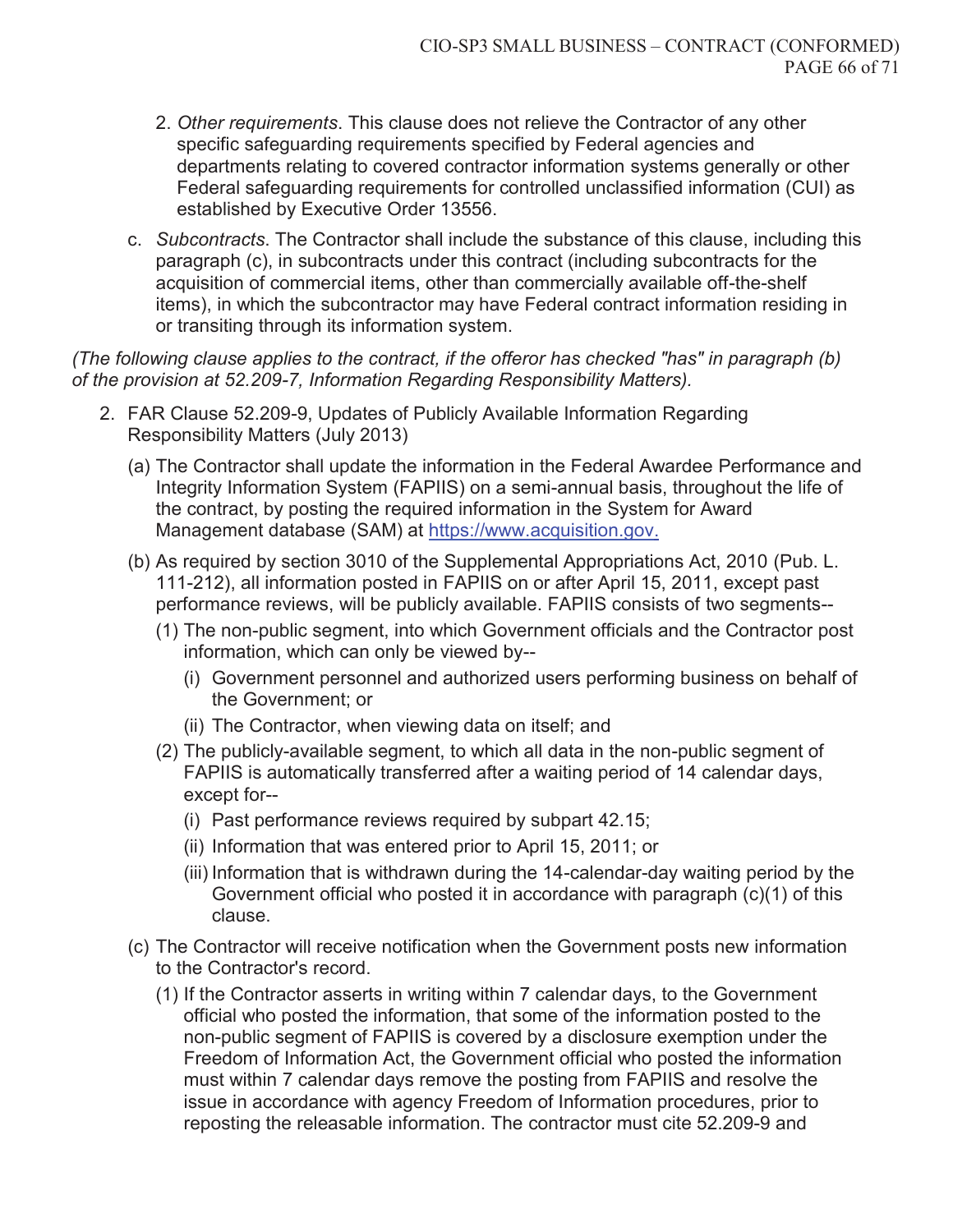request removal within 7 calendar days of the posting to FAPIIS.

- (2) The Contractor will also have an opportunity to post comments regarding information that has been posted by the Government. The comments will be retained as long as the associated information is retained, i.e., for a total period of 6 years. Contractor comments will remain a part of the record unless the Contractor revises them.
- (3) As required by section 3010 of Pub. L. 111-212, all information posted in FAPIIS on or after April 15, 2011, except past performance reviews, will be publicly available.
- (d) Public requests for system information posted prior to April 15, 2011, will be handled under Freedom of Information Act procedures, including, where appropriate, procedures promulgated under E.O. 12600.

### (End of clause)

- 3. FAR Clause 52.216-19, Order Limitations (October 1995)
	- (a) Minimum Order. When the Government requires supplies or services covered by this contract in an amount of less than \$250, the Government is not obligated to purchase, nor is the Contractor obligated to furnish, those supplies or services under the contract
	- (b) Maximum Order. The Contractor is not obligated to honor--
		- (1) Any order for a single item in excess of \$1,000,000.
		- (2) Any order for a combination of items in excess of \$1,000,000; or
		- (3) A series of orders from the same ordering office within 10 days that together call for quantities exceeding the limitation in subparagraph (1) or (2) above.
	- (c) If this is a requirements contract (i.e., includes the Requirements clause at subsection 52.216-21 of the Federal Acquisition Regulation (FAR)), the Government is not required to order a part of any one requirement from the Contractor if that requirement exceeds the maximum-order limitations in paragraph (b) above.
	- (d) Notwithstanding paragraphs (b) and (c) above, the Contractor shall honor any order exceeding the maximum order limitations in paragraph (b), unless that order (or orders) is returned to the ordering office within 5 days after issuance, with written notice stating the Contractor's intent not to ship the item (or items) called for and the reasons. Upon receiving this notice, the Government may acquire the supplies or services from another source.

### (End of clause)

### **b. DEPARTMENT OF HEALTH AND HUMAN SERVICES ACQUISITION REGULATION (HHSAR) (48 CHAPTER 3) CLAUSES:**

*(The following clause is applicable to any task order funded in whole or in part with Prevention and Public Health Fund (PPHF) Funds. This includes (but is not limited to) awarding or modifying orders against existing or new contracts issued under FAR Subparts 8.4 and 16.5 that will be funded with PPHF Funds.)* 

HHSAR Clause 352.204-70, Prevention and Public Health Fund--Reporting Requirements (December 2015).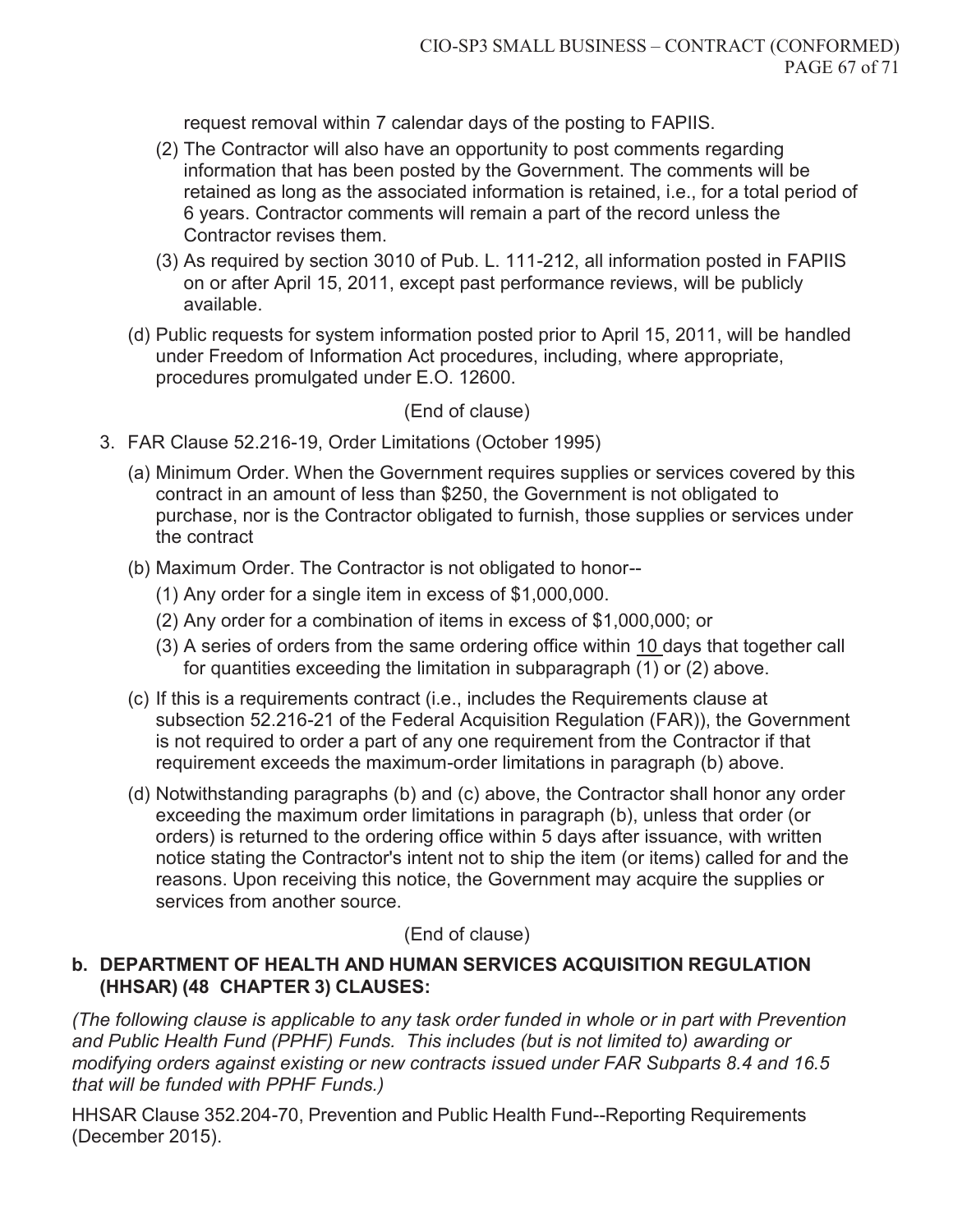- (a) Pursuant to Public Law, this contract requires the contractor to provide products and/or services that are funded from the Prevention and Public Health Fund (PPHF), Public Law 111-148, sec. 4002. Section 220(a)(5) requires each contractor to report on its use of these funds under this contract. These reports will be made available to the public.
- (b) Semi-annual reports from the Contractor for all work funded, in whole or in part, by the PPHF, are due no later than 20 days following the end of each six- month period. The six-month reporting periods are January through June and July through December. The first report is due no later than 20 days after the end of the six-month period following contract award. Subsequent reports are due no later than 20 days after the end of each reporting period. If applicable, the Contractor shall submit its final report for the remainder of the contract period no later than 20 days after the end of the reporting period in which the contract ended.
- (c) The Contractor shall provide the following information in an electronic and 508 compliant format to the Contracting Officer.
	- (1) The Government contract and order number, as applicable.
	- (2) The amount of PPHF funds invoiced by the contractor for the reporting period and the cumulative amount invoiced for the contract or order period.
	- (3) A list of all significant services performed or supplies delivered, including construction, for which the contractor invoiced in the reporting period.
	- (4) Program or project title, if any.
	- (5) The Contractor shall report any subcontract funded in whole or in part with PPHF funding, that is valued at \$25,000 or more. The Contractor shall advise the subcontractor that the information will be made available to the public. The Contractor shall report:
		- i. Name and address of the subcontractor.
		- ii. Amount of the subcontract award.
		- iii. Date of the subcontract award.
		- iv. A description of the products or services (including construction) being provided under the subcontract.

(End of clause)

#### **Article I.7 Additional Contract Clauses Applicable to Task Orders Set-Aside for HUBZone Small Business Concerns**

This contract incorporates the following clauses by reference, with the same force and effect, as if they were given in full text. Upon request, the PCO will make their full text available.

#### **a. ADDITIONAL FEDERAL ACQUISITION REGULATION (FAR) (48 CFR CHAPTER 1) CLAUSES – APPLICABLE FOR TASK ORDERS SET ASIDE FOR HUBZONE SAMLL BUSINESS CONCERNS**

| <b>FAR</b><br><b>DATE</b><br><b>UAIL</b><br><b>ALICE</b><br>$\mathsf{C}$<br>- <b>AVVL</b> | . |
|-------------------------------------------------------------------------------------------|---|
|-------------------------------------------------------------------------------------------|---|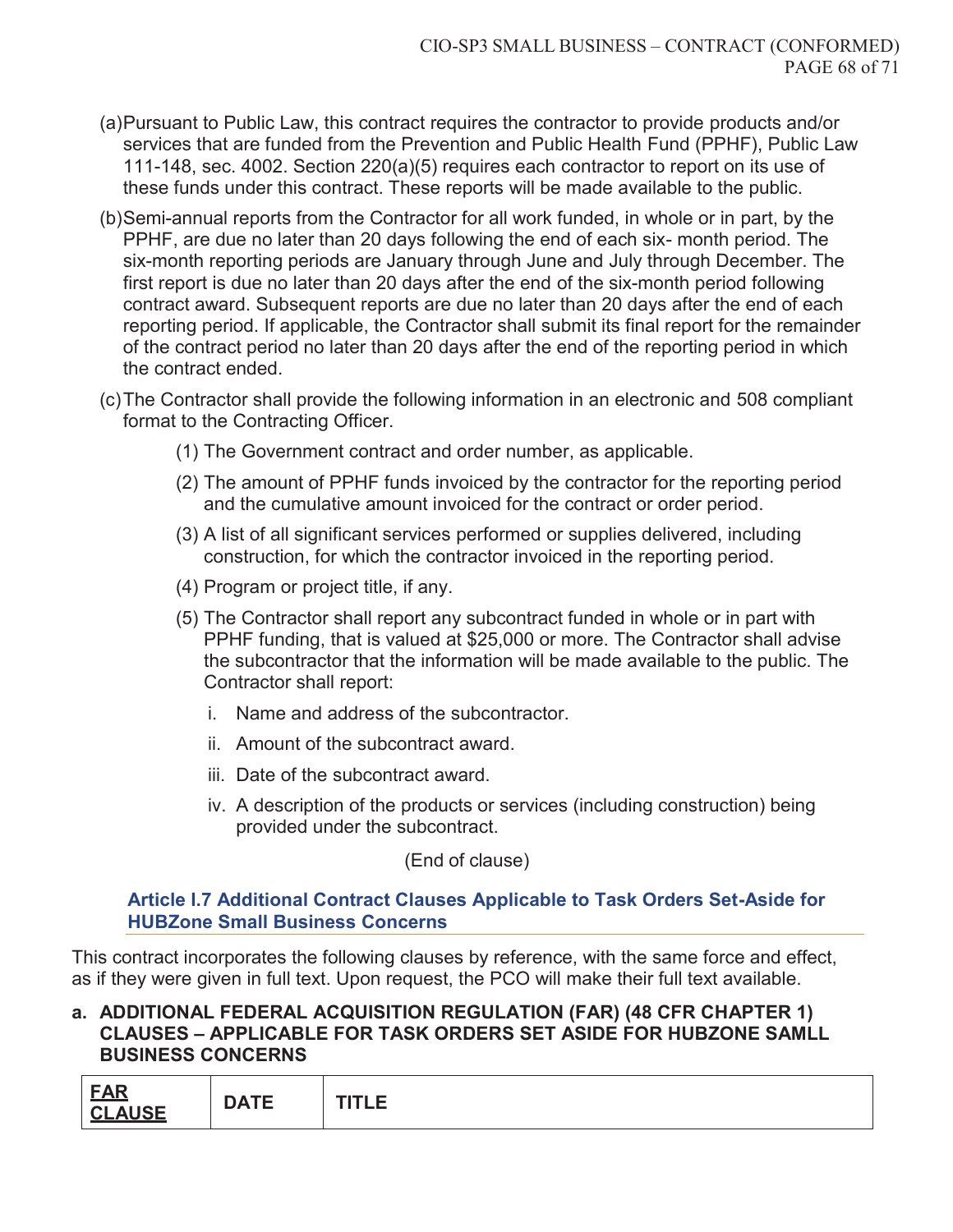| 52.219-3 | Nov 2011 | Notice of HUBZone Set-Aside or Sole Source Award |
|----------|----------|--------------------------------------------------|

#### **Article I.8 Additional Contract Clauses Applicable to Task Orders Set-Aside for Service-Disabled Veteran-Owned Small Business (SDVOSB) Concerns**

This contract incorporates the following clauses by reference, with the same force and effect, as if they were given in full text. Upon request, the PCO will make their full text available.

#### **a. ADDITIONAL FEDERAL ACQUISITION REGULATION (FAR) (48 CFR CHAPTER 1) CLAUSES – APPLICABLE FOR TASK ORDERS SET ASIDE FOR SDVOSBs**

| <b>FAR</b><br><b>CLAUSE</b> | <b>DATE</b> | <b>TITLE</b>                                                          |
|-----------------------------|-------------|-----------------------------------------------------------------------|
| 52.219-27                   | Nov 2011    | Notice of Service-Disabled Veteran-Owned Small Business Set-<br>Aside |

### **Article I.9 Additional Contract Clauses Applicable to Task Orders Set-Aside for Section 8(a) Concerns**

This contract incorporates the following clauses by reference, with the same force and effect, as if they were given in full text. Upon request, the PCO will make their full text available.

#### **a. ADDITIONAL FEDERAL ACQUISITION REGULATION (FAR) (48 CFR CHAPTER 1) CLAUSES – APPLICABLE FOR TASK ORDERS SET-ASIDE FOR SECTION 8(a) CONCERNS**

| <b>FAR</b><br><b>CLAUSE</b> | <b>DATE</b> | <b>TITLE</b>                                                      |
|-----------------------------|-------------|-------------------------------------------------------------------|
| 52-219-11                   | Jan 2017    | Special 8(a) Contract Conditions                                  |
| 52-219-12                   | Jan 2017    | Special 8(a) Subcontract Conditions                               |
| 52-219-17                   | Jan 2017    | Section 8(a) Award                                                |
| 52-219-18                   | Jan 2017    | Notification of Competition Limited to Eligible 8(a) Participants |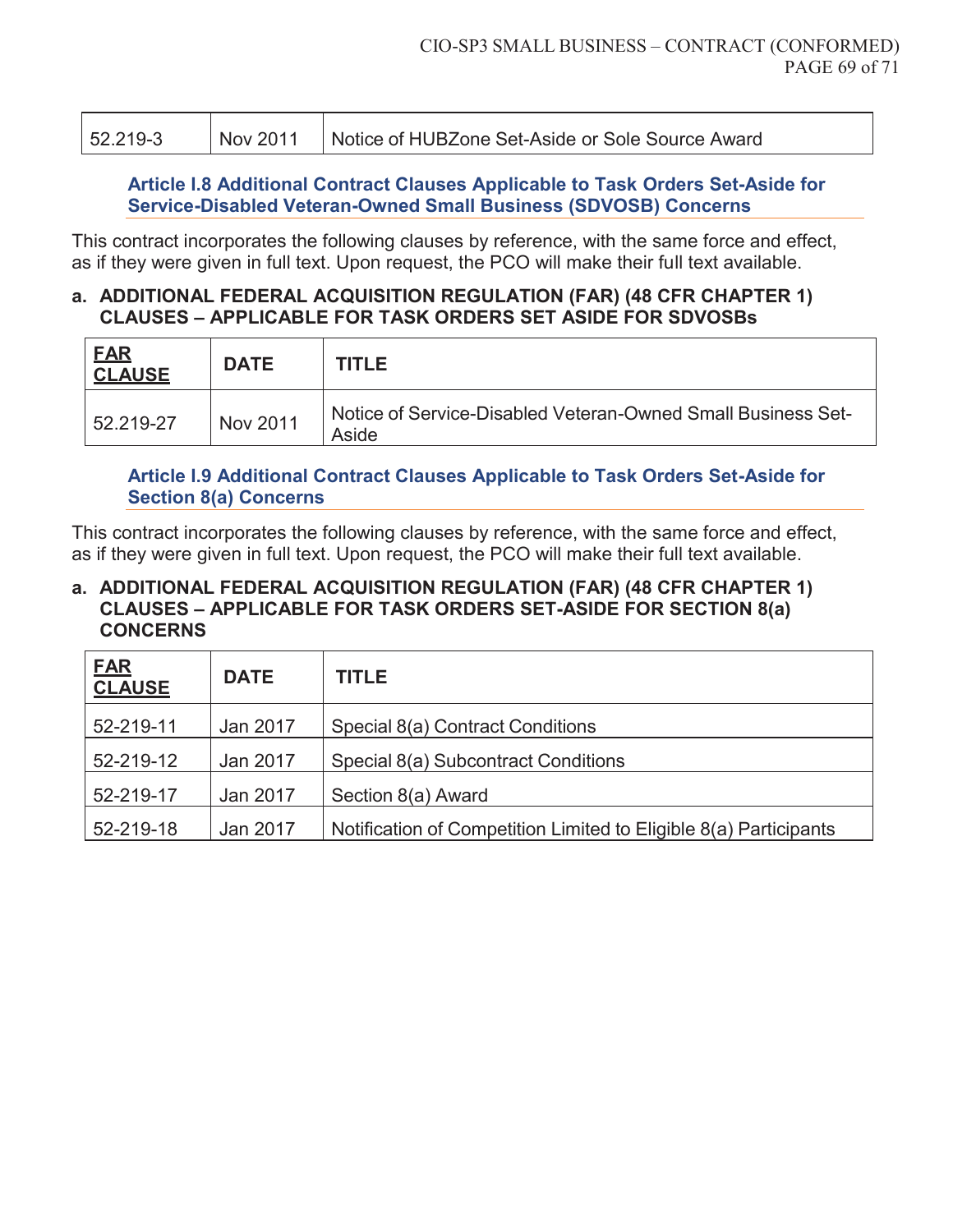# **PART III – LIST OF DOCUMENTS, EXHIBITS AND OTHER ATTACHMENTS**

## **SECTION J: LIST OF ATTACHMENTS**

The following documents are attached and incorporated in this contract:

1. Attachment J.1, Labor Rates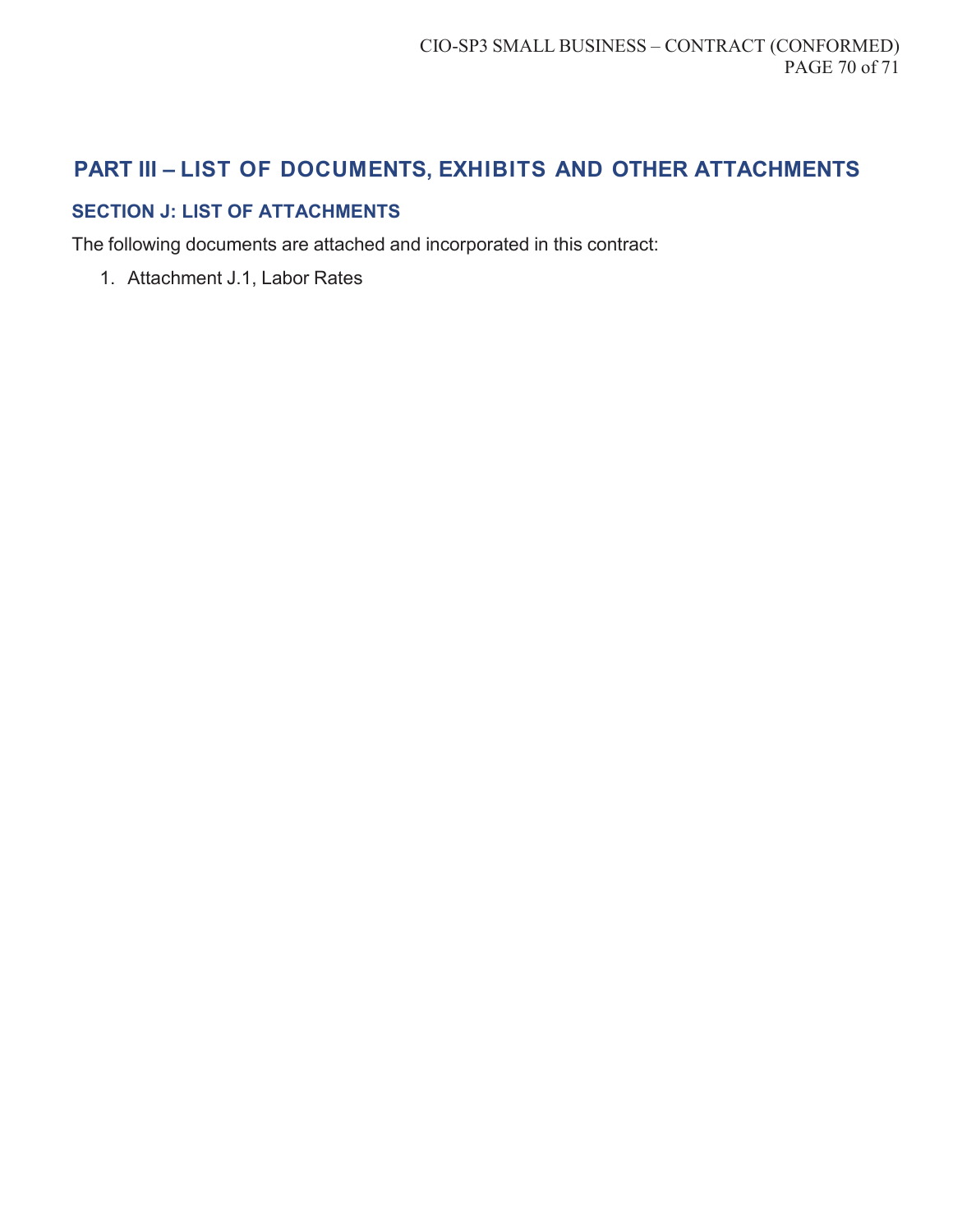# **PART IV - REPRESENTATIONS AND INSTRUCTIONS**

### **SECTION K: REPRESENTATIONS AND CERTIFICATIONS**

The following documents are incorporated by reference in this contract:

- 1. Annual Representations and Certifications completed and located at the System for Award Management (SAM), http//www.sam.gov.
- 2. HHS Representations & Certifications, submitted with the contractor's proposal.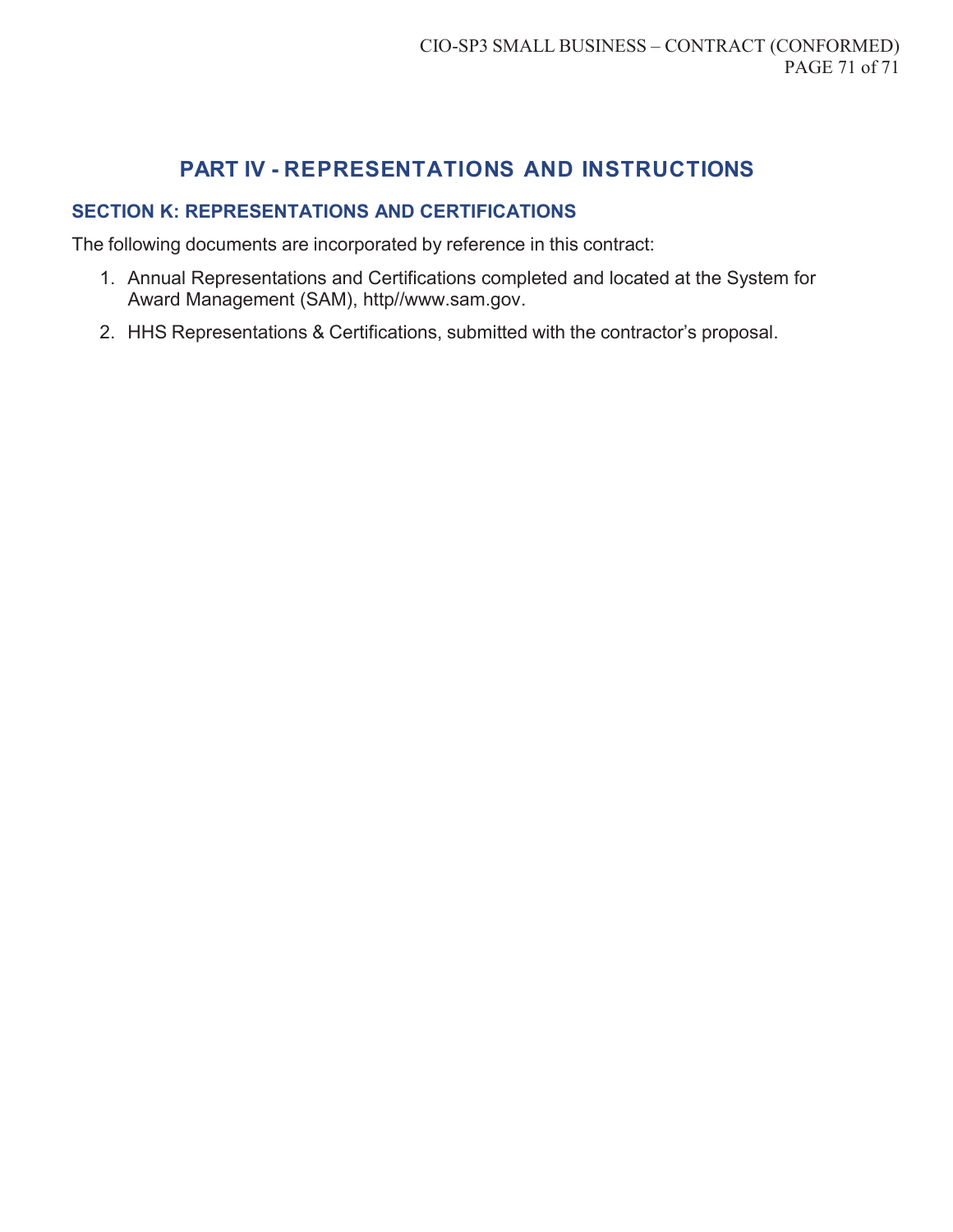#### **52.204-24 Representation Regarding Certain Telecommunications and Video Surveillance Services or Equipment.**

As prescribed in 4.2105(a), insert the following provision:

Representation Regarding Certain Telecommunications and Video Surveillance Services or Equipment (AUG 2020)

The Offeror shall not complete the representation at paragraph (d)(1) of this provision if the Offeror has represented that it "does not provide covered telecommunications equipment or services as a part of its offered products or services to the Government in the performance of any contract, subcontract, or other contractual instrument" in the provision at 52.204-26, Covered Telecommunications Equipment or Services—Representation, or in paragraph (v) of the provision at 52.212-3, Offeror Representations and Certifications-Commercial Items.

(a) *Definitions.* As used in this provision-

*Backhaul, covered telecommunications equipment or services, critical technology, interconnection arrangements, reasonable inquiry, roaming,* and *substantial or essential component* have the meanings provided in the clause 52.204-25, Prohibition on Contracting for Certain Telecommunications and Video Surveillance Services or Equipment.

(b) *Prohibition.* (1) Section 889(a)(1)(A) of the John S. McCain National Defense Authorization Act for Fiscal Year 2019 (Pub. L. 115-232) prohibits the head of an executive agency on or after August 13, 2019, from procuring or obtaining, or extending or renewing a contract to procure or obtain, any equipment, system, or service that uses covered telecommunications equipment or services as a substantial or essential component of any system, or as critical technology as part of any system. Nothing in the prohibition shall be construed to—

(i) Prohibit the head of an executive agency from procuring with an entity to provide a service that connects to the facilities of a third-party, such as backhaul, roaming, or interconnection arrangements; or

(ii) Cover telecommunications equipment that cannot route or redirect user data traffic or cannot permit visibility into any user data or packets that such equipment transmits or otherwise handles.

(2) Section 889(a)(1)(B) of the John S. McCain National Defense Authorization Act for Fiscal Year 2019 (Pub. L. 115-232) prohibits the head of an executive agency on or after August 13, 2020, from entering into a contract or extending or renewing a contract with an entity that uses any equipment, system, or service that uses covered telecommunications equipment or services as a substantial or essential component of any system, or as critical technology as part of any system. This prohibition applies to the use of covered telecommunications equipment or services, regardless of whether that use is in performance of work under a Federal contract. Nothing in the prohibition shall be construed to—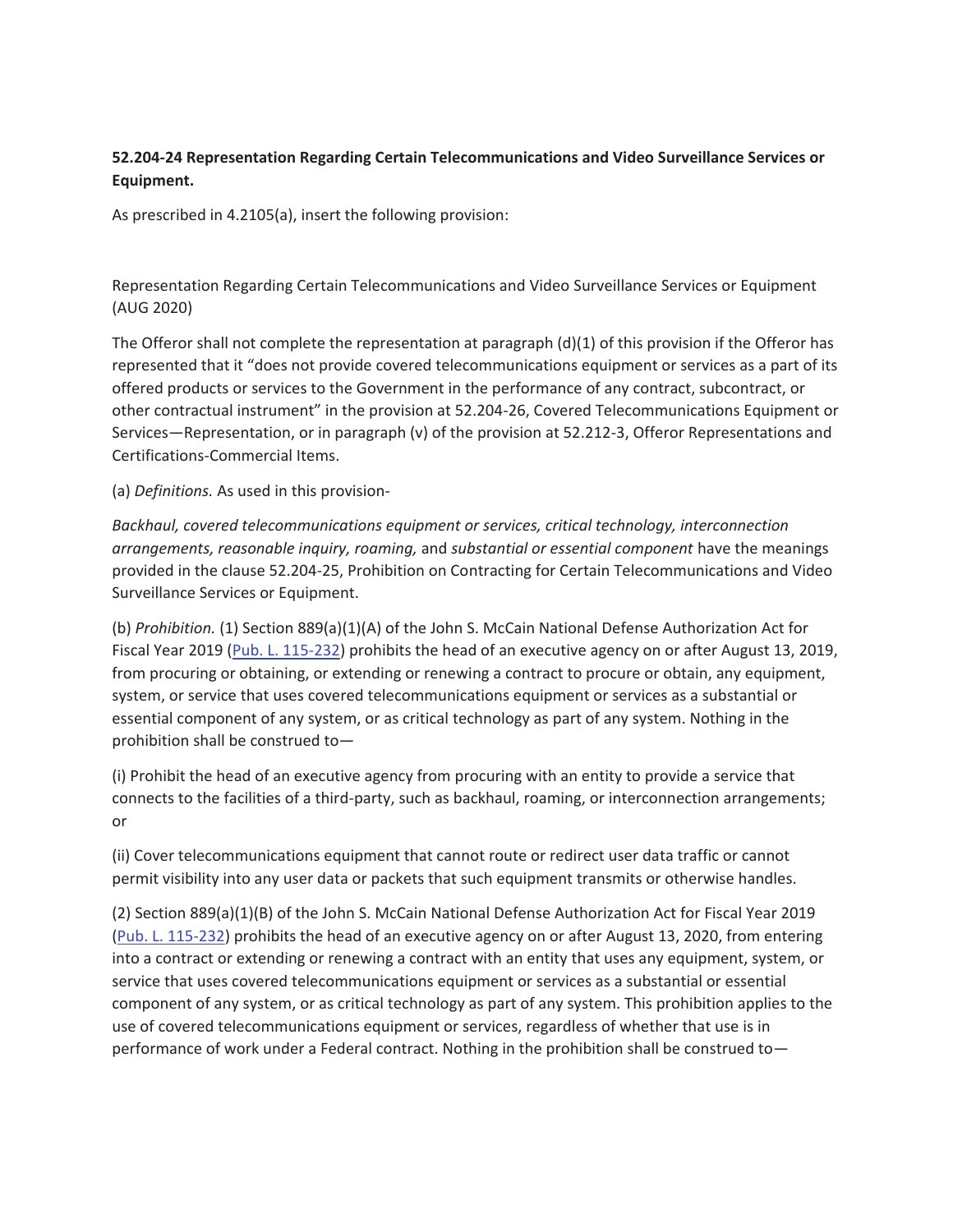(i) Prohibit the head of an executive agency from procuring with an entity to provide a service that connects to the facilities of a third-party, such as backhaul, roaming, or interconnection arrangements; or

(ii) Cover telecommunications equipment that cannot route or redirect user data traffic or cannot permit visibility into any user data or packets that such equipment transmits or otherwise handles.

(c) *Procedures.* The Offeror shall review the list of excluded parties in the System for Award Management (SAM) (*https://www.sam.gov*) for entities excluded from receiving federal awards for "covered telecommunications equipment or services."

(d) *Representations.* The Offeror represents that—

(1) It [ ] will, [ ] will not provide covered telecommunications equipment or services to the Government in the performance of any contract, subcontract or other contractual instrument resulting from this solicitation. The Offeror shall provide the additional disclosure information required at paragraph (e)(1) of this section if the Offeror responds "will" in paragraph (d)(1) of this section; and

(2) After conducting a reasonable inquiry, for purposes of this representation, the Offeror represents that—

It [ ] does, [ ] does not use covered telecommunications equipment or services, or use any equipment, system, or service that uses covered telecommunications equipment or services. The Offeror shall provide the additional disclosure information required at paragraph (e)(2) of this section if the Offeror responds "does" in paragraph (d)(2) of this section.

(e) *Disclosures.* (1) Disclosure for the representation in paragraph (d)(1) of this provision. If the Offeror has responded "will" in the representation in paragraph (d)(1) of this provision, the Offeror shall provide the following information as part of the offer:

(i) For covered equipment—

(A) The entity that produced the covered telecommunications equipment (include entity name, unique entity identifier, CAGE code, and whether the entity was the original equipment manufacturer (OEM) or a distributor, if known);

(B) A description of all covered telecommunications equipment offered (include brand; model number, such as OEM number, manufacturer part number, or wholesaler number; and item description, as applicable); and

(C) Explanation of the proposed use of covered telecommunications equipment and any factors relevant to determining if such use would be permissible under the prohibition in paragraph (b)(1) of this provision.

(ii) For covered services—

(A) If the service is related to item maintenance: A description of all covered Start Printed Page 42679telecommunications services offered (include on the item being maintained: Brand; model number, such as OEM number, manufacturer part number, or wholesaler number; and item description, as applicable); or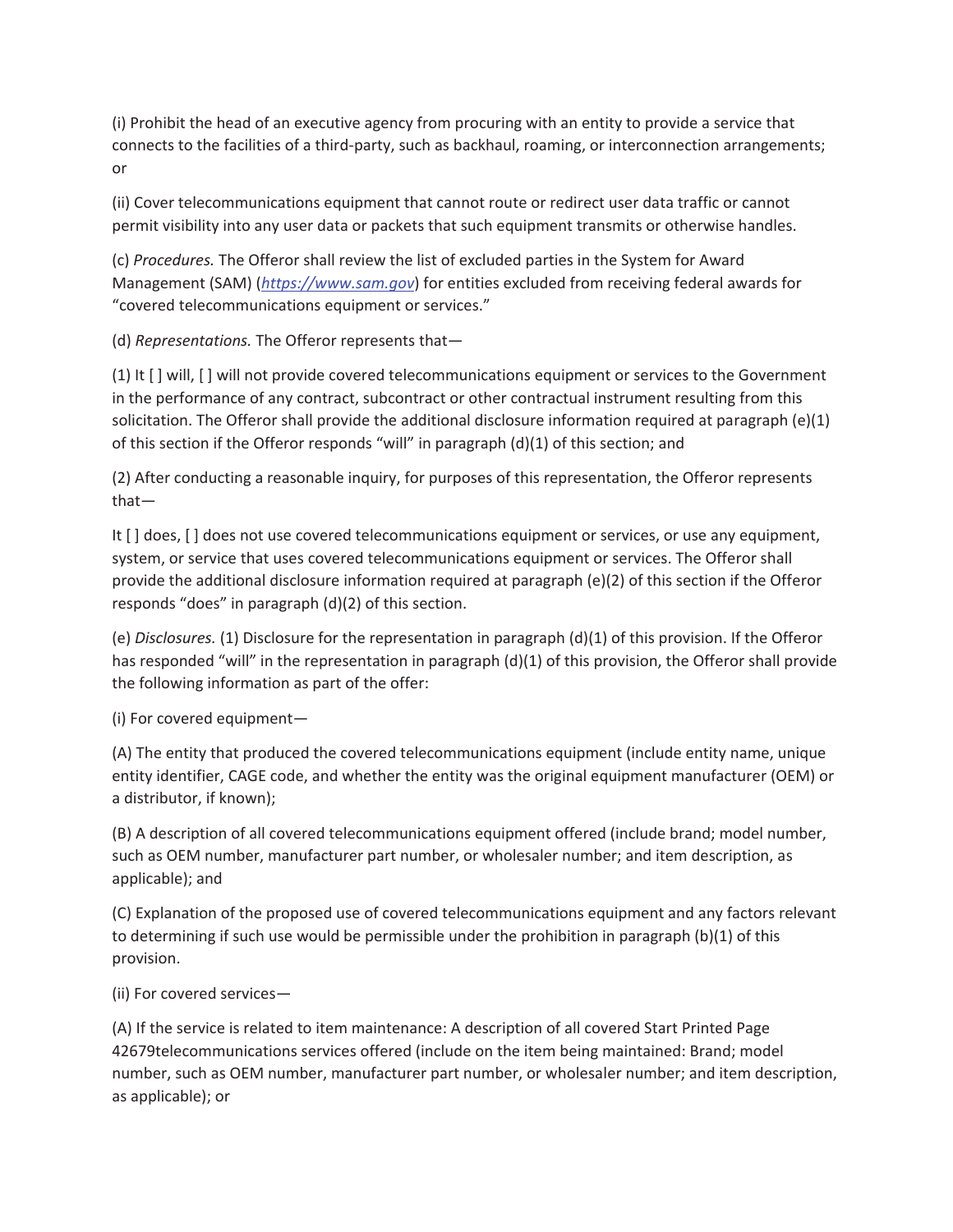(B) If not associated with maintenance, the Product Service Code (PSC) of the service being provided; and explanation of the proposed use of covered telecommunications services and any factors relevant to determining if such use would be permissible under the prohibition in paragraph (b)(1) of this provision.

(2) Disclosure for the representation in paragraph (d)(2) of this provision. If the Offeror has responded "does" in the representation in paragraph (d)(2) of this provision, the Offeror shall provide the following information as part of the offer:

(i) For covered equipment—

(A) The entity that produced the covered telecommunications equipment (include entity name, unique entity identifier, CAGE code, and whether the entity was the OEM or a distributor, if known);

(B) A description of all covered telecommunications equipment offered (include brand; model number, such as OEM number, manufacturer part number, or wholesaler number; and item description, as applicable); and

(C) Explanation of the proposed use of covered telecommunications equipment and any factors relevant to determining if such use would be permissible under the prohibition in paragraph (b)(2) of this provision.

(ii) For covered services—

(A) If the service is related to item maintenance: A description of all covered telecommunications services offered (include on the item being maintained: Brand; model number, such as OEM number, manufacturer part number, or wholesaler number; and item description, as applicable); or

(B) If not associated with maintenance, the PSC of the service being provided; and explanation of the proposed use of covered telecommunications services and any factors relevant to determining if such use would be permissible under the prohibition in paragraph (b)(2) of this provision.

(End of provision)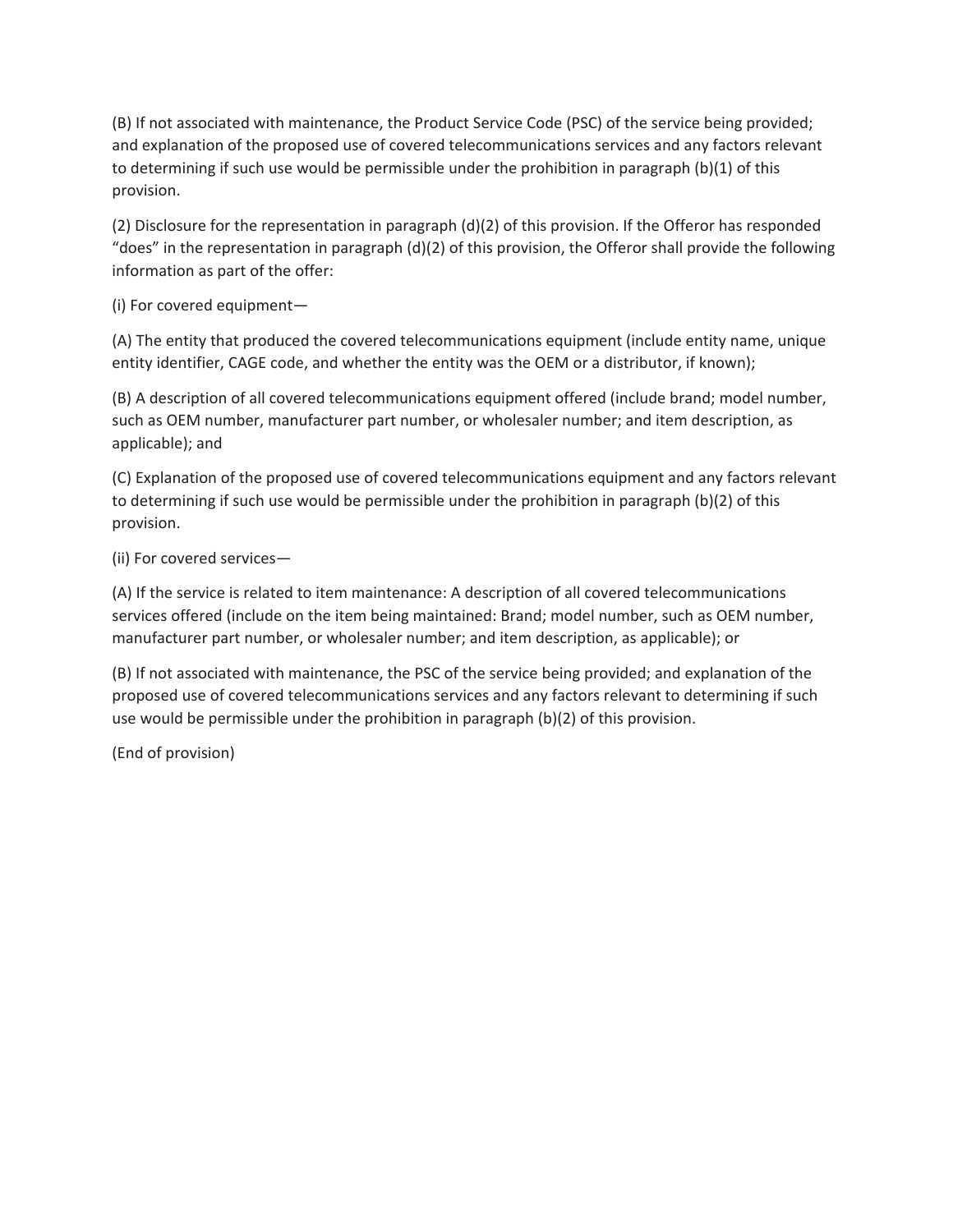## **52.204-25 Prohibition on Contracting for Certain Telecommunications and Video Surveillance Services or Equipment.**

As prescribed in 4.2105(b), insert the following clause:

PROHIBITION ON CONTRACTING FOR CERTAIN TELECOMMUNICATIONS AND VIDEO SURVEILLANCE SERVICES OR EQUIPMENT (AUG 2020)

(a) *Definitions*. As used in this clause—

*Backhaul* means intermediate links between the core network, or backbone network, and the small subnetworks at the edge of the network (*e.g.,* connecting cell phones/towers to the core telephone network). Backhaul can be wireless (*e.g.,* microwave) or wired (*e.g.,* fiber optic, coaxial cable, Ethernet).

*Covered foreign country* means The People's Republic of China.

*Covered telecommunications equipment or services means-*

(1) Telecommunications equipment produced by Huawei Technologies Company or ZTE Corporation (or any subsidiary or affiliate of such entities);

(2) For the purpose of public safety, security of Government facilities, physical security surveillance of critical infrastructure, and other national security purposes, video surveillance and telecommunications equipment produced by Hytera Communications Corporation, Hangzhou Hikvision Digital Technology Company, or Dahua Technology Company (or any subsidiary or affiliate of such entities);

(3) Telecommunications or video surveillance services provided by such entities or using such equipment; or

(4) Telecommunications or video surveillance equipment or services produced or provided by an entity that the Secretary of Defense, in consultation with the Director of National Intelligence or the Director of the Federal Bureau of Investigation, reasonably believes to be an entity owned or controlled by, or otherwise connected to, the government of a covered foreign country.

## *Critical technology* means-

(1) Defense articles or defense services included on the United States Munitions List set forth in the International Traffic in Arms Regulations under subchapter M of chapter I of title 22, Code of Federal Regulations;

(2) Items included on the Commerce Control List set forth in Supplement No. 1 to part 774 of the Export Administration Regulations under subchapter C of chapter VII of title 15, Code of Federal Regulations, and controlled-

(i) Pursuant to multilateral regimes, including for reasons relating to national security, chemical and biological weapons proliferation, nuclear nonproliferation, or missile technology; or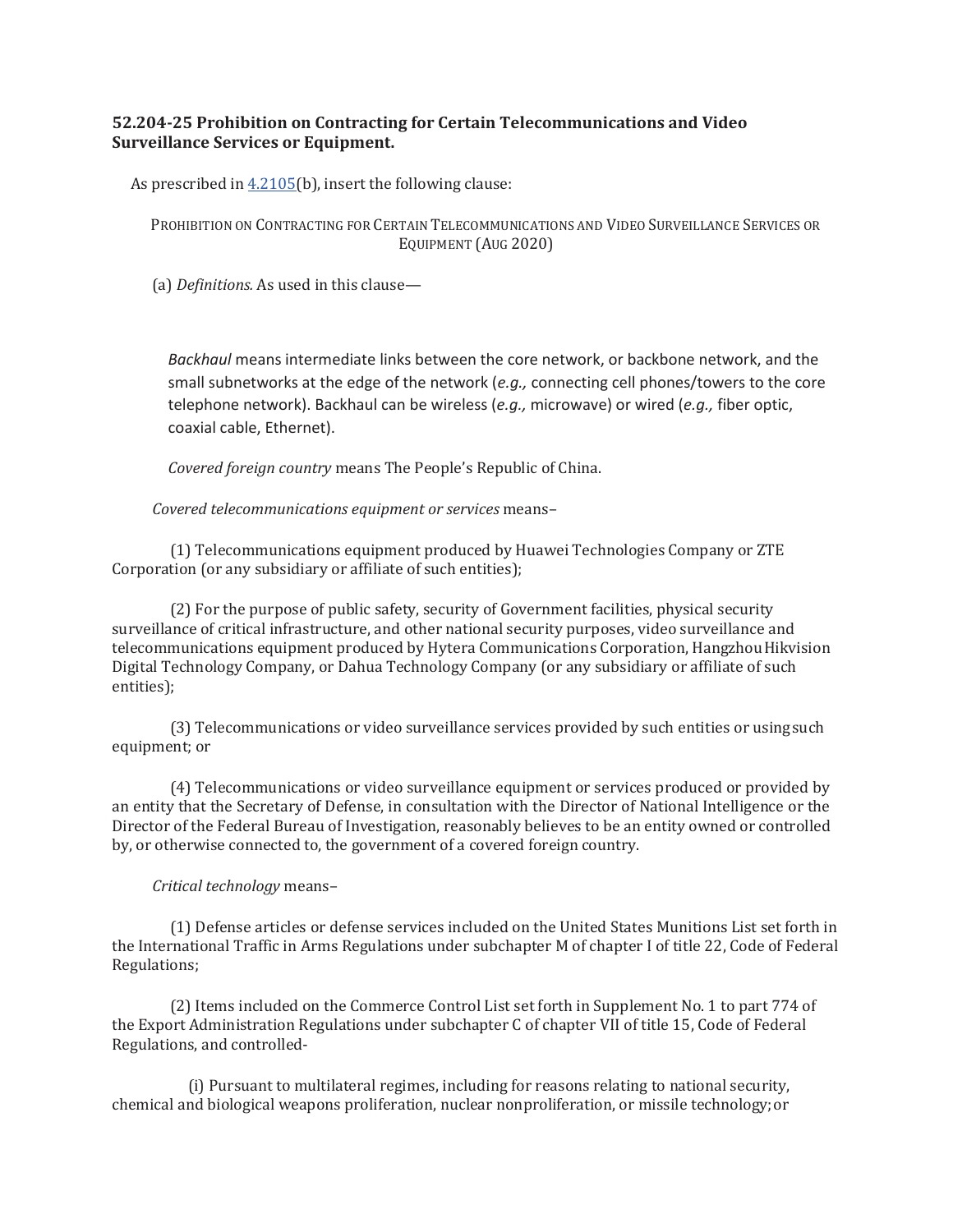(ii) For reasons relating to regional stability or surreptitious listening;

(3) Specially designed and prepared nuclear equipment, parts and components, materials, software, and technology covered by part 810 of title 10, Code of Federal Regulations (relating to assistance to foreign atomic energy activities);

(4) Nuclear facilities, equipment, and material covered by part 110 of title 10, Code of Federal Regulations (relating to export and import of nuclear equipment and material);

(5) Select agents and toxins covered by part 331 of title 7, Code of Federal Regulations, part 121 of title 9 of such Code, or part 73 of title 42 of such Code; or

(6) Emerging and foundational technologies controlled pursuant to section 1758 of the Export Control Reform Act of 2018 (50 U.S.C. 4817).

*Interconnection arrangements* means arrangements governing the physical connection of two or more networks to allow the use of another's network to hand off traffic where it is ultimately delivered (*e.g.,* connection of a customer of telephone provider A to a customer of telephone company B) or sharing data and other information resources.

*Reasonable inquiry* means an inquiry designed to uncover any information in the entity's possession about the identity of the producer or provider of covered telecommunications equipment or services used by the entity that excludes the need to include an internal or third-party audit.

*Roaming* means cellular communications services (*e.g.,* voice, video, data) received from a visited network when unable to connect to the facilities of the home network either because signal coverage is too weak or because traffic is too high.

*Substantial or essential component* means any component necessary for the proper function or performance of a piece of equipment, system, or service.

(b) *Prohibition.* (1) Section 889(a)(1)(A) of the John S. McCain National Defense Authorization Act for Fiscal Year 2019 (Pub. L. 115-232) prohibits the head of an executive agency on or after August 13, 2019, from procuring or obtaining, or extending or renewing a contract to procure or obtain, any equipment, system, or service that uses covered telecommunications equipment or services as a substantial or essential component of any system, or as critical technology as part of any system. The Contractor is prohibited from providing to the Government any equipment, system, or service that uses covered telecommunications equipment or services as a substantial or essential component of any system, or as critical technology as part of any system, unless an exception at paragraph (c) of this clause applies or the covered telecommunication equipment or services are covered by a waiver described in ΓΑΒ 4.2104.

(2) Section 889(a)(1)(B) of the John S. McCain National Defense Authorization Act for Fiscal Year 2019 (Pub. L. 115-232) prohibits the head of an executive agency on or after August 13, 2020, from entering into a contract, or extending or renewing a contract, with an entity that uses any equipment, system, or service that uses covered telecommunications equipment or services as a substantial or essential component of any system, or as critical technology as part of any system, unless an exception at paragraph (c) of this clause applies or the covered telecommunication equipment or services are covered by a waiver described in FAR 4.2104. This prohibition applies to the use of covered